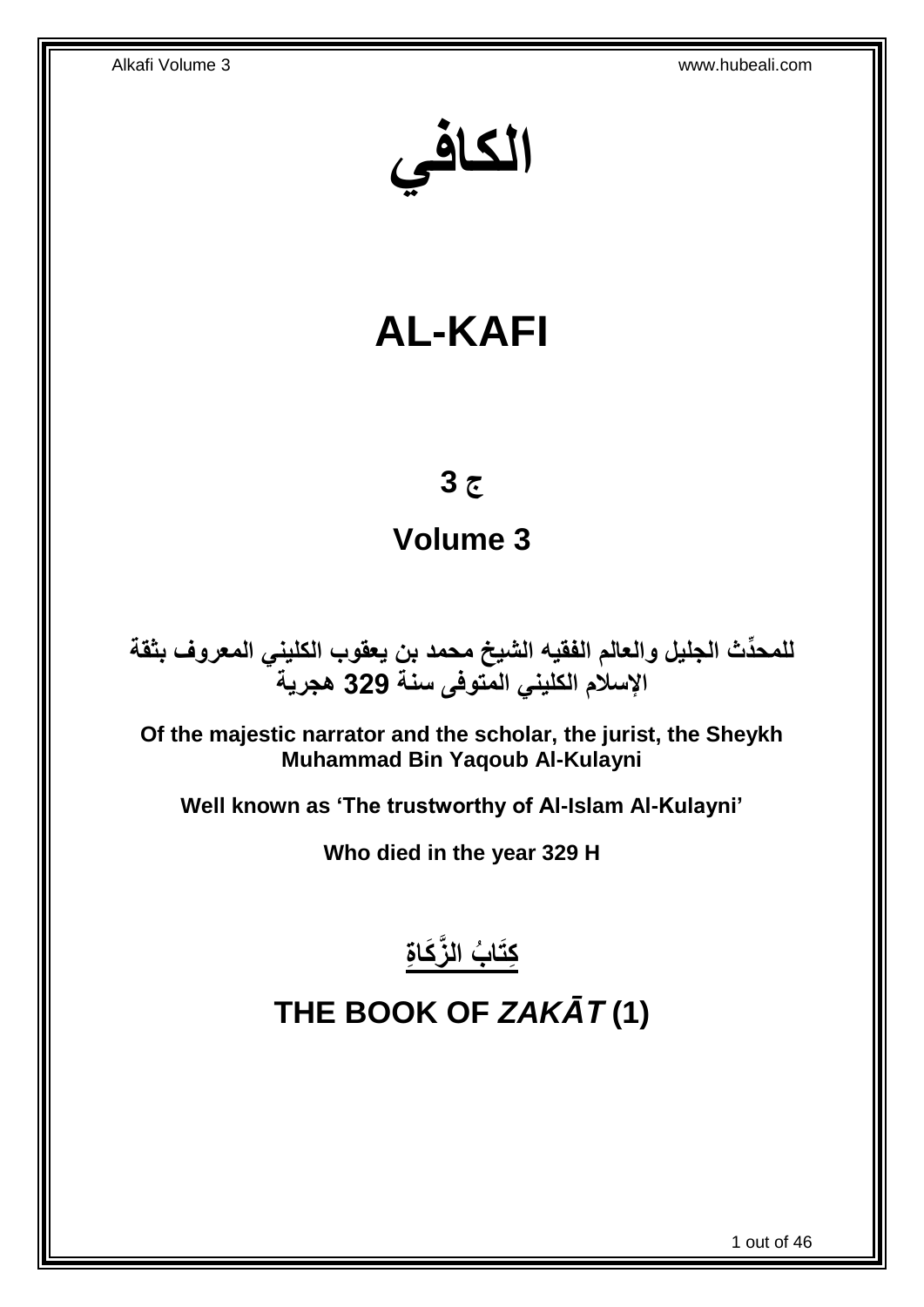## **TABLE OF CONTENTS**

| Chapter 1 - The Obligation of Zakat, and what is Obligated in the wealth, from the rights 3           |
|-------------------------------------------------------------------------------------------------------|
|                                                                                                       |
| Chapter $3$ – The reason regarding the placing of the Zakat, upon what is it, and it is not           |
| Chapter 4 – What Rasool-Allah <sup>saww</sup> placed the Zakat on, upon his <sup>saww</sup> family 21 |
| Chapter 5 – What would be purified (Zakāt paid) from the grains  22                                   |
| Chapter 6 - What the Zakat is not Obligated upon, from the vegetation of the earth, from              |
| Chapter 7 – The least of what Obligates the Zakat regarding it, from the farm  26                     |
|                                                                                                       |
|                                                                                                       |
| Chapter $10$ – There is no Zakat upon the ornaments, and the gold alloys, and the silver              |
| Chapter 11 - Zakāt of the hidden wealth, and the debts, and the deposits 35                           |
|                                                                                                       |
|                                                                                                       |
| Chapter 14 – The wealth on which a year has not passed upon in the hand of its owner 43               |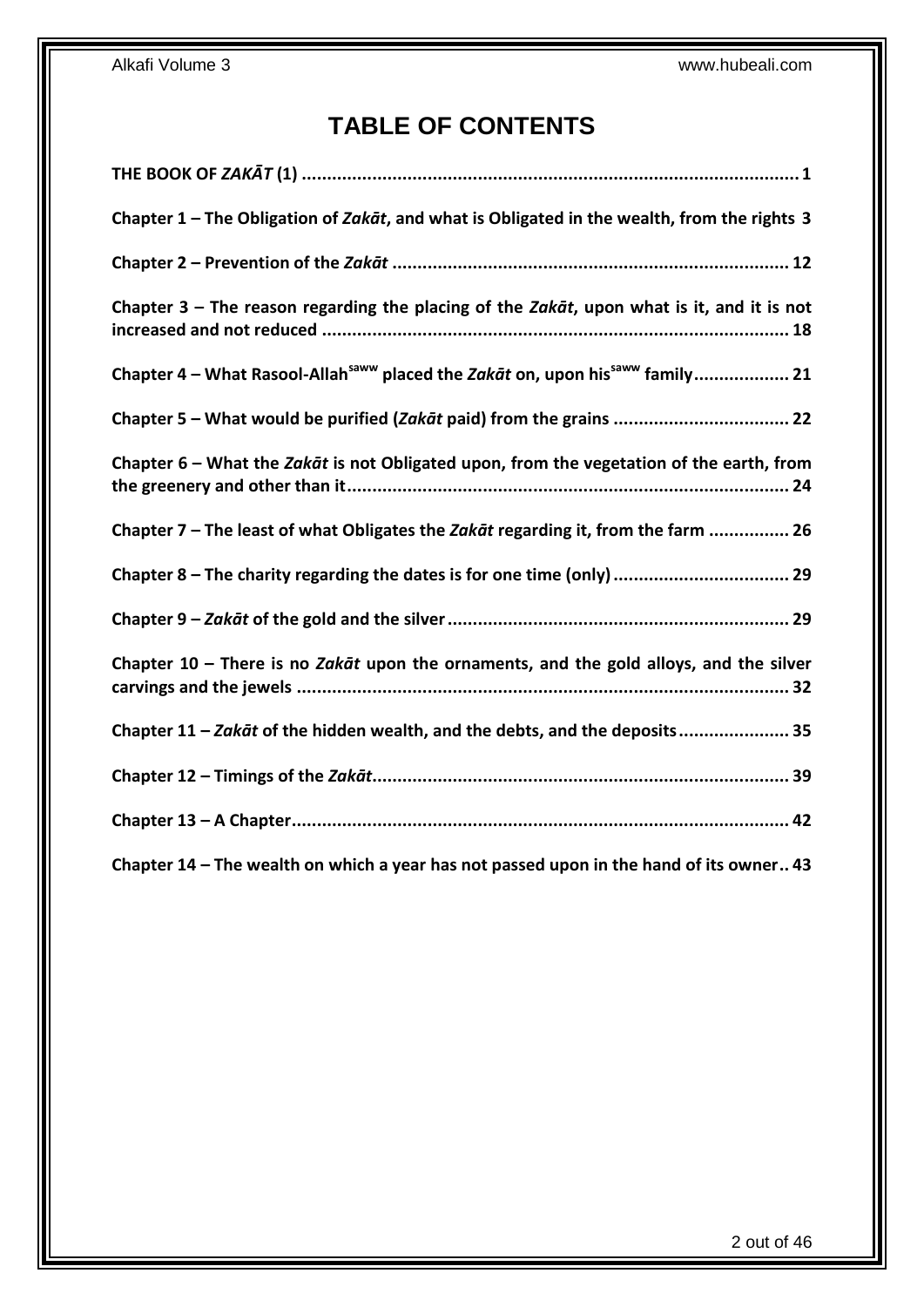بسم الله الرحمن الرحيم الحمد لله رب العالمين، وصل*ى* الله على سيدنا محمد وآله الطاهرين، وسلم تسليما<sub>.</sub>

In the Name of Allah<sup>azwj</sup> the Beneficent, the Merciful. The Praise is for Allah<sup>azwj</sup> Lord<sup>azwj</sup> of the Worlds, and Blessing be upon our Chief Muhammad<sup>saww</sup> and his<sup>saww</sup> Purified Progeny<sup>asws</sup>, and greetings with abundant greetings.

باب فَرْضِ الزَّكَاةِ وَ مَا يَجِبُ فِى الْمَالِ مِنَ الْحُقُوقِ

### <span id="page-2-0"></span>**Chapter 1 – The Obligation of** *Zakāt***, and what is Obligated in the wealth, from the rights**

عَلِيُّ بْنُ إِبْرَاهِيمَ عَنْ أَبِيِهِ عَنْ حَمَّادِ بْنِ عِيسَى عَنْ حَرِيزٍ عَنْ زُرَارَةَ وَ مُحَمَّدِ بْنِ مُسْلِمٍ أَنَّهُمَا قَالَا إِلَٰٓئِي عَبْدِ اللَّهِ ( عليه َ ֧֧֚֓֝֝֓֝ **∶** ِ َ ؚ السلّام ) أَ رَأَيْتَ قَوْلَ اللَّهِ عَزَّ وَ جَلَّ إِنَّمَا الصَّدِّقَاتُ لِلْفُقَرِّ إِمَّ وَ الْمِسَاكِينِ وَ الْعامِلِينَ عَلَيْها وَ الْمُؤَلِّفَةِ قُلُوبُهُمْ وَ فِي الرَّقَابِ وَ ْ ِ َ ا<br>ا َّ ْ ْ ْ الْغارِمِينَ وَ فِي سَبِيلٍ اللَّهِ وَ ابْنِ السَّبِيلَ فَرِيضَةً مِنَ اللَّهِ أَ كُلُّ هَؤُلَاءِ يُعْطَى وَ إِنْ كَانَ لَا يَعْرِفُ فَقَالَ إِنَّ الْإِمَامَ يُغْطِي هَؤُلَاءِ ِ َ **∶ ! ! ∶** ِ **∶** جَمِيعاً لِأَنَّهُمْ يُقِرُّونَ لَهُ بِالطَّاعَةِ ِ

Ali Bin Ibrahim, from his father, from Hammad Bin Isa, from Hareyz, from Zurara and Muhammad Bin Muslim,

who both said to Abu Abdullah<sup>asws</sup>, 'What is your<sup>asws</sup> view of the Words of Allah<sup>azwj</sup> Mighty and Majestic *[9:60] But rather, the charities are only for the poor and the needy, and the officials (appointed) over them, and those whose hearts are made to incline (to Truth) and the (ransoming of) captives and those in debts and in the Way of Allah and the wayfarer; an Ordinance from Allah*, would all of them be given it and even to one who does not recognise (the Wilayah)?' So he<sup>asws</sup> said: 'The Imam<sup>asws</sup> would give to all of them, altogether, because they are acknowledging him<sup>asws</sup> with the obedience'.

قَالَ قُلْتُ فَإِنْ كَانُوا لَا يَعْرِفُونَ فَقَالَ يَا زُرَارَةُ لَوْ كَانَ يُعْطِي مَنْ يَعْرِفُ دُونَ مَنْ لَا يَعْرِفُ لَمْ يُوجَدْ لَهَا مَوْضِعٌ وَ إِنَّمَا يُعْطِي ِ ِ **∶** ِ ْ ِ مَنْ لَا يَعْرِفُ لِيَرْغَبَ فِيَ الدِّينِ فَيَثْبُتَ عَلَيْهِ فَأَمَّا الْيَوْمَ فَلَا تُعْطِهَا أَنْتَ وَ أَصْحَابُكَ إِلَّا مَنْ يَعْرِفُ فَمَنْ وَجَدَّتَ مَِنْ هَؤُلَاءِ ْ َ ْ ِ ِ ِ َ َ الْمُسْلِمِينَ كَارِفاً فَأَعْطِهِ دُونَ النَّاسِ َ ِ ْ

He (the narrator) said, 'I said, 'Supposing they are not recognising (the Wilayah)?' So heasive said: 'Were he<sup>asws</sup> to give to the ones who do recognise (the Wilayah) besides the ones who do not recognise, he<sup>asws</sup> would not find a place for it, and rather he<sup>asws</sup> would give to the one who does not recognise (the Wilayah), for him to incline in the Religion, so he would be steadfast upon it. But, as for today, so you should not give it, you and your companions, except to the 'one' who does recognise (the Wilayah). So the one whom you find from these Muslims having recognised (the Wilayah), so give to him, among the rest (of people)'.

> نُّمَّ قَالَ سَهْمُ الْمُؤَلَّفَةِ قُلُوبُهُمْ وَ سَهْمُ الرِّقَابِ عَامٌّ وَ الْبَاقِي خَاصٌّ :<br>ا َّ ْ ُ

Then he<sup>asws</sup> said: 'The share of those whose hearts incline (towards the Wilayah), and the share of the slaves, are of a general nature, and the remainder are specific'.

> قَالَ قُلْتُ فَإِنْ لَمْ يُوجَدُوا قَالَ لَا تَكُونُ فَرِيضَةٌ فَرَضَـهَا اللَّهُ عَزَّ وَ جَلَّ لَا يُوجَدُ لَهَا أَهْلٌ ِ ِ ْ َ لَ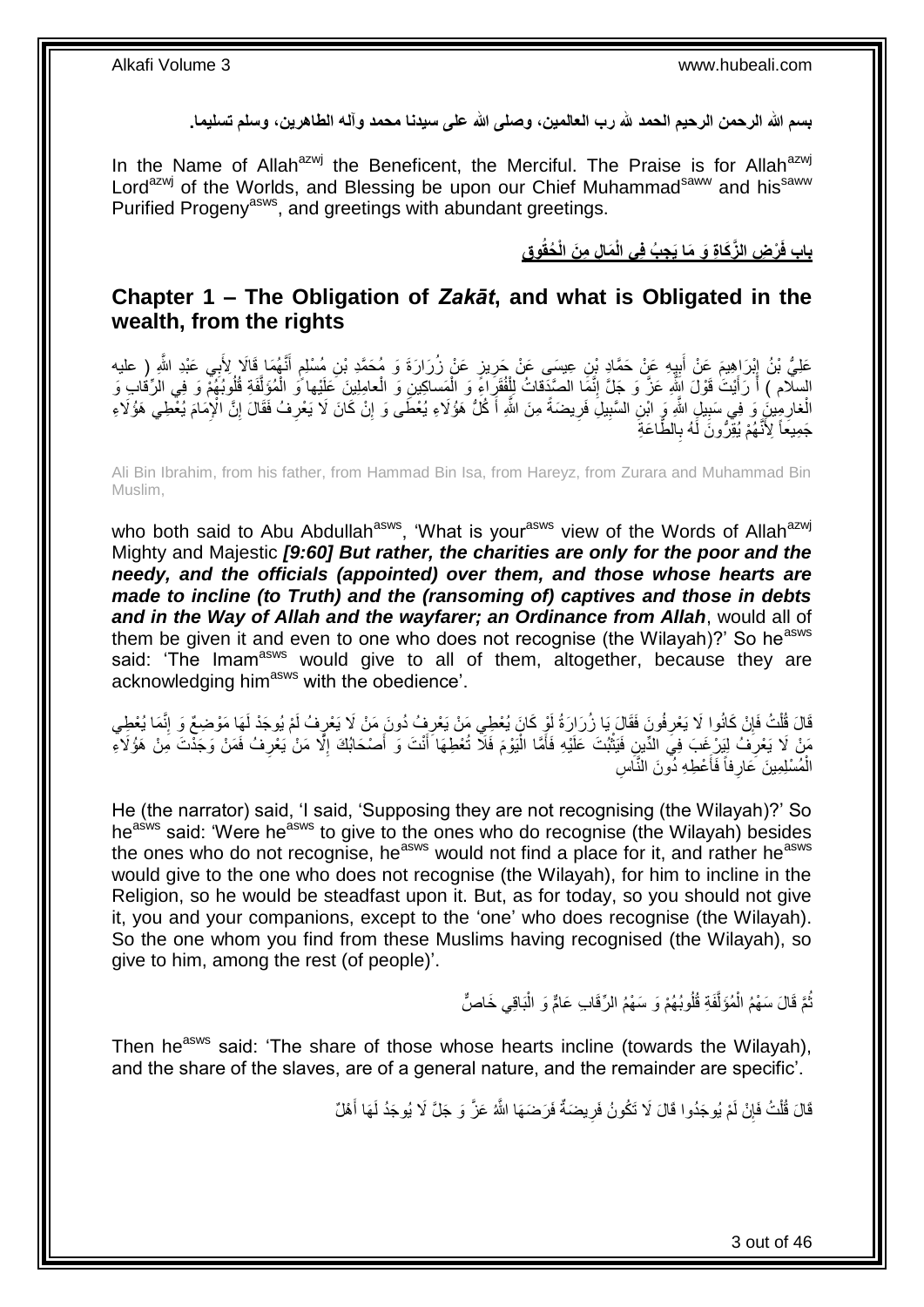He (the narrator) said, 'I said, 'Supposing one cannot find them?' He<sup>asws</sup> said: 'It cannot happen that an Obligation which Allah<sup>azwj</sup> Mighty and Majestic has Obligated, a deserving one cannot be found for it'.

ْفَالْ فُلْتُ فَإِنْ لَمْ تَسَعْهُمُ الصَّدَقَاتُ فَقَالَ إِنَّ اللَّهَ فَرَضَ لِلْفُقَرَاءِ فِي مَالِ الْأَغْنِيَاءِ مَا يَسَعُهُمْ وَ لَوْ عَلِمَ أَنَّ ذَلِكَ لَا يَسَعُهُمْ لَزِادَهُم ِ ْ اُ ْ יֲ<br>י إِنَّهُمْ لَمْ يُؤْثَوا مِنْ قِبَلِ فَرِيضَةِ اللَّهِ وَ لَكِنْ أَتُوا مِنْ مَنْعٍ مَنْ مَنَعَهُمْ حَقَّهُمْ لَا مِمَّا فَرَضَ اللَّهُ لَهُمْ وَ لَوْ أَنَّ النَّاسَ أَدَّوْا حُقُوقَهُمْ  $\zeta$ ا:<br>ا ِ ِ َ َ لَكَانُوا عَائِشِينَ بِخَيْرٍ . **∶** 

He (the narrator) said, 'I said, 'Supposing the charities are insufficient for them?' So he<sup>asws</sup> said: 'Allah<sup>azwj</sup> Obligated for the poor, in the wealth of the rich, what would suffice them, and had He<sup>azwj</sup> Known that it would not suffice the, He<sup>azwj</sup> would have Increased it for them. It (poverty) did not come to them from the direction of the Obligation of Allah<sup>azwj</sup>, but they are deficient due to the one who prevents their rights (to be given to them), not from what Allah $a$ <sup>zwj</sup> has Obligated for them; and had the people paid their rights, they (the poor) would all be living a good life'.<sup>1</sup>

عِدَّةٌ مِنْ أَصْحَابِنَا عَنْ سَهْلِ بْنِ زِيَادٍ وَ أَحْمَدَ بْنِ مُحَمَّدٍ جَمِيعاً عَنِ ابْنِ مَحْبُوبِ عَنْ عَبْدٍ اللَّهِ وَاللَّهِ عَلَيْهِ اللَّهِ إِلَيْهِ عَلَيْهِ اللَّهِ إِ َ ِ **∣** َ َ عِليه السلام ) لَمَّا أُنْزِلَتْ آيَةُ الزَّكَاةِ خُذْ مِنْ أَمْوَالِهِمْ صَدَقَةً تُطَهِّرُهُمْ وَ تُزَكِّيهِمْ بِها وَ أُنْزِلَتْ فِي شَهْرِ رَمَضَانَ فَأَمَرَ رَسُولُ ِ َ **ٔ** ِ ا<br>ا َ **∶** ُ ِ اللَّهِ ( صلى الله عليه وآله ) مُنَادِيَهُ فَنَادَى فِي النَّاسِ أَنَّ اللَّهَ فَرَضَ عَلَّيْكُمُ الزَّكَاةَ كَمَا فَرَضَ عَلَيْكُمُ الصَّلَاةَ اُ

A number of our companions, from Sahl Bin Ziyad, and Ahmad Bin Muhammad, altogether from Ibn Mahboub, form Abdullah Bin Sinan who said,

'Abu Abdullah<sup>asws</sup> said: 'When the Verse of Zakat was Revealed [9:103] Take *charity out from their wealth, you would cleanse them and purify them thereby*, and it was Revealed during a Month of Ramazan, so Rasool-Allah<sup>saww</sup> ordered his<sup>saww</sup> caller, so he called out among the people, 'Allah<sup>azwj</sup> has imposed the Zakat upon you just as He<sup>azwj</sup> has Imposed the *Salāt* upon you all!'

َفَفَرَضَ اللَّهُ عَزَّ وَ جَلَّ عَلَيْهِمْ مِنَ الذَّهَبِ وَ الْفِضَّةِ وَ فَرَضَ الصَّدَقَةَ مِنَ الْإِبِلِ وَ الْبَقَرِ وَ الْغَنَمِ وَ مِنَ الْحِنْطَةِ وَ الشَّعِيرِ وَ ِ ْ ْ ِ ِ ْ ِ ْ النَّمْرِ وَ الزَّبِيبِ فَنَادَى فِيهِمْ بِذَٰلِكَ فِي شَهْرِ رَمَضَانَ وَ عَفَا لَهُمْ عَمَّا سِوَى ذَلِكَ ِ ِ **! ∶** 

Allah<sup>azwj</sup> Mighty and Majestic Obligated it upon them from the gold, and the silver, and Obligated the charity from the camels, and the cows, and sheep, and from the wheat, and the barley, and the dates, and the raisins. So he called out among them with that during a Month of Ramazan, and Excused for them from what is besides that'.

َفَلْ نُمَّ لَمْ يَفْرِضْ لِشَيْءٍ مِنْ أَمْوَالِهِمْ حَتَّى حَالَ عَلَيْهِمُ الْحَوْلُ مِنْ قَابِلٍ فَصَامُوا وَ أَفْطَرُوا فَأَمَرَ مُنَادِيَهُ فَنَادَى فِي الْمُسْلِمِينَ ِ ان<br>سال َ ِ ْ ِ ْ أَيُّهَا الْمُسْلِمُونَّ زَكُّوا أَمَّوَالَكُمْ تُقْبَلُ صَلَاتُكُمْ قَالَ ثُمَّ وَجَّهُ عُمَّالَ الصَّدَقَةِ وَ عُمَّالَ الطِّسُوقِ ۖ. ان<br>المقام المقام المقام المقام المقام المقام المقام المقام المقام المقام المقام المقام المقام المقام المقام المقا َ ْ َ

He<sup>asws</sup> said: 'Then He<sup>azwj</sup> did not Impose anything from their wealth until a year passed by on them the next year. So they observed *'Soām'* (Fasted), and they broke their Fasts. So his<sup>saww</sup> caller called out among the Muslims, 'O you Muslims! Purify your wealth, your *Salāts* would be Accepted!' Then hesaww sent the office bearers of the charities, and the office bearers of the tax (*Zakāt*) (i.e. to collect these)'.<sup>2</sup>

<sup>1</sup> Al Kafi V 3 – The Book Of *Zakaat* CH 1 H 1

<sup>2</sup> Al Kafi V 3 – The Book Of *Zakaat* CH 1 H 2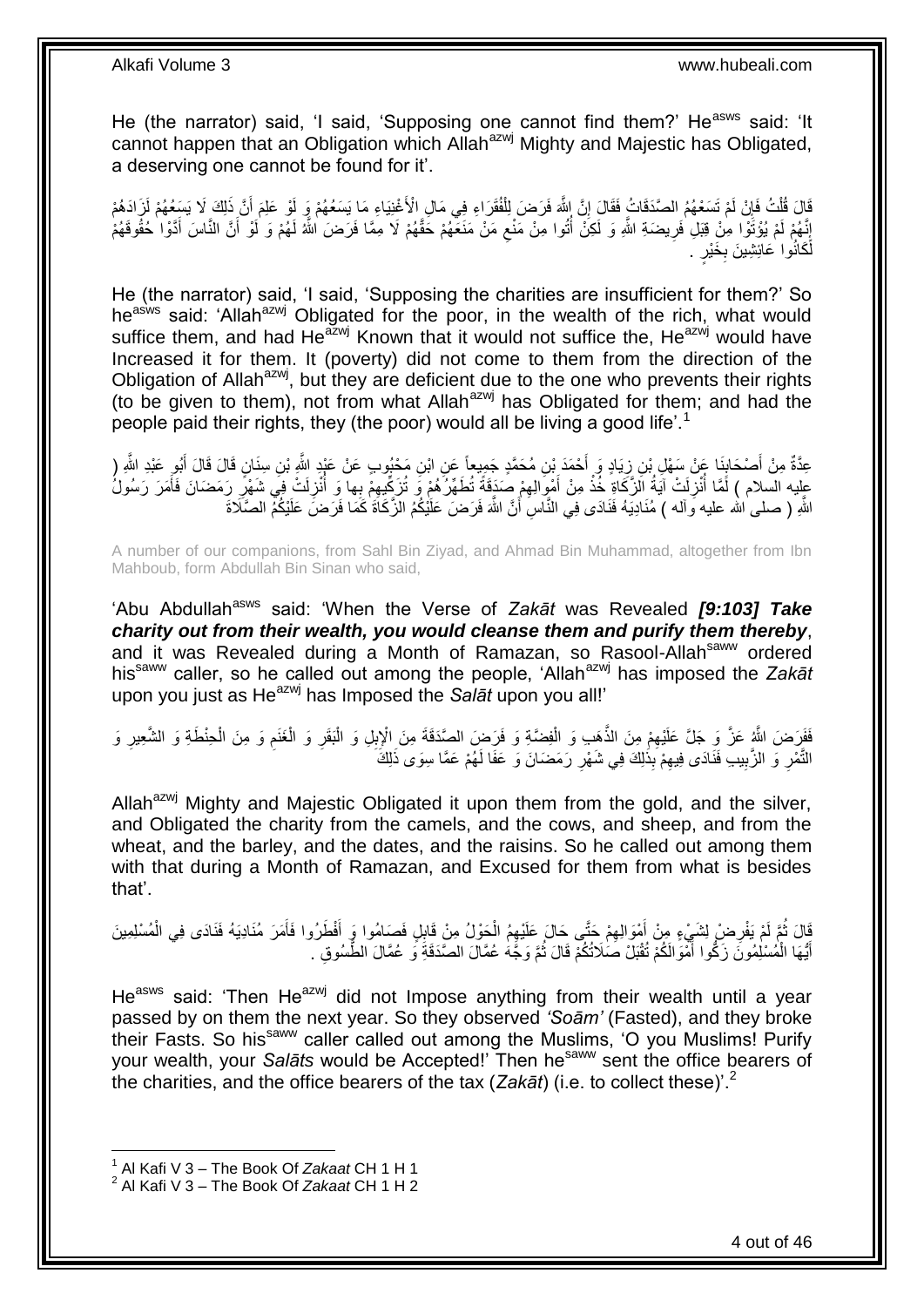عِدَّةٌ مِنْ أُصْحَابِنَا عَنْ سَهْلِ بْنِ زِيَادٍ عَنْ أُحْمَدَ بْنِ مُحَمَّدِ بْنِ أَبِي نَصْرٍ عَنْ حَمَّادِ بْنِ عُثْمَانَ عَنْ رِفَاعَةَ بْنِ مُوسَى أَنَّهُ سَمِعَ **ٔ** َ ِ **∣** َ ِ َ اَّبَا عَبْدِ اللَّهِ ( عليه السلام ) يَقُولُ مَا فَرَضَ اللَّهُ عَلَّى هَذِهِ الْأُمَّةِ شَّيْئاً أَشَدَّ عَلَّيهِمْ مِنَ الْزَّكَاةِ وَ فِيهَا تَهْلِّكُ عَامَّتُهُمْ ـ ِ َ َ

A number of our companions, from Sahl Bin Ziyad, from Ahmad Bin Muhammad Bin Abu Nasr, from hammad Bin Usman, from Rifa'at Bin Musa that,

'He heard Abu Abdullah<sup>asws</sup> saying: 'Allah<sup>azwj</sup> has not Necessitated upon this community anything more difficult upon them than the *Zakāt*, and regarding it the common folk get destroyed'.<sup>3</sup>

ِ عَلِيُّ بْنُ إِبْرَاهِيمَ عَنْ أَبِيهِ عَنٍْ عَبْدِ اللَّهِ بْنِ الْمُغِيرَةِ عَنِ ابْنِ مُسْكَانَ وَ غَيْرِ وَاحِدٍ عَنْ أَبِي عَبْدِ اللَّهِ ( عليه السلام ) قَالَ إِنَّ اللَّهَ َ ِ ْ **!** َ ।<br>उ ِ جَلَّ ۖ وَ عَزُّ جَعَلَ لِلْفُقَرَاءِ فِي أَمْوَالِ الْأَغْنِيَّاءِ مَا يَكْفِيهِمْ وَ لَوْ لَا ذَلِكَ لَزَادَهُمْ وَ إِنَّمَا يُوْتَوْنَ مِنْ مَنْعِ مَنْ مَنَعَهُمْ . َ ْ ِ ِ ِ

Ali Bin Ibrahim, from his father, from Abdullah Bin Al Mugheira, from Ibn Muskan and someone else,

(It has been narrated) from Abu Abdullah<sup>asws</sup> having said: 'Allah<sup>azwj</sup> Mighty and Majestic Made for the poor, in the wealth of the rich, what would suffice them, and had it not been that,  $He^{azwj}$  would have Increased it for them, and rather they are poor due to the prevention of the ones who prevented it from them'.<sup>4</sup>

عَلِيُّ بْنُ إِبْرَاهِيمَ عَنْ أَبِيهِ عَنْ حَمَّادِ بْنِ عِيسَيٍّ عَنْ حَرِينٍ عَنِْ مُحَمَّدِ بْنِ مُسْلِمٍ وَ أَبِي بَصِيرٍ وَ بُرَيْدٍ وَ فُضَيْلٍ عَنْ أَبِي جَعْفَرٍ َ ٍ **∶ !** ِ َ نَ أَبِّي عَلْدِ اللَّهِ ( عليه اَلسلام ) قَالَا فَرَضَ اللَّهُ الزَّكَاةَ مَعَ ًالصَّلَاةِ .

Ali Bin Ibrahim, from his father, from Hammad Bin Isa, from Hareyz, from Muhammad Bin Muslim, and Abu Baseer, and Bureyd and Fuzayl,

(It has been narrated) from Abu Ja'far $a<sup>asws</sup>$  and Abu Abdullah $a<sup>asws</sup>$  both having said: 'Allah<sup>azwj</sup> Imposed the *Zakāt* along with the *Salāt*'.<sup>5</sup>

ْ عَلِيُّ بْنُ إِبْرَاهِيمَ عَنْ أَبِيهِ عَنْ إِسْمَاعِيلٍ بْنِ مَرَّارٍ عَنْ مُبَارَكٍ الْعَقَرْقُوفِيِّ قَالَ قَالَ أَبُو الْحَسَنِ ( عليه السلام ) إِنَّ اللَّه عَزَّ وَ َ ْ ا<br>: ِ َ ِ ِ جَلَّ ۖ وَضَعَ الزَّكَاٰةَ قُوتاً لِّلْفُقَرَاءِ وَ تَوْفِيراً لِأَمْوَالِكُمْ ۗ . ْ

Ali Bin Ibrahim, from his father, from Ismail Bin Marrar, from Mubarak Al Aqarquqy who said,

'Abu Al-Hassan<sup>asws</sup> said: 'Allah<sup>azwj</sup> Mighty and Majestic Placed the Zakāt as a livelihood for the poor, and a multiplication for your wealth<sup>'.6</sup>

عِدَّةٌ مِنْ أَصْحَابِنَا عَنْ أَجْمَدَ يْنِ مُحَمَّدٍ عَنِ الْحُسَيْنِ بْنِ سَعِيدٍ عَنِ النَّصْرِ بْنِ سُوَيدٍ عَنْ عَبْدِ اللَّهِ بْنِ سِنَانٍ عَنْ أَبِي عَبْدِ اللَّهِ ( ِ ْ َ ِ َ َ عليه السلام ) قَالَ إِنَّ اللَّهَ عَزٍّ وَ جَلَّ فَرَضَ الزَّكَاةَ كَمَا فَرَضٍ اَلصَّلَاةَ وَ لَوْ أَنَّ رَجُلًا حَمَلَ الزَّكَاةَ فَأَعْطَاهَا عَلَانِيَةً لَمْ يَكُنُّ ً َ َ عَلَيْهِ فِي ذَلِكَ عَيْبٌ ۚ وَ ذَلِكَ أَنَّ إِللَّهَ عَنَّ وَ جَلَّ فَرَضَ فِي أَمْوَالٍ الْأَغْنِيَاءِ لِلْفُقَرَاءِ مَا يَكْتَفُونَ بِهِ الْفُقَرَاءُ وَ لَوْ عَلِمَ أَنَّ الَّذِي ْ َ ْ ِ َّ َ فَرَضَ لَّهُمْ لَا يَكْفِيهِمْ لَزَادَهُمْ وَ إِنَّمَا يُؤْتَى الْفُقَرَاءُ فِيمَا أَتُوآ مِنْ مَنْع مَنْ مَنَعَهُمْ حُقُوقَهُمْ لَا مِنَ الْفَرِيضَةِ . ِ ا:<br>ا ْ ِ ِ ِ ْ

A number of our companions, from Ahmad Bin Muhammad, from Al Husayn Bin Saeed, from Al Nazar Bin Suweyd, from Abdullah Bin Sinan,

(It has been narrated) from Abu Abdullah<sup>asws</sup> having said: 'Allah<sup>azwj</sup> Mighty and Majestic Imposed the *Zakāt* just as Heazwj Imposed the *Salāt*; and if a man were to

 3 Al Kafi V 3 – The Book Of *Zakaat* CH 1 H 3

<sup>4</sup> Al Kafi V 3 – The Book Of *Zakaat* CH 1 H 4

<sup>5</sup> Al Kafi V 3 – The Book Of *Zakaat* CH 1 H 5

<sup>6</sup> Al Kafi V 3 – The Book Of *Zakaat* CH 1 H 6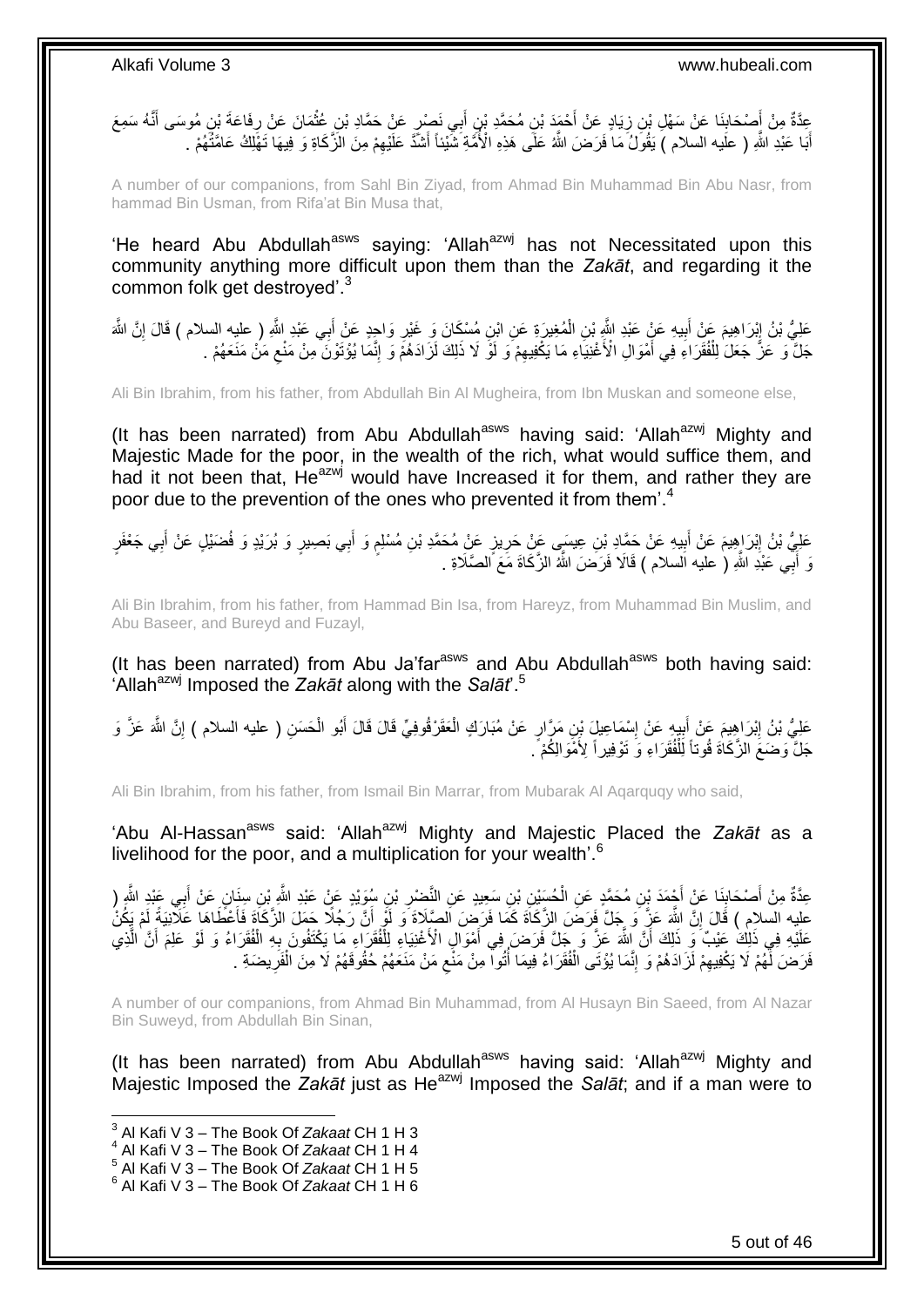carry the *Zakāt* and give it publicly, there would not be a fault upon him, and that is because Allah<sup>azwj</sup> Mighty and Majestic Imposed in the wealth of the rich for the poor, what the poor would be sufficing with, and had He<sup>azwj</sup> Known, that what He<sup>azwj</sup> has Imposed for them would not suffice them. He $^{azwj}$  would Have Increased it for them, and rather the poor are coming into what they are in (poverty), it is due to the prevention of the one who prevents their rights from them, and not from the (rate of *Zakāt*) Imposed'.<sup>7</sup>

مُحَمَّدُ بِْنُ يَحْيَىِ عَنْ أَحْمَدَ بْنِ مُحَمَّدٍ عَنْ عُثْمَانَ بْنِ عِيسَىِ عَنْ سَمَاعَةَ بْنِ مِهْرَانَ عَنْ أَبِي عَبْدِ اللَّهِ ( عليه السلام ) قَالَ إِنَّ ِ َ ْ اللَّهَ عَزَّ وَ جَلَّ فَرَضَ لِلْفُقَرَاءِ فِي أَمُوَالِ الْأَغْنِيَاءِ فَرِيضَةً لَّا يُحْمَدُونَ إِلَّا بِأَدَائِهَا وَ هِيَ الزَّكَاةُ بِهَا حَقَنُوا دِمَاءَهُمْ وَ ٰبِهَا سُمُّوا َ ِ ِ **∶** َ ْ ِ **∶** مُسْلِمِينَ

Muhammad Bin Yahya, from Ahmad Bin Muhammad, from Usman Bin Isa, from Sama'at Bin Mihran,

(It has been narrated) from Abu Abdullah<sup>asws</sup> having said: 'Allah<sup>azwj</sup> Mighty and Majestic Imposed for the poor in the wealth of the rich, an imposition they would not be praiseworthy with except by paying it, and it is the *Zakāt*. By it, their blood is saved, and by it they are named as Muslims.

هَا لَكِنَّ اللَّهَ عَنَّ وَ جَلٍّ فَرَضٍ فِي أَمْوَالٍ الْأَغْنِيَاءِ حُقُوقاً غَيْرٍ الزَّكَاةِ فَقَالَ عَزَّ وَ جَلَّ وَ الَّذِينَ فِي أَمْوالِهِمْ حَقٍّ مَعْلُومٌ فَالْحَقُّ ِ َ َّ َ ْ الْمَعْلُومُ مِِنْ غَيْرِ الزَّكَاةِ وَ هُوَ شَيْءٌ يَفْرِضُهُ الرَّجُلُ عَلَى نَفْسِهِ فِي مَالِهِ يَجِبُ عَلَيْهِ أَنْ يَفْرِضَهُ عَلَى قَدْرِ طَاقَتِهِ وَ سَعَةِ مَالِهِ **∶ ∶** ِ ِ َ فَيُوَدِّي الَّذِي فَرَضَ عَلَى نَفْسِهِ إِنْ شَاءَ فَِي كُلِّ يَوْمٍ وَ إِنْ شَاءَ فِي كُلِّ جُمْعَةٍ وَ إِنْ شَاءَ فِي كُلِّ شَهْرٍ ِ ِ ٍ ِ َّ

But, Allah<sup>azwj</sup> Mighty and Majestic Imposed in the wealth of the rich certain rights apart from the *Zakāt*, so the Mighty and Majestic Said *[70:24] And those in whose wealth there is a known right*. So the 'known right' is from other than the *Zakāt*, and it is something which the man imposes upon himself with regards to his wealth. It is Obligated upon him that he imposes upon himself in accordance to his strength and capacity of his wealth. Therefore, he would pay, that which he had imposed upon himself, if he so desires to, during every day, and if he so desires to, during every Friday, and if he so desires to, during every month.

وَ قَدْ قَالَ اللَّهُ عَزَّ وَ جَلَّ أَيْضِاً أَقْرَِضُوا اللَّهَ قَرْضاً حَسَناً وَ هَذَا غَيْرُ الزَّكَاةِ وَ قَدْ قَالَ اللَّهُ عَزَّ وَ جَلَّ أَيْضاً يُنْفِقُوا مِمَّا رَرَفْناهُمْ َ َ َ سِرًّا وَ عَلاِنِيَةً وَ الْمَاعُونَ أَيْضاً وَ هُوَ الْقَرْضُ يُقْرِضُهُ وَ الْمَتَاعُ يُعِيرُهُ وَ اِلْمَعْرُوفُ يَصْنَعُهُ وَ مِمَّا فَرَضَ اللَّهُ عَزَّ وَ جَلَّ ْ ْ ِ ْ َ ْ أَيْضًاً فِي الْمَالِ مِنْ غَيْرِ ۖ الْزَّكَاةِ قَوْلُهُ عَزَّ وَ جَلَّ الَّذِينَ يَصِلُونَ ما أَمَرَ اللَّهُ بِهِ أَنْ يُوصَلَ َ َّ ا<br>ا ِ ْ َ ِ

And Allah<sup>azwj</sup> Mighty and Majestic has Said as well **[57:18] and the lenders to Allah** of a goodly loan, and this is other than the Zakat. And Allah<sup>azwj</sup> Mighty as Majestic has Said as well *[14:31] and spend out of what We have Given them secretly and openly*. And the acts of kindness as well, and it is the loan which he lends (to Allah<sup>azwj</sup>); and the chattels (property) than one lends, and the act of goodness one does. And from what Allah<sup>azwj</sup> Mighty and Majestic has Imposed as well in the wealth, from other than the *Zakāt*, is as per the Words of the Mighty and Majestic *[13:21] And those who join what Allah has Bidden to be joined*, if he does (help the relatives).

وَّ مَنْ أَدَّى مَا فَرَضَ اللَّهُ عَلَيْهِ فَقَدْ قَضَى مَا عَلَيْهِ وَ أَدًى شُكْرَ مَا أَنْعَمَ اللَّهُ عَلَيْهِ<br>وَ مَنْ أَدَّى مَا أَنْعَمَ اللَّهُ عَلَيْهِ فَقَدْ قَضَى مَا عَلَيْهِ وَ أَدًى شُكْرَ مَا أَنْعَمَ اللَّه َ َ َ فِيهِ مِمَّا فَضَّلَهُ بِهِ مِنَّ السَّعَةِ عَلَى غَيْرِهِ وَ لِمَا وَفَّقَهُ لِأَدَاءِ مَا فَرَضَ اللَّهُ عَزَّ وَ جَلَّ عَلَيْهِ وَ أَعَانَهُ عَلَيْهِ . ِ **∶** َ

7 Al Kafi V 3 – The Book Of *Zakaat* CH 1 H 7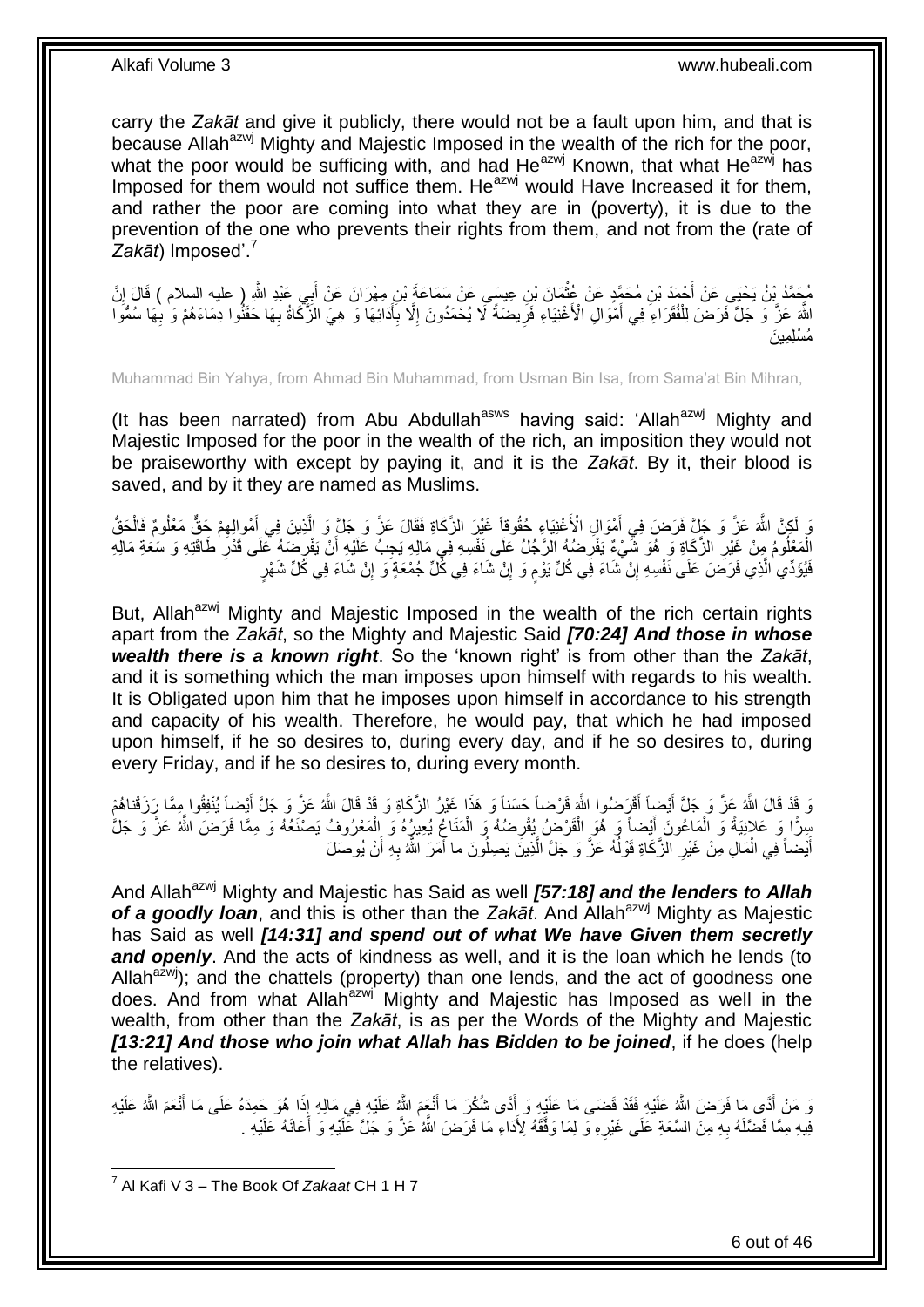And the one who pays what Allah $a^{2}$  has Imposed upon him, so he has fulfilled whatever was upon him, and he would have paid his gratefulness of what Allah<sup>azwj</sup> had Favoured upon him in his wealth, when he Praises Him<sup>azwj</sup> upon what Allah<sup>azwj</sup> had Favoured upon him from what He<sup>azwj</sup> had Preferred him with from the (financial) capacity over the others, and due to Inclining him to pay what Allah<sup>azwj</sup> Mighty and Majestic has Imposed upon him, and Supported him upon it'.<sup>8</sup>

عَلِيُّ بْنُ إِبْرَاهِيمَ عَنْ أَبِيهِ عَنِ الْحُسَيْنِ بْنِ سَعِيدٍ عَنْ فَضِبَالَةَ بْنِ أَيُّوبَ عَنْ أَبِي الْمَغْرَاءِ عَنْ أَبِي بَصِيرٍ قَالَ كُنَّا عِنْدَ أَبِي عَبْدِ <u>֖֚֚֚֓</u> َ ْ َ َ ْ **! ∶** َ اللَّهِ ( عَليه السلامِ ) وَ مَعَنَا بَعْضِ أَصْبِحَاكِ الْأُمْوَالِ فَذَكَرُوا الزَّكَاةَ فَقَالَ أَبُوَ عَبْدِ اللَّهِ ( عَليه السلامِ ) إِنَّ الزَّكَاةَ لَيْسَ يُحْمَدُ َ َ ِ بِهَا صَاحِبُهَا وَ إِنَّمَاْ هُوَ شَيْءٌ ظَاهِرٌ إِنَّمَا حَقَنَ بِهَا دَمَهُ وَ سُمِّيَ بِهَا مُسْلِماً وَ لَوْ لَمْ يُؤَدُّها لَمْ تُقْبَلْ لَهُ صَلَاةٌ وَ إِنَّ عَلَيْكُمْ فِي ֺ֦֧֦֧֦֧֦֦֦֧֦֧֦֧֦֧֦֧֦֧֦֧֦֧֦֦֧֦֧֦֧֦֧֦֧֦֧֦֧֦֧֦֧֦֧֦֧֦֧֦֧֦֧֦֧֦֧֦֧֦֚֝֟֝֟֝֬֝֟֓֞ ِ ِ **∶** ِ ِ أَمْوَ الِكُمْ غَيْرَ الزَّكَاةِ َ

Ali Bin Ibrahim, from his father, from Al Husayn Bin Saeed, from Fazalat Bin Ayoub, from Abu Al Magra'a, from Abu Baseer who said,

'We were in the presence of Abu Abdullah<sup>asws</sup>, and with us was an owner of the wealth (rich man), and they mentioned the *Zakāt*, so Abu Abdullah<sup>asws</sup> said: 'The *Zakāt* is not something which its payer is praised by, and rather it is something which is apparent. But rather, his blood is saved by it and he is named as a Muslim by it, and if were he not to pay it, *Salāt* would not be Acceptable from him, and that upon you, regarding your wealth, is other than the *Zakāt*'.

َفَقُلْتُ أَصْلَحَكَ اللَّهُ وَ مَا عَلَيْنَا فِي أَمْوَالِنَا غَيْرُ الزَّكَاةِ فَقَالَ سُبْحَانَ اللَّهِ أَ مَا تَسْمَعُ اللَّهَ عَزَّ وَ جَلَّ يَقُولُ فِي كِتَابِهِ وَ الَّذِينَ فِي َ َ َ .<br>ا َّ ِ أَمْوالِهِمْ حَقٍّ مَعْلُومٌ. لِلسَّائِلِ وَ الْمََحْرُومِ قَالٍ قُلْتُ مَا ذَا اِلْحَقُّ الْمَعْلُومُ الَّذِي عَلَيْنَا قَالَ هُوَ الشَّيْءُ يَعْمَلُهُ الزَّجْلُ فِي مَالِهِ يُعْطِيهِ َّ ْ ْ ْ ِ ْ ِ  $\overline{a}$ فِي الْيَوْمِ أَوْ فِي الْجُمْعَةِ أَوْ فِي الشَّهْرِ قُلَّ أَوْ كَثُرَ غَيْرَ أَنَّهُ يَدُومُ عَلَيْهِ َ رو<br>سا َ ِ َ ْ َ ِ

So I said, 'May Allah<sup>azwj</sup> Keep you well! And what is (imposed) upon us regarding our wealth, apart from the Zakat?<sup>'</sup> So he<sup>asws</sup> said: 'Glory be to Allah<sup>azwj</sup>! Have you not heard Allah<sup>azwj</sup> Mighty and Majestic Saying in His<sup>azwj</sup> Book **[70:24] And those in** *whose wealth there is a known right [70:25] For him who asks and for him who is denied*?' I said, 'What is that 'known right' which is upon us?' He<sup>asws</sup> said: 'It is something which the man works for regarding his wealth which he gives during the day, or during the Friday, or during the month, little or more, apart from that he is persistent upon it.

وَ قَوْلَهُ عَنَّ وَ جَلَّ وَ يَمْنَعُونَ الْماعُونَ قَالَ هُوَ الْقَرْضُ يُقْرِضُهُ وَ الْمَعْرُوفُ يَصْطَنِعُهُ وَ مَتَاعُ الْبَيْتِ يُعِيرُهُ وَ مِنْهُ الزَّكَاةُ ْ ِ ْ ْ ْ فَقُلْتُ لَهُ إِنَّ لَنَا جِيرَاناً إِذَا أَعَرْنَاهُمْ مَتَاعاً كَسَرُوهُ وَ أَفْسَدُوهُ فَعَلَيْنَا جُنَاحٌ إِنْ نَمْنَعْهُمْ فَقَالَ لَا لَيْسَ عَلَيْكُمْ جُنَاحٌ إِنْ تَمْنَعُوهُمْ إِذَا ا<br>ا ِ ْ ِ ِ كَانُوا كَذَلِكَ

And the Words of the Mighty and Majestic *[107:7] And withhold the necessaries of life*. It (necessaries of life) is the loan which he lends out, and the goodness of lending the chattels of his house, and from it is the Zakat<sup>"</sup>. So I said to him<sup>asws</sup>, 'There are neighbours of ours when we lend chattels, they break it, and spoil it. So would there be a blame upon us if were to withhold from them?' So he<sup>asws</sup> said: 'No, there is no blame upon you if you were to withhold from them when they were like that'.

 8 Al Kafi V 3 – The Book Of *Zakaat* CH 1 H 8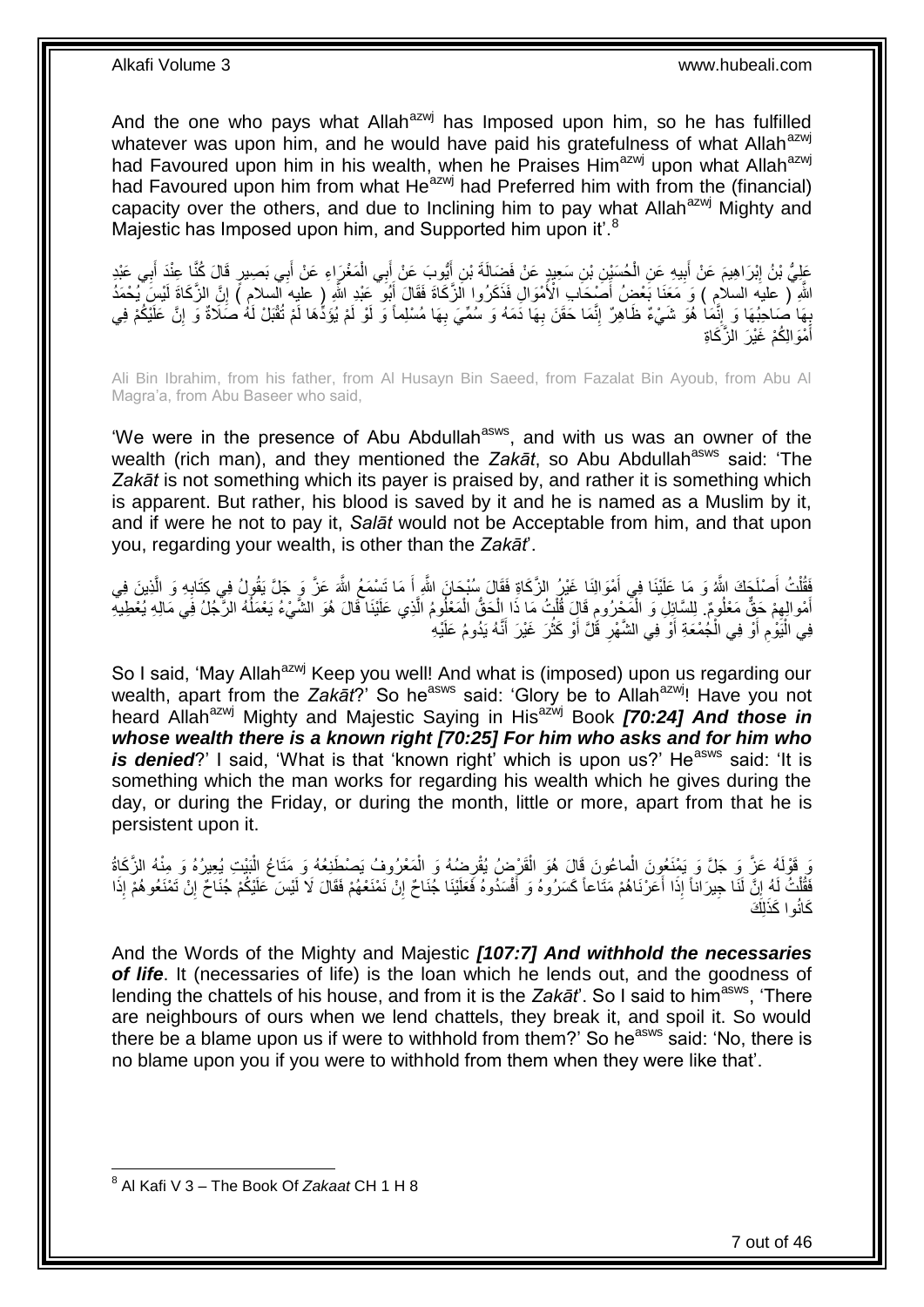َفِّالَ قُلْتُ لَمُّ وَ يُطْعِمُونَ الطَّعامَ عَلى حُبِّهِ مِسْكِيناً وَ يَتِيماً وَ أَسِيراً قَالَ لَيْسَ مِنَ الزَّكَاةِ قُلْتُ قَوْلُهُ عَزَّ وَ جَلَّ الَّذِينَ يُنْفِقُونَ ْ َ ْ ُ َّ أَهْوِالَهُمْ بِاللَّيْلِ وَ النَّهارِ سِرًّا وَ عَلاَبِنِيَةً قَالَ لَيْسَ مِنَ الزَّكَاةِ قَالَ فَقُلْتُ قَوْلُهُ عَزَّ وَ جَلَّ إِنْ تُبْدُوا الصَّدَقاتِ فَنِعمًا هِيَ وَ إِنّْ ُ ْ ِ َّ **∶** ِ ِ تُخْفُو ها وَ تُؤْتُو هَا الْفُقَرِ اَءَ فَهُوَ خَيْرٌ ۖ لَكُمْ قَالَ لَيْسَ مِنَ الزَّكَاةِ وَ صِلَتُكَ قَرَابَتَكَ لَيْسَ مِنَ الزَّكَاةِ . ْ

He (the narrator) said, 'I said to him<sup>asws</sup>, '(What about) **[76:8] And they give food** out of love for Him to the poor and the orphan and the captive?' He<sup>asws</sup> said: 'Not from the *Zakāt*'. I said, 'The Words of the Mighty and Majestic *[2:274] (As for) those who are spending their property by the night and by the day, secretly*  and openly?' He<sup>asws</sup> said: 'Not from the Zakat'. I said, 'The Words of the Mighty and Majestic *[2:271] If you give alms openly, it is good, and if you hide it and give it to the poor, it is better for you*?' He<sup>asws</sup> said: 'Not from the *Zakāt*; and your helping the relatives is not from the *Zakāt*'.<sup>9</sup>

عَلِيُّ بْنُ مُحَمَّدِ بْنِ عَبْدِ الثَّهِ عَنْ أَحْمَدَ بْنِ مُحَمَّدِ بْنِ خَالِدٍ عَنْ عُثْمَانَ بْنِ عِيسَى عَنْ إِسْمَاعِيلَ بْنِ جَابِرٍ عَنْ أَبِي عَبْدِ الثَّهِ ( َ ِ ْ َ عليه السِلامِ ) فِي َقَوْلٍ اللَّهِ عَزَّ وَ جَلَّ وَ اَلَّذِينَ فِي أَمُوالِهِمْ جَقٌّ مَعْلُومٌ. لِلَسَّائِلٍ وَ الْمَحْرُومِ أَ هُوَ سِوَى الزَّكَاةِ فَقَالَ هُوَ الرَّجُلُ ِ ْ ِ َ َّ ِّئُوْنِيهِ اللَّهُ الثُّرْوَةَ مِّنَ الْمَالِ فَيُخْرِجُ مِنْهُ الْأَلْفَ وَ الْأَلْفَيْنِ وَ الثَّلَاثَةَ الْآلافِ وَ الْأَقَلَّ َّ ْ ْ **∶** ْ ة<br>أ ْ ِ **∶** َ عَنْ قَوْ مِهِ

Ali Bin Muhammad Bin Abdullah, from Ahmad Bin Muhammad Bin Khalid, from Usman Bin Isa, from Ismail Bin Jabir,

(It has been narrated) from Abu Abdullah<sup>asws</sup> regarding the Words of Allah<sup>azwj</sup> Might and Majestic *[70:24] And those in whose wealth there is a known right [70:25] For him who asks and for him who is denied*, 'Is it besides the Zakat?' So he<sup>asws</sup> said: 'It is the man whom Allah<sup>azwj</sup> has Given the fortune from the wealth, so he extracts from it the thousand, and the two thousand, and the three thousand, and the less and the more, so he helps his relatives with it, and carries by it the burdens from his people'.<sup>10</sup>

عَنْهُ عَنْ أَحْمَدَ بْنِ مُحَمَّدٍ عَنِ الْحَسَنِ بْنِ مَحْبُوبٍ عَنْ عَبْدِ الرَّحْمَنِ بْنِ الْجَجَّاجِ عَنِ الْقَاسِمِ بْنِ عَبْدِ الرَّحْمَنِ الْأَنْصَارِيِّ قَالَ ِ ْ ْ َ ِ ِ ْ سَمِعْتُ أَبَا جَعْفَرٍ ۖ ( عليه السَلام ) يَقُولُ إِنَّ رَجُلًا جَاءَ إِلَى أَبِي عَلَيٌّ بْنِ الْحُسَبْيْنِ ( عليه السلام ) فَقَالَ لَهُ أَخْيِرْنِي عَنْ قَوْلِ ْ َ ِ ِ َ ا<br>په َ اللَّهِ عَزَّ وَ جَلٍّ فَي أَلَذِينَ فِي أَمْوِالِهِمْ حَقٌّ مَعْلُومٌ. لِلسَّائِلِ وَ الْمَحْرُومِ مَا هَذَا الْحَقُّ الْمَعْلُومُ فَقَالَ لَٰهِ عَلِيُّ بْنُ الْخُسَيِّنِ ( عليه َّ ْ ْ ْ ِ ْ ِ السلام ) الْحَقُّ الْمَعْلُومُ الشَّيْءُ يُخْرِجُهُ الرَّجُلُ مِنْ مَالِهِ لَيْسَ مِنَ الزَّكَاةِ وَ لَا مِنَ الصَّدَقَةِ الْمَفْرُوضَنَيْنِ ْ ِ ْ

From him, from Ahmad Bin Muhammad, from Al Hassan Bin Mahboub, from Abdul Rahman Bin Al Hajjaj, from Al Qasim Bin Abdul Rahman Al Ansary who said,

'I heard Abu Ja'far<sup>asws</sup> saying: 'A man came over to my<sup>asws</sup> father<sup>asws</sup> Ali<sup>asws</sup> Bin Al-Husayn<sup>asws</sup> and he said to him<sup>asws</sup>, 'Inform me about the Words of Allah<sup>azwj</sup> Mighty and Majestic *[70:24] And those in whose wealth there is a known right [70:25] For him who asks and for him who is denied*. What is this 'known right'?' So Ali<sup>asws</sup> Bin Al-Husayn<sup>asws</sup> said to him: 'The 'known right' is something which the man takes out from his wealth, it neither being from the *Zakāt* nor from the charity, the two Imposed ones'.

قَالَ فَإِذَا لَمْ يَكُنْ مِنَ الزَّكَاةِ وَ لَا مِنَ الصَّدَقَةِ فَمَا هُوَ فَقَالَ هُوَ الشَّيْءُ يُخْرِجُهُ الزَّجُلُ مِنْ مَالِهِ إِنْ شَاءَ لَقَلْ وَ إِنْ شَاءَ أَقَلَّ َ ِ َ َ ِ ِ عَلَّمٍ قُُدْرٍ مَا يَمْلِكُ فَقَالَ لَهُ الرَّجُلُ فَمَا يَصْنَعُ بِهِ قَالَ يَصِلُ بِهِ رَحِماً وَ يَقْرِي ب<br>عَلَّمٍ قُدْرٍ ما يَمْلِكُ فَقَالَ لَهُ الرَّجُلُ فَمَا يَصْنَعُ بِهِ قَالَ يَصِلُ بِهِ رَحِماً وَ يَقْرِي بِه ِ ِ ِ **∶** ِ َ ِ لَ اللَّهِ أَوْ لِنَائِبَةٍ تَنُوبُهُ فَقَالَ الرَّجُلُ اللَّهُ يَعْلَمُ حَيْثٌ يَجْعَلُ رِسَالَاتِهِ . ِ َ

 9 Al Kafi V 3 – The Book Of *Zakaat* CH 1 H 9 <sup>10</sup> Al Kafi V 3 – The Book Of *Zakaat* CH 1 H 10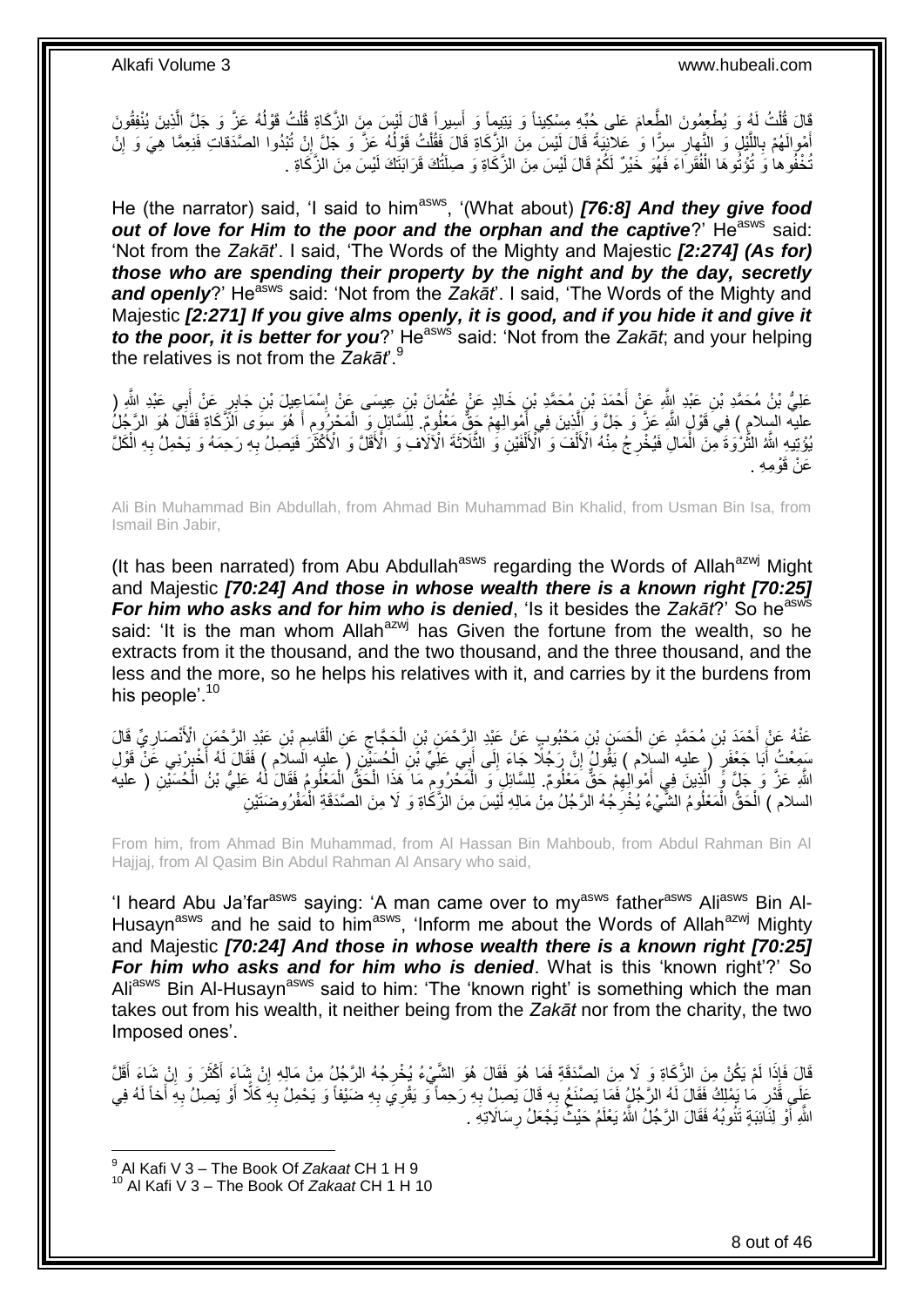He said, 'So when neither happens to be from the *Zakāt*, nor from the charity, so what is it?' So he<sup>asws</sup> said: 'It is something which the man takes out from his wealth, if he so desires to, more, and if he so desires to, less, upon a measurement of what he owns'. So the man said to him<sup>asws</sup>, 'And what should he do with it?' He<sup>asws</sup> said: 'Help his relatives with it, and entertain guests with it, and carries a burden with it, or helps his brother with it for the Sake of Allah<sup>azwj</sup> or repel (a problem) on his behalf'. So the man said: 'Allah<sup>azwj</sup> Knows where He<sup>azwj</sup> [6:124] Allah best Knows where He *Places His Message*'.<sup>11</sup>

وَ عَنْهُ عَنِ ابْنِ فَضَّالٍ عَنْ صَفْوَانَِ الْجَمَّالِ عَنْ أَبِي عَبْدِ اللَّهِ ( عليه السلام ) فِي قَوْلِهِ عَزَّ وَ جَلَّ لِلسَّائِلِ وَ الْمَحْرُومِ قَالَ ْ ْ ِ الْمَحْرُومُ الْمُحَارَفُ الْذِّي قَدْ حُرِمَ كَدَّ يَدِهِ فِي الشَّرَاءِ ۚ وَ الْبَيْعِ .  $\zeta$ ْ َّ ْ ْ

And from him, from Ibn Fazzal, from Safwan Al Jammal,

(It has been narrated) from Abu Abdullah<sup>asws</sup> regarding the Words of the Mighty and Majestic [70:25] For him who asks and for him who is denied. He<sup>asws</sup> said: 'The denied one is the constrained one who is denied the toil of his hands regarding the buying and the selling'.

وَ فِي رِوَايَةٍ أُخْرَى عَنْ أَبِي جَعْفَرٍ وَ أَبِي عَبْدِ اللَّهِ ( عليه السلام ) أَنَّهُمَا قَالَا الْمَحْرُومُ الرَّجُلُ الَّذِي لَيْسَ بِعَقْلِهِ بَأْسٌ وَ لَمْ ْ َ َ َ ا<br>ا ֦֧֦֧ ْ **∶** َّ يُبْسَطٌّ لَـهُۖ فِيَ الرِّزْقِ وَ ۖ هُوَ مُحَارَفٌ ۚ ـ

And in another report, from Abu Ja'far<sup>asws</sup> and Abu Abdullah<sup>asws</sup>, both having said: 'The deprived is the man, there is nothing wrong with his intellect, but the livelihood is not extensive for him, and he is constrained'.<sup>12</sup>

ُمَف َّض ِل َقا َل ُكنْ ُت ٍن َع ِن ال ِن ِسَنا ِن َخالِ ٍد َع ْن ُم َح َّمِد ْب َك َرهُ َع ْن ُم َح َّمِد ْب ِي َعْبِد ََّّللا َعلِ ُّي ْب ُن ُم َح َّمٍد َع َّم ْن <sup>ذ</sup> ِ ) عليه السالم ( َ ب َد أ ِعنْ ْ َ َّسَاً َّهُ رَجُلٌ فِي كَمْ تَجِبُ الزَّكَاةُ مِنَ الْمَالَ فَقَالَ لَهُ الزَّكَاةُ الظُّاهِرَةُ أَمِ الْبَاطِنَةُ تُرِيدُ فَقَالَ أُرِيدُهُمَا جَمِّيعاً فَقَالَ أَمَّا الظَّاهِرَةُ فَفِي ْ لَ َ َ ِ اُ ِ :<br>أ ِ كُلِّ أَلْفٍ خَمْسَةٌ وَ عِشْرُونَ وَ أَمَّا الْبَاطِنَةُ فَلَا تَسْتَأْثِرْ عَلَى أَخِيكَ بِمَا َهُوَ أَحْوَجُ إِلَيْهِ مِنْكَ ۚ لَ ِ َ ِ ْ :<br>ا َ ْ َ

Ali Bin Muhammad, from the one who mentioned it, from Muhammad Bin Khalid, from Muhammad Bin Sinan, from Al Mufazzal who said,

'I was in the presence of Abu Abdullah<sup>asws</sup>, and a man asked him<sup>asws</sup>, 'With regards' to how much is the *Zakāt* Obligated from the wealth?' So he<sup>asws</sup> said to him: 'Is it the apparent *Zakāt* or the hidden *Zakāt* are you intending?' So he said, 'I intend both of them together'. So he<sup>asws</sup> said: 'As for the apparent, so it is twenty-five in every thousand, and as for the hidden, so not (considering as too much) preferring your brother with what he is more needy to it than you are<sup>713</sup>

عِدَّةٌ مِنْ أَصْحَابِنَا عَنْ أَحْمَدَ بْنِ أَبِي عَبْدِ اللَّهِ عَنِ الْحَسَنِ بْنِ مَحْبُوبٍ عَنْ مَالِكِ بْنِ عَطِيَّةٍ عَنْ عَامٍرٍ بْنِ جُذَاعَةَ قَالَ جَاءَ رَجُلٌ ْ اُ َ ِ ِ إِلَى أَبِي عَبْدِ اللَّهِ ( عليه السلاَم ) ۖ فَقَالَ لَهُ بَا أَبَا عَبْدِ اللَّهِ قَرْمِنٌ إِلَى مَيْسَرَةٍ فَقَالَ لَهُ أَبُو عَبْدٍ اللَّهِ ( عليه السلام ) إِلَى غَلَّةٍ<br>إِلَى أَبِي عَبْدِ اللَّهِ ( عليه السلام ) ۖ فَق َ ∣∣<br>∶ َ َ ِ َّ ِ نُّدْرَكُ فَقَالَ الرَّجُلُ لَا وَ اللَّهِ قَالَ فَإِلَى تِجَارَةٍ تُؤَبُّ قَالَ لَا وَ اللَّهِ قَالَ فَإِلَى عُقْدَةٍ تُبَاعُ فَقَالَ لَا وَ اللَّهِ  $\sum_{i=1}^{n}$ ُ  $\frac{1}{2}$ 

A number of our companions, from Ahmad Bin Abu Abdullah, from Al Hassan Bin Mahboub, from Malik Bin Atiyya, from Aamir Bin Juza'at who said,

<sup>11</sup> Al Kafi V 3 – The Book Of *Zakaat* CH 1 H 11

<sup>12</sup> Al Kafi V 3 – The Book Of *Zakaat* CH 1 H 12

<sup>13</sup> Al Kafi V 3 – The Book Of *Zakaat* CH 1 H 13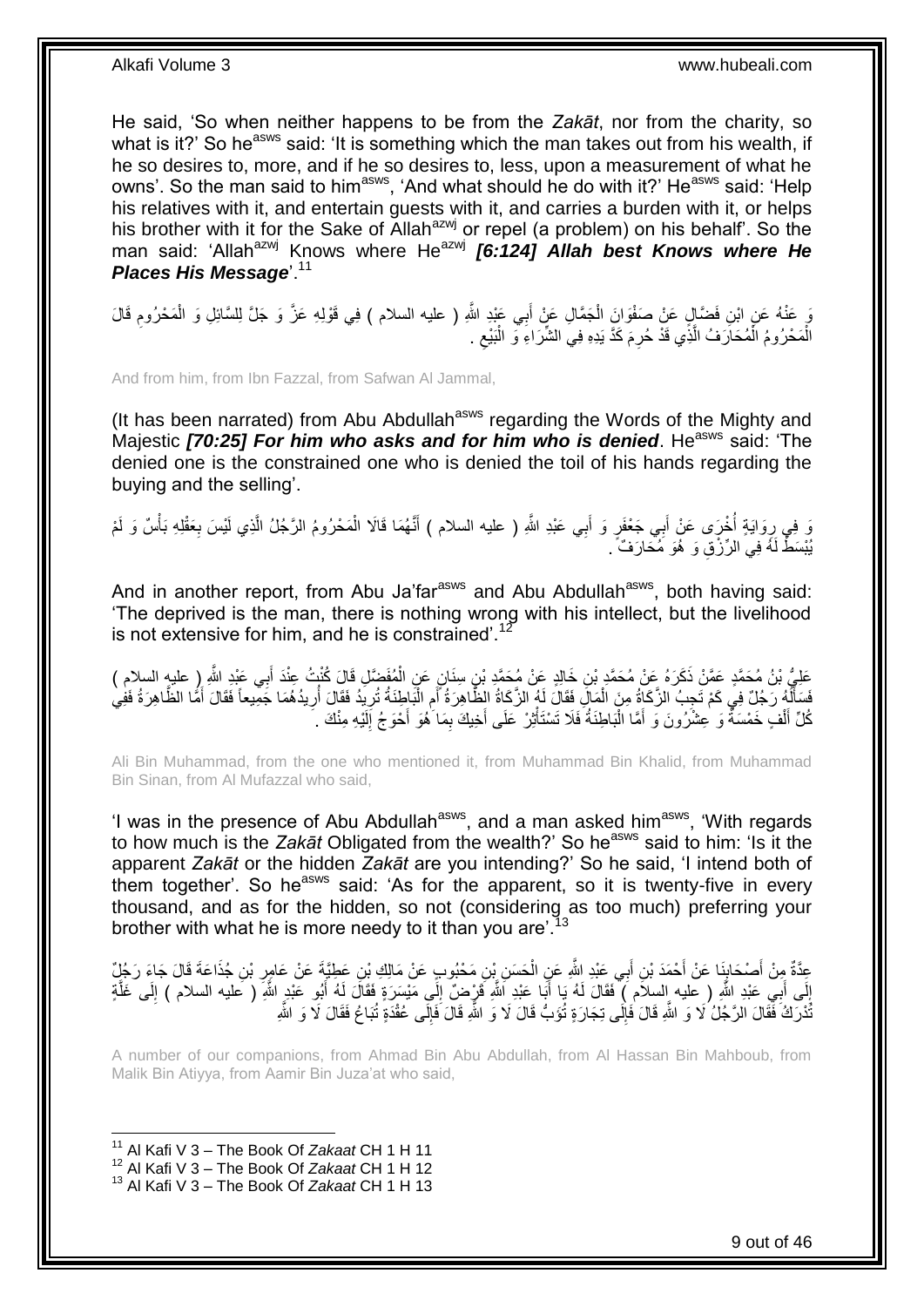'A man came over to Abu Abdullah<sup>asws</sup>, and he said to him<sup>asws</sup>, 'O Abu Abdullah<sup>asws</sup>! Lend me (some money) up to (my) financial ease'. So Abu Abdullah<sup>asws</sup> said to him: 'Up to you realising a harvest?' So the man said, 'No, by Allah<sup>azwj</sup>'. He<sup>asws</sup> said: 'So up to your profit in a trade?' He said, 'No, by Allah<sup>azwj</sup>'. He<sup>asws</sup>: 'So up to a contract being fulfilled?' So he said, 'No, by Allah<sup>azwj</sup>'.

فَقَالَ أَبُو عَبْدِ اللَّهِ ( عليه السلام ) فَأَنْتَ مِمَّنْ جَعَلَ اللَّهُ لَهُ فِي أَمْوَالِنَا حَقّاً ثُمَّ دَعَا بِكِيسٍ فِيهِ دَرَاهِمُ فَأَذْخَلَ يَدَهُ فِيهِ فَنَاوَلَهُ مِنْهُ ِ ُ َ َ َ َ َّفَبِّضَةً ثُمَّ قَالَ لَهُ اتَّقِ اللَّهَ وَ لَا تُسْرِفْ وَ لَا تَقْتُرْ وَ لَكِنْ بَيْنَ ذُلِكَ قَوَاماً إِنَّ النَّبْذِيرَ مِنَ الْإِسْرَافِ قَالَ اللَّهُ عَزَّ وَ جَلَّ وَ لا تُبَذِّر ِ ِ ُ . َُْبِذيراً

So Abu Abdullah<sup>asws</sup> said: 'Thus, you are from the ones for whom, in our<sup>asws</sup> wealth, there is a right'. Then he<sup>asws</sup> called for a bag wherein were some Dirhams, and he<sup>asws</sup> inserted his<sup>asws</sup> hand in it and took out a handful from it, then said to him: 'Fear Allah $a^{2xy}$  and neither be extravagant nor be stingy, but be upright in between that. The squandering is from the extravagance. Allah<sup>azwj</sup> Mighty and Majestic Said *[17:26] and do not squander wastefully*'.

> الْحَسَنُ بْنُ مَحْبُوبٍ عَنْ سَعْدَانَ بْنِ مُسْلِمٍ عَنْ أَبِي عَبْدِ اللَّهِ ( عليه السلام ) مِثْلَ ذَلِكَ . ֧֖֧֚֚֓֝֝֝ ْ ْ

Al Hassan Bin Mahboub, from Sa'dan Bin Muslim,

(It has been narrated) from Abu Abdullah $a_{\text{sws}}$  – similar to that'.<sup>14</sup>

َحْمَدُ بْنُ مُحَمَّدٍ بْنِ عَبْدِ اللَّهِ وَ غَيْرُهُ عَنْ أَحْمَدَ بْنِ أَبِي عَبْدِ اللَّهِ عَنْ أَبِيهِ عَنْ عَبْدِ اللَّهِ بْنِ الْقَاسِمِ عَنْ رَجُلٍ مِنْ أَهْلِ سَابَاطَ قَالَ َ َ َ ِ ْ ِ َ قَالَ أَبُو عَبْدِ اللَّهِ (َ عليهِ السلام ) لِعَمَّارِ السَّابَاطِيِّ يَا ۖ عَمَّارُ أَنْتَ رَبُّ مَالٍ كَثِيرٍ قَالَ نَعَمْ جُعِلْتُ فِدَاكَ قَالَ فَتُوَدِّي مَا افْتَرَضَ َ َ ْ اللَّهُ عَلَيْكَ مِنَ الزَّكَاةِ فَقَالَ نَعَمْ قَالَ فَتُخْرِجُ الْحَقَّ الْمَعْلُومَ مِنْ مَالِكَ قَالَ نَعَمْ قَالَ أَقَدَّرَ جُمْ قَالَ نَعْم قَالَ مَعْلُومَ مِنْ مَالِكَ قَالَ نَعَمْ قَالَ نَعْم قَالَ فَعَلْ الْمَعْلُ ْ ْ ِ  $\frac{1}{2}$ قَالَ نَعَمْ فَقَالَ يَا عَمَّارُ إِنَّ الْمَالَ يَفْنَى وَ الْمُبَذَنَ يَبْلَى وَ الْعَمَلَ يَبْقَى وَ الذَّيَّانَ حَيٍّ لَا يَمُوتُ يَا عَمَّارُ إِنَّهُ مَا قَدَّمْتَ فَلَنْ يَسْبِقَكَ وَ ا<br>ا ْ اٍ ِ ِ ْ مَا أَخَّرْتَ فَلَنْ يَلْحَقَكَ . ْ

Ahmad Bin Muhammad Bin Abdullah and someone else, from Ahmad Bin Abu Abdullah, from his father, from Abdullah Bin Al Qasim, from a man from the people of Sabata who said,

'Abu Abdullah<sup>asws</sup> said to Ammar Al-Sabaty: 'O Ammar! You are a lord of a lot of wealth?' He said, 'Yes, may I be sacrificed for you<sup>asws</sup>'. He<sup>asws</sup> said: 'So do you pay what Allah<sup>azwj</sup> has Imposed upon you, from the *Zakāt*?' So he said, 'Yes'. He<sup>asws</sup> said: 'So you do take out the 'known right' from your wealth?' He said, 'Yes'. He<sup>asws</sup> said: 'So you do help your relatives?' He said, 'Yes'. He<sup>asws</sup> said: 'And you do help your brothers'. He said, 'Yes'. So he<sup>asws</sup> said: 'O Ammar! The wealth perishes, and the body wears out, and the deeds remain, and the Judge (Allah<sup>azwi</sup>) is Living and will not be dying. O Ammar! Whatever you send forward, so it will never preceded you (leave you behind), and whatever you delay (not perform), so it will never join you'.<sup>15</sup>

عَلِيُّ بْنُ إِبْرَاهِيمَ عَنْ أَحْمَدَ بْنِ مُحَمَّدٍ عَنْ مُحَمَّدٍ بْنِ خَالِدٍ عَنْ عَبْدِ اللَّهِ بْنِ يَحْيَى عَنْ عَبْدِ اللَّهِ بْنِ مُسْكَانٍَ عَنْ أَبِي بَصِبِيرٍ قَالَ َ قُلْتٌ لِأَبِيَ عَبْدٍ اللَّهِ ( عليه السِّلام ) قَوْلُ اللَّهِ عَزَّ وَ جَلَّ إِنَّمَا الصَّدَقاتُ لِلْفُقَراءِ وِ المَساكِينِ قَالَ اَلْفَقِيرُ الَّذِي لَا يَسْأَلُ النَّاسِ وَ ْ َّ ْ ْ ْ ِ َ الْمِسْكِينَ ۖ أَجْهَدُ مِنْهُ وَ الْبَائِسُ أَجْهَدُهُمْ فَكُلُّ مَا فَرَضَ اللَّهَ عَزَّ وَ جَلَّ عَلَيْكَ فَإِعْلَانُهُ أَفْضَلَۢ مِنْ إِسْرَارِهِ وَ كُلُّ مَا كَانَ تَطَوُّعاً َ ْ ْ ِ ِ َ ا<br>با فَإِسْرَارُهُ أَفْضَلُ مِنْ إِعْلَانِهِ وَ لَوْ أَنَّ رَجُلًا يَحْمِلُ زَكَاةَ مَالِهِ عَلَى عَاتِقِهِ فَقَسَمَهَا عَلَانِيَةً كَانَ ذَلِكَ حَسَناً جَمِيلًا . اً ِ َ ِ

<sup>14</sup> Al Kafi V 3 – The Book Of *Zakaat* CH 1 H 14

<sup>15</sup> Al Kafi V 3 – The Book Of *Zakaat* CH 1 H 15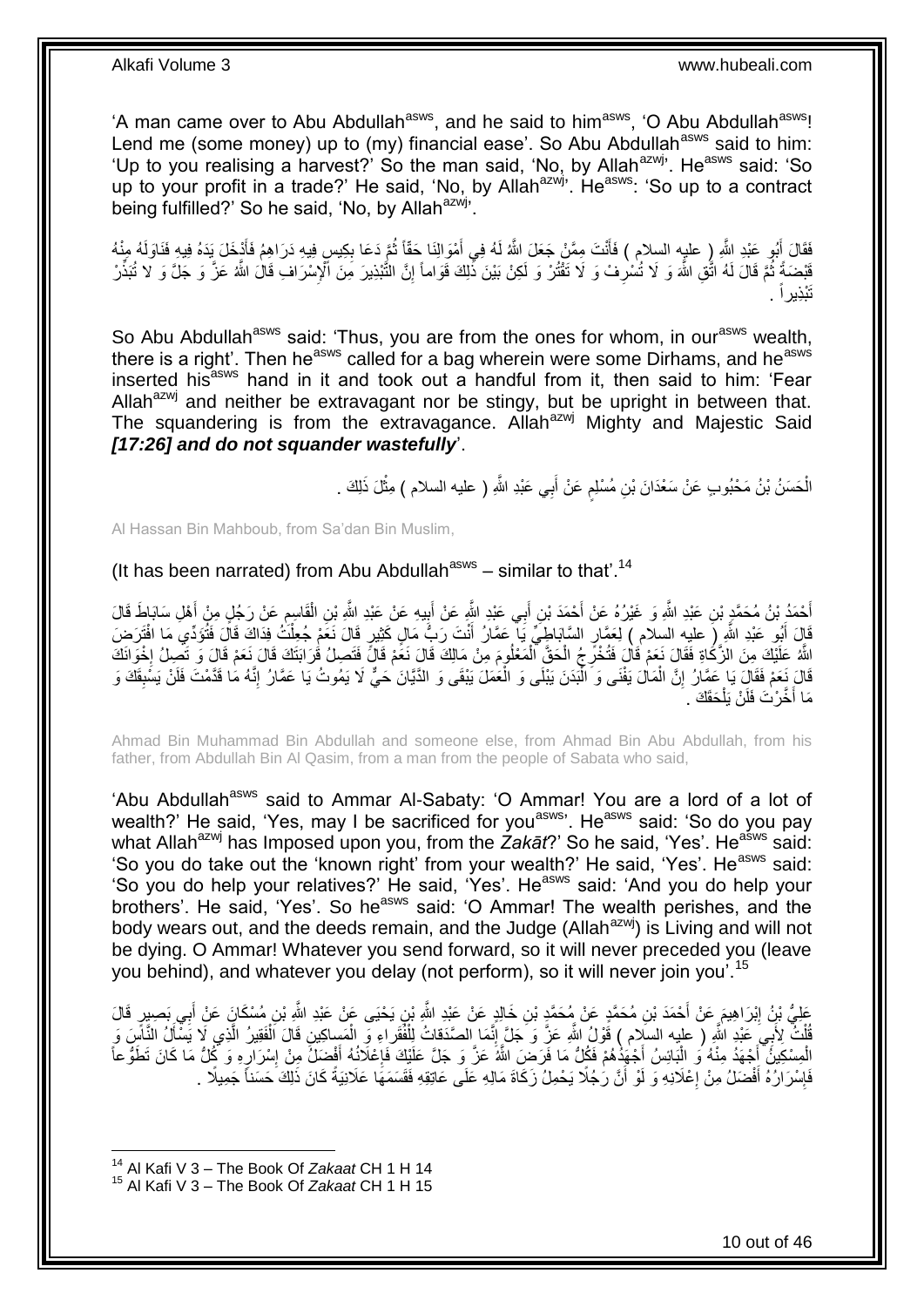Ali Bin Ibrahim, from Ahmad Bin Muhammad, from Muhammad Bin Khalid, from Abdullah Bin Yahya, from Abdullah Bin Muskan, from Abu Baseer who said,

'I said to Abu Abdullah<sup>asws</sup>, '(What about) the Words of Allah<sup>azwj</sup> Mighty and Majestic *[9:60] But rather, the charities are only for the poor and the needy?'* **He<sup>asws</sup> said:** 'The 'poor' is the one who does not ask the people, and the needy is even more straitened than him, and the wretch is even more straitened than them. Thus, everything what Allah<sup>azwj</sup> Mighty and Majestic has Imposed upon you, so its public (giving) is superior than its secretive (giving), and everything what was voluntary, so its secretive (giving) is superior than its publicly (giving), and even if a man were to carry the *Zakāt* of his wealth upon his shoulders and distribute it publicly, that would be good, beautiful<sup>'.16</sup>

عَلِيُّ بْنُ إِبْرَاهِيمَ عَنْ أَبِيهٍ عَنِ ابْنِ أَبِي عُهَيْرٍ عَنْ إِسْحَاقَ بْنِ عَمَّارٍ عَنْ أَبِي عَبْدِ اللَّهِ ( عليه السلام ) فِي قَوْلِ اللَّهِ عَزَّ وَ جَلَّ َ ِ َ **!** َ رَ إِنَّ نُخْفُو ها وَ نُؤْتُو هَاَ الْفُقَرِ اَءَ فَهُوَ خَيْرٌ لَكُمَّ فَقَالَ هِيَ سِوَىَ الزَّكَاةِ إِنَّ الزَّكَاةَ عَلاَنِيَةٌ غَيْرُ سِرٍّ . ْ ِ ِ

Ali Bin Ibrahim, from his father, from Ibn Abu Umeyr, from Is'haq Bin Ammar,

(It has been narrated) from Abu Abdullah<sup>asws</sup> regarding the Words of Allah<sup>azwj</sup> Mighty and Majestic *[2:271] If you give alms openly, it is good, and if you hide it and give it to the poor, it is better for you.* So he<sup>asws</sup> said: 'It is besides the *Zakāt*. The (giving) of *Zakāt* is publicly, without being secretive'.<sup>17</sup>

مُحَمَّدُ بْنُ يَحْيَى عَنْ مُحَمَّدِ بْنِ الْحَسَنِ عَنْ صَفْوَانَ بْنٍ يَحْيَى عَنِ الْعَلَاءِ بْنِ رَزِينٍ عَنْ مُحَمَّدِ بْنٍ مُسْلِمٍ عَنْ أَحَدِهِمَا ( عليهما ٍ ِ ْ ْ َ السلام ) أَنَّهُ سَأَلَهُ عَنِ الْفَقِيرِ وَ الْمِسْكِينِ فَقَالَ الْفَقِيرُ الَّذِي لَا يَسْأَلُ وَ الْمِسْكِينُ الَّذِيَّ هُوَ أَجْهَدُ مِنْهُ الَّذِيَّ يَسْأَلُ . ْ َ َّ ْ ْ **∶** ْ لَ Í َ َ َّ َ َّ

Muhammad Bin Yahya, from Muhammad Bin Al Hassan, from Safwan in Yahya, from Al A'ala Bin Razeyn, from Muhammad Bin Muslim,

(It has been narrated) from one of the two  $(5<sup>th</sup>$  or  $6<sup>th</sup>$  Imam<sup>asws</sup>), that he<sup>asws</sup> was asked about the poor and the needy, so he<sup>asws</sup> said: 'The poor is the one who does not ask, and the needy is the one who is more straitened that he does ask for.<sup>18</sup>

عِدَّةٌ مِنْ أَصْحَابِنَا عَنْ أَجْمَدَ بْنِ مُحَمَّدٍ بْنِ عِيسَى عَنْ أَحْمَدَ بْنِ مُجَمَّدِ بْنِ أَبِي نَصْرٍ قَالَ ذَكَرْتُ لِلرِّصَا ( عليه السلام ) شَئِئاً َ َ َ **∣** َ فَقَالَ اصْنِرْ فَإِنِّيَ أَرْجُو أَنْ يَصِنْغَ اللَّهُ لَكَ إِنْ شَآءَ اللَّهُ ثُمَّ قَالَ فَوَ اللَّهِ مَا أَخَّرَ اللَّهُ عَلِّ الْمُؤْمِنِ مِنْ هَذِهِ الدُّنْيَا خَيْرٌ لَهُ مِمَّا عَجَّلَ<br>نَفْعَ الرَّبُّ الْمَرْسِ ف ان<br>المقام ِ َ ِ **!** ْ َ لَهُ فِيهَا ثُمَّ صَغَّرَ الدُّنْيَا وَ قَالَ أَيُّ شَيْءٍ هِيَ ٔ.<br>ـ

A number of our companions, from Ahmad Bin Muhammad Bin Isa, from Ahmad Bin Muhammad Bin Abu Nasr who said,

'I mentioned something to Al-Reza<sup>asws</sup>, so he<sup>asws</sup> said: 'Be patient, for l<sup>asws</sup> am hoping that Allah<sup>azwj</sup> would do something for you, Allah<sup>azwj</sup> Willing'. Then he<sup>asws</sup> said: 'By Allah<sup>azwj</sup>! Allah<sup>azwj</sup> does not delay from the Believer from this world what is good for him, from what He<sup>azwj</sup> Hastens or him in it'. Then he<sup>asws</sup> belittled the world and said: 'Which thing is it?'

<sup>16</sup> Al Kafi V 3 – The Book Of *Zakaat* CH 1 H 16

<sup>17</sup> Al Kafi V 3 – The Book Of *Zakaat* CH 1 H 17

<sup>18</sup> Al Kafi V 3 – The Book Of *Zakaat* CH 1 H 18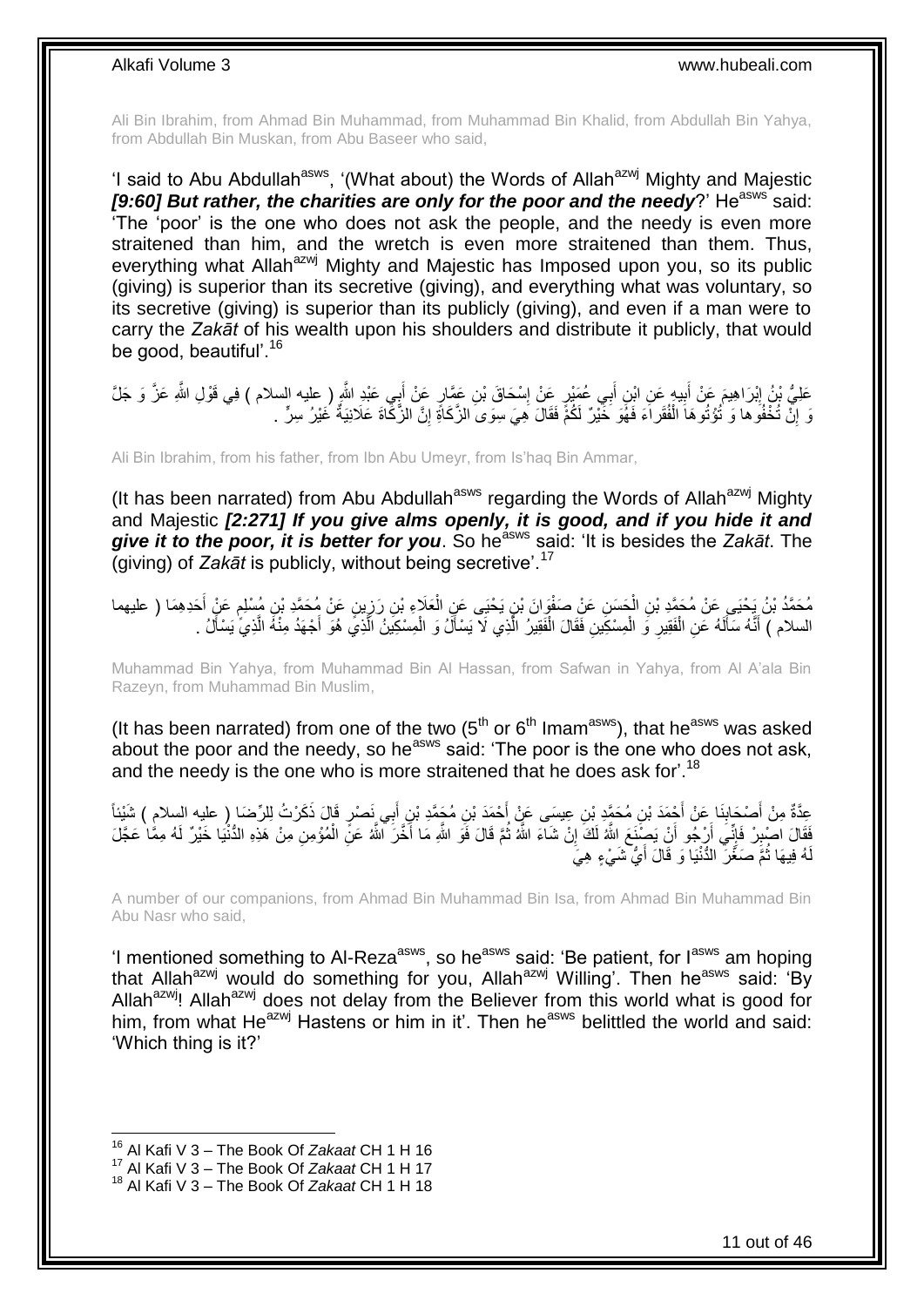نُّمَّ قَالَ إِنَّ صَاحِبَ النِّعْمَةِ عَلَى خَطَرٍ إِنَّهُ يَجِبُ عَلَيْهِ حُقُوقُ اللَّهِ فِيهَا وَ اللَّهِ إِنَّهُ لَتَكُونُ عَلَيَّ النِّعَمُ مِنَ اللَّهِ عَزَّ وَ جَلَّ فَمَا أَزَالُ ِ ֺ֦֦֦֦֦֦֧֦֦֦֧֦֧֦֧֦֦֧֦֧֦֧֦֧֦֧֦֧֦֧֦֧֦֧֦֧֦֧֦֧֦֚֚֚֚֚֚֚֚֚֚֚֚֚֚֝֡֝֡֝֝֓֡֝֬֝֟֓֡֟֓֡֟֓֡֟֓֡ ِ َ مِنْٰهَا عَلَى وَجَلٍ وَ حَرَّكَ يَدَهُ حَتَّى أُخْرُِجَ مِنَ الْحُقُوقِ الَّتِي تَجِبُ شِّهِ عَلَيَّ فِيهَا فَقُلْتُ جُعِلْتُ فِدَاكَ أَنْتَ فِي قَدْرِكَ تَخَافُ هَذَا ا<br>ا ْ َّ ْ ֺ֧֧֩֩֓֓֝֬֓֓֓<u>֓</u>֖֧֖֧֓֓֓֓֓֓׆֬ ة<br>.<br>. ِ َ قَالَ نَعَمْ فَأَحْمَدُ رَبِّي عَلَى مَا مَنَّ بِهِ عَلَيَّ ۖ . َ **∶** 

Then he<sup>asws</sup> said: 'The favoured one is upon a danger that there is Obligated upon him the Rights of Allah<sup>azwj</sup> in it. By Allah<sup>azwj</sup>! If there happens to be the Bounty upon me<sup>asws</sup> from Allah<sup>azwj</sup> Mighty and Majestic, so l<sup>asws</sup> would not cease to be apprehensive from it', and he moved his<sup>asws</sup> hand, 'Until l<sup>asws</sup> take out the rights which are Obligated for the Sake of Allah<sup>azwj</sup> upon me<sup>asws</sup> with regards to it'. So I said, 'May I be sacrificed for you<sup>asws</sup>! You<sup>asws</sup> are within your<sup>asws</sup> powers (and) you<sup>asws</sup> are fearing this?' He<sup>asws</sup> said: 'Yes, so l<sup>asws</sup> can Praise my<sup>asws</sup> Lord<sup>azwj</sup> upon what He<sup>azwj</sup> Favoured with upon me<sup>asws, 19</sup>

> **ال َّز َكا ِة باب َمْنع ِ**

### <span id="page-11-0"></span>**Chapter 2 – Prevention of the** *Zakāt*

عَلِيُّ بْنُ إِبْرَاهِيمَ عَنٍْ أَبِيهٍ عَنِ ابْنِ أَبِي عُمَيْرٍ عَنْ عَبْدِ اللَّهِ بْنِ مُسْكَانَ عَنْ مُحَمَّدٍ بْنِ مُسْلِمٍ قَالَ سَأَلْتُ أَبَا عَبْدِ اللَّهِ (ِ عِلْيِهِ **!** َ ِ َ ْ اً<br>أ ֧֦֧֦֧֦֧֦֧֦֝֝֝֝֝ َ السلّام ٍ) عَنْ قَوْلِ اللَّهِ عَزَّ وَ جَلَّ سَيُطَوِّقُونَ مَا بَخِلُوا بِهِ يَوْمَ الْقِيامَةِ فَقَالَ يَا مُحَمَّدُ مَا مِنْ أَحَدٍ يَمْنَعُ مِنْ زَكَاةِ مَالِهِ شَيْئاً إِلَّا ْ ِ َ ا<br>أ جَعَلَ اللَّهُ عَنَّ وَ جَلَّ ذَلِكَ يَوْمَ الْقِيَامَةِ ثُعْبَاناً مِنْ نَارٍ مُطَوَّقاً فِي عُنُقِهِ يَنْهَشْ مِنْ لَحْمِهِ حَتَّى يَفْرُغُ مِنَ الْحِسَابِ ثُمَّ قَالَ هُوَ قَوْلُ ُ ْ ُ ْ اللَّهِ عَزَّ وَ جَلَّ سَيُطَوَّقُونَ ما بَخِلُوا بِهِ يَوْمَ الْقِيامَةِ يَّعْنِي مَا بَخِلُوا بِهِ مِنَ الزَّكَاةِ . ِ ْ **∶** 

Ali Bin Ibrahim, from his father, from Ibn Abu Umeyr, from Abdullah Bin Muskan, from Muhammad Bin Muslim who said,

'I asked Abu Abdullah<sup>asws</sup> about the Words of Allah<sup>azwj</sup> Mighty and Majestic *[3:180] they shall have what they were niggardly of to cleave to their necks on the Day*  of Judgement. So he<sup>asws</sup> said: 'O Muhammad! There is none who prevents anything from a Zakāt of his wealth except that Allah<sup>azwj</sup> Mighty and Majestic, on the Day of Judgement, would Make that to be a clothing of fire collared in his neck, eroding his flesh until he is free from the Reckoning'. Then he<sup>asws</sup> said: 'These are the Words of Allah<sup>azwj</sup> Mighty and Majestic **[3:180] they shall have what they were niggardly of** *to cleave to their necks on the Day of Judgement* – Meaning what they were niggardly of, from the *Zakāt*'.<sup>20</sup>

عَلِيُّ بْنُ إِبْرَاهِيمَ عَنْ أَبِيهِ عَنْ إِسْمَاعِيلَ بْنِ مَرَّارٍ عَنْ يُونُسَ عَنِ ابْنِ مُسْكَانَ يَرْفَعُهُ عَنْ رَجُلٍ عَنْ أَبِي جَعْفَوٍ ( عليه السلام ∣l<br>∶ **!** َ ِ َ ِ قَالَ بَيْنَا رَسُولُ اللَّهِ (َ صِلمٍ اَللهِ عليه وآلِهِ ) فِح الْمَسْجِدِ إِذْ قَالَ قُمْ يَا فُلَانُ قُمْ يَا فُلَانُ خَتَّى أَخْرَجَ خَمْسَةَ نَفَرٍ **ٔ** ْ َ ُّ فَقَالَ اخْرُجُوا مِنْ مَسْجِدِنَا لَا تُصَلُّوا فِيهِ وَ أَنْتُمْ لَا تُزَكُّونَ ۚ. َ

Ali Bin Ibrahim, from his father, from Ismail Bin Marrar, from Yunus, from Ibn Muskan, raising it from a man,

(It has been narrated) from Abu Ja'far<sup>asws</sup> having said: 'While Rasool-Allah<sup>saww</sup> was in the Masjid when he<sup>sáww</sup> said: 'Stand, O so and so! Stand O son of so! Stand O so and so!', until he<sup>saww</sup> has thrown out five persons, and he<sup>saww</sup> said: 'Get out from oursaww Masjid! Do not pray *Salāt* in it and you are not giving *Zakāt*'.<sup>21</sup>

<sup>19</sup> Al Kafi V 3 – The Book Of *Zakaat* CH 1 H 19

<sup>20</sup> Al Kafi V 3 – The Book Of *Zakaat* CH 2 H 1

<sup>21</sup> Al Kafi V 3 – The Book Of *Zakaat* CH 2 H 2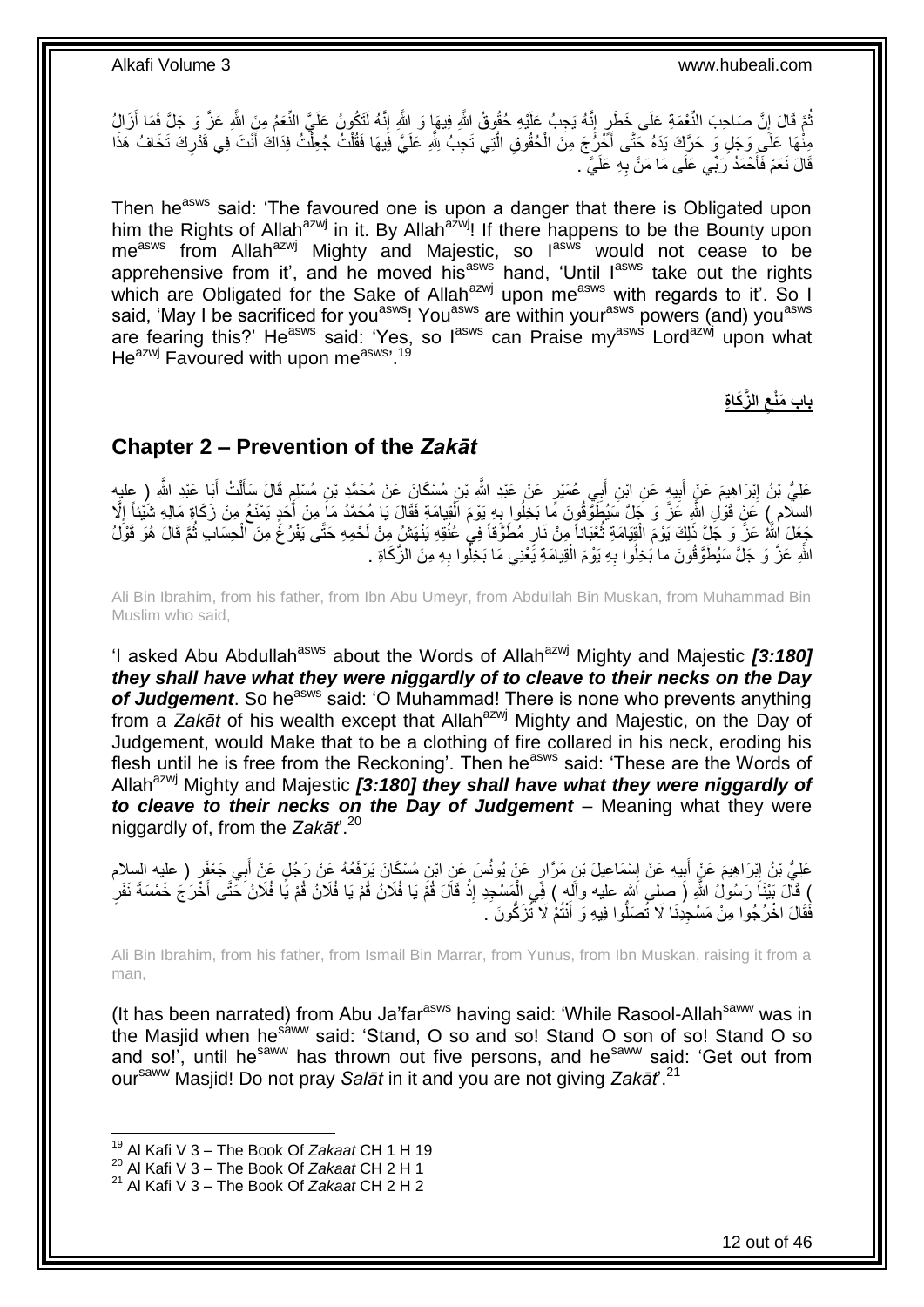يُونُسُ عَنْ عَلِيِّ بْنِ أَبِي جَمْزَةَ عَنْ أَبِي بَصِيرٍ عَنْ أَبِي عَيْدِ اللَّهِ ( عِليه السلام ) قَالَ مَنْ مَنَعَ قِيرَاطاً مِنَ الزَّكَاةِ فَلَيْسَ بِمُؤْمِنٍ َ ِ َ َ َوَ لَا مُسْلِمٍ وَ هُوَ قَوْلُهُ عَزَّ وَ جَلَّ رَبٍّ الرْجِعُونَ لَعَلِّي أَعْمَلُ صللِحاً فِيما تَرَكْتُ . ا<br>أ ٔ<br>ا ٍ

Yunus, from Ali Bin Abu Hamza, from Abu Baseer,

(It has been narrated) from Abu Abdullah<sup>asws</sup> having said: 'The one who prevent a carat of *Zakāt*, so he is neither a Believer nor a Muslim, and these are the Words of the Mighty and Majestic *[23:99] Lord, send me back [23:100] Perhaps I may do righteous deeds which I had neglected*?'

> وَ فِي رِوَايَةٍ أُخْرَى وَ لَا تُقْبَلُ لَهُ صَلَاةٌ . ا<br>ا ِ

And in another report, '(He<sup>asws</sup> said) 'And his *Salāt* would not be Accepted for him'.<sup>22</sup>

يُونُسُ عَنْ عَبْدِ اللَّهِ بِْنِ سِنَانٍ عَنْ أَبِي عَبْدِ اللَّهِ ( عليه السلام ) قَالَ قَالَ رَسُولُ اللَّهِ ( صلى الله عليه وألم ) مَا مِنْ ذِي زَكَاةِ مَالٍ نَخْلٍ أَوْ زَرْعِ أَوْ كَرْمٍ يَمْنَعُ زَكَاةٌ مَالِهِ إِلَّا قَلَّدَهُ اللَّهُ تُرْبَةَ أَرْضِهِ يُطَوَّقُ بِهَا مِنْ سَبْعِ أَرَضِينَ إِلَى يَوْمِ الْقِيَامَةِ . ِ اُ َّ ِ ٍ َ ٍ َ لَ ِ َ ِ ْ ِ

Yunus, from Abdullah Bin Sinan,

(It has been narrated) from Abu Abdullah $^{asws}$  having said: 'Rasool-Allah $^{saww}$  said: 'There is none with (payable) *Zakāt* of wealth, either a palm tree, or a farm, or a vineyard, who prevents the Zakat of his wealth, except that Allah<sup>azwj</sup> would Collar him with the soil of his land from seven earths (firmaments) to be collared with up to the Day of Judgement'.<sup>23</sup>

عِدَّةٌ مِنْ أَصْحَابِنَا عَنْ سَهْلٍ بْنِ زِيَادٍ عَنْ مُحَمَّدِ بْنِ الْحَسَنِ بْنِ شَمُّونٍ عَنْ عَبْدِ اللَّهِ بْنِ عَبْدِ الرَّحْمَنِ عَنْ مَالِكِ بْنِ عَطِيَّةَ عَنٍْ ْ ِ **∣** َ أَبَانِ بْنِ تَغْلِبَ قَالَ قِلَ لِي أَبُو َعَيِّدٍ اللَّهِ (ِ عِليه السلام ) دَمَانِ فِي الْإِسْلامِ حَلَالٌ مِنَ اللَّهِ لَا يَقْضِي فِيهِمَا أَحَدٌ جَتَّى يَبْعَثَ اللَّهُ ِ َ َ َ ِ قَائِمَنَا أَهْلَ الْبَيْتِ فَإِذَا بَعَثٌ اللَّهُ عَزَّ وَ جَلُّ قَائِمَنَا أَهْلَ الْبُيْتِ حَكَمَ فِيهِمَا بِخُكْمِ اللَّهِ لَا يُرِيدُ عَلَيْهِمَا بَيِّنَّةً الْزَانِي الْمُحْصَنُ يَرْجُمُهُ ِ ِ **∶** ِ ْ َ ْ ْ ِ وَ مَانِعُ الزَّكَاةِ يَضْرِبُ عُنُقَهُ . ِ

A number of our companions, from Sahl Bin Ziyad, from Muhammad Bin Al Hassan Bin Shamoun, from Abdullah Bin Abdul Rahman, from Malik Bin Atiyya, from Aban Bin Taghlub who said,

'Abu Abdullah<sup>asws</sup> said to me: 'Two bloods in Al Islam are Permissible from Allah<sup>azwj</sup>. None can judge regarding these two until Allah<sup>azwj</sup> Sends our<sup>asws</sup> Qaim<sup>asws</sup> of the People<sup>asws</sup> of the Household. So when Allah<sup>azwj</sup> Mighty and Majestic Sends our<sup>asws</sup> Qaim<sup>asws</sup> of the People<sup>asws</sup> of the Household, he<sup>asws</sup> would judge regarding these two with a Judgement of Allah<sup>azwj</sup>, not wanting any proof against them – the married adulterer to be stoned (to death), and the preventer of the *Zakāt*, his neck being struck off'.

عِدَّةٌ مِنْ أَصْحَابِذَا عَنْ أَحْمَدَ بْنِ مُحَمَّدِ بْنِ خَالِدٍ عَنْ مُحَمَّدِ بْنِ عَلِيٍّ عَنْ مُوسَى بْنِ سَعْدَانَ عَنْ عَبْدِ اللَّهِ بْنِ الْقَاسِمِ عَنْ مَالِكِ بْنِ **∣** َ ِ ْ عَطِيَّةَ عَنْ أَبَانِ بْنِ تَغْلِبَ عَنْ أَبِي عَبْدِ اللَّهِ ( عليه السلام ) نَحْوَهُ . َ َ

A number of our companions, from Ahmad Bin Muhammad Bin Khalid, from Muhammad Bin Ali, from Musa Bin Sa'dan, from Abdullah Bin Al Qasim, from Malik Bin Atiyya, from Aban Bin Taghlub,

<sup>22</sup> Al Kafi V 3 – The Book Of *Zakaat* CH 2 H 3 <sup>23</sup> Al Kafi V 3 – The Book Of *Zakaat* CH 2 H 4

1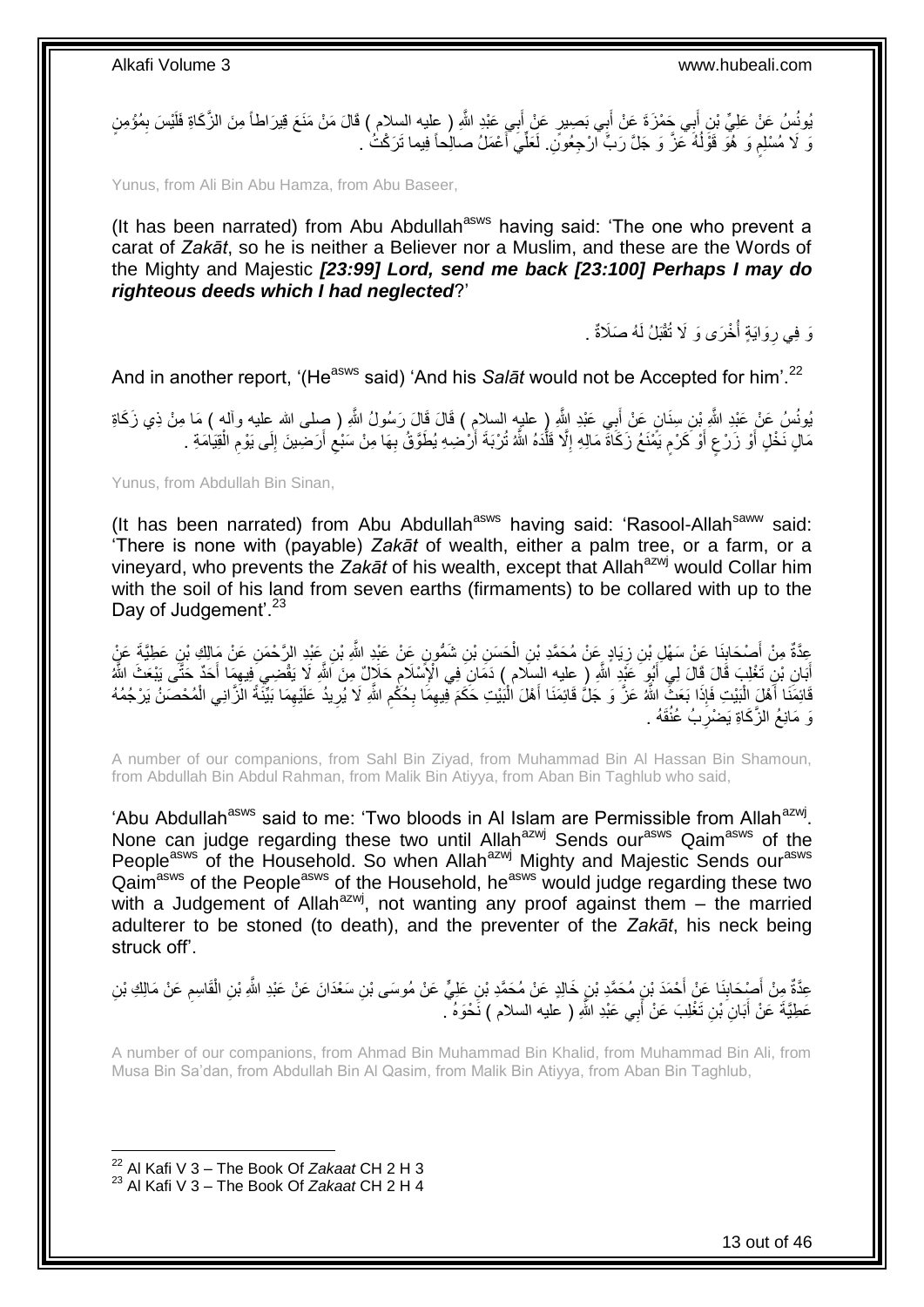(It has been narrated) from Abu Abdullah<sup>asws</sup> – approximate to it'.<sup>24</sup>

حُمَيْدُ بْنُ زِيَادٍ عَنِ الْخَشَّابِ عَنِ ابْنِ بَقَّاحٍ عَنْ مُعَاذٍ بْنِ ثَابِتٍ عَنْ عَمْرِو بْنِ جُمَيْعٍ عَنْ أَبِي عَبْدِ اللَّهِ ( عليه السلام ) قَالَ مَا ِ َ ٍ ِ َ ٍ ْ ¦ مِنْ رَجُلٍ أَدًّى الزَّكَاةَ فَنَقَصَتْ مِنْ مَالِهِ وَ ۖ لَا مَنَعَهَا أَحَدٌ فَزَاَدَتْ فِي مَالِهِ ۚ ـ ا<br>ا ا<br>ا

Humeyd Bin Ziyad, from Al Khashhab, from Ibn Baqah, from Muaz Bin Sa'ib, from Amro Bin Jumi'e,

(It has been narrated) from Abu Abdullah<sup>asws</sup> having said: 'There is none from a man who pays the *Zakāt*, he would be reducing from his wealth, nor anyone preventing it, so it would increase his wealth (in any way)<sup>'.25</sup>

عَلِيُّ بْنُ إِبْرَاهِيمَ عَنْ أَبِيهِ عَنْ حَمَّادٍ بْنِ عِيسَى عَنْ حَرِيزٍ عَنْ عُبَيْدِ بْنِ زُرَارَةَ قَالَ سَمِعْتُ أَبَا عَبْدٍ ( عِليهِ السلامِ ) يَقُولُ<br>-َ ِ ِ <u>֖֚֓</u>ׇ֛֚ مَا مِنْ عَذِّدٍ يَمْنَعُ دِرْهَماً فِي حَقِّهِ إِلَّا أَنْفَقَ اثْنَيْنِ فِي غَيْرِ حَقِّهِ وَ مَا رَجُلٌ يَمْنَعُ حَقَّاً مِنْ مَالِهِ إِلَّا طَوَّقَهُ اللَّهُ عَزَّ وَ جَلَّ بِهِ حَيَّةً ِ ِ **ٔ** ِ ِ مِنْ نَارٍ يَوْمَ الْقِيَامَةِ . ْ

Ali Bin Ibrahim, from his father, from Hammad Bin Isa, from Hareyz, from Ubeyd Bin Zurara who said,

'I heard Abu Abdullah<sup>asws</sup> saying: 'There is none from a servant who prevents one Dirham from its rightful (spending), except that he would (end up) spending two in other than its rightful way; and there is no man who prevents a right from his wealth except that Allah<sup>azwj</sup> Mighty and Majestic would Collar him with a snake of fire on the Day of Judgement'.<sup>26</sup>

عَلِيُّ بْنُ إِبْرَاهِيمَ عَنْ أَبِيهِ عَنِ ابْنِ أَبِي عُمَيْرٍ عَنِْ أَبِي أَيُّوبَ عَنْ أَبِي بَصِبيرٍ عَنْ أَبِي عَبْدِ اللَّهِ ( عليه السلام ) قَالَ قَالَ رَسُولُ َ َ َ َ َ !<br>∶ ِ اللَّهِ ( صلَـى الله عليه وألـه ) مَلْمُونٌ مَلْمُونٌ مَّالٌ لَا يُزَكَّـى . ْ ْ

Ali Bin Ibrahim, from his father, from Ibn Abu Umeyr, from Abu Ayoub, from Abu Baseer,

(It has been narrated) from Abu Abdullah<sup>asws</sup> having said: 'Rasool-Allah<sup>saww</sup> said: 'Accursed! Accursed, is the wealth which has not been purified (by paying *Zakāt* from it)'. $27$ 

عَلِيُّ بِنُ إِبْرَاهِيمَ عَنْ أَبِيهٍ عَنِ ابْنِ فَضَّالٍ عَنْ عَلِيٍّ بْنِ عُقْبَةَ عَنْ أَبِي الْحَسَنِ ( عليه السلام ) يَعْنِي الْأَوَّلَ قَالَ سَمِعْتُهُ يَقُولُ ْ َ ِ ِ مَنْ أَخْرَجَ زَكَاةَ مَالِهِ ثَامَّةً فَوَضَعَهَا فِي مَوْضِعِهَا لَمْٓ يُسْأَلْ مِنْ أَيْنَ اكْتُسَبَ مَالَهُ كُ َ َ

Ali Bin Ibrahim, from his father, from Ibn Fazzal, from Ali Bin Uqba,

(It has been narrated) from Abu AI Hassan<sup>asws</sup>, meaning the  $1<sup>st</sup>$ , said, 'I heard him<sup>asws</sup> saying: 'The one who takes out the complete *Zakāt* of his wealth, so he places it in its (appropriate) place, would not be asked (on the Day of Judgement) from where he earned his wealth' $^{28}$ 

مُحَمَّدُ بْنُ يَحْيَى عَنْ أَحْمَدَ بْنِ مُحَمَّدِ بْنِ عِيسَى عَنِ ابْنِ مِهْرَانَ عَنِ ابْنِ مُسْكَانَ عَنْ مُحَمَّدِ بْنِ مُسْلِمٍ قَالَ سَأَلْتُ أَبَا جَعْفَرٍ (<br>. َ ْ َ ֧֩֘׆֧ عليه السلام ) عَنْ قَوْلِ اللَّهِ عَزَّ وَ جَلَّ سَيُطَوَّقُونَ مَا بَخِلُوا بِهِ يَوْمَ الْقِيامَةِ قَالَ مَا مِنْ عَبْدٍ مَنَعَ مِنْ زَّكَاةِ مَالِهِ شَيْئاً إِلَّا جَعَلَ ْ **∶** ِ

- <sup>25</sup> Al Kafi V 3 The Book Of *Zakaat* CH 2 H 6
- <sup>26</sup> Al Kafi V 3 The Book Of *Zakaat* CH 2 H 7
- <sup>27</sup> Al Kafi V 3 The Book Of *Zakaat* CH 2 H 8

<sup>24</sup> Al Kafi V 3 – The Book Of *Zakaat* CH 2 H 5

<sup>28</sup> Al Kafi V 3 – The Book Of *Zakaat* CH 2 H 9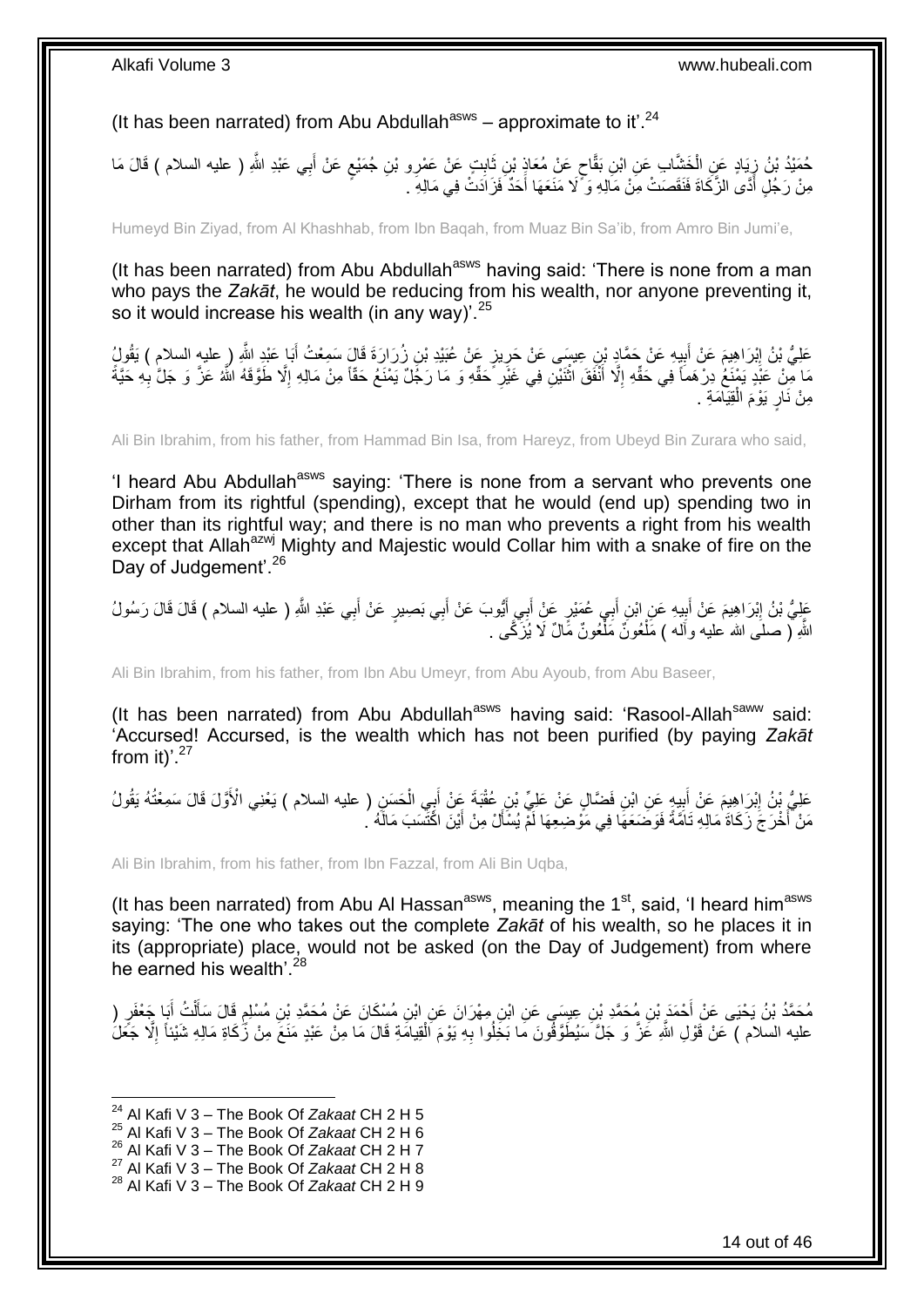اللَّهُ لَهُ ذَلِكَ يَوْمَ الْقِيَامَةِ ثُعْبَاناً مِنْ نَارٍ يُطَوَّقُ فِي عُنُقِهِ يَذْهَشُ مِنْ لَحْمِهِ حَتَّى يَفْرُغَ مِنَ الْحِسَابِ وَ هُوَ قَوْلُ اللَّهِ عَزَّ وَ جَلَّ ٔ.<br>ـ ْ ْ سَيُطَوَّ قُونَ ما بَخِلُوا بِهِ يَوْمَ الْقِيامَةِ قَالَ مَا بَخِلُوا بِهِ مِنَ الزَّكَاةِ . ْ ِ **∶** 

Muhammad Bin Yahya, from Ahmad Bin Muhammad Bin Isa, from Ibn Mihran, from Ibn Muskan, from Muhammad Bin Muslim who said,

'I asked Abu Ja'far<sup>asws</sup> about the Words of Allah<sup>azwj</sup> Mighty and Majestic *[3:180] they shall have what they were niggardly of to cleave to their necks on the Day of Judgement*. He<sup>asws</sup> said: 'There is none from a servant who prevents anything from the *Zakāt* of his wealth except that Allah<sup>azwj</sup>, on the Day of Judgement, would Make that to be a cloth of Fire in his neck, eroding his flesh, until he is free from the Reckoning; and these are the Words of Allah<sup>azwj</sup> Mighty and Majestic *[3:180] they shall have what they were niggardly of to cleave to their necks on the Day of Judgement*, what they were niggardly with, from the *Zakāt*'.<sup>29</sup>

أَحْمَدُ بْنُ مُحَمَّدٍ عَنْ عَلِيِّ بْنِ الْحُسَيْنِ عَنْ وُهَيْبِ بِنِ حَفْصٍ عَنْ أَبِي بَصِيرٍ قَالَ سَعِعْتُ أَبَا عَبْدِ اللَّهِ ( عِليه السلام ) يَقُولُ مَنْ َ َ ْ مَنَعَ الزَّكَاةَ سَأَلَ الرَّجْعَةَ عِنْدَ الْمَوْتِ وَ هُوَ قَوْلُ اللَّهِ عَزَّ وَ جَلَّ رَبٍّ ارْجِعُونِ لَعَلِّي أَعْمَلُ صالِحاً فِيما تَرَكْتُ . ْ َ َ

Ahmad Bin Muhammad, from Ali Bin Al Husayn, from Wuheyb Bin Hafs, from Abu Baseer who said,

'I heard Abu Abdullah<sup>asws</sup> saying: 'The one who prevents the Zakat would ask to be return during death, and these are the Words of the Mighty and Majestic *[23:99] Lord, send me back [23:100] Perhaps I may do righteous deeds which I had neglected*'.<sup>30</sup>

عِدَّةٌ مِنْ أَصْحَابِنَا عَنْ سَهْلِ بِنِ زِيَادٍ عَنْ عَلِيٍّ بْنِ حَسَّانَ عَنْ بَعْضٍ أَصْحَابِهِ عَنْ أَبِي عَبْدِ اللَّهِ ( عليه السلام ) قَالَ صَلَاةٌ ِ **∣** َ َ ِ َ مَكْتُوبَةٌ خَيْرٌ مِنْ عِشْرِينَ حَجَّةً وَ حَجَّةٌ خَيْرٌ مِنّْ بَيْتٍ مَمْلُوءٍ ذَهَباً يُنْفِقُهُ فِي بِرٍّ حَتَّى يَنْفَذَّ ِ **∶** 

A number of our companions, from Sahl Bin Ziyad, from Ali Bin Hassan, from one of his companions,

(It has been narrated) from Abu Abdullah<sup>asws</sup> having said: 'A Prescribed Salat is better than twenty Hajjs, and a Hajj is better than a house filled with gold spent in righteousness until it depletes'.

قَالَ ثُمَّ قَالَ وَ لَإِ أَفْلَحَ مَنْ ضَبَّعَ عِشْرِينَ بَيْنَاً مِنْ ذَهَبٍ بِخَمْسَةٍ وَ عِشْرِينَ دِرْهَماً فَقُلْتُ وَ مَا مَعْنَى خَمْسَةٍ وَ عِشْرِينَ دِرْهَماً ْ **ٍ** ِ ِ لَ َ ِ قَالَ مَنْ مَنْعَ الزَّكَاةَ وَّقِفَتْ صَلَاَتُهُ حَتَّى يُزَكِّيَ .

He (the narrator) said, 'Then he<sup>asws</sup> said: 'And there is no success for the one who wastes twenty houses of gold by twenty five Dirhams'. So I said, 'What is the meaning of 'twenty five Dirhams'?' He<sup>asws</sup> said: 'The one who prevents the Zakat, his *Salāt* would be paused until he purifies it (pays *Zakāt*)'.<sup>31</sup>

عَلِيُّ بْنُ إِبْرَاهِيمَ عَنْ هَارُونَ بْنِ مُسْلِمٍ عَنْ مَسْعَدَةَ بْنِ صَدَقَةَ عَنْ أَبِي عَبْدِ اللَّهِ ( عليه السلام ) قَالَ قَالَ مَلْعُونٌ مَلْضُونٌ مَالٌ لَا َ ٍ ِ ْ ْ ُي َز َّكى .

Ali Bin Ibrahim, from Haroun Bin Muslim, from Mas'ada Bin Sadaqa,

<sup>29</sup> Al Kafi V 3 – The Book Of *Zakaat* CH 2 H 10

<sup>30</sup> Al Kafi V 3 – The Book Of *Zakaat* CH 2 H 11

<sup>31</sup> Al Kafi V 3 – The Book Of *Zakaat* CH 2 H 12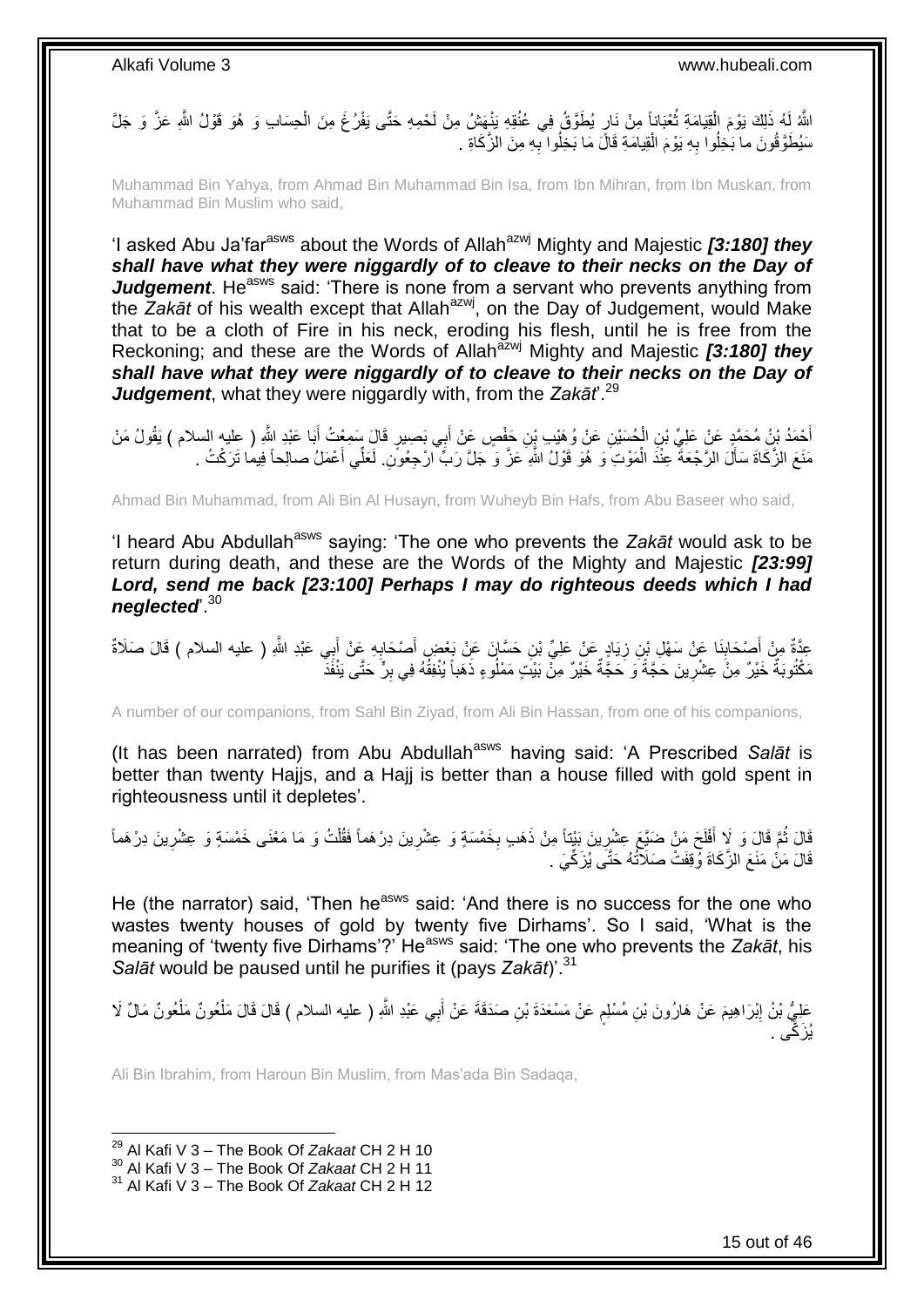(It has been narrated) from Abu Abdullah<sup>asws</sup> having said: 'Accursed! Accursed is the wealth not being purified (*Zakāt* not being paid from it)<sup>'.32</sup>

أَبُو عَلِيٍّ الْأَشْعَرِ يُّ عَمَّنْ ذَكَرَهُ عَنْ حَفْصٍ بْنِ عُمَرَ ٍ عَنْ سَالِمٍ عَنْ أَبِي بَصِيرٍ عَنْ أَبِي عَبْدِ اللَّهِ ( عليه السلام ) قَالَ مَنْ مَنَعَ **∶** َ َ ֧֧֚֓֝֝֓֝ قِيرَ اطأَ مِنَ الزَّكَاةِ فَلْيَمُتْ إِنْ شَاءَ يَهُودِيّاً أَوْ نَصُرَ انِيّاً . ا<br>ا ِ ا<br>ا

Abu Ali Al Ashary, from the one who mentioned it, from Hafs Bin Umar, from Salim, from Abu Baseer,

(It has been narrated) from Abu Abdullah<sup>asws</sup> having said: 'The one who prevents a carat of *Zakāt*, so let him die, if he so desires to as a Jew, or a Christian'.<sup>33</sup>

ْ أَحْمَدُ بْنُ مُحَمَّدٍ عَنْ عَلِيِّ بْنِ الْحَسَنِ عَنْ عَلِيٍّ بِْنِ النُّعْمَانِ عَنْ إِسْحَاقٍَ قَالٍَ حَذَّثَنِي مَنْ سَمِعَ أَبَا عَبْدِ اللَّهِ ( عليه السلام ) يَقُولُ َ َ ِ ِ مَا ضَاعَ مَالٌ فِي بَرٍّ وَ لَّا بَخَرٍ إِلَّا بِنَصْبِيعِ الزَّكَاةِ وَ لَا يُصَادُ مِنَ الطَّيْرِ إِلَّا مَا ضَّيَّعَ تَسْبِيحَهُ . ِ ِ ِ **!**  $\frac{1}{2}$ ِ

Ahmad Bin Muhammad, from Ali Bin Al Hassan, from Ali Bin Al Numan, from Is'haq who said,

'It was narrated to me by the one who heard Abu Abdullah<sup>asws</sup> saying: 'Neither is wealth destroyed in a land nor a sea unless the *Zakāt* was wasted (not taken out), and none from a bird gets hunted until it wastes its Glorification (not doing it)<sup>'.34</sup>

مُحَمَّدُ بْنُ يَحْيَى عَنْ أَحْمَدَ بْنِ مُحَمَّدٍ عَنِ ابْنِ فَضَّالٍ عَنْ عَلِيِّ بْنِ عُقْبَةَ عَنْ أَيُّوبِ بْنِ رَاشِدٍ قَالَ سَمِعْتُ أَبَا عَبْدِ اللَّهِ ( عليه<br>. َ َ السلام ) يَقُولُ مَانِعُ الزَّكَاةِ يُطَوَّقُ بِحَيَّةٍ قَرْعَاءَ وَ تَأْكُّلُ مِنْ دِمَاْغِهِ وَ ذَلِكَ قَوْلُهُ عَزَّ وَ جَلَّ سَيُطَوَّقُونَ ما بَخِلُوا بِهِ يَوْمَ الْقِيامَةِ. ا<br>ا ْ **∶** ْ ِ

Muhammad Bin Yahya, from Ahmad Bin Muhammad, from Ibn Fazzal, from Al iBin Uqba, from Ayoub Bin Rashid who said,

'I heard Abu Abdullah<sup>asws</sup> saying: 'The preventer of the Zakat would be collared with a bald snake, and it would eat from his brain; and that is in the Words of the Mighty and Majestic *[3:180] they shall have what they were niggardly of to cleave to their necks on the Day of Judgement*'.<sup>35</sup>

مُحَمَّدُ بْنُ يَحْيَى عَنْ أَحْمَدَ بْنِ مُحَمَّدِ بْنِ عِيسَى عَنِ الْحَسَنِ بْنِ مَحْبُوبٍ عَنْ مَالِكِ بْنِ عَطِيَّةَ عَنْ أَبِي حَمْزَةَ عَنْ أَبِي جَعْفَرٍ ( ْ َ َ َ عِلِيه السلامِ ) قَالَ وَجَدْنَا فِيَ كِنَابِ عَلِيٍّ ( عليه السلام ) قَالَ رَسُولُ اللّهِ ( صلى الله عليه وآله ٓ) إِذَا مُنِعَتِ الزَّكَاةُ مَنَعًّتُ الْأَرْضُ بَرَكَٰاتِهَا .

Muhammad Bin Yahya, from Ahmad bin Muhammad Bin Isa, from Al Hassan Bin Mahboub, from Malik Bin Atiyya, from Abu Hamza,

(It has been narrated) from Abu Ja'far<sup>asws</sup> having said: 'We<sup>asws</sup> found in the Book of Ali<sup>asws</sup>: 'Rasool-Allah<sup>saww</sup> said: 'When the Zakat is prevented, the earth is Prevented (from) its Blessings'.  $36$ 

أَبُو عَبْدِ اللَّهِ الْعَاصِمِيُّ عَنْ عَلِيِّ بْنِ الْحَسَنِ الْمِيثَمِيِّ عَنْ عَلِيٍّ بْنِ أَسْبَاطٍ عَنْ أَبِيهِ أَسْبَاطِ بْنِ سَالِمٍ عَنْ سَالِمٍ مَوْلَى أَبَانٍ قَالَ َ ِ َ َ َ ْ ْ ْ َ م<br>م م سَمِعْتُ أَبَا عَبْدِ اللَّهِ ( عليه السلام ) يَقُولُ مَاَ مِنْ طَيْرٍ يُصَادُ إِلَّا بِتَرَكِهِ التَّسْبِيحَ وَ مَا مِنْ مَالٍ يُصَابُ إِلَّا بِتَرْكِ الزَّكَاةِ . َ ِ ِ ِ ِ ِ

1

<sup>33</sup> Al Kafi V 3 – The Book Of *Zakaat* CH 2 H 14

<sup>32</sup> Al Kafi V 3 – The Book Of *Zakaat* CH 2 H 13

<sup>34</sup> Al Kafi V 3 – The Book Of *Zakaat* CH 2 H 15

<sup>35</sup> Al Kafi V 3 – The Book Of *Zakaat* CH 2 H 16

<sup>36</sup> Al Kafi V 3 – The Book Of *Zakaat* CH 2 H 17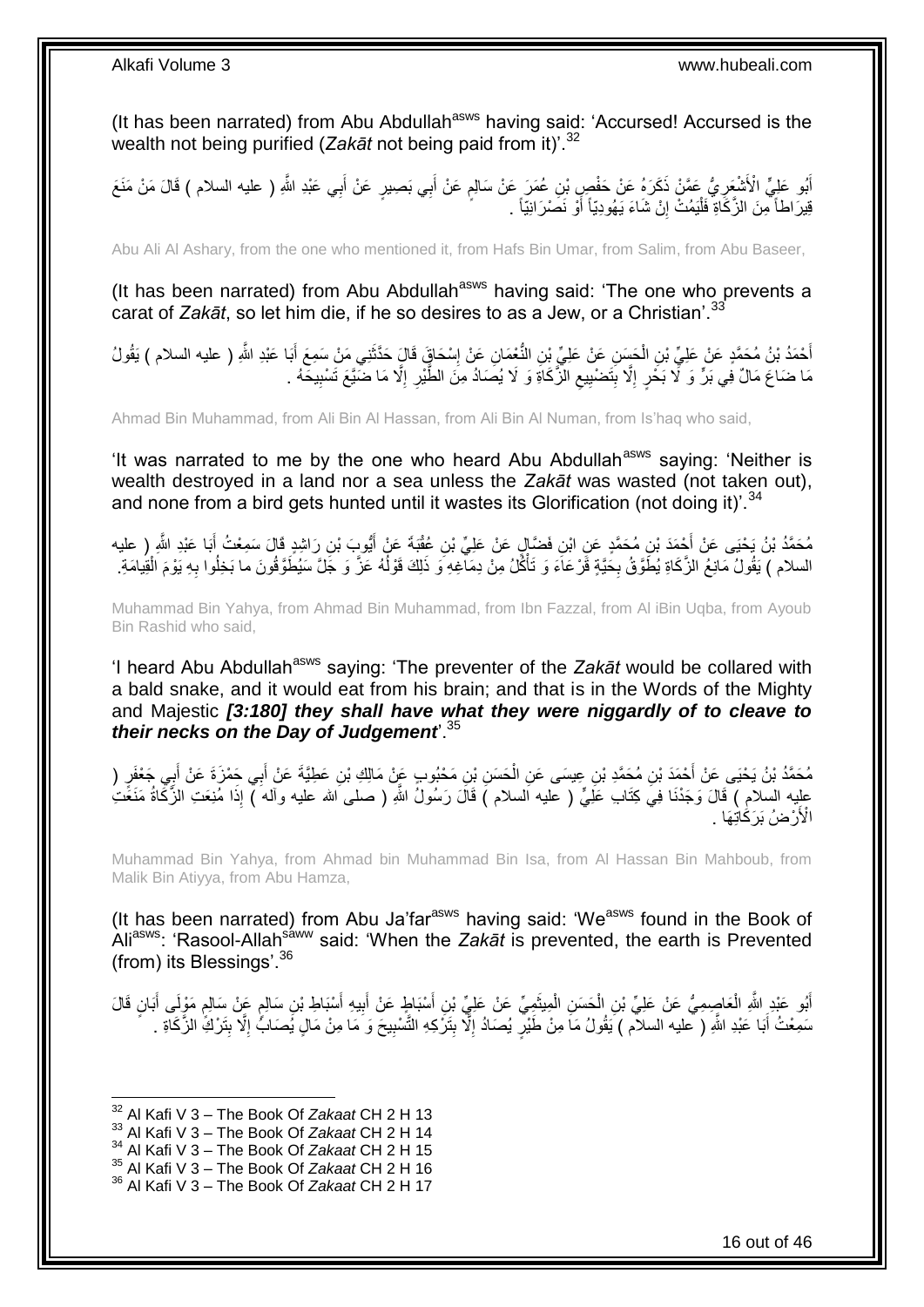Abu Abdullah Al Aasimy, from Ali Bin Al Hassan Al Maysami, from Ali Bin Asbaat, from his father Asbaat Bin Salim, from Salim, a slave of Aban who said,

'I heard Abu Abdullah<sup>asws</sup> saying: 'There is none from a bird which gets hunted except by neglecting its Glorification, and there is none from a wealth getting wasted except by neglecting the *Zakāt*'.<sup>37</sup>

عَلِيُّ بِْنُ إِبْرَاهِيمَ عَنْ أَبِيهِ عَنْ مُحَمَّدِ بْنِ خَالِدٍ عَنْ خَلَفٍ بْنِ حَمَّادٍ عَنْ حَرِيزٍ قَالَ قَالَ أَبُو عَنْدِ اللَّهِ ( عليه السلام ) مَا مِنْ ذِي َ ِ ِ َ ِ مَالٍ ذَهَبٍ أَوْ فِضَّةٍ يَمْنَعُ زَكَاةَ مَالِهِ إِلَّا حَبَسَهُ اللَّهُ عَزَّ وَ جَلَّ يَوْمَ الْقِيَامَةَ بِقَاعٍ فَرْقَرٍ وَ سَلَّطَ عَلَيْهِ شُجَاعاً أَقْرَعُ يُرِيدُهُ وَ هُوَ ْ ِ َ ِ َ ٍ ِ يَحِيدُ عَنْهُ فَإِذَا رَأَى أَنَّهُ لَا مَخْلَصَ لَهُ مِنْهُ أَمْكَنَهُ مِنْ يَدِهِ فَقَضِمَهَا كَٰمَا يُقْضَمُ الْفُجْلُ ْ َ َ

Ali Bin Ibrahim, from his father, from Muhammad Bin Khalid, from Khalaf Bin Hammad, from Hareyz who said,

'Abu Abdullah<sup>asws</sup> said: 'There is none from the ones with wealth, be it gold or silver, who prevents the Zakat of his wealth, except that Allah<sup>azwj</sup> Mighty and Majestic would Reckon him on the Day of Judgement in a pebbly spot, and a marsh serpent to overcome him, wanting him, and he would depart from it. So when it sees that he cannot finish himself from it, it would overpower him from his hand, so it would nibble him just as it would nibble a garden radish.

نُّمَّ يَصِيرُ طَوْقاً فِي عُنُقِهِ وَ ذَلِكَ قَوْلُ اللَّهِ عَزَّ وَ جَلَّ سَيُطَوَّقُونَ ما بَخِلُوا بِهِ يَوْمَ الْقِيامَةِ وَ مَا مِنْ ذِي مَالٍ إِبلِ أَوْ غَنَمٍ أَوْ بَقَرٍ ْ **∶** ُ َ م<br>وا َ ِ ِ يَفْنَعُ زِكَاةَ مَالِهِ إِلَّا حَبَسَهُ اللَّهُ يَوْمَ الْقِيَامَةِ بِقَاعٍ قَرْقَرٍ يَطَوُهُ كُلُّ ذَاتِ ظِلْفٍ بِظِلْفِهَا وَ يَنْهَشُهُ كُلُّ ذَاتِ نَابٍ بِثَابِهَا وَ مَا مِنْ ذِيَّ ْ ِ ْ ; **∣** ْ ِ **∶** ِ مَالٍ نَخْلٍ أَوْ كَرْمَ أَوْ زَرْعٍ يَمْنَعُ زُكَاتَهَا إِلَّا طَّوَّقَهُ اللَّهُ رَيْعَةَ أَرْضِهِ إِلَى سَبْعٍ أَرَضِينَ إِلَى يَوْمِ الْقِيَامَةِ . ِ ٍ َ م َ ْ ِ ِ اُ ِ  $\frac{1}{2}$ َ

Then it would become a collar in his neck, and these are the Words of Allah<sup>azwj</sup> Mighty and Majestic *[3:180] they shall have what they were niggardly of to cleave to their necks on the Day of Judgement*. And there is none from the ones with wealth, either camels or sheep or cows, who prevents the *Zakāt* of his wealth, except that Allah<sup>azwj</sup> would Reckon him on the Day of Judgement upon a pebbly spot, wherein he would be trampled by everything with a hoof by its hooves, and being torn by everything with a claw by its claws; and there is none from the ones with wealth, either a palm tree, or a vineyard, or a plantation who prevents its *Zakāt*, except that Allah<sup>azwj</sup> would Collar him a pasture, or a land up to the seventh earth, up to the Day of Judgement'.<sup>38</sup>

عَلِيُّ بْنُ إِبْرَاهِيمَ عَنْ أَبِيهِ عَنِ النَّوْفَلِيِّ عَنِ السَّكُونِيِّ عَنْ أَبِي عَبْدِ اللَّهِ عَنْ أَبِيهِ ( عليه السلام ) قَالَ قَالَ رَسُولُ اللَّهِ ( صلى ِ َ َ ِ َ יִין<br>∶ الله عليه وَأَله ) مَا حَبَسَ عَبْدٌ زَكَاةً فَزَادَتْ فِي مَالِهِ .

Ali Bin Ibrahim, from his father, from Al Nowfaly, from Al Sakuny,

(It has been narrated) from Abu Abdullah $a<sup>asws</sup>$ , from his $a<sup>asws</sup>$  father $a<sup>asws</sup>$  having said: 'Rasool-Allahsaww said: 'A servant would not withhold *Zakāt*, so there would be an increase in his wealth' $^{39}$ 

عَلِيُّ بِنُ إِبْرَاهِيمَ عَنْ أَبِيهٍ عَنِ ابْنِ أَبِي عُمَيْرٍ عَنْ هِشَامِ بْنِ الْحَكَمِ عَنْ أَبِي عَبْدِ اللَّهِ ( عليه السلام ) قَالَ مَنْ مَنَعَ حَقّاً لِلَّهِ عَزَّ َ ِ ْ ِ َ  $\ddot{\phantom{a}}$ َ **∶** .<br>: نَ جَلَّ أَنْفَقَ فِي بَاطِلٍ مِثْلَيْهِ . َ لَ

<sup>37</sup> Al Kafi V 3 – The Book Of *Zakaat* CH 2 H 18

<sup>38</sup> Al Kafi V 3 – The Book Of *Zakaat* CH 2 H 19

<sup>39</sup> Al Kafi V 3 – The Book Of *Zakaat* CH 2 H 20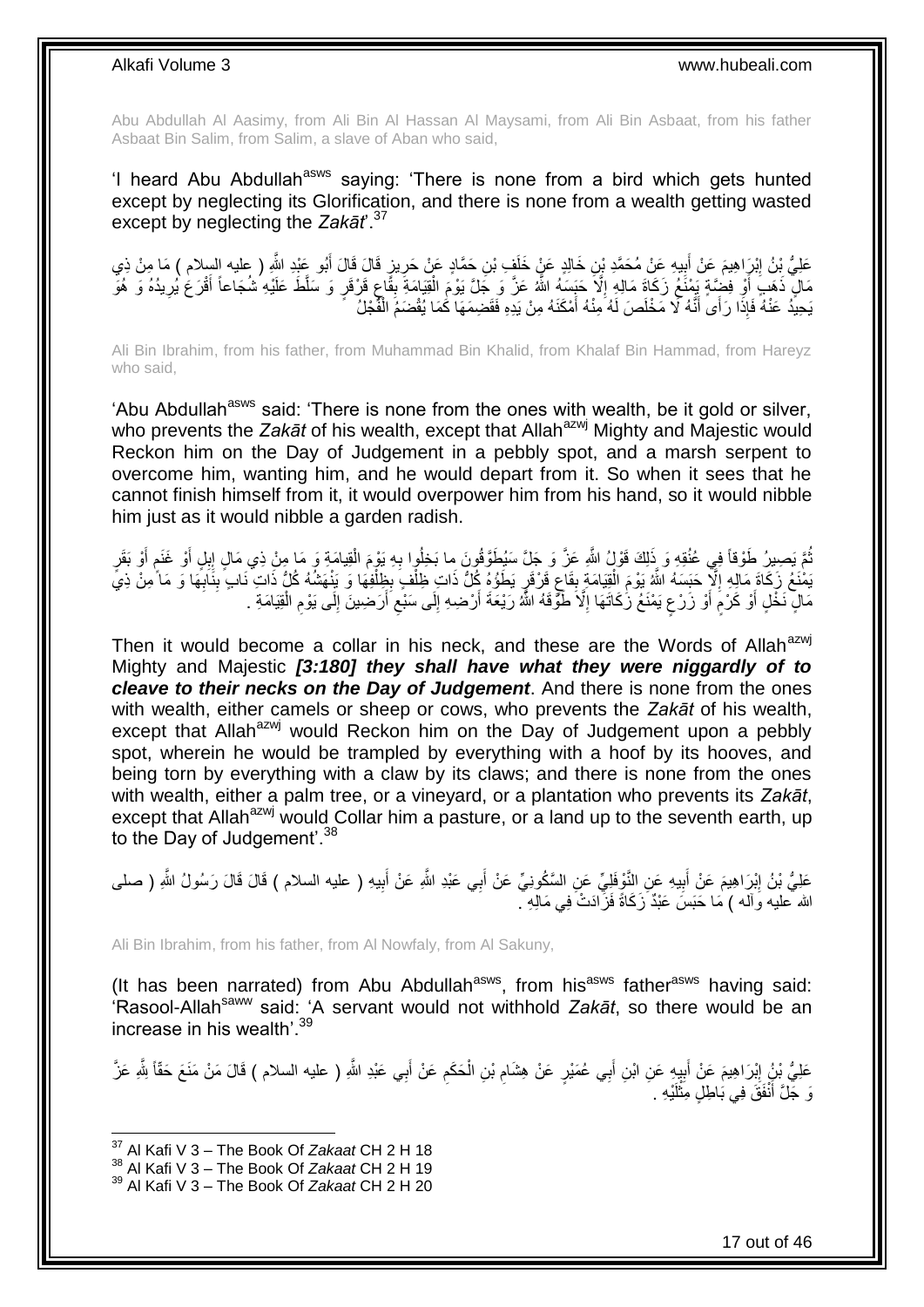Ali Bin Ibrahim, from his father, from Ibn Abu Umeyr, from Hisham Bin Al Hakam,

(It has been narrated) from Abu Abdullah<sup>asws</sup> having said: 'The one who prevents a Right of Allah<sup>azwj</sup> Mighty and Majestic would spend double the like of it in falsehood (the wrong way)<sup>'.40</sup>

عِدَّةٌ مِنْ أُصْحَابِنَا عَنْ أَحْمَدَ بْنِ مُحَمَّدٍ عَنْ أَيُّوبَ بْنِ نُوحٍ عَنِ ابْنِ سِنَانٍ عَنْ أَبِي الْجَارُودِ عَنْ أَبِي جَعْفَرٍ ( عليه السلام )<br>ِ ْ َ ٍ َ َ ِ َ َ َفَالَ إِنَّ اللَّهَ تَبَارَكَ وَ تَعَالَى بَيْعَثُ يَوْمَ الْقِيَامَةِ نَاساً مِنَّ قُبُورٍّ هِمْ مَشْدُودَةَ أَيْدَيِهِمْ إِلَى أَعْنَاقِهِمْ لَا يَسْتَطِيَعُونَ أَنَّ يَتَنَاوَلُوا بِهَا قِيسٍ ْ **֓**֧֢֢֢֦֓ ِ َ ِ َ ∣∣<br>∶ ِ َ ِ أَنْمُلَةَ مَعَهُمْ مَلَائِكَةٌ بُعَيِّرُونَهُمْ تَعْيِيراً شَدِيداً يَقُولُونَ هَؤُلاءِ الَّذِينَ مَنَعُوا خَيْراً قَلِيلًا مِنْ خَيْرٍ كَثِيرٍ هَؤُلاءِ الَّذِينَ أَعْطَاهُمُ اللَّهُ َّ ِ َ َ َّ فَمَنَعُوا حَقَّ اللَّهِ فِي أَمْوَالِهِمْ . ِ َ

A number of our companions, from Ahmad Bin Muhammad, from Ayoub Bin Nuh, from Ibn Sinan, from Abu Al Jaroud,

(It has been narrated) from Abu Ja'far<sup>asws</sup> having said: 'Allah<sup>azwj</sup> Blessed and High would be Resurrecting a group of people from their graves on the Day of Judgement, with their hands tied tight upon their necks, not being able to take anything with them from even a distance of a fingertip. With them would be Angels taunting them with severe taunts, saying: 'These ones are those who prevented a little good from a lot of good! These are the ones whom Allah<sup>azwj</sup> had Given, but they prevented a Right of Allah $a^{2xy}$  in their wealth'.<sup>41</sup>

عَلِيُّ بْنُ مُحَمَّدٍ عَنِ ابْنِ جُمْهُورٍ عَنْ أَبِيهِ عَنْ عَلِيٍّ بْنِ حَدِيدٍ عَنْ عُقْمَانَ بْنِ رُشَيْدٍ عَنْ مَعْرُوفٍ بْنِ خَرَّبُوذَ عَنْ أَبِي جَعْفَرٍ ( ِ َ **ٔ !** َ عليه السلام ) قَالَ إِنَّ اللَّهَ عَزَّ وَ جَلَّ قَرَنَ الزَّكَاَةَ بِالصَّلَاةِ فَقَالَ أَقِيمُوا الْصَّلاةَ وَ آتُوا الزَّكاةَ فَمَنْ أَقَامَ الصَّلَاةَ وَ لَمْ يُؤْتُ َ ِ َ الزَّكَاةَ لَمْ يُقِمِ الصَّلَاةَ . **ُ** 

Ali Bin Muhammad, from Ibn Jamhour, from his father, from Ali Bin Hadeed, from Usman Bin Rusheyd, from Marouf bin Kharbouz,

(It has been narrated) from Abu Ja'far<sup>asws</sup> having said: 'Allah<sup>azwj</sup> Mighty and Majestic Paired the *Zakāt* with the *Salāt*, so He<sup>azwj</sup> Said **[2:43] And establish the Salāt and** *give the Zakāt*. Thus, the one who establishes the *Salāt* and does not give the *Zakāt* has not established the *Salāt*'.<sup>42</sup>

> باب الْعِلَّةِ فِى وَضْعِ الزَّكَاةِ عَلَى مَا هِىَ لَمْ تُزَدْ وَ لَمْ تُنْقَصْ **ِ**

<span id="page-17-0"></span>**Chapter 3 – The reason regarding the placing of the** *Zakāt***, upon what is it, and it is not increased and not reduced**

جُمَّدُ بْنُ يَحْيَى عَنْ أَجْمَدَ بْنِ مُحَمَّدٍ عَنٍ الْحَسِنِ بْنِ عَلِيٍّ الْوَشَاءِ عَنْ أَبِي الْحَسَنِ الرِّضَا ( عليه السلامِ ) قَالَ قِبِلَ لِأَبِي عَبْدٍ ْ ِ ْ َ ْ اللَّهِ ( عِلْيه السَّلام ) لِأَيِّ شَيْءٍ جَعَلَ اللَّهُ الزَّكَاةَ خَمْسِنَةً وَ عَشْرِينَ فَي كُلِّ أَلْفٍ وَ لَمْ يَجْعَلُهَا ثَلَاثِينَ فَقَالَ إِنَّ اللَّهَ عَزَّ وَ جَلَّ ِ ْ ْ َ ِ جَعَلَهُا خَمْسَةً وَ عِشْرِينَ ۖ أَخْرَجَ مِنْ أَمْوَالِ الْأَغْنِيَاءِ بِقَدْرِ مَا يَكْتَفِي بِهِ الْفُقَرَاءُ وَ لَمْ أَخْرَجَ النَّاسُ زَكَاةَ أَمْوَالِهِمْ مَا احْتَاجَ أَحَدٌ . َ ْ ِ ِ **∣** َ ِ َ ِ َ

Muhammad Bin Yahya, from Ahmad Bin Muhammad, from Al Hassan Bin Ali Al Washa,

(It has been narrated) from Abu Al-Hassan Al-Reza<sup>asws</sup> having said: 'It was said to Abu Abdullah<sup>asws</sup>, 'For which thing did Allah<sup>azwj</sup> Make the *Zakāt* to be twenty five in

<sup>40</sup> Al Kafi V 3 – The Book Of *Zakaat* CH 2 H 21

<sup>41</sup> Al Kafi V 3 – The Book Of *Zakaat* CH 2 H 22

<sup>42</sup> Al Kafi V 3 – The Book Of *Zakaat* CH 2 H 23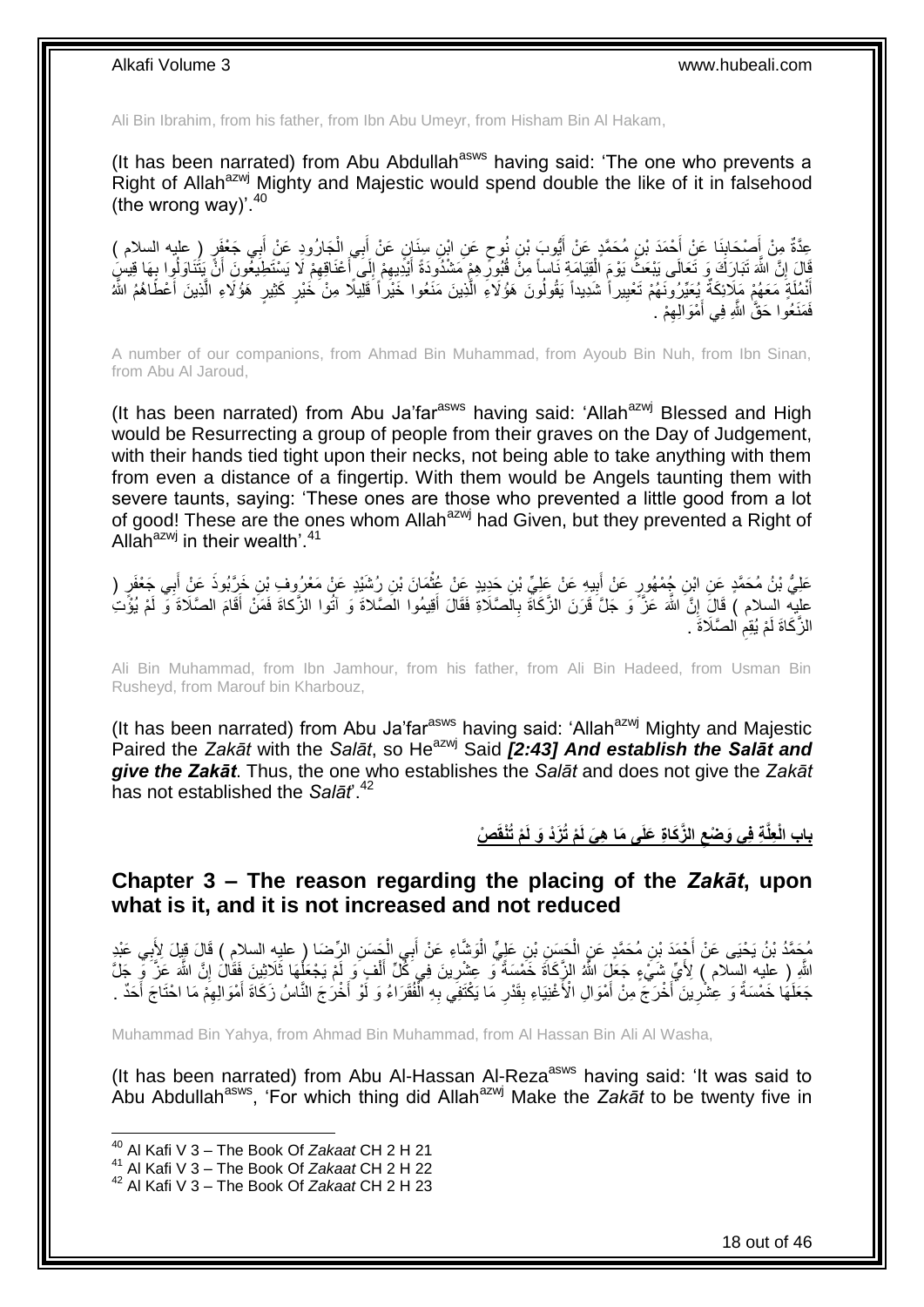every thousand, and why did He<sup>azwj</sup> not Make it to be thirty?' So he<sup>asws</sup> said: 'Allah<sup>azwj</sup> Mighty and Majestic Made it as twenty five to be taken out from the wealth of the rich by a measurement of what would suffice the poor ones with, and if the people were to take out the *Zakāt* from their wealth, no one would be needy<sup>'.43</sup>

عَلِيُّ بْنُ إِبْرَاهِيمَ عَنْ سَلَمَةَ بْنِ الْخَطَّابِ عَنِ الْحَسَنِ بْنِ رَاشِدٍ عَنْ عَلِيِّ بْنِ إِسْمَاعِيلَ الْمِيثَمِيِّ عَنْ حَبِيبِ الْخَثْعَمِيِّ قَالَ كَثَبَ<br>يَمْتُ الْمَسْئِمِيِّ الْمَسْئِمَةِ بِّي الْخَطَّا َ ْ ِ ْ ْ ِ **ٔ** ْ ِ ْ أَبُو جَعْفَرٍ الْمَنْصُورُ إِلَى مُحَمَّدٍ بْنِ خَالِدٍ وَ كَانَ عَامِلَهُ عَلَى الْمَدِينَةِ أَنْ يَسْأَلَ أَهْلَ الْمَدِينَةِ عَنِ الْخَمْسَةِ فِي الزَّكَاةِ مِنَ الْمِائَتَيْنِ  $\frac{1}{2}$ ْ َ ْ ْ ْ َ َ َ كَيْفَ صَاَرَتْ وَزْنَ سَبْعَةٍ وَ لَمْ يَكُنْ هَذَا عَلَى عَهْدِ رَسُولِ اللّهِ ( صلى الله عليه وأله ) وَ أَمَرَهُ أَنْ يَسْأَلَ فِيمَنْ يَسْأَلُ عَبْدَ اللّهِ َ َ َ َ بْنَ الْمَسَنِ وَ جَعْفَرَ بْنَ مُحَمَّدٍ ( عليه السلام ) ْ

Ali Bin Ibrahim, from Salma Bin Al Khattab, from Al Hassan Bin Rashid, from Ali Bin Ismail Al Maysami, from Habeeb Al Khash'amy who said,

'Abu Ja'far Al Mansour wrote to Muhammad Bin Khalid, and he was his office bearer upon Al-Medina, that he should ask the people of Al-Medina about the five from the two hundred regarding the *Zakāt*, how it came to be seven, and this did not happen to be in the era of Rasool-Allah<sup>saww</sup>, and instructed him that among the ones he asks should be Abdullah Bin Al-Hassan, and Ja'far<sup>asws</sup> Bin Muhammad<sup>asws</sup>'.

ِن لَى َعْبِد ََّّللاِ ْب ا َفَب َع َث إ ْد َر ْكَنا َم ْن َكا َن َقْبلََنا َعلَى َهذَ ُوا أ َمِديَن ِة َفَقال ْه َل ال َل أ ِن ُم َح َّمٍد َقا َل ) عليه َف َسأ ْب َح َس ِن َو َج ْعَفر ال السالم (  $\frac{1}{2}$ َ ْ اً<br>ا َ ِ ْ فَسَأَلَ عَبْدَ اللَّهِ بْنَ الْحَسَنِ فَقَالَ كَمَا قَالَ الْمُسْتَفْتَوْنِ مِنْ أَهْلِ الْمَدِينَةِ قَالَ فَقَالَ مَا تَقُولُ يَا أَبَا عَبْدِ اللَّهِ فَقَالَ إِنَّ رَسُولَ اللَّهِ ( ْ َ ْ ْ اً<br>ا  $\frac{1}{3}$ َ :<br>ا صلى الله عليه وأله ) جَعَلَ فِي كُلِّ أَرْبَعِينَ أُوقِيَّةً أُوقِيَّةً فَإِذَا حَسَبْتَ ذَلِكَ كَانَ عَلَى وَزْنِ سَبْعَةٍ وَ قَدْ كَانَتْ وَزْنَ سِتَّةٍ وَ كَانَتُ ُ اُ َ ِ ً الذَّرَ اهمُ خَمْسَةَ دَوَ انيقُ

He (Muhammad Bin Khalid) said, 'So I asked the people of Al-Medina, and they said, 'We came across the ones who were before us to be upon this'. So he sent for Abdullah Bin Al-Hassan and Ja'far Bin Muhammad<sup>asws</sup>. So he asked Abdullah Bin Al-Hassan, and he said just as the Fatwa issuers from the people of Al-Medina. So he said, 'What are you<sup>asws</sup> saying, O Abu Abdullah<sup>asws</sup>?' So he<sup>asws</sup> said: 'Rasool-Allah<sup>saww</sup> made to be in every forty Owgiyas, one Owgiya (unit of weight  $-$  forty Dirhams). So when that was counted, it was upon the weight of seven, and it had been weighed at six, and the Dirham was of five Dawaneeqs (units of weight)'.

َ قَالَ حَبِيبٌ فَحَسَبْنَاهُ فَوَجَدْنَاهُ كَمَا قَالَ فَأَقْبَلَ عَلَيْهِ عَبْدُ اللَّهِ بْنُ الْحَسَنِ فَقَالَ مِنْ أَيْنَ أَخَذْتَ هَذَا قَالَ قَرَأْتُ فِي كِتَابِ أُمِّكَ فَاطِمَةَ َ ْ َ **!** ُ ْ **ٔ** 

Habeeb (the narrator) said, 'So we counted it and found it to be just as he<sup>asws</sup> had said it to be. So Abdullah Bin Al-Hassan turned towards him<sup>asws</sup> and said: 'From where did you<sup>asws</sup> take this?' He<sup>asws</sup> said: ' $1<sup>asws</sup>$  read it in the Book of your mother<sup>asws</sup> Syeda Fatima<sup>asws</sup>'.

قَالَ ثُمَّ انْصِرَفَ فَيَعَثَ إِلَيْهِ مُحَمَّدُ بْنُ خَالِدٍ ابْعَثْ إِلَيَّ بِكِتَابِ فَاطِمَةَ ( عليها السلام ) فَأَرْسَلَ إِلَيْهِ أَبُو عَبْدِ اللَّهِ ( عليه السلام ) َ ِ لَ ِ لَ ِ ُ َ لَ ∣∣<br>∶ إِنِّي إِنَّمَا أَخْبَرْتُكَ أَنِّي قَرَأَتُهُ وَ لَمْ أُخْبِرْكَ أَنَّهُ عِنْدِيَ َ ِ ا<br>ا ֧֧֧֦֧֦֧֪֪֪֦֘֝֟֓֝֟֟֓֡֟֓֟֓֟֓֡֟֓֟֓֟֓֟֡֟֓֟֓֟֡֟֓֟֓֟֡֟֓֟֓֟֡֟֓֟֡֟֓֞֟֓֝֬֓֞֟֓֞֟֓֞֟֓֞֬֓֟֓֝֬֝֟֟ َ َ ֺׅׅ֧֧֦֧֧֧֧ׅ֧֧ׅ֧ׅ֧ׅ֧ׅ֧֧ׅ֧ׅ֧֧ׅ֧ׅ֧֧֧֧֚֚֚֚֚֚֚֚֚֚֚֚֚֚֚֚֚֚֚֚֚֚֚֚֚֚֚֝֡֡֡֡֡֡֡֝֡֓֡֝֓֓֡֓֡֬֓֝֬֡֬֝֬֝֬֝֬ ِ

He (the narrator) said, 'Then they left. So Muhammad Bin Khalid sent a message to him<sup>asws</sup>, 'Send the Book of Syeda Fatima<sup>asws</sup> over to me'. So Abu Abdullah<sup>asws</sup> sent a message to him: 'But rather, I<sup>asws</sup> informed you that I<sup>asws</sup> had read it and did not inform you that it was with me<sup>asws</sup>.

 $\overline{a}$ 

<sup>43</sup> Al Kafi V 3 – The Book Of *Zakaat* CH 3 H 1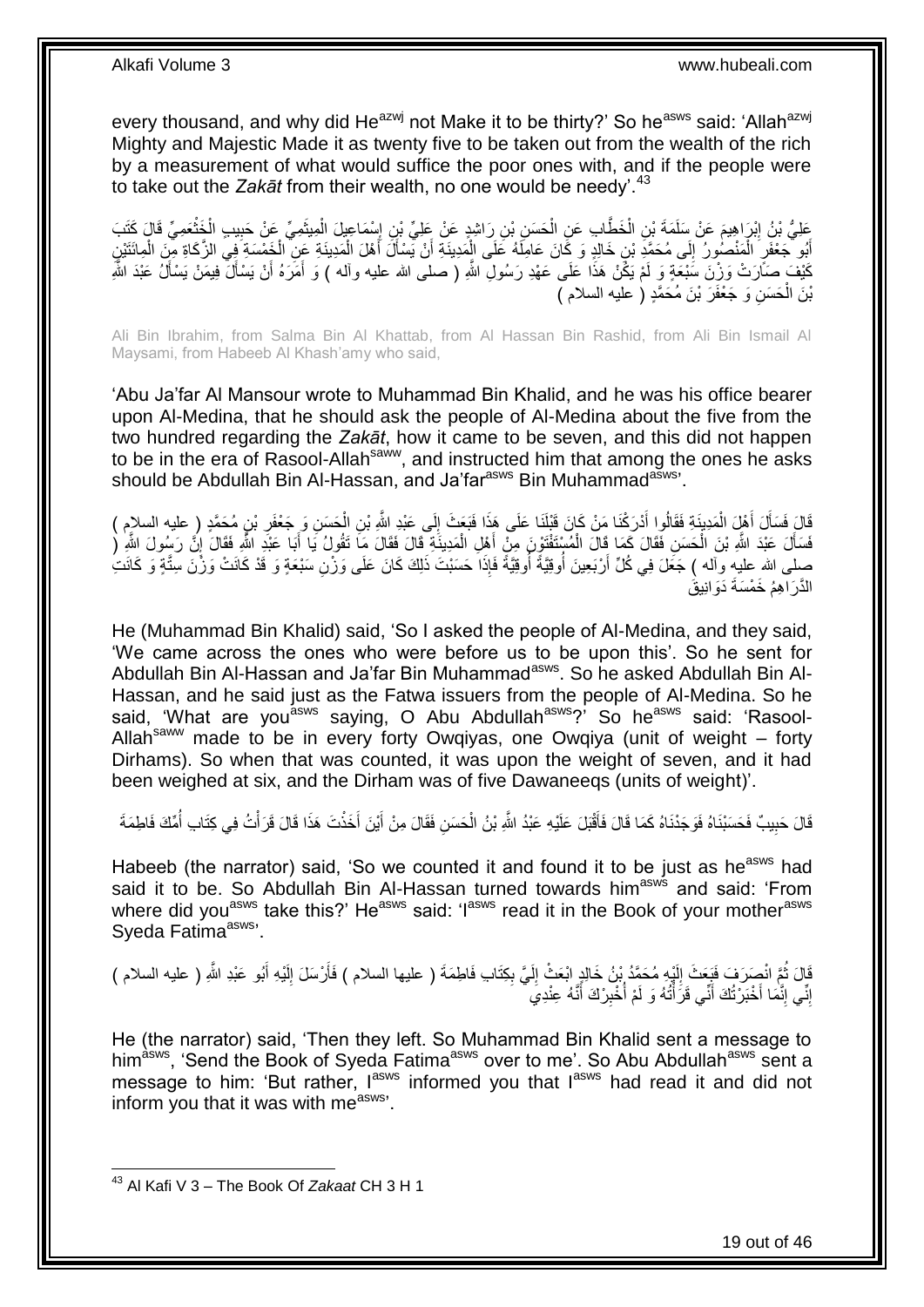قَالَ حَبِيبٌ فَجَعَلَ مُحَمَّدُ بْنُ خَالِدٍ يَقُولُ لِي مَا رَ أَيْتُ مِثْلَ هَذَا قَطَّ . **ٔ** َ **!** 

Habeeb (the narrator) said, 'So Muhammad Bin Khalid went on to say to me, 'I have not seen the likes of this, at all!<sup>44</sup>

أَحْمَدُ يُنُ إِدْرِيسَ وَ غَيْرُهُ عَنْ مُحَمَّدِ بْنِ أَجْمَدَ عَنْ إِبْرَاهِيمَ بْنِ مُحَمَّدٍ عَنْ مُحَمَّدِ بْنِ حَفْصٍ عَنْ صَبَّاحٍ الْحَذَّاءِ عَنْ قُثَمَ عَنْ أَبِي َ ٍ ِ َ ِ ِ .<br>; َ َ ْ عَبْدِ اللَّهِ (ِ عَليه السلام ) قَالَ قُلْتُ لَهُ جُعِلْتُ فِدَاكَ أَخْيِرْنِي عَنِ الزُّكَاةِ كَيْفَ صَارَتْ مَنْ كُلِّ أَلْفٍ خَمْسَةً وَ عِشْرِينَ لَمْ تَكُنَّ<br>يَرَجَبَ يَسْءُ لَي عَشْرِينَ الْمَسْتُمِينَ الْمُسْتَمِي **↓** َ ْ ْ ِ ْ َ أَقَلَّ أَوْ أَكْثَرَ مَا وَجْهُهَا فَقَالَ إِنَّ اللَّهَ عَزَّ وَ جَلَّ خَلَقَ الْخَلْقُ كُلَّهُمْ فَعَلِمَ صَغِيرَهُمْ وَ كَبِيرَهُمْ وَ غَنِيَّهُمْ وَ فَقِيرَهُمْ فَجَعَلَ مِنْ كُلِّ َّ ْ ا<br>ا ِ ة<br>أ َ ِ ْ أَلْفِ إِنَّسَانٍ ۖ خَمْسَةً وَ عِشْرِينَ مِسْكِيناً وَ لَوْ عَلِمَ أَنَّ ذَٰلِكَ لَا يَسَعُهُمْ لَزَادَٰهُمْ لِأَنَّهُ خَالِقَٰهُمْ وَ ۖ هُوَ أَعْلَمُ بِهِمْ ۚ ـ ِ ِ ِ َ

Ahmad Bin Idrees and someone else, from Muhammad Bin Ahmad, from Ibrahim Bin Muhammad, from Muhammd Bin Hafs, from Sabbah Al haza'a, from Qusam,

(It has been narrated) from Abu Abdullah $a_{\text{sws}}$ , said, 'I said to him $a_{\text{sws}}$ , 'May I be sacrificed for youasws! Inform me about the *Zakāt*, 'How did it come to be twenty five from every thousand, not happening to be less or more, what is its cause?' So he<sup>asws</sup> said: 'Allah<sup>azwj</sup> Mighty and Majestic Created the creatures, all of them, so He<sup>azwj</sup> Knows their young ones and their old ones, and their rich ones and their poor ones. Therefore, He<sup>azwj</sup> Made twenty five human beings out of a thousand as poor, and had He<sup>azwj</sup> Known that, that would be insufficient for them, He<sup>azwj</sup> would have Increased (the proportion) for them, because  $He^{azwj}$  Created them, and  $He^{azwj}$  is more Knowing of them<sup>'.45</sup>

عَلِيُّ بْنُ اِبْرَاهِيمَ عَنْ أَبِيهِ عَنْ مُحَمَّدٍ بْنِ عِيسَى بْنِ عُبَيْدٍ عَنْ يُونُسَ عَنْ أَبِي جَعْفَرٍ الْأَخْوَلِ قَالَ سَأَلَنِي رَجُلٌ مِنَ الزَّنَادِقَةِ ِ َ ِ لَ َ َ فَقَالَ كَيْفَ صَارَتِ الزَّكَاةُ مِنْ كُلِّ أَلْفٍ خَمْسَةً وَ عَشْرِينَ دِرْهَماً فَقُلْتُ لَهُ إِنَّمَا ذَلِكَ مِثْلُ الصَّلَاةِ ثَلَاثٌ وَ بِثْنُتَانِ وَ أَرْبَعٌ قَالَ ْ ∣l<br>∶ ْ **∶** ْ َ َ َ فَقَلِ مِنِّي ثُمَّ لَقِيتُ بَعْدَ ذَلِكَ أَبَا عَيْدٍ اللَّهِ ( عليه السِلام َ ) فَسَأَلْتُهُ عَنْ ذَلِكَ فَقَالَ إِنَّ اللَّهَ عَنْ حَلَّ حَسَبَ الْأَمْوَالَ وَ الْمَسَاكِينَ ِ ْ Í َ ُ ِ ْ ْ فَوَجَدَ مَا يَكْفِيهِمْ مِنْ كُلِّ أَلْفٍ خَمْسَةً وَ عِشْرِينَ وَ لَوْ لَمْ يَكْفِهِمْ لَزَادَهُمْ َ ِ ِ **∶** 

Ali Bin Ibrahim, from his father, from Muhammad Bin Isa Bin Ubeyd, from Yunus, from Abu Ja'far Al Ahowl who said,

'A man from the atheists asked me saying, 'How come the *Zakāt* came to be twenty five from every thousand Dirhams?' So I said to him, 'But rather that is like the *Salāt*, being of three (Cycles), and two (Cycles) and four (Cycles) (i.e., an arbitrary number)'. So he accepted it from me. Then I met Abu Abdullah<sup>asws</sup> after that. So I asked him<sup>asws</sup> about that, and he<sup>asws</sup> said: 'Allah<sup>azwj</sup> Mighty and Majestic Counted the wealth and the poor ones, so He<sup>azwj</sup> Found what would suffice them as being twenty five from every thousand, and if that would not have sufficed them, would have Increased (the proportion) for them.

قَالَ فَرَجَعْتُ إِلَيْهِ فَأَخْبَرْتُهُ فَقَالَ جَاءَتْ هَذِهِ الْمَسْأَلَةُ عَلَى الْإِبِلِ مِنَ الْحِجَازِ ثُمَّ قَالَ لَوْ أَنِّي أَعْطَيْتُ أَحَداً طَاعَةً لَأَعْطَيْتُ ا دیکھیے ِ ْ Í ْ َ لَ  $\frac{1}{2}$ َ َ َ صَاحِبَ هَذَا الْكَلَامِ . ِ ْ

He (the narrator) said, 'So I returned to him and informed him, and he said, 'This question has come upon the camel from Al-Hijaz'. Then he said, 'If I were to obey anyone obediently, I would obey the author of this speech'. $46$ 

<sup>44</sup> Al Kafi V 3 – The Book Of *Zakaat* CH 3 H 2

<sup>45</sup> Al Kafi V 3 – The Book Of *Zakaat* CH 3 H 3

<sup>46</sup> Al Kafi V 3 – The Book Of *Zakaat* CH 3 H 4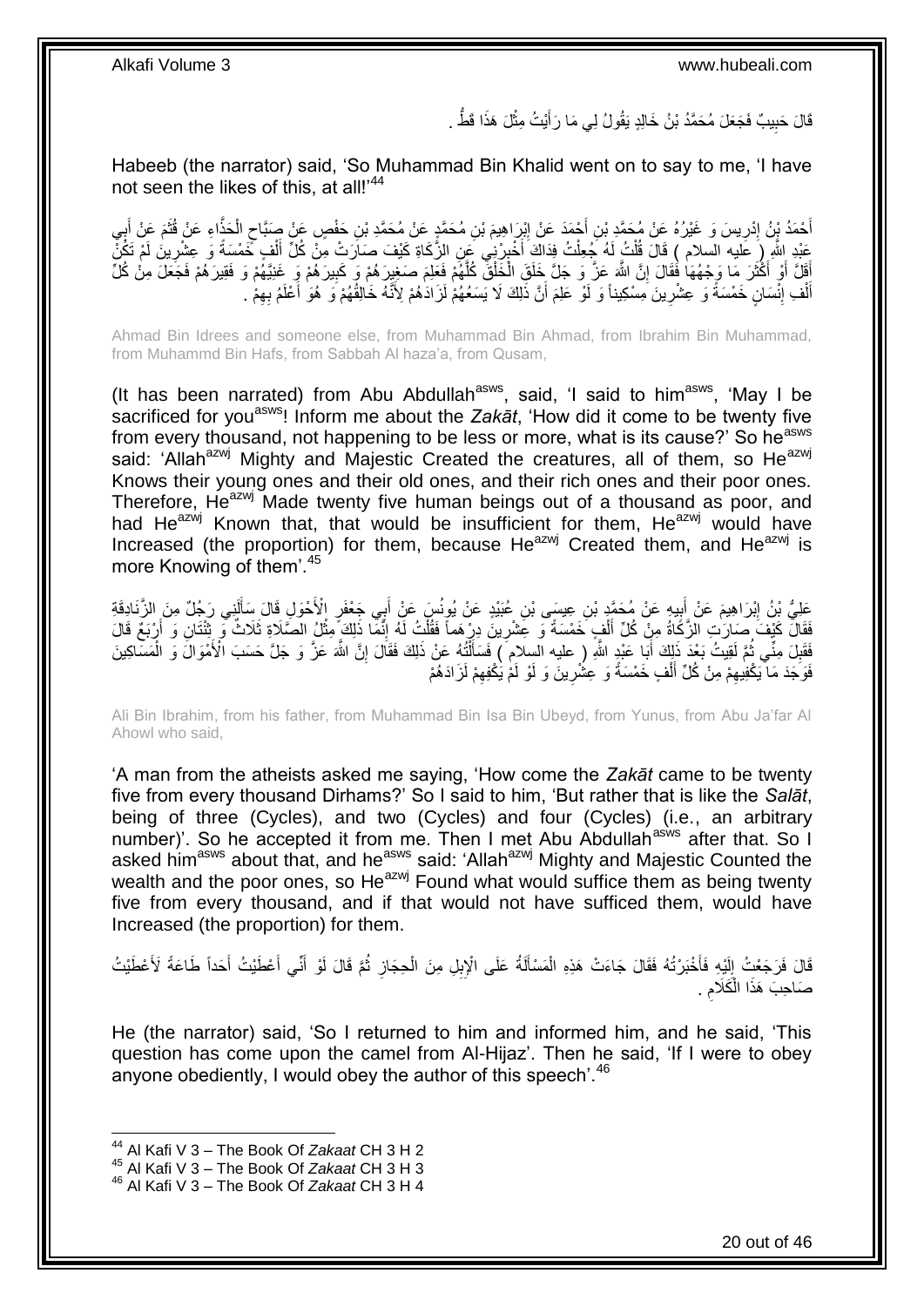بِابِ مَا وَصۡنَعَ رَسُولُ اللَّهِ صَلَّى اللَّهُ عَلَيۡهِ وَ عَلَى أَهۡل بَيۡنِهِ الزَّكَاةَ عَلَيۡهِ **َ**

### <span id="page-20-0"></span>**Chapter 4 – What Rasool-Allahsaww placed the** *Zakāt* **on, upon hissaww family**

ِعْلِيُّ بْنُ إِبْرَاهِيمَ عَنْ أَبِيهِ عَنْ حَمَّإِدٍ عَنْ حَرٍيزٍ عَنْ زُرَارَةَ وَ مُحَمَّدِ بْنِ مُسْلِمٍ وَ أَبِي بَصِبيرٍ وَ بُرَيْدِ بْنِ مُعَاوِيَةَ الْعِجْلِيِّ وَ َ ֧֧֚֓֝֝֓֝ ्।<br>∶ **!** َ ِ ْ ِ فُضِّيْلِ بِّنِ يَسَارٍ ۚ عَنْ أَبِيَ جَعْفَرٍ وَ أَبِي عَنْدِ اللَّهِ أَرْ عِليه السلام ﴾ قَالَا فَرَضَ اللَّهُ الزَّيَاةَ مَعَ الصِّلَاةِ فِي الْأَمْوَالِ وَ سَنَّهَا رَسُولُ َ َ اللَّهِ ( َصلَى اللهَ عليه وَأَلَّه ) فِي تِسْعَةِ أَشْيَاءَ وَ ُعَفَا رَسُولُ اللَّهِ عَمَّا سِوَاهُنَّ فِي الذَّهَبِ وَ الْفِضَّةِ وَ الْإِبِلِ وَ الْبَقَرِ وَ الْغَنَمِ وَ<br>الْفَصَدَّةِ وَ الْإِبْلِ وَ الْفَقَلِ وَ الْغ ِ ْ ِ ْ ْ الْحِنْطَةِ وَ الشَّعِيرِ وَ النَّمْرِ وَ الزَّبِيبِ وَ عَفَا عَمَّا سِوَى ذَلِكَ . **!** ِ ِ ْ

Ali Bin Ibrahim, from his father, from Hammad, from Hareyz, from Zurara and Muhammad Bin Muslim and Abu Baseer and Bureyd Bin Muawiya Al Ijaly, and Fuzayl Bin Yasaar,

(It has been narrated) from Abu Ja'far<sup>asws</sup> and Abu Abdullah<sup>asws</sup> both having said: 'Allah<sup>azwj</sup> Imposed the Zakāt in the wealth along with the Salat, and Rasool-Allah<sup>saww</sup> made it a Sunnah in nine things and Rasool-Allah<sup>saww</sup> excused it from whatever was besides these – in the gold, and the silver, and the camels, and the cows, and the sheep, and the wheat, and the barley, and the dates, and the raisins, and excused from whatever was besides that'.<sup>47</sup>

َ عَلِيُّ بْنُ إِبْرَاهِيمَ عَنْ أَبِيهِ عَنْ إِسْمَاعِيلَ بْنِ مَرَّارٍ عَنْ يُونُسَ عَنْ عَبْدِ اللَّهِ بْنِ مُسْكَانَ عَنْ أَبِي بَكْرٍ الْحَضْرَمِيِّ عَنْ أَبِي عَبْدِ ِ **!** َ ِ **∶** َ ْ اللَّهِ لَّا عِلْيَه السلام ) قَالَ وَضَعَ رَسُولُ اللَّهِ ( صَلَّى الله عليه وأله ) الزَّكَاةَ عَلَى نِسْعَةِ أَتْنُيَاءَ الْحَنْطَةِ وَ الشَّعْبِرِ وَ النَّتْمُرِ وَ ْ َ ِ ِ الزَّبِيُبِ وَ الذَّهَبِ وَ الْفِضَّةِ وَ الْإِبِلِ وَ الْبَقَرِ وَ الْغَذَمِ وَ عَفَا عَمَّا سِوَى ذَلِكَ ِ ْ **ٍ** ْ ْ **!** 

Ali Bin Ibrahim, from his father, from Ismail Bin Marrar, from Yunus, from Abdullah Bin Muskan, from Abu Bakr Al Hazramy,

(It has been narrated) from Abu Abdullah<sup>asws</sup> having said: 'Rasool-Allah<sup>saww</sup> placed the *Zakāt* upon nine things – the wheat, and the Barley, and the dates, and the raisins, and the gold, and the silver, and the camels, and the cows, and the sheep, and excused from whatever was besides that'.

قَالَ يُونُسُ مَعْنَى قَوْلِهِ إِنَّ الزَّكَاةَ فِي تِسْعَةِ أَشْيَاءَ وَ عَفَا عَمَّا سِوَى ذَلِكَ إِنَّمَا كَانَ ذَلِكَ فِي أَوَّلِ النُّبُوَّةِ كَمَا كَانَتٍ الصَّلَاةُ َ ِ َ ِ رَكْعَتَيْنِ نُمَّ زَادَ رَسُولُ اَللَّهِ ( صلى إلله عليه وأله ) فِيهَا سَبْعَ رَكَعَاتٍ وَ كَذَلِكَ الزَّكَاةُ وَضَعَهَا وَ سَنَّهَا فِي أَوَّلِ نُبُوَّتِهِ عَلَى ُ َ تِسْعَةِ أَشْيَاءَ ثُمَّ وَضَعَهَا عَلَى جَمِيعِ الْحُبُوبِ . َ ْ ِ ُ

Yunus (the narrator) said, 'The meaning of his<sup>asws</sup> words that the *Zakāt* is regarding nine things and excused from whatever is besides that, rather, that was during the beginning of the Prophet-hood, just as the *Salāt* used to be two Cycles, then Rasool-Allah<sup>saww</sup> increased in it by seven Cycles, and similar to that is the Zakat. He<sup>saww</sup>

 $\overline{a}$ <sup>47</sup> Al Kafi V 3 – The Book Of *Zakaat* CH 4 H 1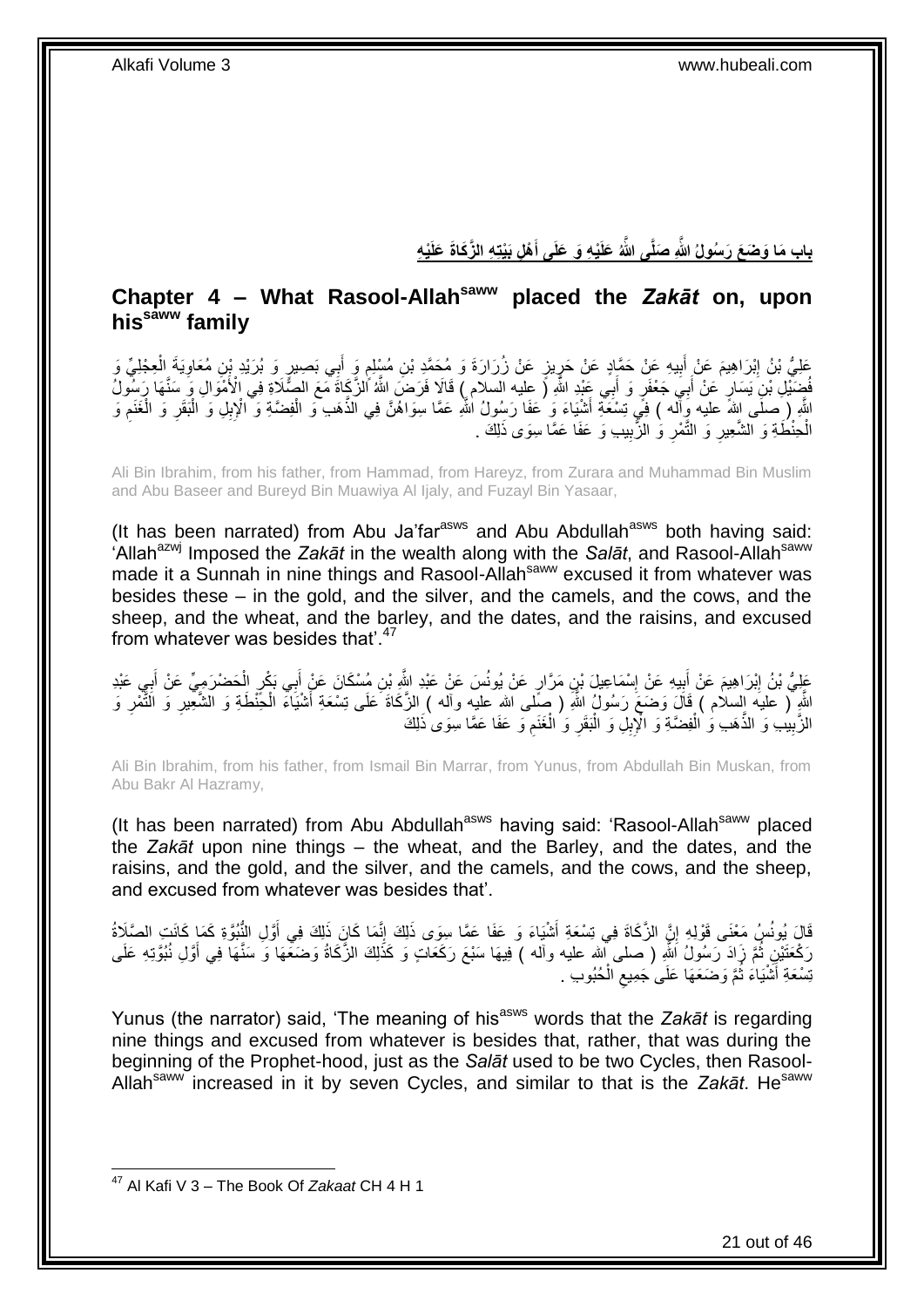placed it and made it to be a Sunnah in the beginning of his<sup>saww</sup> Prophet-hood, upon nine things, then he<sup>saww</sup> placed it upon the entirety of the grains'.<sup>48</sup>

**ُحُبو ِب باب َما ُي َزَّكى ِم َن الْ**

## <span id="page-21-0"></span>**Chapter 5 – What would be purified (***Zakāt* **paid) from the grains**

عَلِيُّ بْنُ إِبْرَاهِيمَ عَنْ أَبِيهِ عَنْ حَمَّادٍ بْنِ عِيسَى عَنْ حَرِيزٍ عَنْ مُحَمَّدٍ بْنِ مُسْلِمٍ فَالَ سَأَلْتُهُ ( عليه السلام ) عَنِ الْحُبُوبِ مَا<br>عَلِيُّ بْنُ إِبْرَاهِيمَ عَنْ أَبِيهِ عَنْ حَمَّادٍ بْنِ عِيس ْ َ ׇ֧֝ ્રુ ِ َ ِ ْ يُزَكِّى مِنْهَا قَالَ الْبُرُّ وَ اَلشَّعِيرُ وَ الذُّرَةُ وَ الذُّخْنَ وَ الْأَرُزُّ وَّ السُّلْتُ وَ الْعَدَسَٰ وَ اُلسّهْسِمُ كُلُّ هَٰذَا يُزَكَّى وَ أَتْشَاهُهُ ـ ْ ْ ْ َ

Ali Bin Ibrahim, from his father, from Hammad Bin Isa, from Hareyz, from Muhammad Bin Muslim who said,

'I asked him<sup>asws</sup> about the grains, 'What would be purified (*Zakāt* paid) from these?' He<sup>asws</sup> said: 'The wheat, and the barley, and the corn, and the millet, and the rice, and the rye, and the lentil, and the sesame – all of this would be purified (*Zakāt* paid), and those resembling these'.<sup>49</sup>

حَرِينٌ عَنْ زُرَارَةَ عَنْ أَبِي عَيْدِ اللَّهِ ( عليهِ السلامِ ) مِثْلَهُ وَ قَالَ كُلُّ مَا كِيلٍَ بِالصَّاعِ فَبَلَغَ الْأَوْسَاقَ فَعَلَيْهِ الزَّكَاةُ وَ قَالَ جَعَلَ ِ **∶** لَ ْ َ ֢֚֚ رَسُولُ اللَّهِ ( صلى الله عَلَيه وآله ) الصَّدَقَةَ فِي كُلِّ شَيْءٍ أَنْبَتَتِ الْأَرْضُ إِلَّا مَا كَانَّ فِي الْخُضَرِ وَ الْبُقُولِ وَ كُلَّ شَيْءٍ يَفْسُدُ ْ ِ ِ َ ِمِنْ يَوْ مِهِ .

Hareyz, from Zurara,

(It has been narrated) from Abu Abdullah $a$ <sup>asws</sup>, similar to it, and he $a$ <sup>asws</sup> said: 'Everything which weighs up to a Sa'a (unit of measurement), so it reaches the Awsaaq (unit of weight), so upon it is the Zakat'. And he<sup>asws</sup> said: 'Rasool-Allah<sup>saww</sup> made the charity to be in everything which the earth grows, except whatever was green, and the vegetables, and everything which spoils in a day.<sup>50</sup>

مُحَمَّدُ بْنُ يَحْيَى عَنْ أَحْمَدَ بْنِ مُحَمَّدِ بْنِ عِيسَى عَنِ الْعَبَّاسِ بْنِ مَعْرٍوفٍ عَنْ عَلِيٍّ بْنِ مَهْزِيَارَ قَالٍَ قَرَأْتُ فِي كِتَابٍ عَبْدٍ الثَّهِ **∶** ْ َ ْ بْنِ مُحَمَّدٍ إِلَى أَبِي الْحَسَنِ ( عِليهِ السلاَم ) جُعِلْتُ فَذَاكَ رُوِيَ عَنْ أَبِي عَيْدِ اللَّهِ ( عليه السِلام ) أَنَّهُ قَالَ وَضَّعَ رَسُولُ اللَّهِ ( َ َ ِ ْ ْ َ ِ صَلى الله عليه وآله ) الزَّكَاةَ عَلَى نِسْعَةِ أَشْيَاءَ الْحِنْطَةِ وَ الشَّعِيرِ وَ النَّمْرِ وَ الزَّبِيبِ وَ الذَّهَدِ وَ الْفِضَّةِ وَ الْغَنَمِ وَ الْبَقَرِ وَ ِ **ٍ ∶** ْ َ ْ ِ ا<br>ا ْ َّ الْإِبِلِّ وَ عَفَا رَسُولُ اللهِ ( صلى الله عليه وأله ) عَمَّا سِوَى ذَلِكَ

Muhammad Bin Yahya, from Ahmad Bin Muhammad Bin Isa, from Al Abbas Bin Marouf, from Ali Bin Mahziyar who said,

'I read in a letter of Abdullah Bin Muhammad to Abu Al-Hassan<sup>asws</sup>, 'May I be sacrificed for you<sup>asws</sup>! It is reported from Abu Abdullah<sup>asws</sup> that he<sup>asws</sup> said: 'Rasool-Allahsaww placed the *Zakāt* upon night things – the wheat, and the barley, and the

<sup>1</sup> <sup>48</sup> Al Kafi V 3 – The Book Of *Zakaat* CH 4 H 2

<sup>49</sup> Al Kafi V 3 – The Book Of *Zakaat* CH 5 H 1

<sup>50</sup> Al Kafi V 3 – The Book Of *Zakaat* CH 5 H 2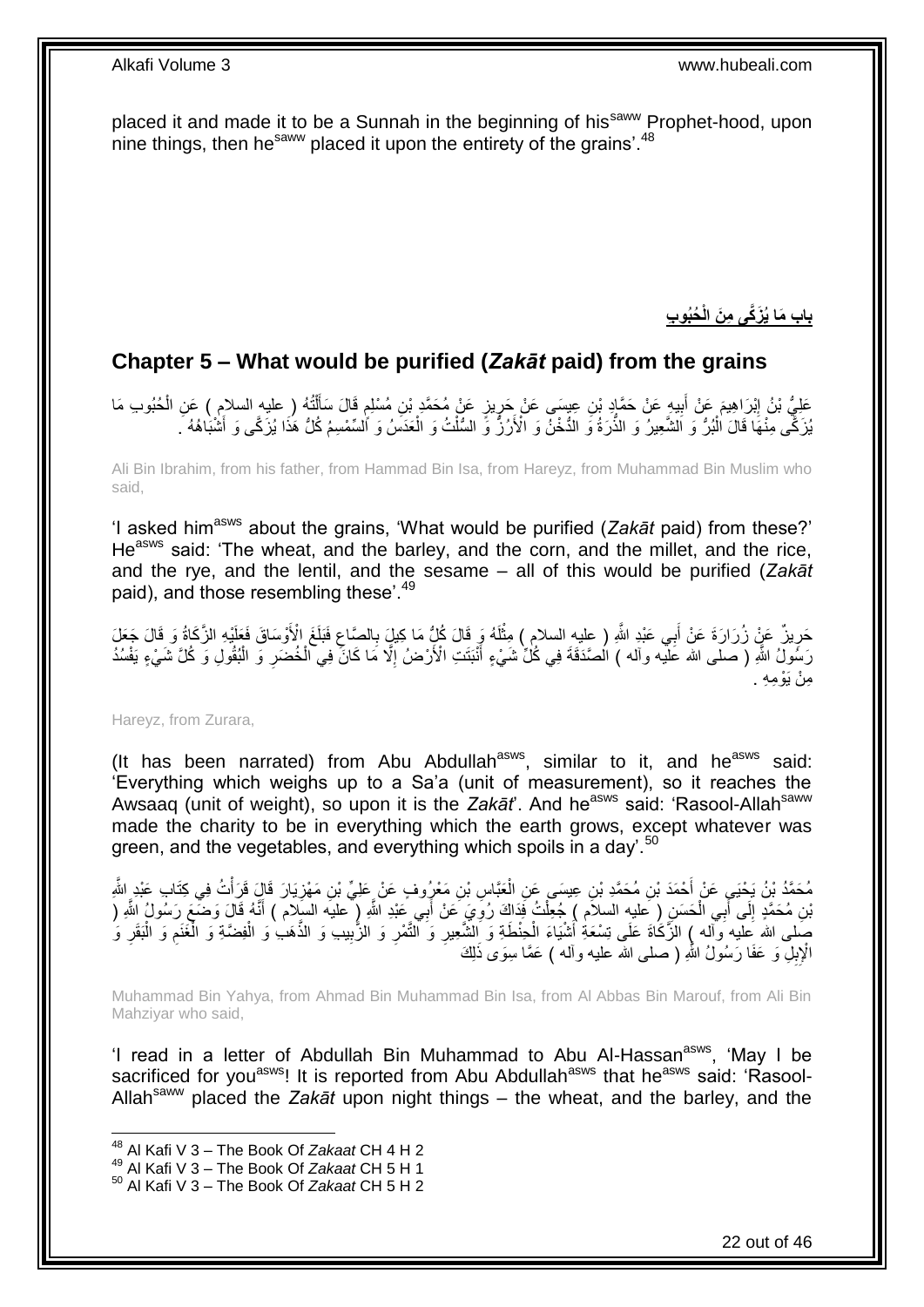dates, and the raisins, and the gold, and the silver, and the sheep, and the cows, and the camels; and Rasool-Allah<sup>saww</sup> excused from whatever was besides that.

فَقَالَ لَهُ الْقَائِلُ عِنْدَنَا شَيْءٌ كَثِيرٌ يَكُونُ أَصْعَافَ ذَلِكَ فَقَالَ وَ مَا هُوَ فَقَالَ لَهُ الْأَرُزُ فَقَالَ أَبُو عَبْدِ اللّهِ ( عليه السلام ) أَقُولُ لَكَ ْ َ َ َ إِنَّ رَسُولَ اللَّهِ ( صلى الله عليه وَالله ٍ) وَضَعَ الزَّكَاةَ عَلَى تِسْعَةِ أَشْيَاءَ وَ عَفَا عَمَّا سِوَى ذَلِّكَ وَ تَقُولُ عِنْدَنَا أَرُزٌّ وَ ٰ عِنْدَنَا ذُرَةٌ َ <u>֖֚֚֚֚֚֚֚֓</u> َ وَ قَدْ كَانَتِ الذُّرَةُ عَلَى عَهْدِ رَسُولِ اللَّهِ ( صلَّى الله عليه وآله )

So a person said to him<sup>asws</sup>, 'With us there are a lot of things which happen to be double that'. So he<sup>asws</sup> said: 'And what is it?' So he said to him<sup>asws</sup>, 'The rice'. So Abu Abdullah<sup>asws</sup> said: 'I<sup>asws</sup> am saying to you that Rasool-Allah<sup>saww</sup> placed the Zakāt upon nine things and excused from whatever was besides that, and you are saying, 'With us there is rice, and with us there is corn'? And there was corn (existing) in the era of Rasool-Allah<sup>saww</sup>'.

> فَوَقَّعَ ( عليه السلام ) كَذَلِكَ هُوَ وَ الزَّكَاةُ عَلَى كُلِّ مَا كِيلَ بِالصَّاعِ ِ ِ

So he<sup>asws</sup> signed: 'It is like that; and the *Zakāt* is upon everything which can be weighed with the Sa'a' (3litres – dry measurement)'.

وَ كَتَبٍ عَبْدُ اللَّهِ وَ رَوَى غَيْرُ هَذَا الرَّجُلِ عَنْ أَبِي عَبْدِ اللَّهِ إِ عليه السِلام ) أَنَّهُ سَأَلَهُ عَنِ الْجُبُوبِ فَقَالَ تِه وَ فَقَالَ السِّمْسِمُ ْ لَ َ َ َ وَ الْأَرُزُ وَ الدُّخْنُ وَ كُلُّ هَذَا خَلَّةٌ كَالْحِنْطَةِ وَ الشَّعِيرِ فَقَالَ أَبُو عَبْدِ اللَّهِ ( عليه السلام ) فِي الْحُبُوبِ كُلِّهَا زَكَاةٌ جَ ا<br>ا ِ ْ َّ ْ ِّ

And Abdullah wrote, and it is reported by other than this man,

(It has been narrated) from Abu Abdullah<sup>asws</sup> having been asked about the grains, so he<sup>asws</sup> said: 'And what is it?' So he said, 'The sesame, and the rice, and the millet, and all of this is produce like the wheat and the barley'. So Abu Abdullah<sup>asws</sup> said: 'With regards to the grains, all of these, there is *Zakāt*'.<sup>51</sup>

يَ رِرَوَى أَيْضاً عَنْ أَبِي عَبْدِ اللَّهِ ( عليه السلام ) أَنَّهُ قَالَ كُلُّ مَا دَخَلَ الْقَفِيزَ فَهُوَ يَجْرِي مَجْرَى الْحِنْطَةِ وَ الشَّعِيرِ وَ النَّمْرِ وَ َ َ ِ ْ ْ َ ِ الزَّبِيبِ **ِ** 

And it is reported as well,

1

(It has been narrated) from Abu Abdullah<sup>asws</sup> having said: 'Whatever enters the Qafeez (container of 528 litres – dry measure), so it would flow upon (the same rules) as flow the wheat, and the barley, and the dates, and the raisins'.

قَالَ فَأَخْبِرْنِي جُعِلْتُ فِذَاكَ هَلْ عَلَى هَذَا الْأَرُزُّ وَ مَا أَشْبَهَهُ مِنَ الْحُبُوبِ الْحِمّصِ وَ الْعَدَسِ زَكَاةٌ فَوَقَّعَ ( عليه السلام )<br>. ْ ِ َ ْ ْ ْ َ صَدَقُوا الزَّكَاةُ فِي كُلِّ شَيْءٍ كِيلَ .

He said, 'So inform me, may I be sacrificed for you<sup>asws</sup>, is there Zakat upon the rice and what resembles it from the grains, and the chickpeas, and the lentils?' So he<sup>asws</sup> signed: 'Take out Zakāt in everything being weighed'.<sup>52</sup>

وَ عَنْهُ عَنْ أَحْمَدَ بْنِ مُحَمَّدٍ عَنْ مُحَمَّدِ بْنِ إِسْمَاعِيلَ قَالَ قُلْتُ لِأَبِي الْحَسِنِ ( عليهِ السلام ) إِنَّ لَنَا رَطْبَةً وَ أَرُزٌ أَ فَمَا الَّذِي ِ ْ ْ ِ َ َّ َ عَلَيْنَا فِيهَا فَقَالَ ( عِلَيه السَلام ) أَمَّا الرَّطْبَةُ فَلَيْسَ عَلَيْكَ فِيهَا شَيْءٌ وَ أَمَّا الْأَرُرُ فَمَا سَقَتِ السَّمَاءُ بِالْعُشْرِ وَ مَا سَقِيَ بِالدَّلْوِ َ ِ ِ **∶** ْ ِ َ فَنِصْفُ الْعُشْرِ مِنْ كُلِّ مَا كِلْتَ بِالصَّاعِ أَوْ قَالَ وَ كِيلَ بِالْمِكْيَالِ . َ ِ ِ ْ **∶** ْ ْ ِ

<sup>52</sup> Al Kafi V 3 – The Book Of *Zakaat* CH 5 H 4

<sup>51</sup> Al Kafi V 3 – The Book Of *Zakaat* CH 5 H 3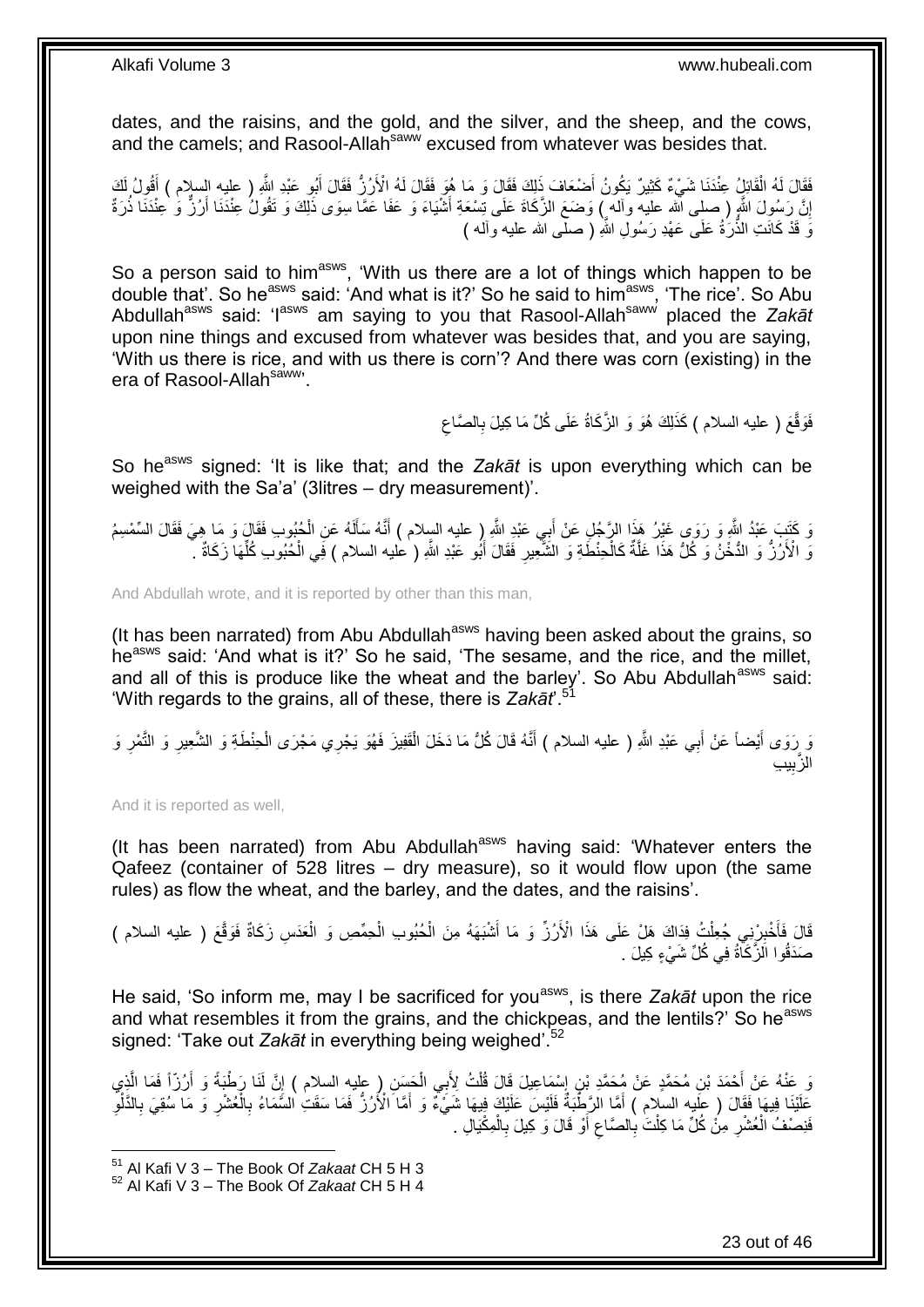And from him, from Ahmad Bin Muhammad, from Muhammad Bin Ismail who said

'I said to Abu Al-Hassan<sup>asws</sup>, 'For us are unripened dates and rice, so what is that which is upon us regarding these?' So he<sup>asws'</sup> said: 'As for the un-ripened dates, so there is nothing upon you with regards to it; and as for the rice, so whatever was irrigated by the sky (rain) is with the one-tenth, and whatever was irrigated by the bucket, so it is half of the one-tenth (5%), from everything what is weighed by the Sa'a', or said: 'Weighed by the weights'.<sup>53</sup>

جُمَيْدُ بْنُ زِيَادٍ عَنْ أَحْمَدَ بْنِ سَمَاعَةً عَمَّنْ ذَكَرَهُ عَنْ أَبَانٍ عَنْ أَبِي مَرْيَمَ عَنْ أَبِي عَبْدِ اللَّهِ ( عليه السلام ) قَالَ سَأَلْتُهُ عَنِ َ َ َ َ ¦ ْ اً ا الْحَرْثِ مَا َيُزَكَّى مِنْهُ فَقَالَ الَّٰبُرُّ وَ الشَّعِيرُ وَ الذُّرَةُ وَ الْأَرُزُّ وَ الْعُلْثَةُ وَ الْغُدَسُ كُلُّ هَذَا مِمَّا يُزَكَّى ْ ْ ْ

Humeyd Bin Ziyad, from ahmad Bin Sama'at, from the one who mentioned it, from Aban, from Abu Maryam,

(It has been narrated) from Abu Abdullah $^{asws}$ , said, 'I asked him $^{asws}$  about the farm, what would be purified (*Zakāt* paid) from it?' So he<sup>asws</sup> said: 'The wheat, and the barley, and the corn, and the rice, and the rye, and the lentils – all of these are from what would be purified (*Zakāt* paid)'.

> نَ قَالَ كُلُّ مَا كِيلَ بِالصَّاعِ فَبَلَغَ الْأَوْسَاقَ فَعَلَيْهِ الزَّكَاةُ . ِ ِ

And he<sup>asws</sup> said: 'Everything which is weighed by the Sa'a, so it reaches the Awsaaq, so upon it is the *Zakāt*'.<sup>54</sup>

> **َها ِ** باب مَا لَا يَجِبُ فِيهِ الزَّكَاةُ مِمَّا تُنْبِتُ الْأَرْضُ مِنَ الْخُضَرِ وَ غَيْرِ **ِ ِ**

### <span id="page-23-0"></span>**Chapter 6 – What the** *Zakāt* **is not Obligated upon, from the vegetation of the earth, from the greenery and other than it**

مُحَمَّدُ بْنُ يَحْيَى عَنْ أَحْمَدَ بْنِ مُحَمَّدٍ عَنْ عُثْمَانَ بْنِ عِيسَى عَنْ سَمَاعَةَ عَنْ أَبِي عَبْدِ اللَّهِ ( عليه السلام ) قَالَ لَيْسَ عَلَى<br>\*\*\* َ ْ الْبُقُولِ وَ لَا عَلَى الْبِطِّيخِ وَ أَشْبَاهِهِ زَكَاةٌ إِلَّا مَا اجْتَمَعَ عِنْدَكَ مِنْ غَلَّتِهِ فَبَقِيَ عِنْدَكَ سَنَةً . ٔ:<br>ا َّ ِ  $\zeta$ ِ ْ

Muhammad Bin Yahya, from Ahmad Bin Muhammad, from Usman Bin Isa, from Sama'at,

(It has been narrated) from Abu Abdullah<sup>asws</sup> having said: 'There is neither Zakāt upon the beans nor upon the melons and it's similar, except whatever gathers with you from the produce, and it remains with you for a year'.<sup>55</sup>

مُحَمَّدُ بْنُ يَحْيَيِ عَنْ مُحَمَّدِ بْنِ الْحُسَيْنِ عَنْ صَفْوَانَ بْنِ يَحْيَى عَنِ الْعَلَاءِ بْنِ رَزِينٍ عَنْ مُحَمَّدِ بْنِ مُسْلِمٍ عَنْ أَبِي جَعْفَرٍ ( ْ َ ֧֖֧֖֖֖֖֖֧֖֖֖֖֧֧֧֧֧֧֧֧֧֧֧֧֧֧֧֧֧֚֚֚֚֚֚֚֚֚֚֚֝֝֟֓֝֓֝֓֝֬֟֓֝֬֟֓֝֬֝֓֝֓֝֬֝֓֝֬֝֬֝֓֝֬֝֬֓֝֬֝֬֝֬ ِ ْ عليه السلام ) أَنَّهُ سُئِلَ عَنِ الْخُضَرِ فِيهَا زَكَاةٌ وَ إِنْ بِيعَتْ بِالْمَالِ الْعَظِيمِ فَقَالَ لَا حَتَّىً يَحُولَ عَلَيْهِ الْحَوْلُ ۚ أَ ِ ْ ْ ِ ِ ِ **∶** َ ْ

Muhammad Bin Yahya, from Muhammad Bin Al Husayn, from Safwan Bin Yahya, from Al A'ala Bin Razeyn, from Muhammad Bin Muslim,

<sup>53</sup> Al Kafi V 3 – The Book Of *Zakaat* CH 5 H 5

<sup>54</sup> Al Kafi V 3 – The Book Of *Zakaat* CH 5 H 6

<sup>55</sup> Al Kafi V 3 – The Book Of *Zakaat* CH 6 H 1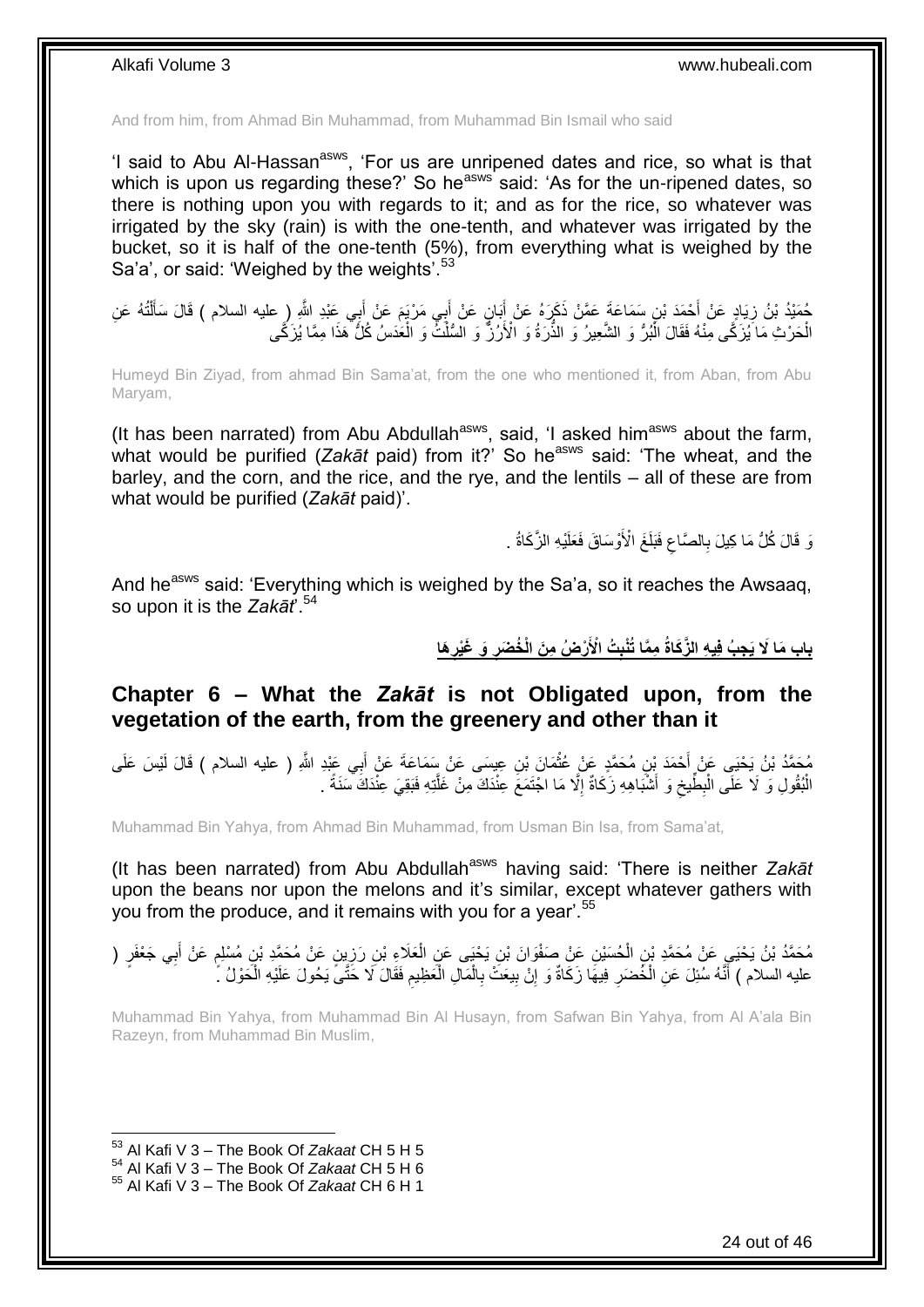(It has been narrated) from Abu Ja'far $a<sup>asws</sup>$  having been asked about the greenery whether there is Zakat regarding it and if it is sold for a great wealth. So he<sup>asws</sup> said: 'No, until there passes by a year upon it'.<sup>56</sup>

َعْلِيُّ بْنُ إِبْرَاهِيمَ عَنْ أَبِيهِ عَنِ ابْنِ أَبِي عُهَدٍرٍ عَنْ حَمَّادٍ عَنِ الْحَلَدِيِّ قَالَ قُلْتُ لِأَبِي عَبْدِ اللَّهِ ( عليه السلام ) مَا فِي الْخُضَرِ ْ **∶** ْ َ ِ َ <u>֖֓</u> ِ قَالَ ٓوَ مَا َهِيَ قُلْتُ الْقَضَىٰبُ وَ الْبِطِّيخُ ۖوَ مِثْلُهُ مِنَ الْخُضَرِ قَالَ لَيْسَ ۖ عَلَيْهِ شَيْءٌ إِلَّا أَنْ يُبَاعَ مِثْلُهُ بِمَالٍ وَ يَكُولَ عَلَيْهِ الْحَوْلَ ِ ُ **ٔ** ِ ْ ْ ْ ْ ِ ُ **ٔ** َ ِ فَفِيه الصَّدَقَةُ

Ali Bin Ibrahim, from his father, from Ibn Abu Umeyr, from Hammad, from Al Halby who said,

'I said to Abu Abdullah<sup>asws</sup>, 'What is (payable) regarding the greenery?' He<sup>asws</sup> said: 'And what is it?' I said, 'The herbs and the melons, and similar to it from the greenery'. He<sup>asws</sup> said: 'There is nothing upon it except that if you were to sell the likes of it for wealth, and a year passes by over it, so there would be charity (payable) with regards to it'.

> وَ عَنِ الْغَضَاةِ مِنَ الْفِرْسِكِ وَ أَشْبَاهِهِ فِيهِ زَكَاةٌ قَالَ لَا قُلْتُ فَثَمَنُهُ قَالَ مَا حَالَ عَلَيْهِ الْحَوْلُ مِنْ ثَمَنِهِ فَزَكِّهِ . ْ َ ْ َ ْ ْ َ

And about the edibles from the plums and what resembles it, 'Is there *Zakāt* regarding it?' He<sup>asws</sup> said: 'No'. I said, 'So (what about) its price?' He<sup>asws</sup> said: 'Whatever a year passes by over it, from its price, so purify it (pay *Zakāt*)'.<sup>57</sup>

عَلِيُّ بِنُ إِبْرَاهِيمَ عَنْ أَبِيهِ عَنْ إِسْمَاعِيلَ بْنِ مَرَّارٍ وَ غَيْرِهِ عَنْ يُونُسَ قَالَ سَأَلْتُ أَبَا الْحَسَنِ ( عليه السلام ) عَنِ الْأُشْنَانِ فِيهِ ِ **!** ِ ْ َ ْ َ **∶** َزَكَاةٌ فَقَالَ لَا .

Ali Bin Ibrahim, from his father, from Ismail Bin Marrar and someone else, from Yunus who said,

'I asked Abu Al-Hassan<sup>asws</sup> about the potash,'Is there Zakat regarding it?' So he<sup>asws</sup> said: 'No'.<sup>58</sup>

مُحَمَّدُ بْنُ يَحْيَى عَنْ أَحْمَدَ بْنِ مُحَمَّدٍ عَنْ عَلِيِّ بْنِ مَهْزِيَارَ عَنْ عَبْدِ الْعَزِيزِ بْنِ الْمُهْتَدِي قَالَ سَأَلْتُ أَبَا الْحَسَنِ ( عليه السلام )<br>. ْ ِ ِ ْ ِ َ ْ َ ْ َ عَنِ الْقُطْنِ وَ الْزَّعْفَرَانِ عَلَيْهِمَا زَكَاةٌ قَالَ لَا ۚ. ْ ِ

Muhammad Bin Yahya, from Ahmad Bin Muhammad, from Ali Bin Mahziyar, from Abdul Aziz Bin Al Muhtady who said,

'I asked Abu Al-Hassan<sup>asws</sup> about the cotton and the saffron, 'Is there Zakat upon these two?' He<sup>asws</sup> said: 'No'.<sup>59</sup>

عَلِيُّ بِنُ إِبْرَاهِيمَ عَنْ أَبِيهِ عَنْ حَمَّادِ بْنِ عِيسَى عَنٍْ حَرِيزٍ عَنْ مُحَمَّدٍ بْنِ مُسْلِمٍ عَنْ أَبِي جَعْفَرٍ وَ أَبِي عَبْدِ اللَّهِ ( عليه السلام ) َ ֧֖֖֖֖֖֖֖֧֧֧֧ׅ֧֧֧֧ׅ֧֧֧֧֛֪֧֛֪֧֚֚֚֚֚֚֚֚֚֚֚֚֚֚֚֚֚֚֚֚֚֚֚֚֚֓֝֝֬֝֝֓֝֓֝֓֜֝֓֜֓֜֓֞֡֝֬֜֜֡֜֡ **∶ !** َ ِ َ فِي الْبُسْتَانِ تَكُونُ فِيهِ مِنَ الثِّمَارِ مَا لَوْ بِيعَ كَانَ مَالًا هَلْ فَيهِ صَدَقَةٌ قَالَ َلا . ِ **∶** ِّ ֦֧֦֖֦֦֖֦֖֦֧֦֦֖֦֧֦֦֧֦֦֧֦֦֖֟֟֟֟֟֟֟֟֟֟֟֟֟֟֟֟֟֟֟֟֓֕֬֟֟֓֕֓֞֟֓֞֟֟֓֞֟֓֞֟֓֞֟֟֓֟֓֞֟֓֞֟֓֞֟֟֓֞

Ali Bin Ibrahim, from his father, from Hammad Bin Isa, from Hareyz, from Muhammad Bin Muslim,

<sup>56</sup> Al Kafi V 3 – The Book Of *Zakaat* CH 6 H 2

<sup>57</sup> Al Kafi V 3 – The Book Of *Zakaat* CH 6 H 3

<sup>58</sup> Al Kafi V 3 – The Book Of *Zakaat* CH 6 H 4

<sup>59</sup> Al Kafi V 3 – The Book Of *Zakaat* CH 6 H 5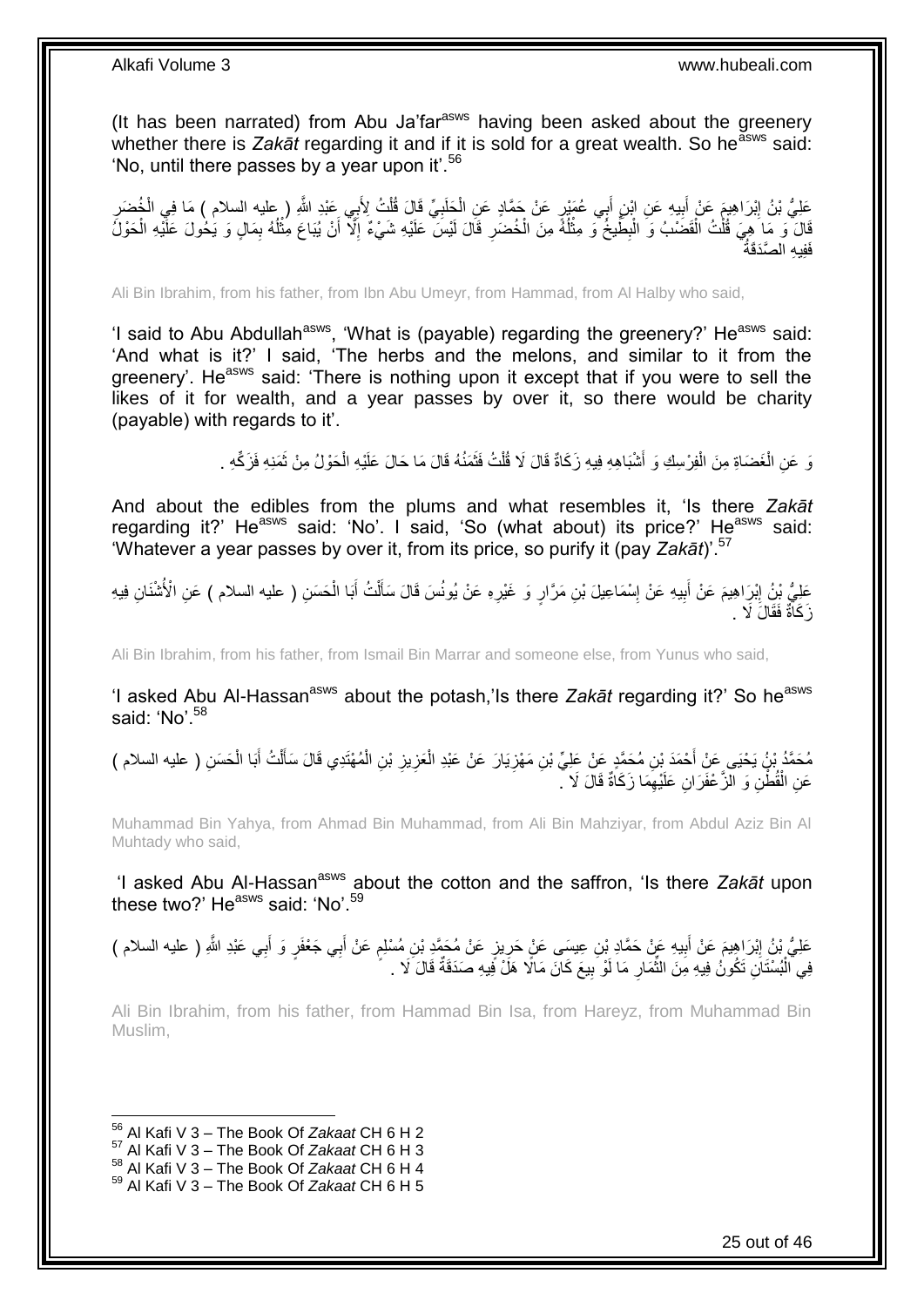(It has been narrated) from Abu Ja'far $a<sup>asws</sup>$  or Abu Abdullah $a<sup>asws</sup>$  regarding the orchard wherein happen to be the fruits, 'What if it were to be sold, there would be wealth, would there be charity (payable) regarding it?' He<sup>asws</sup> said: 'No'.<sup>60</sup>

> **َح ْر ِث ِم َن الْ ِج ُب فِي ِه ال َّز َكاةُ قَلِّ َما َي باب أ َ**

### <span id="page-25-0"></span>**Chapter 7 – The least of what Obligates the** *Zakāt* **regarding it, from the farm**

أُبُو عَلِيٍّ الْأَشْعَرِ يُّ عَنْ أَحْمَدَ بْنِ مُحَمَّدٍ عَنْ عُثْمَانَ بْنِ عِيسَى عَنْ سَمَاعَةَ قَالَ سَأَلْتُهُ عَنِ الزَّكَاةِ فِي الزَّبِيبِ وَ التَّمْرِ فَقَالَ فِي<br>ابْ َ ْ َ **ٔ** َ ِ ِ ِ كُلِّ خَمْسَةِ أَوْسَاقٍ وَسِوْقٌ وَ الْوَسْقُ سِتُّونَ صَاعاً وَ الزَّكَاةُ فِيهِمَا سَوَاءٌ فَأَمَّا الطَّعَامُ فَالْعُشُرُ فِيمَا سَفَّتِ الَسَّمَاءُ وَ أَمَّا مَا سُقِيَّ ِ :<br>ا َ َ ْ َ بِالْغَرْبِ وَ الذَّوَالِيَّ فَإِنَّمَا عَلَيْهِ نِصْفُ الْعُشْرِ . ِ ْ ِ ْ **∶** 

Abu Ali Al Ashary, from Ahmad Bin Muhammad, from Usman Bin Isa, from Sama'at who said,

'I asked about the *Zakāt* regarding the raisins and the dates, so he<sup>asws</sup> said: 'With regards to every five Owsaaq, one Wasaq (20%), and the Wasaq is of sixty Sa'as (unit of weight), and the *Zakāt* regarding these two is the same. But, as for the food, so it is the tenth, in what is irrigated by the sky (rain), and as for what is irrigated by the (human) energy and the buckets, so rather, upon it would be half the tenth  $(5\%)^{61}$ 

ِ عِدَّةٌ مِنْ أَصْحَابِنَا عَنْ أَحْمَدَ بْنِ مُحَمَّدِ بْنِ عِيسَى عَنْ عَلِيِّ بْنِ أَحْمَدَ بْنِ أَسْيَمَ عَن<br>بَرِيدَ أَمَرَ بِنَ إِنِّ بِهِ إِلاَّ أَحْمَدَ بْنِ مُحَمَّدِ بْنِ عِيسَى عَنْ عَلِيِّ بْنِ أَحْمَدَ بِنَ مَع َ َ َ َ ِ َ َهُمْ وَقَالَا ذَكَرْنَا لَهُ الْكُوفَةَ وَ مَا وُضِعَ عَلَيْهَا مِنَ الْخَرَاجِ وَ مَا سَارَ فِيهَا أَهْلُ بَيْتِهِ فَقَالَ مَنْ أَسْلَمَ طَوْعاً تُرِكَتْ أَرْضُهُ فِيَ بَدِهِ َ ِ ْ َ ِ َ وَ أُخِّذَ مِنْهُ الْعُشْرُ مِمَّا سَقَتِ السَّمَاءُ وَ الْأَنْهَارُ وَ نِصْفُ الْمُعَشْرِ مِمَّا كَانَ بِالرِّشَاءِ فِيمَا عَمَرُوهُ مِنْهَا وَ مَا لَمَّ يَعْمُرُوهُ مِنْهَا أَخَذَهُ ِ ِ ْ ْ ا<br>ا َ إِهْمَامُ فَقَيَّلَهُ مِمَّنْ يَعْمُرُهُ وَ كَانَ لِلْمُسْلِمِينَ وَ عَلَى الْمُتَقَبِّلِينَ فِيَ حِصَصِمِهِمُ الْعُشْرُ وَ نِصْفُ الْعُشْرِ وَ لَيْسَ فِي أَقَلَّ مِنْ خَمْسَةِ ْ ْ ْ َ **∶** ْ أَوْسَاقٍ شَيْءٌ مِنَ الزَّكَاةِ َ

A number of our companions, from Ahmad in Muhammad Bin Isa, from Ali Bin Ahmad Bin Asheym, from Safwan Bin Yahya and Ahmad Bin Muhammad Bin Abu Nasr who both said,

'We mentioned Al-Kufa to him<sup>asws</sup> and what taxation had been placed upon it, and what his<sup>asws</sup> family members had gone to. So he<sup>asws</sup> said: 'The one who became a Muslim voluntarily, his land was left to be in his hands, and the tenth is taken from him from what is irrigated by the sky and the rivers, and half of the tenth (5%) is taken from what was (irrigated by) the sprinkling in what they had revived from it; and whatever they did not revive from it, the Imam<sup>asws</sup> would take it and contract it with the ones who do revive it. And it was so for the Muslims and upon the vendors in their shares, the tenth and half the tenth, and there was no *Zakāt* regarding less than five Owsaqs.

<sup>60</sup> Al Kafi V 3 – The Book Of *Zakaat* CH 6 H 6

<sup>61</sup> Al Kafi V 3 – The Book Of *Zakaat* CH 7 H 1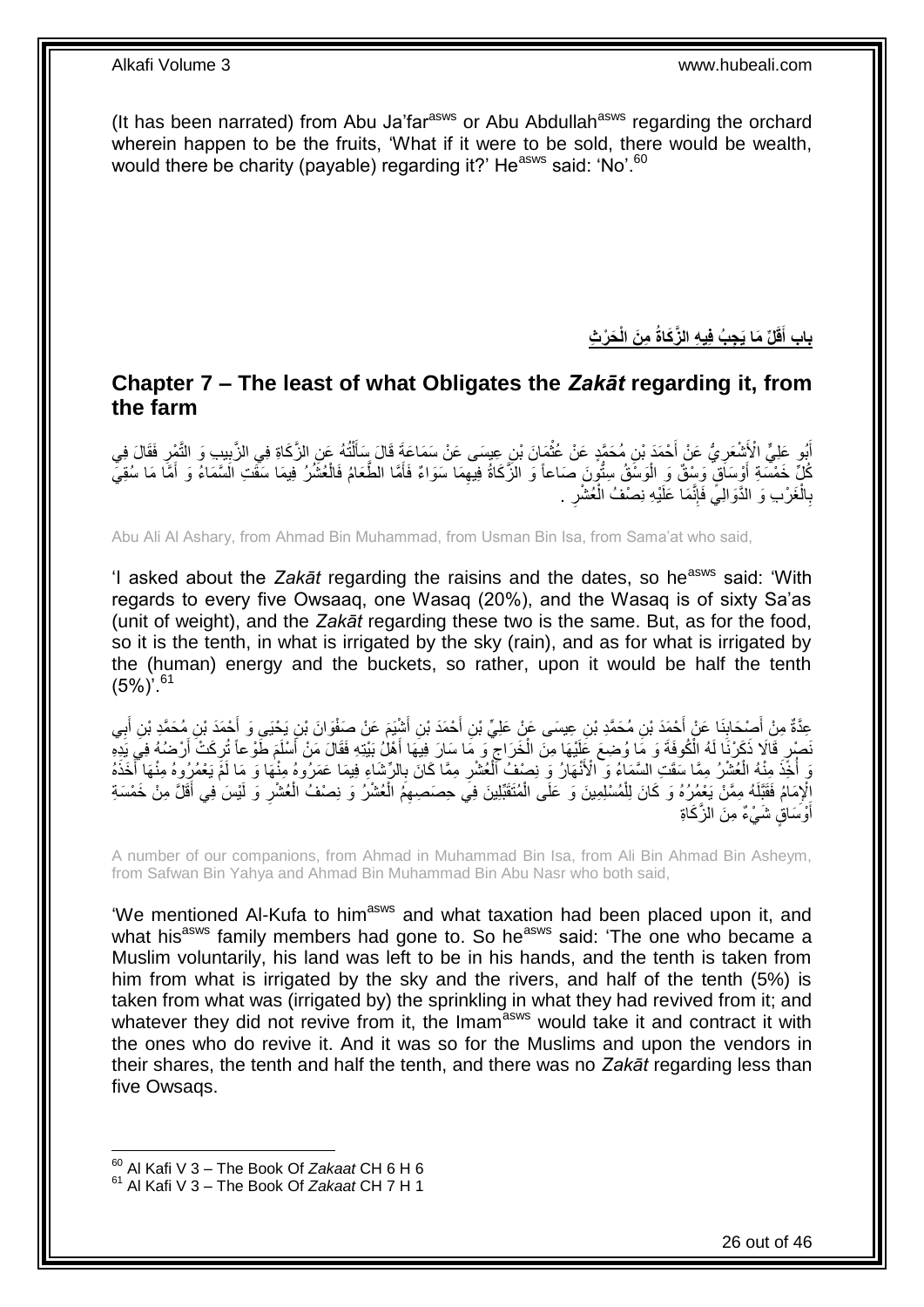َوَ مَا أُخِذَ بِالسَّيْفِ فَذَلِكَ إِلَى الْإِمَامِ يُقَبِّلُهُ بِالَّذِي يَرَى كَمَا صَنَعَ رَسُولُ اللَّهِ ( صلى الله عليه وآله ) بِخَيْبَرَ قَبَّلَ سَوَادَهَا وَ<br>وَ مَا أُخِذَ بِالسَّيْفِ فَذَلِكَ إِنِّي الْإِمَامِ يُ َّ ِ ا<br>ا í  $\frac{1}{2}$ ِ ِ ُ بَيَاضَهَا يَعْنِي أَرْضِهَا وَ نَخْلَهَا وَ النُّاسُ يَقُولُونَ لَا يَصْلُحُ قَبَالَةُ الْأَرْضِ وَ النَّخْلُ وَ قَدْ قَبَلَ رَسُولُ اللَّهِ ( صَلَّى الله عليه وآله ) َ ا<br>ا خَيْبَرَ وَ عَلَى الْمُتَقَبِّلِينَ سِوَى قَبَالَةِ الْأَرْضِ الْعُشْرُ وَ نِصْفُ الْعُشْرِ فِي حِصَصِهِمْ ِ ِ ْ ْ ْ

And whatever is taken by the sword, so that is up to the Imam<sup>asws</sup>. He<sup>asws</sup> would contract it with one whom he<sup>asws</sup> sees fit to, just as Rasool-Allah<sup>saww</sup> had done with Khyber. He<sup>saww</sup> contracted its black and its white, meaning its land and its palm trees, and the people were saying, 'It is not correct to contract the land and the palm trees'; and Rasool-Allah<sup>saww</sup> had contracted Khyber, and upon the contractees, besides the contract of the land, was the tenth and half the tenth in their shares.

وَ قَالَ إِنَّ أَهْلَ الطَّائِفِ أَسْلَمُوا وَ جَعَلُوا عَلَيْهِمُ الْعُشْرَ وَ نِصْفٍ الْعُشْرِ وَ إِنَّ أَهْلَ مَكَّةَ دَخَلَهَا رَسُولُ اللَّهِ ( صلى الله عليه وألمه ا<br>ا יִי, َ ِ ِ ْ ْ ) عَنْوَةً فَكَانُوا أُسَرَاءَ فِي يَدِهِ فَأَعْتَقَهُمْ وَ قَالَ اَذْهَبُوا فَأَنْتُمُ الطُّلَقَاءُ . َ ة<br>-ا<br>استعمال ا<br>ا

And he<sup>asws</sup> said: 'The people of Al-Taif became Muslims, and the one-tenth and half of the one-tenth was made to be upon them, the people of Makkah, Rasool-Allah<sup>saww</sup> entered it forcibly. Thus, they were captives in his<sup>saww</sup> hands, but he<sup>asws</sup> freed them and said: 'Go, for you are all free!'.<sup>62</sup>

عَلِيُّ بْنُ إِبْرَاهِيمَ عَنْ أَبِيهِ وَ مُحَمَّدُ بْنُ يَحْيَى عَنْ أَحْمَدَ بْنِ مُحَمَّدِ بْنِ عِيسَى جَمِيعاً عَنِ ابْنِ أَبِي عُمَيْرٍ عَنْ حَمَّادٍ عَنِ الْحَلَبِيِّ<br>عَلَيُّ بْنُ إِبْرَاهِيمَ عَنْ أَبِيهِ وَ مُحَمَ ِ َ َ ِ َ ֦֦֦֦֦֦֦֦֦֧֦֧֦֧֦֧֦֧֦֦֧֦֧֚֚֚֚֚֚֚֚֚֚֚֝֝֝֝֓֡֝֬֝֝֝֬֝֟֓֡֟֓֡֟֓֡֟֓֡֟֓֡֟֟֟֓֡ ِ ْ قَالَ أَبُو عَبْدِ اللَّهِ ( عليه السلام ) فِي الصَّدَقَةِ فِيمَا سَقَتِ السَّمَاءُ وَ الْأَنْهَارُ إِذَا كَانَ سَيْحاً أَوّْ كَانَ بَعْلًا الْعُشْرُ وَ مَا سَقَتِ َ ْ َ السَّوَانِي وَ الذَّوَالِي أَوْ سُقِيَ بِالْغَرْبِ فَنِصْفُ الْعُشْرِ . ِ ْ ْ **∶** َ

Ali Bin Ibrahim, from his father, and Muhammad Bin Yahya, from Ahmad Bin Muhammad Bin Isa, altogether from Ibn Abu Umeyr, from Hammad, from Halby who said,

'Abu Abdullah<sup>asws</sup> said: 'Regarding the charity in what the sky and the rivers irrigate when it was arid or it was un-watered, is the one-tenth, and whatever is irrigated by the scoops and the buckets, or irrigated by the human energy, so it is half of the onetenth'.<sup>63</sup>

;<br>⊾ عَلِيُّ بْنُ إِبْرَاهِيمَ عَنْ أَبِيهِ عَنْ حَمَّادِ بْنِ عِيسَى عَنْ حَرِيزٍ عَنْ أَبِي بَصِيرٍ وَ مُحَمَّدِ بْنِ مُسْلِمٍ عَنْ أَبِي جَعْفَرٍ ( عليه السلام )<br>يَمْنُو الْمَرْكَ الْمَرْكَ وَبِيئِهِ عَنْ حَمَّادِ بْنِ غَيْ َ **∶ !** َ ِ َ إِنَّهُمَّا قَالَاً لَهُ هَذِهِ الْأَرْضَٰلُ الَّتِي يُزَارِغُ أَهْلُهَا مَا تَرَى فِيهَا فَقَالَ كِلْ أَرْضٍّ دَفَعَهَا إِلَيْكَ السُّلْطَانِّ فَمَا حَرَثْتَهُ فِيهَا فَعَلَيْكَ فِيمَا لَ ِ اُ ا<br>ا َ **∶** َّ َ ْ أُخْرَجَ اللَّهُ مِنْهَا الَّذِي قَاطَعَكَ عَلَيْهِ وَ لَّيْسَ عَلَى جَمِيعِ مَا أَخْرَجَ اللَّهُ مِنْهَا الْعُشْرُ إِنَّمَا عَلَيْكَ الْعُشْرُ فِيمَا يَحْصُلُ فِي يَذِكَ بَعْدَ َّ َ ْ ِ ْ َ ِ مُقَاسَمَتِهِ لَكَ .

Ali Biin Ibrahim, from his father, from Hammad Bin Isa, from Hareyz, from Abu Baseer and Muhammad Bin Muslim,

(It has been narrated) from Abu Ja'far<sup>asws</sup>, they both having said to him<sup>asws</sup>, 'This land which its owners tend to plough, what do you see with regards to it?' So he<sup>asws</sup> said: 'Every land which the Sultan (ruling authority) hands over to you (under a farming contract), so whatever you cultivate in it, so upon you would be (to pay) regarding what Allah<sup>azwj</sup> Brings forth from it (harvest), that which has been your piece of land, and it is not upon the entirety of what Allah<sup>azwj</sup> Brings forth from it, the one-tenth, but

<sup>62</sup> Al Kafi V 3 – The Book Of *Zakaat* CH 7 H 2

<sup>63</sup> Al Kafi V 3 – The Book Of *Zakaat* CH 7 H 3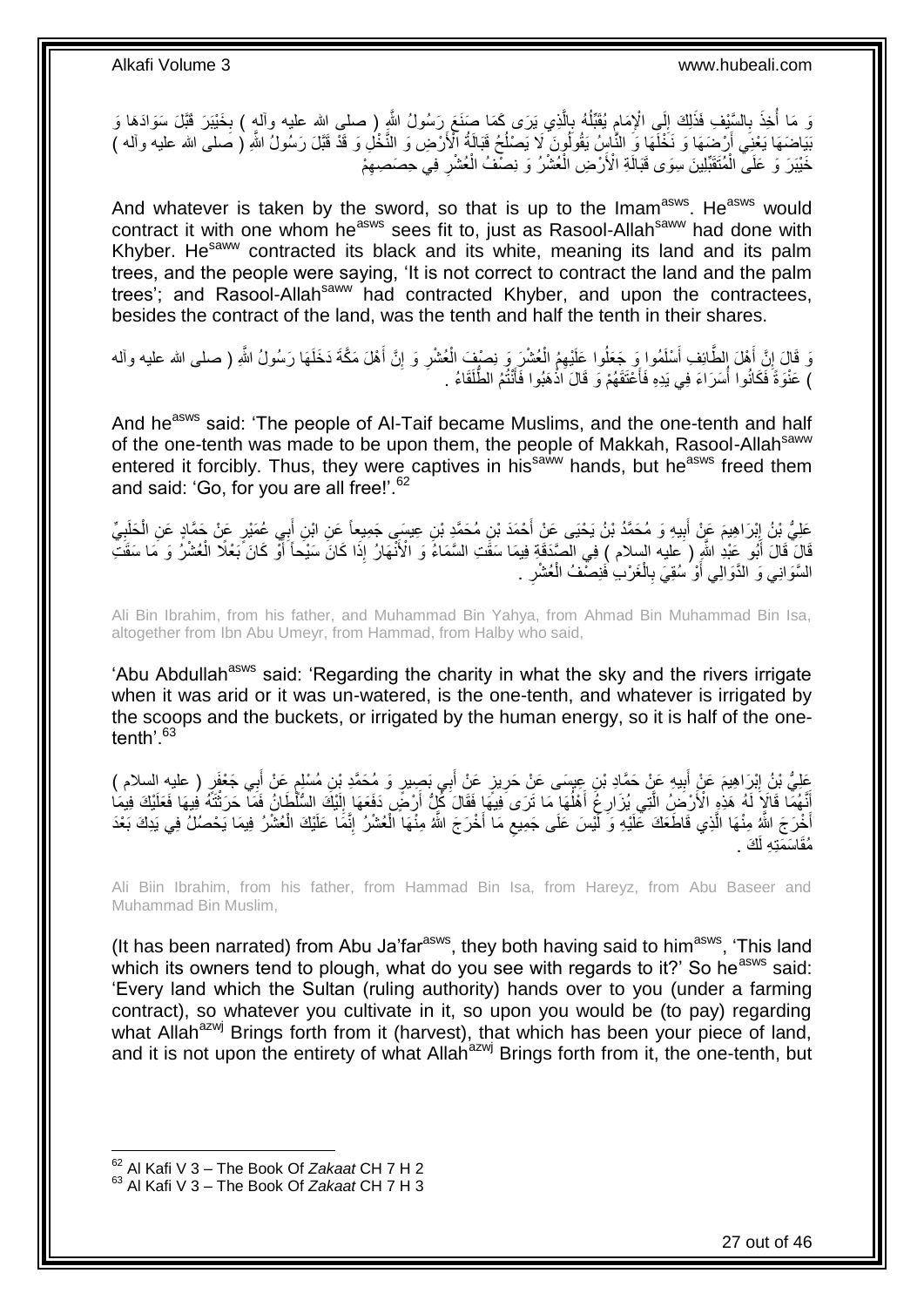rather, upon you is the one-tenth in what arrives in your hands after the distribution (of your share) to you'.<sup>64</sup>

عِدَّةٌ مِنْ أَصْحَابِنَا عَنْ أَحْمَدَ بْنِ مُحَمَّدٍ عَنِ الْبَرْقِيِّ عَنٍْ سَعْدِ بْنِ سَعْدِ الْأَشْعَرِيِّ قَالَ سَأَلْتُ أَبَا الْحَسَنِ ( عليه السلام ) عَنْ أَقَلِّ ِ ْ َ ِ َ ْ َ ْ َ ِ ِمَا يَجِبُ فِيهِ الزَّكَاةُ مِنَ الْبُرِّ وَ الشَّعِيرِ وَ الزَّبِيبِ النَّبِيبِ فَقَالَ خَمْسَةُ أُوْسَاقٍ بِوَسْقِ النَّبِيِّ ( صلى الله عليه وآله ) فَقُلْتُ كَمِ ِ َ **!** ِ **∶** :<br>ا ِ ْ الْوَسْقُ قَالَ سِتُّونَ صَاعاً قُلْتُ فَهَلْ عَلَى الْعِنَبَ زَكَاةٌ أَوْ إِنَّمَا تَجِبُ عَلَيْهِ إِذَا صَّيِّرَهُ زَبِيباً قَالَ نَعَمْ إِذَا خَرَصَهُ أَخْرَجَ زَكَاتَهُ . ْ َ ِ ِ َ ْ

A number of our companions, from Ahmad Bin Muhammad, from Al Barqy, from Sa'ad Bin Sa'ad Al Ashary who said,

'I asked Abu Al-Hassan<sup>asws</sup> about the least what would Obligated the Zakat, from the wheat, and the barley, and the dates, and the raisins. So he<sup>asws</sup> said: 'Five Owsaaq by the Wasaq of the Prophet<sup>saww</sup>. So I said, 'How much is the Wasaq?' He<sup>asws</sup> said: 'Sixty Sa'as'. I said, 'So is there *Zakāt* upon the grapes, or rather it would be Obligated upon it when it does become a raisin'. He<sup>asws</sup> said: 'Yes, when it is estimated, its *Zakāt* would be taken out'.<sup>65</sup>

عَلِيُّ بْنُ إِبْرَاهِيمَ عَنْ أَبِيهِ عَنِ ابْنِ أَبِي عُمَيْرٍ عَنْ مُعَاوِيَةَ بْنِ شُرَيْحٍ عَنْ أَبِي عَبْدٍ الثَّهِ ( عليه السلام ) قَالَ فِيمَا سَقَتِ السَّمَاءُ<br>مَلِيَّ بْنُ إِبْرَاهِيمَ عَنْ أَبِيهِ مِّنِ ابْنِ أَ َ **!** َ ِ َ ٍ ِ وَ الْأَنْهَالُ ۚ أَوْ كَانَ بَعْلًا الْعُشْلُ وَ أَمَّا مَآ سَقَتٍۢ السَّوَانِي وَ الدَّوَالِي فَنِصْفُ الغَشْلُ فَقُلْتُ لَهُ فَالْأَرْضُ تَكُونُ عِنْدَنَا تُسْقَى بِالدَّوَالِي ْ **∶** َ ْ َ ِ نُّمَّ يَزِيدُ الْمَاءُ فَتُسْقَى سَيْحاً فَقَالَ وَ إِنَّ ذَا لَيَكُونُ عِنْدَكِّمْ كَذَلِكَ قُلْتُ نَعَمْ قَالَ النِّصَفُ وَ النِّصْفُ نِصْفٌ بِنِصْفِ الْعُشْرِ وَ نِصْفٌ ْ ِ ْ ِ ِ ْ ِ ِ بالْعُشْر ْ ِ

Ali Bin Ibrahim, from his father, from Ibn Abu Umeyr, from Muawiya Bin Shurayh,

(It has been narrated) from Abu Abdullah<sup>asws</sup> having said: 'With regards to whatever is irrigated by the sky and the rivers, or if it was un-watered, is the one-tenth (10%), and as for what the scooping and the buckets irrigate, so it is half of the one-tenth  $(5%)$ . So I said to him<sup>asws</sup>, 'But the land which happens to be with us, we irrigate by the buckets, then the water increases, so the rivers irrigate it'. So he<sup>asws</sup> said: 'And is that what is happening with you, like that?' I said, 'Yes'. He<sup>asws</sup> said: 'The half and the half. Half being with half of the one-tenth, and half being with the one-tenth'.

فَقُلْتُ الْأَرْضِ تُسْقَى بِالدَّوالِيِ ثُمَّ يَزِيدُ الْمَاءُ فَتُسْقَى السَّقْيَةَ وَ السَّقْيَتَيْنِ سَيْحاً قَالَ وَ فِي كَمْ تُسْقَى السَّقْيَتَيْنِ سَيْحاً قُلْتُ ْ ِ ُ **∶** ْ ْ فِي ثَلَاثِينَ لَيْلَةً أَوْ أَرْبَعِينَ لَيْلَةً وَ قَذْ مَضنتْ قَبْلَ ذَلِكَ فِي الْأَرْضِ سِتَّةً أَشْهُرٍ سَبْعَةً أَشْهُرٍ قَٰالَ نِصْفُ الْعُشْرِ . َ َ َ ِ ْ

So I said, 'The land irrigated by the buckets, then the water increases, so it gets irrigated by the irrigation, and the two irrigations by the canal' He<sup>asws</sup> said: 'And in how much is the irrigation, of the one irrigation and the two irrigations of the canal?' I said, 'In thirty nights, or forty nights, and it has passed before that in the land, six months, seven months'. He<sup>asws</sup> said: 'Half of the one-tenth'.<sup>66</sup>

عَلِيُّ بْنُ إِبْرَاهِيمَ عَنْ أَبِيهِ عَنْ حَمَّادِ بْنِ عِيسَى عَنْ حَرِيزٍ عَنْ مُحَمَّدٍ بْنِ مُسْلِمٍ قَالَ سَأَلْتُ أَبَا عَبْدِ اللَّهِ ( عليه السلام ) عَنِ<br>عَلِيُّ بْنُ إِبْرَاهِيمَ عَنْ أَبِيهِ عَنْ حَمَّادِ بْنِ ِ  $\frac{1}{2}$ َ ِ َ ْ َ ٍ التَّمْرِ وَ الزَّبِيبِ مَا أَقَلُّ مَا تَجِبُ فِيهِ الزَّكَاةُ فَقَالَ خَمْسَةُ أَوْسَاقٍ وَ يُتُرَكُّ مِعَىٌ فَأْرَةٍ وَ أُمُّ جُعْرُورٍ لَا يُزَكَّيَانِ وَ إِنْ كَثْرَا وَ :<br>ا ْ َ َ ِ ِ ُ ِ يُتْرَكَ لِلْحَارِسِ الْعَذْقُ وَ الْعَذْقَانِ وَ الْحَارِسُ يَكُونُ فِي النَّخْلِ يَنْظُّرُهُ فَيُتْرَكُ ذَلِكَ لِعِيَالِهِ . ِ ْ **ٔ** ْ **ٔ** ْ ْ

Ali Bin Ibrahim, from his father, from Hammad Bin Isa, from Hareyz, from Muhammad Bin Muslim who said,

<sup>64</sup> Al Kafi V 3 – The Book Of *Zakaat* CH 7 H 4

<sup>65</sup> Al Kafi V 3 – The Book Of *Zakaat* CH 7 H 5

<sup>66</sup> Al Kafi V 3 – The Book Of *Zakaat* CH 7 H 6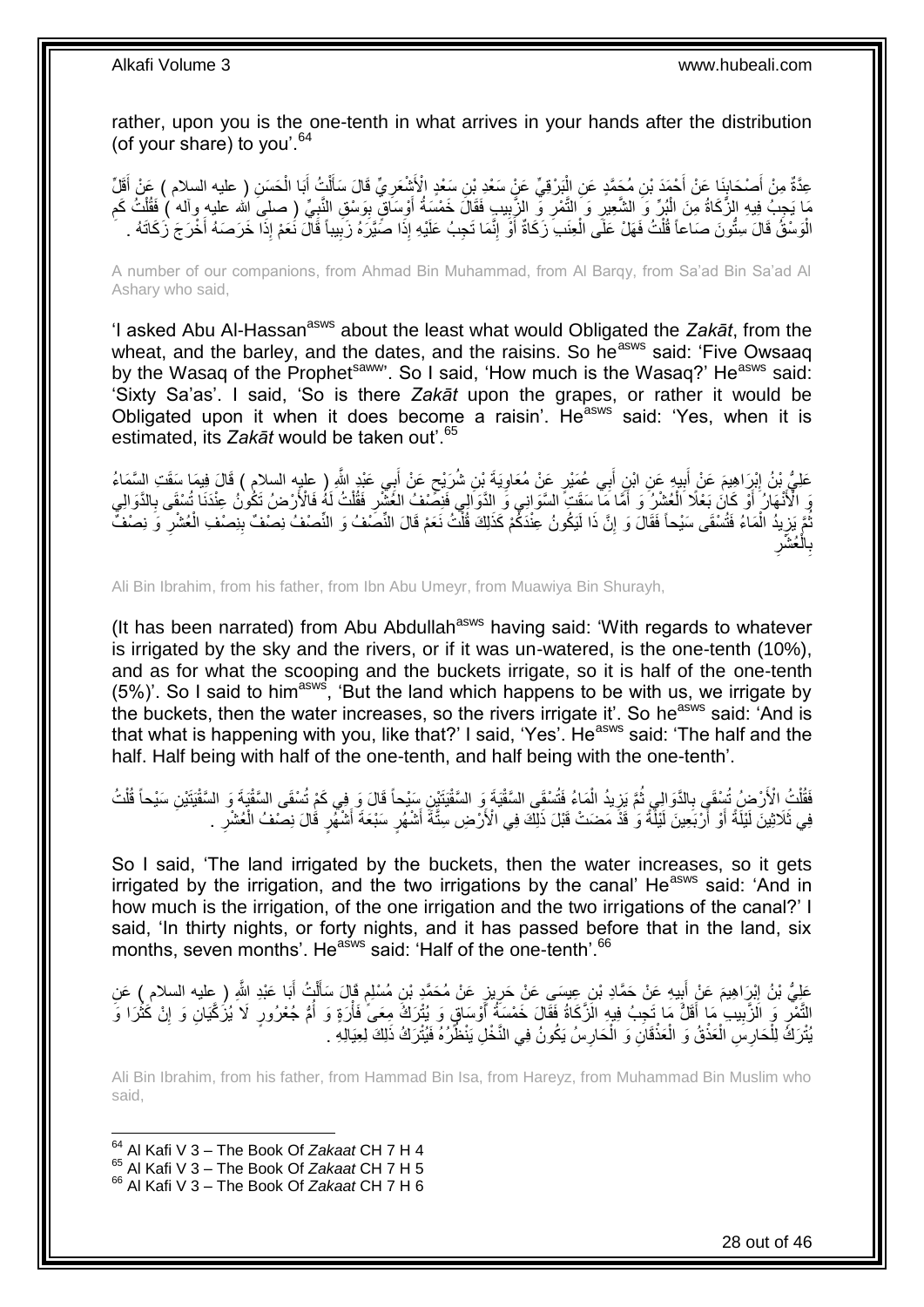'I asked Abu Abdullah<sup>asws</sup> about the dates and the raisins, what is the least what would Obligate the Zakat with regards to it?' So he<sup>asws</sup> said: 'Five Owsaaqs, and the Faratin and Umm Jarour (two types) would be left out, not purified (*Zakāt* not paid), and even if these were numerous; and the bunch and the two bunches would be left for the guard who happens to be among the palm trees watching out, so it would be left for his dependents<sup>' 67</sup>

> **َوا ِحَدٌة َم َّرةٌ فِي الَّت ْمر َّن ال َّصَدقَةَ باب أ ِ َ**

## <span id="page-28-0"></span>**Chapter 8 – The charity regarding the dates is for one time (only)**

عَلِيُّ بْنُ اِبْرَاهِيمَ عَنِْ أَبِيهِ عَنْ حَمَّادِ بْنِ عِيسَى عَنْ حَرِيزٍ عَنْ زُرَارَةَ وَ عُبَيْدِ بْنِ زُرَارَةَ عَنْ أَبِي عَبْدِ اللَّهِ ( عليه السلام ) ِ **!** َ ِ َ َفَالَ أَيُّمَا رَّجُلٍ كَانَ لَّهُ حَرْثٌ أَوْ تَمْرَةٌ فَصَدَّقَهَا فَلَيْسٍ عَلِّيْهِ ۗ فِيهِ شَيْءٌ وَ إِنْ حَالَ عَلِّيْهِ الْحَوْلُ عِنْدَهِ إِلَّا أَنْ يُحَوِّلُهُ مَالًا فَإِنْ فَعَل َ  $\frac{1}{2}$ َ ِ ْ ِ نَّاكَ فَحَالَ عَلَّيْهِ الْحَوْلُ عِنْدَهُ فَعَلَيْهِ أَنْ يُزَكِّيَهُ وَ إِلَّا فَلَا شَيْءَ عَلَيْهِ وَ إِنْ ثَبَتَ ذَلِكَ أَلْفَ عَامٍ إِذَا كَانَ بِعَيْنِهِ فَإِتَّمَا عَلَيْهِ فِيهِ<br>يَذَٰلِكَ أَمَّاهَ مَعَ الْجَمَاءِ ِ اُ ْ ْ َ َ ِ  $\frac{1}{2}$ ِ ٍ صَدَقَةُ الْعُشْرِ فَإِذَا أَدَّاهَا مَرَّةً وَاحِدَةً فَلَا شَيْءَ عَلَيْهِ فِيهَا حَتَّى يُحَوِّلَهُ مَالًا وَ يَحُولَ عَلَيْهِ الْحَوْلُ ًوَ هُوَ عِنْدَهُ . َ ِ ْ ْ

Ali Bin Ibrahim, from his father, from Hammad Bin Isa, from Hareyz, from Zurara and Ubeyd Bin Zurara,

(It has been narrated) from Abu Abdullah<sup>asws</sup> having said: 'Whichever man who had a farm for him or dates, so he gives charity (*Zakāt*) of it, so there would be nothing upon him, and even if a year passes by over it, with it in his possession, except if he were to change it to wealth. So if he were to do that, and a year passes by over it being in his possession, then upon him would be that he purifies it (pay *Zakāt*), or else there would be nothing upon him, and even if it were to remain with him for a thousand years, when it was exactly it (in the same form). But rather, upon him with regards to it is the charity (*Zakāt*) of the one-tenth (10%). So when he pays it one time, so there would be nothing upon him with regards to it until he changes it to wealth, and the year passes by over it while it is in his possession'.<sup>68</sup>

**َه ِب َو الْفِ َّض ِة باب َز َكا ِة الذَّ**

### <span id="page-28-1"></span>**Chapter 9 –** *Zakāt* **of the gold and the silver**

مُحَمَّدُ بْنُ يَحْيَى عَنْ أَحْمَدَ بْنِ مُحَمَّدٍ عَنْ عُثْمَانَ بْنِ عِيسَى عَنْ سَمَاعَةَ عَنْ أَبِي عَبْدِ اللَّهِ ( عِليه السلامِ ) قَالَ قَالَ فِي كُلِّ َ ْ مِائَتَيْ بِرِرْهَمٍ خَمْسَةُ دَرَاهِمَ مِنَ الْفِضَّةِ وَ إِنْ نَقَصَ فَلَيْسَ عَلَّيْكَ زَكَاةٌ وَ مِنَ الذُّهَبَّ مِنْ كُلِّ عِشْرِينَ دِينَاراً نِصْفُ دِينَارٍ وَّ إِنْ ِ ْ ٍ ِ ِ نَقَصَ فَلَيْسَ ۖ عَلَيْكَ شَيْءٌ ۚ ـ

Muhammad Bin Yahya, from Ahmad Bin Muhammad, from Usman Bin Isa, from Sama'at,

<sup>67</sup> Al Kafi V 3 – The Book Of *Zakaat* CH 7 H 7 <sup>68</sup> Al Kafi V 3 – The Book Of *Zakaat* CH 8 H 1

1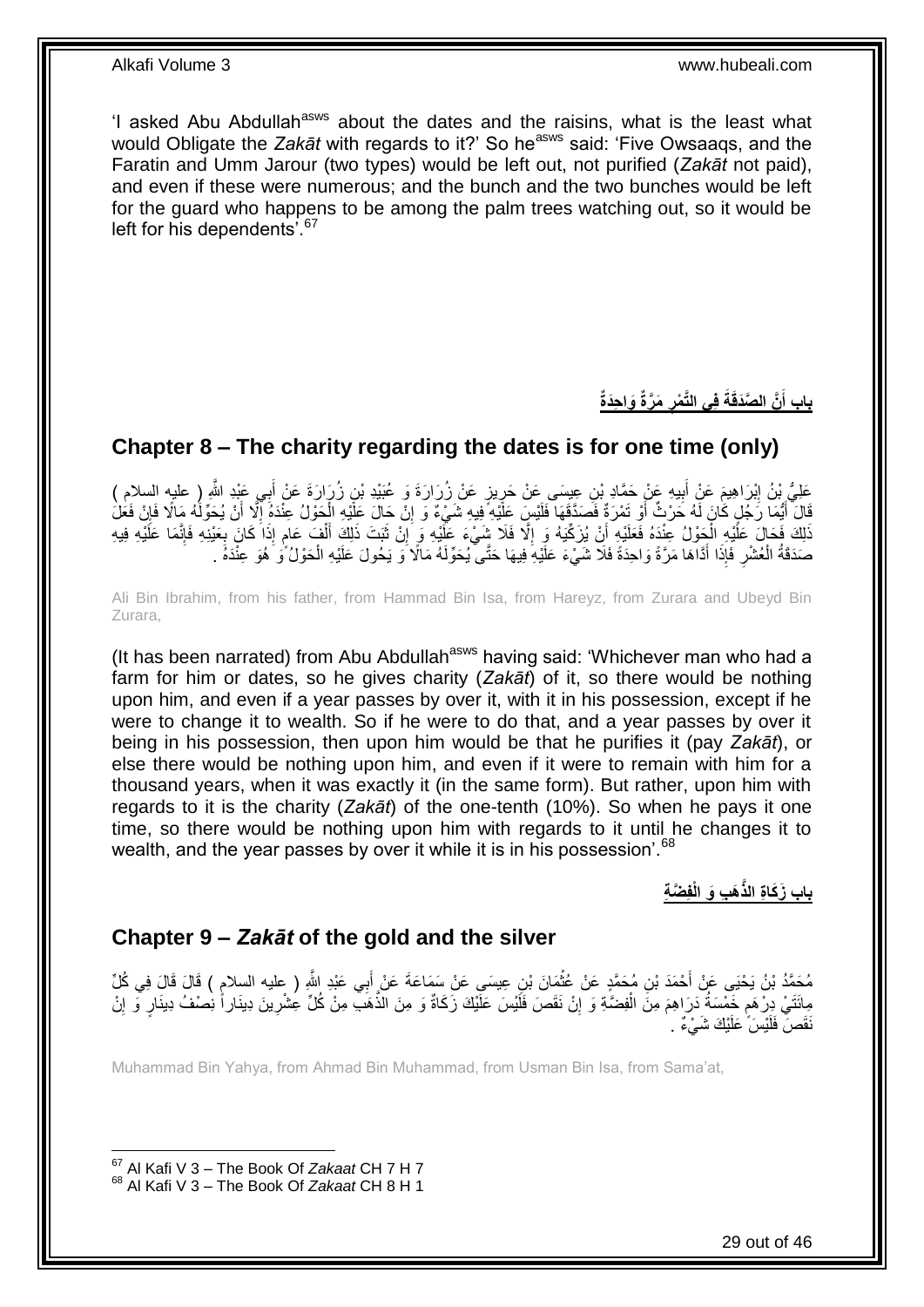(It has been narrated) from Abu Abdullah<sup>asws</sup> having said: 'With regards to every two hundred Dirhams there are five Dirhams from silver, and if it is deficient, so there is no *Zakāt* upon you; and from the gold, from every twenty Dinars, half a Dinar, and if it is deficient, so there is nothing upon you'. $69$ 

عَلِيُّ بِنُ إِبْرَاهِيمَ عَنْ أَبِيهِ عَنِ ابْنِ أَبِي عُمَيْرٍ عَنْ رِفَاعَةَ النَّخَّاسِ قَالَ سَأَلَ رَجُلٌ أَبَا عَيْدِ اللَّهِ ( عِليه السلام ) فَقَالَ إِنِّي رَجُلٌ َ َ ِ ِ َ ِ ِ صَائِغٌ أَعْمَلُ بِيَدِي وَ إِنَّهُ يَجْتَمِعُ عَِنْدِيَ الْخَمْسَةُ وَ الْعَشَرَةُ فَفِيهَا زَكَاةٌ فَقَالَ إِذَا اجْتَمَعَ مِائَنَا دِرْهَمٍ فَحَالَ عَلَيْهَا الْحَوْلُ فَإِنِّ عَلَيْهَا ا<br>ا ْ ֺ֧֖ׅ֧ׅ֧֧֚֚֚֚֚֚֚֚֚֚֚֚֚֚֝֝֬֓֡֡֓֡֟֡֡֡֡֡֡֬֓֡֟֓֡֟֓֡֟֓֡֡֡֬֩֓֓֩ **∣** اً<br>ا ∣ļ ْ ֧֖֖֖֧֧֖֧֧֧֧֧ׅ֧֧֧֧֧֚֚֚֚֓֝֝֝֝֟֓֟֓֝֬֝֓֝֓֝֬֟֓֟֓֟֓֟֓֝֬֝֬֝֓֝֬֜֓֝֬֝֓֝֬֝֬֝ ال َّز َكاَة .

Ali Bin Ibrahim, from his father, from Ibn Abu Umeyr, from Rifa'at Al Nakhhas who said,

'A man asked Abu Abdullah<sup>asws</sup>, so he said, 'I am a goldsmith man working with my hands, and there gathers in my possession, the five and the ten (items manufactured). So is there *Zakāt* regarding it?' So he<sup>asws</sup> said: 'When there gathers two hundred Dirhams, and the year passes by over it, so upon it would be the *Zakāt*'.<sup>70</sup>

عِدَّةٌ مِنْ أَصْحَابِنَا عَنْ أَحْمَدَ بْنِ مُحَمَّدِ بْنِ عِيسَى عَنِ ابْنِ فَضَّالٍ عَنْ عَلِيٍّ بْنِ عُقْبَةَ وَ عِمَّةٍ مِنْ أَصْحَابِنَا عَنْ أَبِي جَعْفَرٍ وَ أَبِي **∣** َ ِ َ َ ِ َ ْ عَبْدِ إِلَهِ ( عليه السلام ) قَالَا لَيْسَ فِيمَا ذُونَ الْعِشْرِيَنَ مَثْقَالًا مِنَ الذَّهَبِ شَيْءٌ فَإِذَا كَمَلَتْ عِشْرِينَ مَثْقَالًا فَفِيهَا ۖ نِصْفُ مِثْقَالًا ْ ِ ْ ْ ្ន إِلَى أَرْبَعَةٍ وَ عِشْرِينَ فَإِذَا كَمَلَتْ أَرْبَعَةً وَ عِشْرِينَ فَفِيهَا ثَلَاثَةُ أَخْمَاسِ دِينَارٍ إِلَى ثَمَانِيَةٍ وَ عِشْرِينَ فَعَلَى هَذَا الْحِسَابِ كُلَّمَا َ ِ َ ة<br>أ ِ َ ِ َ ِ ِ َّ ْ . زَادَ أَرْبَعَةً اُ

A number of our companions, from Ahmad Bin Muhammad Bin Isa, from Ibn Fazzal, from Ali Bin Uqba, and a number of our companions,

(It has been narrated) from Abu Ja'far<sup>asws</sup> and Abu Abdullah<sup>asws</sup> both having said: 'There is nothing (payable) in what is less than twenty Misqaals of gold. So when twenty Misqaals are complete, so half a Misqaal (is payable as *Zakāt*) up to twenty four Misqaals. So when twenty four Misqaals are complete, so there would be threefifths of a Dinar (payable) up to twenty eight (Misqaals). Thus it would be upon this accounting, every time it increases by four'. (1 Misgaal  $-$  4.25 gms).<sup>71</sup>

عِدَّةٌ مِنْ أَصْحَابِنَا عَنْ سَهْلِ بْنِ زِيَادٍ عَنْ أَحْمَدَ بْنِ مُحَمَّدِ بْنِ أَبِي نَصْرٍ عَنِ ابْنِ عُيَيْنَةَ عَنْ أَبِي عَبْدِ اللَّهِ ( عليه السلام ) قَالَ َ ِ ِ َ َ َ إِذَا جَازَتِ الزَّكَاةُ الْعِشْرِينَ دِينَاراً فَفِي كُلِّ أَرْبَعَةِ دََنَانِيرَ عُشْرُ دِينَارٍ . ِ ْ

A number of our companions, from Sahl Bin Ziyad, from Ahmad Bin Muhammad Bin Abu Nasr, from Ibn Uyayna,

(It has been narrated) from Abu Abdullah<sup>asws</sup> having said: 'When the Zakat exceeds twenty Dinars, so in every four Dinars it would be one-tenth of a Dinar'.<sup>72</sup>

عَلِيُّ بِنُ إِبْرَاهِيمَ عَنْ أَبِيهِ عَنْ حَمَّادٍ عَنْ حَرِيزٍ عَنٍْ مُحَمَّدِ بْنِ مُسْلِمٍ قَالَ سَأَلْتُ أَبَا عَبْدِ اللَّهِ ( عليه السلام ) عَنِ الذَّهَبِ كَمْ فِيهِ ِ **!** َ ِ َ ْ َ ٍ مِنَ ٱلزَّكَاةِ فَقَالَ ٰإِذَا بَلَغَ َقِيمَتُهُ مِائَتَيْ دِرْ هَمٍ فَعَلَيْهِ الزَّكَاةُ . ٍ

Ali Bin Ibrahim, from his father, from hammad, from Hareyz, from Muhammad Bin Muslim who said,

<sup>69</sup> Al Kafi V 3 – The Book Of *Zakaat* CH 9 H 1

<sup>70</sup> Al Kafi V 3 – The Book Of *Zakaat* CH 9 H 2

<sup>71</sup> Al Kafi V 3 – The Book Of *Zakaat* CH 9 H 3

<sup>72</sup> Al Kafi V 3 – The Book Of *Zakaat* CH 9 H 4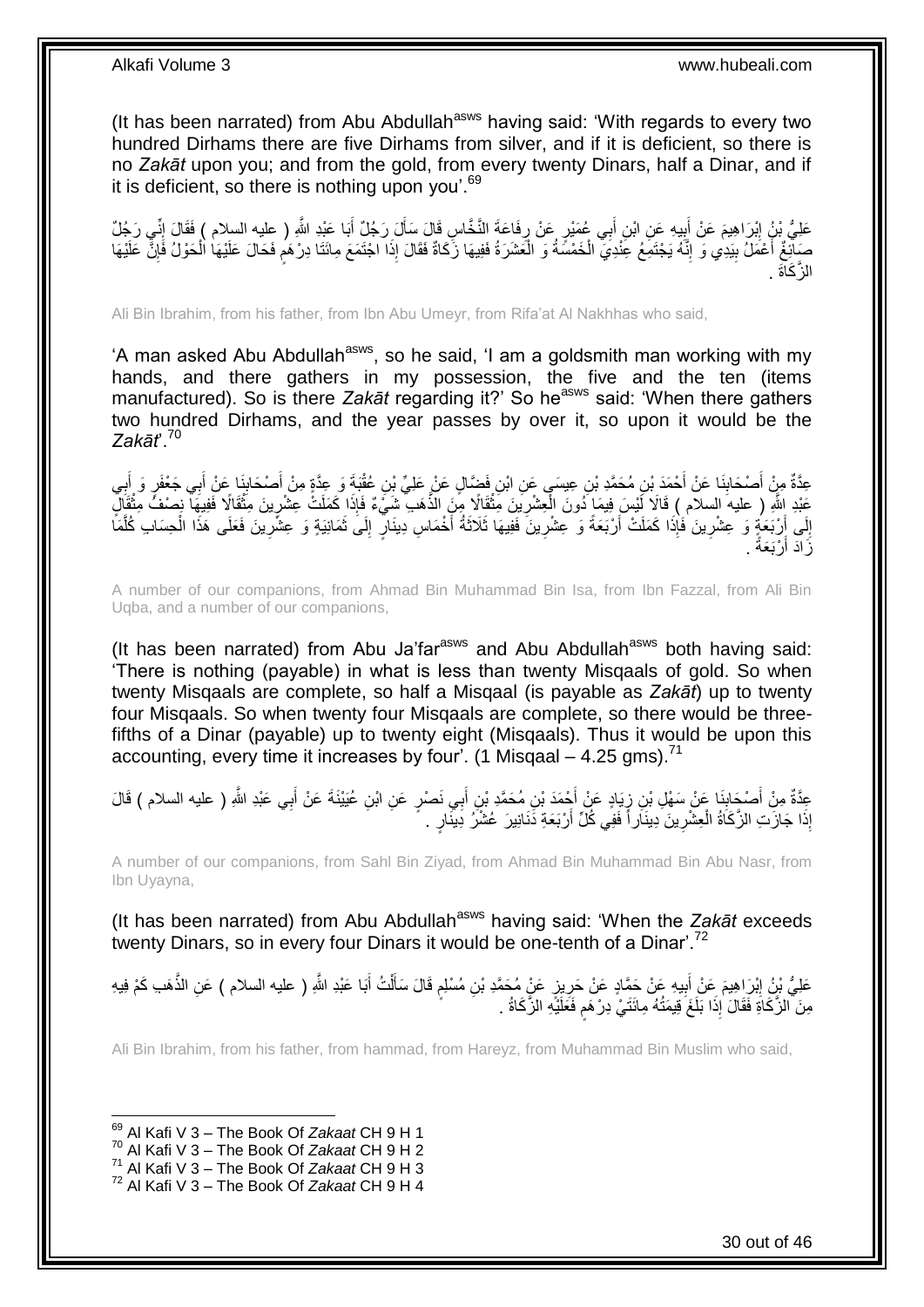'I asked Abu Abdullah<sup>asws</sup> about the gold, 'How much Zakat is with regards to it?' He<sup>asws</sup> said: 'When its price reaches two hundred Dirhams, so upon it is the Zakat<sup>73</sup>

مُحَمَّدُ بْنُ يَحْيَى عَنْ أَحْمَدَ بْنِ مُجَمَّدِ بْنِ عِيسَى عَنِ الْحُسَيْنِ بْنِ سَعِيدٍ عَنِ الْحُسَيْنِ بْنِ بَشَّارٍ قَالَ سَأَلْتُ أَبَا الْحَسِنِ ( عليه<br>. ْ َ ْ اً ا ْ ْ السِلام ) فِي كَمْ وَضَعَ رَسُولُ اللَّهِ ( صَلى اللهِ عليهَ وأله ) الزَّكَاةَ فَقَالَ فِي كُلِّ مِائَتَيْ دِرْهَمٍّ خَمْسَةَ دَرَاهِمَ فَإِنْ نَقَصَتْ فَلَا ֧֖֖֖֖֧֧֖֖֧֧֧֛֛֧֛֛֛֚֚֚֚֚֚֚֚֚֓֝֝֬֝֟֓֝֓֝֓֝֬֟֓֟֓֟֓֝֓֝֓֜֜֜֡֬֜֝֬֜֜ ∣ļ زَكَاةَ فِيهَا وَ فِي الذَّهَبِ فَفِي كُلِّ عِشْرِينَ دِينَاراً نِصْفُ دِينَارٍ فَإِنْ نَقَصَتْ فَلاَّ زَكَاةَ فِيهَا ∣lٍ ِ

Muhammad Bin Yahya, from Ahmad Bin Muhammad Bin Isa, from Al Husayn Bin Saeed, from Al Husayn Bin Bashhar who said,

'I asked Abu Al-Hassan<sup>asws</sup>, 'In how much did Rasool-Allah<sup>saww</sup> place the Zakāt?' So he<sup>asws</sup> said: 'In every two hundred Dirham, five Dirhams. So if it is deficient, so there is no *Zakāt* in it; and regarding the gold, so in every twenty Dinars, half a Dinar, but if it is deficient, so there is no *Zakāt* in it'.<sup>74</sup>

عَلِيُّ بْنُ إِبْرَاهِيمَ عَنٍْ أَبِيهِ وَ مُحَمَّدُ بْنُ يَحْيَى عَنْ أَحْمَدَ بْنِ مُحَمَّدٍ بْنِ عِيسَى جَمِيعاً عَنِ ابْنِ أَبِي عُمَيْرٍ عَنْ حَمَّادٍ عَنِ الْجَلَبِيِّ َ **!** َ ∣ٍ<br>∶ ِ ِ ْ َّفَالَ سُئِلَ أَبُو عَبْدِ اللَّهِ ( عليه السلام ) عَنِ الذَّهَبِ وَ الْفِضَّةِ مَا أَقَلُّ مَا يَكُونُ فِيهِ الزَّكَاةُ قَالَ مِانَّنَا دِرْهَمٍ وَ عِدْلُهَا مِنَ الذَّهَبِّ َ ْ َ ُ ֧֖֧֖֖֖֖֖֧֖֖֖֖֧֧֧֧֧֧֧֧֧֧֧֧֧֧֧֧֧֚֚֚֚֚֚֚֚֚֚֚֝֝֟֓֝֓֝֓֝֬֟֓֝֬֟֓֝֬֝֓֝֓֝֬֝֓֝֬֝֬֝֓֝֬֝֬֓֝֬֝֬֝֬ قالَ

Ali Bin Ibrahim, from his father, and Muhammad Bin Yahya, from Ahmad Bin Muhammad Bin Isa, altogether from Ibn Abu Umeyr, from Hammad, from Al Halby who said,

'Abu Abdullah<sup>asws</sup> was asked about the gold and the silver, 'What is the least of what there would happen to be Zakat in it?' He<sup>asws</sup> said: 'Two hundred Dirhams, and the equivalent of it from the gold'.

وَ سَأَلْتُهُ عَنِ النَّيِّفِ وَ الْخَمْسَةِ وَ الْعَشَرَةِ قَالَ لَيْسَ عَلَيْهِ شَيْءٌ حَتَّى يَبْلُغَ أَرْبَعِينَ فَيُعْطَى مِنْ كُلِّ أَرْبَعِينَ دِرْهَماً دِرْهَمٌ . ْ ْ ֺ֪֦֧֦֧֦֦֧֦֧֦֪֦֦֖֦֦֦֦֦֦֦֦֦֦֦֦֦֦֦֪֦֧֦֪֦֪֦֪֦֧֦֟֟֟֟֟֟֟֟֟֟֟֟֟֟֟֟֟֟֟֟֟֟֟֟֟֓֟֓֟֓֟֓֟֩֓֞֟֟֓֟֓֟֟֟֟֟֟֟֟ َ َ اُ ان<br>ا

And I asked him<sup>asws</sup> about the small change, the five and the ten. He<sup>asws</sup> said: 'There is nothing upon it until it reaches forty, so you would give from every forty Dirhams, one Dirham'.<sup>75</sup>

عَلِيُّ بْنُ إِبْرَاهِيمَ عَنْ أَبِيهِ عَنْ إِسْمَاعِيلَ بْنِ مَرَّإِرٍ عَنْ يُونُسَ عَنْ إِسْكَاقَ بْنِ عَمَّارٍ عَنْ أَبِي إِبْرَاهِيمَ ( عليه السلام ) قَالَ قُلْتُ<br>. ِ **!** ِ ْ ِ َ ِ لَهُ تَسْعُونَ وَ مِائْةُ دِرْهَمٍ وَ تِسْعَةَ عَشَرَ دِينَاراً أَ عَلَيْهَا فِي الزَّكَاةِ شَيْءٌ فَقَالَ إِذَا اجَّتَمَعَ الذُّهَّبُ وَ الْفِضَّةُ فَلَكَمْ لِلْأَسْيُ دِرْهِمٍ َ į ْ ֦֧֦֧֦֖֖֚֝֝֝֝֟֓֝֬֝֓֝֬֝֓֟֓**֓** فَفِيهَا الزُّكَاةُ لِأَنَّ عَيْنَ الْمَالِ الدَّرَاهِمُ وَ كُلُّ مَا خَلَا الدَّرَاهِمَ مِنْ ذَهَبٍ ۖ أَوْ مَتَاعَ فَهُوَ عَزْضٌ مَرْدُودٌ ذَلِكَ إِلَى الدَّرَاهِمِ فِي الزُّكَاةُ ; َ ا<br>ا ِ ِ ءَ الدِّنَات

Ali Bin Ibrahim, from his father, from Ismail Bin marrar, from Yunus, from Is'haq Bin Ammar,

(It has been narrated) from Abu Ibrahim<sup>asws</sup>, said, 'I said to him<sup>asws</sup>, 'One hundred and ninety Dirhams, and nineteen Dinars, is there any Zakat on it?' So he<sup>asws</sup> said: 'When there gathers the gold and the silver, and that reaches to two hundred Dirhams, so regarding these is the *Zakāt*, because the essence of the wealth is the Dirhams, and everything apart from the Dirhams, from gold or chattels, so it is dealt

<sup>73</sup> Al Kafi V 3 – The Book Of *Zakaat* CH 9 H 5

<sup>74</sup> Al Kafi V 3 – The Book Of *Zakaat* CH 9 H 6

<sup>75</sup> Al Kafi V 3 – The Book Of *Zakaat* CH 9 H 7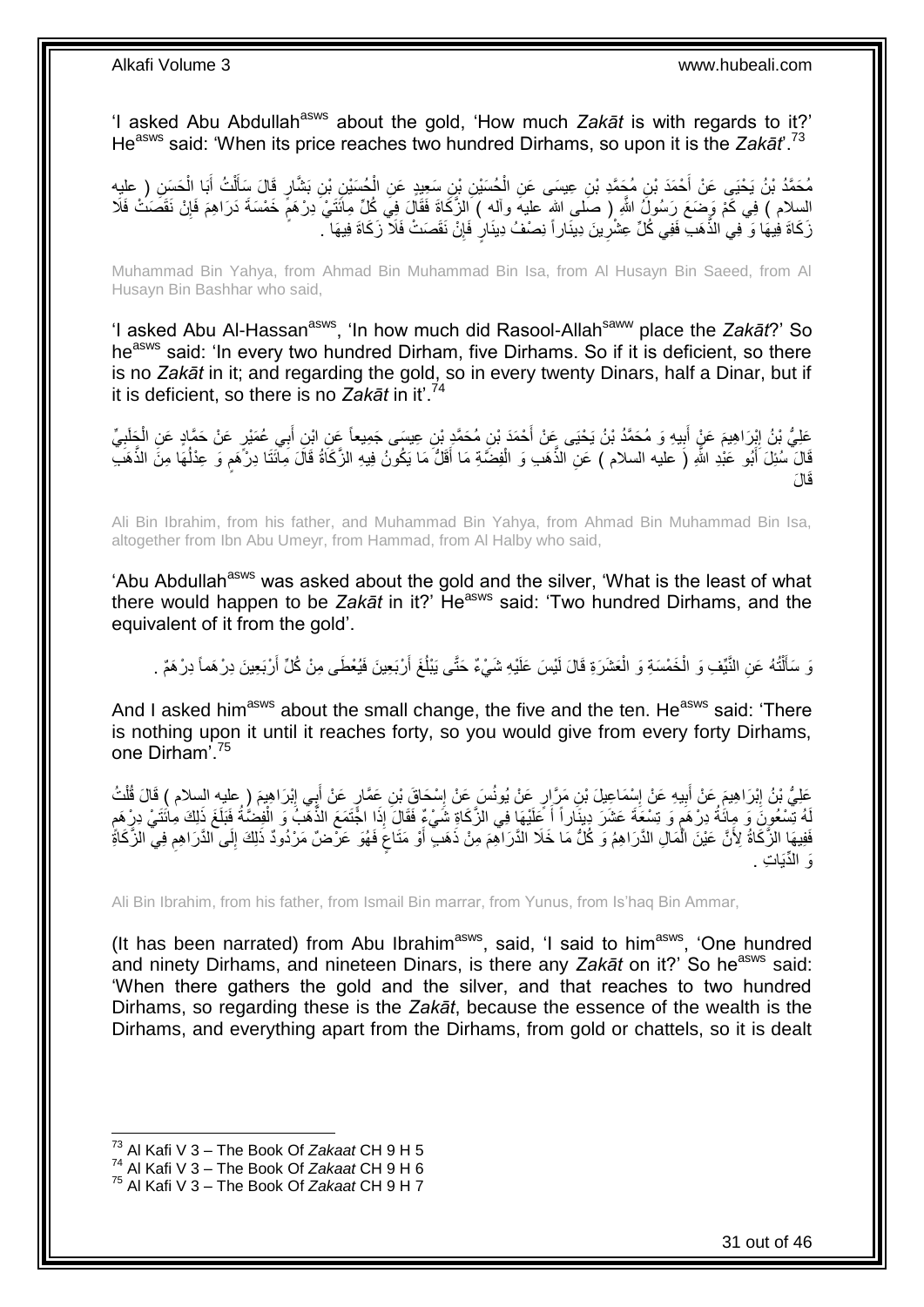with by referring that to the Dirhams with regards to the *Zakāt* and the compensations'.<sup>76</sup>

مُحَمَّدُ بِّنُ يَحْيَى عَنْ مُحَمَّدِ بْنِ الْحُسَيْنِ عَنْ مُحَمَّدِ بْنِ عَبْدِ اللَّهِ بْنِ هِلَالٍ عَنِ الْعَلَاءِ بْنِ رَزِينٍ عَنْ زَيْدٍ الصَّائِغِ قَالَ قُلْتُ لِإِنِّبِي ْ ْ ْ ِ ِ ِ عَبْدٍ اللَّهِ ( عليه السلام ) إِنِّي كُنْتُ فِيَ قَرْيَةٍ مِنْ قُرَى خُرَاسَانَ يُقَالُ لَهَا بُخَارَى فَرَأَيْتُ فِيهَا دَرَاهِمَ تُعْمَلُ ثُلُثٌ فِضَّةٌ وَ ثُلُثٌ َ ון<br>י ُ ا في المجال المجال المجال المجال المجال المجال المجال المجال المجال المجال المجال المجال المجال المجال المجال<br>المجال المجال المجال المجال المجال المجال المجال المجال المجال المجال المجال المجال المجال المجال المجال المجا مِسٌّ وَ ثُلُثٌ رَصَاصٌ وَ كَانَتٌ تَجُوزُ عِنْدَهُمْ وَ كُنْتُ أَعْمَلُهَا وَ أُنْفِقُهَا ا<br>ا ُ َ ُ

Muhammad Bin Yahya, from Muhammad Bin Al Husayn, from Mhammad Bin Abdullah Bin Hilal, from Al A'ala Bin Razeyn, from Zayd Al Saig who said,

'I said to Abu Abdullah<sup>asws</sup>, 'I was in a town from the towns of Khurasan called Bukhara. So I saw therein Dirham made of a third being of silver and a third being of copper and a third being of lead; and it was allowed in their present, and I used to work with it and spend it'.

َالَ فَقَالَ أَبُو عَبْدِ اللَّهِ ( عليه السلامِ ) لَا بَأْسَ بِذَلِكَ إِذَا كَانَتْ تَجُوزُ عِنْدَهُمْ فَقُلْتُ أَ رَأَيْتَ إِنْ حَالَ عَلَيْهَا الْحَوْلُ وَ هِيَ عِنْدِي ْ َ ْ ِ َ َ ْ نَ فِيهَا مَا يَجِبُ عَلَيَّ فِيهِ الزَّكَاةُ أَزَكِّيهَا قَالَ نَعَمْ إِنَّمَا هُوَ مَالُكَ ُ ِ ؚ<br>ا

He (the narrator) said, 'So Abu Abdullah<sup>asws</sup> said: 'There is no problem with that when it was allowed in their presence'. What is your<sup>asws</sup> view if a year passes by over it and it is in my possession, and with regards to it what *Zakāt* would be Obligated upon me, shall I purify it (pay *Zakāt*)?' He<sup>asws</sup> said: 'Yes. But rather, it is your wealth'.

قُلْتُ فَإِنْ أَخْرَجْتُهَا إِلَى بَلْدَةٍ لَا يُنْفَقُ فِيهَا مِثْلُهَا فَبَقِيَتْ عِنْدِي حَتَّى يَحُولَ عَلَيْهَا الْحَوْلُ أَرَكِّيهَا قَالَ إِنْ كُنْتَ تَعْرِفُ أَنَّ فِيهَا مِنَ ْ ُ **ٔ** ْ ∣∣<br>∶ َ ِ ْ َ ِ ِ الْفِضَّةِ الْخَالِصَةِ مَا يَجِبُ عَلَيْكَ فِيهَا الزَّكَاةُ فَزَكٌ مَا كَانَ لَكَ فِيهَا مِنَ الْفِضَّةِ الْخَالِصَةِ وَ دَعْ مَا سِوَى ذَلِكَ مِنَ الْخَبِيثِ ْ ْ ْ ِ ْ

I said, 'Supposing if I take it to a city where it cannot be spent and it remains with me upon the year passes by over it, should I purify it (pay Zakat)?' He<sup>asws</sup> said: 'If you recognise that therein is pure silver (of an amount) what would Obligate the *Zakāt* upon you with regards to it, so purify it (pay *Zakāt*) whatever was for you therein from the pure silver, and leave what is besides that from the impurities'.

قُلْتُ وَ إِنْ كُنْتُ لَا أَعْلَمُ مَا فِيهَا مِنَ الْفِضَةِ الْخَالِصَةِ إِلَّا أَنِّي أَعْلَمُ أَنَّ فِيهَا مَا يَجِبُ فِيهِ الزَّكَاةُ قَالَ فَاسْبِكْهَا حَتَّى تَخْلُصَ َ َ َ  $\frac{1}{2}$ ْ ْ َ ֧<u>׀</u> ْ ُ ِ ُ الْفِضَّةُ وَ يَحْتَرِ قَ الْخَبِيثُ ثُمَّ يُزَكَّى مَا خَلَصَ مِنَ الْفِضَّةِ لِسَنَةٍ وَاحِدَةٍ ۚ. **!** ْ ِ ْ ْ

I said, 'And if I do not know what is therein from the pure silver except that I know that there is in it what would Obligate the Zakat with regards to it?' He<sup>asws</sup> said: 'So cast it until the silver is pure and the impurities burn off, the purify (pay *Zakāt* on) whatever is pure from the silver for one year'.<sup>77</sup>

> بِابِ أَنَّهُ لَيْسَ عَلَى الْحُلِيِّ وَ سَبَائِكِ الذَّهَبِ وَ نُقَرِ الْفِضَّةِ وَ الْجَوْهَرِ زَكَاةٌ **ِ ِ َ**

<span id="page-31-0"></span>**Chapter 10 – There is no** *Zakāt* **upon the ornaments, and the gold alloys, and the silver carvings and the jewels**

مُحَمَّدُ بْنُ إِسْمَاعِيلَ عَنِ الْفَضْلِ بْنِ شَاذَانَ عَنْ صَفْوَانَ بْنِ يَحْيَى عَنِ ابْنِ مُسْكَانَ عَنْ مُحَمَّدٍ الْخَلَبِيِّ عَنْ أَبِي عَبْدِ الثَّهِ ( عليه ْ ْ **∶** َ **∶** لَ السلام ) قَاَلَ سَأَلْتُهُ عَنِّ الْحُلِيِّ فِيهِ زَكَاةٌ قَالَ لَا . ْ ֦֧֦֦֦֦֧֦֦֧֦֦֧֦֦֧֦֦֧֦֦֧֦֧֦֪֦֪֦֪֪֦֧֦֪֪֦֧֦֪֪֦֟֟֟֓֟֟֟֟֟֟֟֟֟֟֘֟֟֟֟֟֟֟֟֟֟֟֓֞֟֟֓֞֟֟֓֞֟֟֓֞֟֟֓֞֟֟֓֟֟֟֟֟ َ

<sup>76</sup> Al Kafi V 3 – The Book Of *Zakaat* CH 9 H 8

<sup>77</sup> Al Kafi V 3 – The Book Of *Zakaat* CH 9 H 9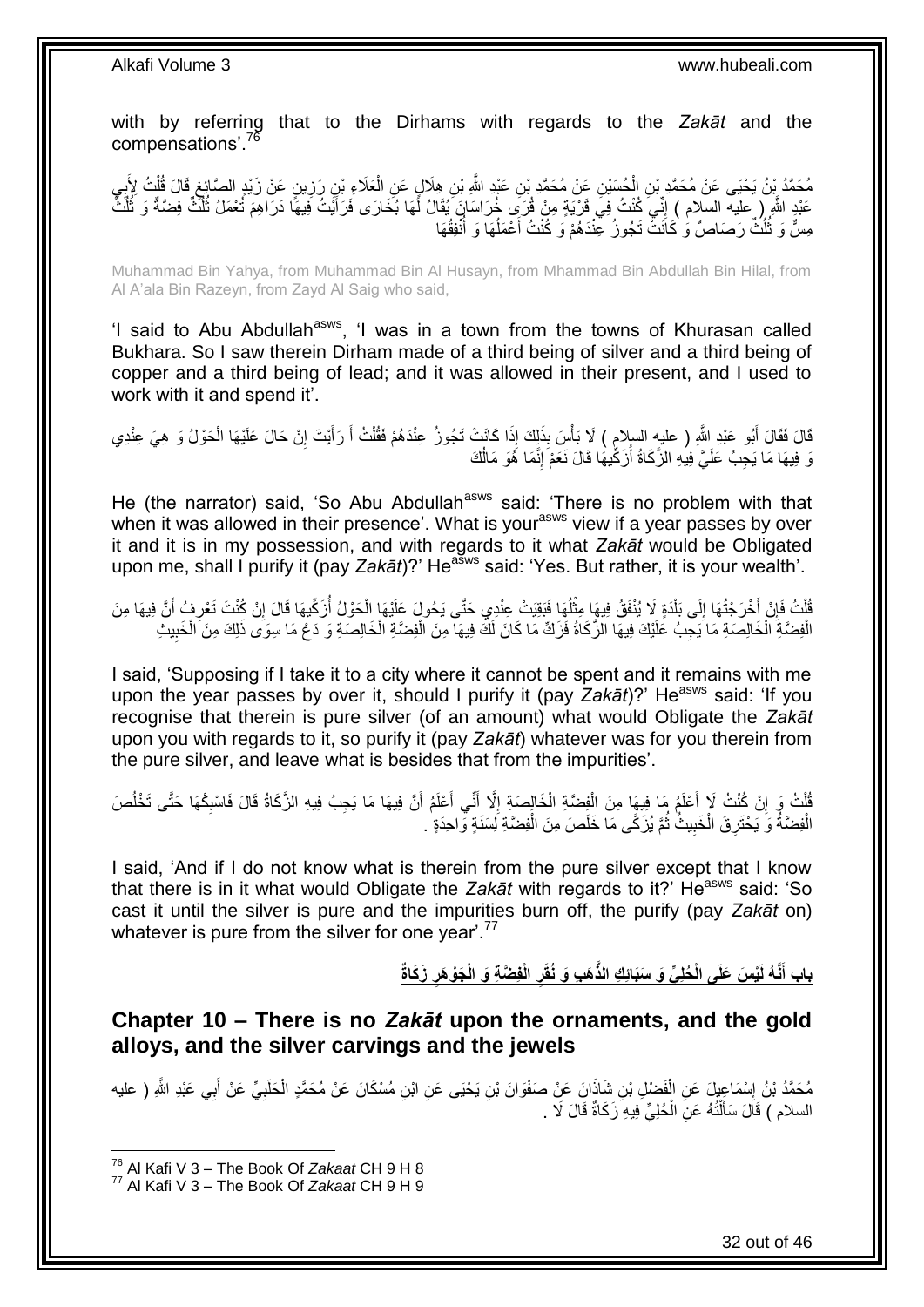Muhammad Bin Ismail, from Al Fazl Bin Shazaan, from Safwan Bin Yahya, from Ibn Muskan, from Muhammad Al Halby,

(It has been narrated) from Abu Abdullah $^{asws}$ , said, 'Lasked him<sup>asws</sup> about the ornaments, 'Is there Zakat regarding it?' He<sup>asws</sup> said: 'No'.<sup>78</sup>

مُحَمَّدُ بْنُ يَحْيَى عَنْ مُحَمَّدٍ بْنِ الْحُسِّيْنِ عَنْ صَفْوَانَ بْنِ يَحْيَى عَنِ ابْنِ مُسْكَانَ عَنْ مُحَمَّدٍ الْحَلَبِيِّ عَنْ أَبِي عَبْدِ اللَّهِ ( عليه ْ ْ َ ِ السلام ) قَالَ سَأَلْتُهُ عَنِ الْحُلِيِّ فِيهِ زَكَاةٌ قَالَ لَا ۚ ـ ֺ֧֦֧֦֧֦֦֦֦֖֦֪֦֪֦֧֦֪֦֪֦֪֪֦֪֪֦֪֪֦֪֦֪֪֦֝֟֟֟֟֟֟֟֟֟֟֟֟֟֟֟֟֟֟֟֟֟֟֓֕֟֓֟֓֟֓֟֓֟֓֟֓֟֓֟֓֟֓֟֓֟֟֟֝֟֟֟֟֟֟֟֝֟ َ ْ

Muhammad Bin Yahya, from Muhammad Bin Al Husayn, from Safwan Bin Yahya, from Ibn Muskan, from Muhammad Al Halby,

(It has been narrated) from Abu Abdullah<sup>asws</sup>, said, 'I asked him<sup>asws</sup> about the ornaments, 'Is there Zakat regarding it?' He<sup>asws</sup> said: 'No'.<sup>79</sup>

مُحَمَّدُ بْنُ يَجْيَىِ عَنْ مُحَمَّدٍ بْنِ الْحُسَيْنِ عَنْ صَفْوَانَ بْنِ يَحْيَى عَنْ يَعْقُوبَ بْنِ شُعَيْبِ قَالَ سَأَلْتُ أَبَا عَبْدِ اللَّهِ ( عليه السلام ) ْ ĺ ْ َ عَنِ الْحُلِيِّ أَ يُزَكَّى فَقَالَ إِذاً لَا يَبْقَى مِنْهُ شَيْءٌ ۚ . َ ْ

Muhammad Bin Yahya, from Muhammad Bin Al Husayn, from Safwan Bin Yahya, from Yaqoub Bin Shuayb who said,

'I asked Abu Abdullah<sup>asws</sup> about the ornaments, 'Should I purify (pay Zakat)?' So he<sup>asws</sup> said: 'Then there would not remain anything from it'.<sup>80</sup>

عَلِيُّ بِنُ إِبْرَاهِيمَ عَنْ أَبِيهِ عَنِ إِبْنٍ أَبِي عُمَيْرٍ عَنْ رِفَاعَةَ قَالَ سَمِعْتُ أَبَا عَبْدِ اللَّهِ ( عليه السلام ) وَ سَأَلَهُ بَعْضُهُمْ عَنِ الْحُلِيِّ َ ِ َ **!** َ ِ ْ لَ ĺ فِيهِ ۚ زَكَاةٌ فَقَالَ لَا وَ لَوْ بَلَغَ مِانَةَ أَلْفٍ ۚ ۚ ْ َ

Ali Bin Ibrahim, from his father, from Ibn Abu Umeyr, from Rifa'at who said,

'I heard Abu Abdullah<sup>asws</sup> and one of them have asked him<sup>asws</sup> about the ornaments whether there is Zakat regarding it. So he<sup>asws</sup> said: 'No, and even if it (value) were to reached one hundred thousand<sup>781</sup>

ْ عِدَّةٌ مِنْ أَصْحَابِذَا عَنْ أَحْمَدَ بْنِ مُحَمَّدِ بْنِ عِيسَى عَنِ الْحَسَنِ بْنِ عَلِّيٍّ بْنِ يَقْطِينِ<br>عَفَّلُ مِن أَصْحَابِذَا عَنْ أَحْمَدَ بْنِ مُحَمَّدِ بْنِ عِيسَى عَنِ الْحَسَنِ بْنِ عَلِّيٍّ بِّنِ يَعْلِيهِ َ ْ َ ِ َ سَأَلْتُ أَبَا الْحَسَنِ ( عليه السلام ) عَنِ الْمَالِ الَّذِي لَا يُعْمَلُ بِهِ وَ لَا يُقَلَّبُ قَالَ يَلْزَمُّهُ الزَّكَاةُ فِي كُلِّ سَنَةٍ إِلَّا أَنْ يُسْبَكَ . َّ ْ ْ ْ َ َ ا<br>ا ْ َّ **∶** 

A number of our companions, from Ahmad Bin Muhammad Bin Isa, from Al Hassan Bin Ali Bin Yaqteen, from his brother Al Husayn, from Ali Bin Yaqteen who said,

'I asked Abu Al-Hassan<sup>asws</sup> about the wealth which is not worked with (in business) nor is it changed over. He<sup>asws</sup> said: 'The Zakat would be imposed upon it during every year, except if he casts it'.<sup>82</sup>

مُحَمَّدُ بْنُ يَجْيَى عَنْ أَحْمَدَ بْنِ مُحَمَّدٍ عَنِ ابْنِ أَبِي عُمَيْرٍ عَنْ بَعْضِ أَصْحَابِذَا عَنْ أَبِي عَبْدِ اللَّهِ ( عليه السلام ) قَالَ زَكَاةُ<br>مُعتَمَّدُ بْنُ يَجْيَى عَنْ أَحْمَدَ بْنِ مُحَمَّدٍ عَنِ ابْن َ **!** َ َ الْخُلِيِّ عَارِيَتُهُ . ِ ْ

1

<sup>81</sup> Al Kafi V 3 – The Book Of *Zakaat* CH 10 H 4

<sup>78</sup> Al Kafi V 3 – The Book Of *Zakaat* CH 10 H 1

<sup>79</sup> Al Kafi V 3 – The Book Of *Zakaat* CH 10 H 2

<sup>80</sup> Al Kafi V 3 – The Book Of *Zakaat* CH 10 H 3

<sup>82</sup> Al Kafi V 3 – The Book Of *Zakaat* CH 10 H 5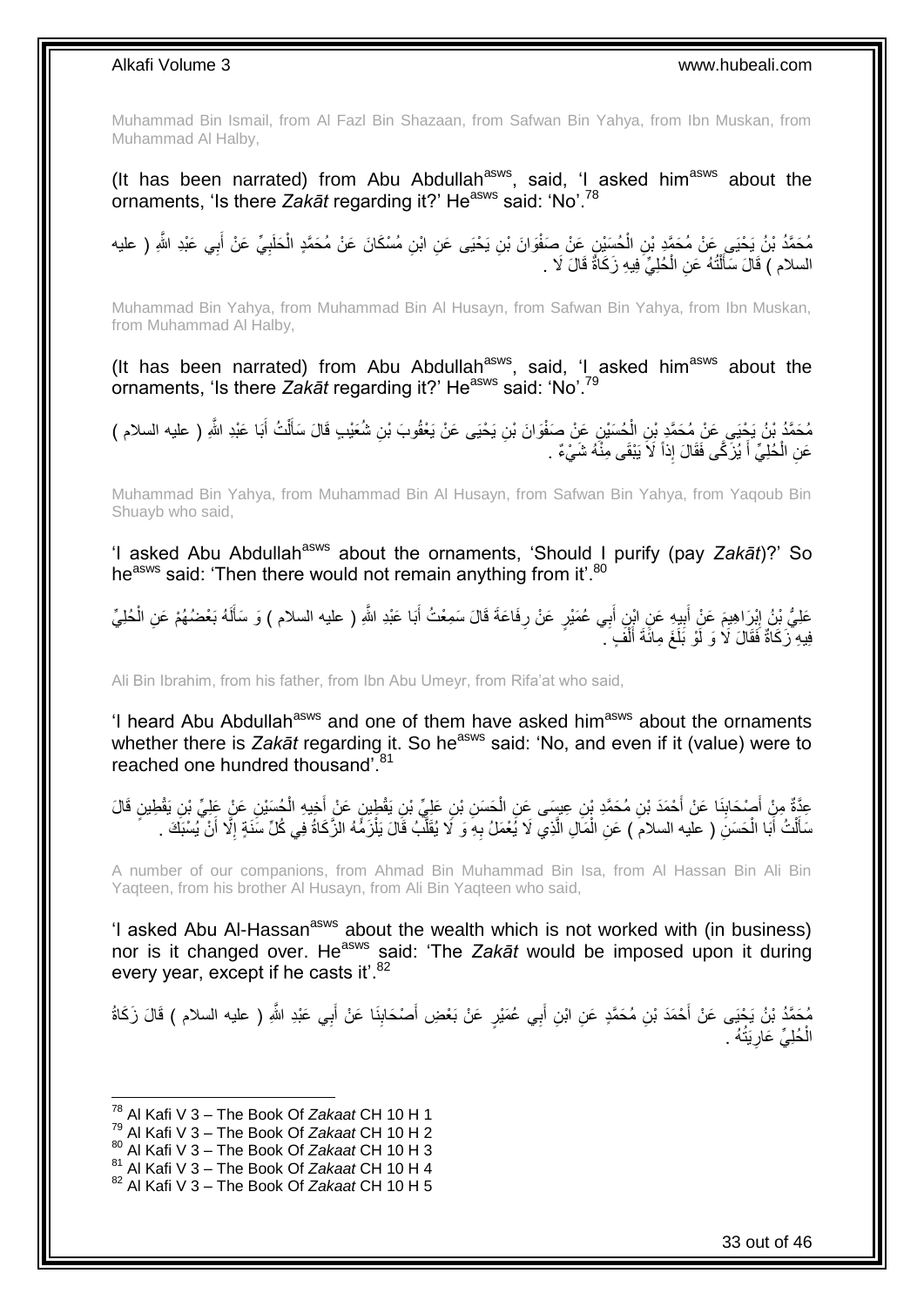Muhammad Bin Yahya, from Ahmad Bin Muhmmad, from Ibn Abu Umeyr, from one of our companions,

(It has been narrated) from Abu Abdullah<sup>asws</sup> having said: 'The Zakat of the ornaments is its lending it'.<sup>83</sup>

عَلِيُّ بْنُ إِبْرَاهِيمَ عَنْ أَبِيهِ عَنْ حَمَّادٍ بْنِ عِيسَى عَنْ حَرِيزٍ عَنْ هَارُونَ بْنِ خَارِجَةَ عَنْ أَبِي عَبْدِ اللَّهِ ( عليه السلام ) قَالَ قُلْتُ<br>. َ ֦֧֦֧ ِ ِ َ ِ ْ لَهُ إِنَّ أَخِي يُوسُفَ وُلِّيَ لِهَؤُلَاءِ الْقَوْمِ أَعْمَالًا أَصَابَ فِيهًا أَمْوَالًا كَثِيرَةً وَ إِنَّهُ جَعَلَ تِلْكَ الْأَمْوَالَ خُلِيّاً أَرَادَ أَنْ يَفِرَّ بِهَا مِنَ َ **∶** ْ ِ َ َ َ ِ ْ ِ َ َ الزَّكَاةِ أَ عَلَيْهِ الزَّكَاةُ قَالَ لَيْسَ عَلَى الْكُلِيِّ زَكَاةٌ وَ مَا أَدْخَلَ عَلَى نَفْسِهِ مِنَ النَّقْصَانِ فِي وَضْعِهِ وَ مَنْعِهِ نَفْسَهُ فَضْلُهُ أَكْثَرُ مِمَّا َ ْ َ َ َ ُ نَخَافُ منَ الزَّكَاة

Ali Bin Ibrahim, from his father, from Hammad Bin Isa, from Hareyz, from Haroun Bin Kharjat,

(It has been narrated) from Abu Abdullah<sup>asws</sup>, said, 'I said to him<sup>asws</sup>, 'My brother Yusuf is a custodian for these people, an office bearer, He attained a lot of wealth in it, and he made that wealth into ornaments, intending to flee from the *Zakāt*. Is there Zakāt upon it?' He<sup>asws</sup> said: 'There is no Zakāt upon the ornaments, and whatever he entered upon himself from the loss is his wasting it, and preventing himself of its merit is more than what he fears from the *Zakāt*'.<sup>84</sup>

حَمَّادُ بْنُ عِيسَى عَنْ حَرِيزٍ عَنْ عَلِيِّ بْنِ يَقْطِينِ عَنْ أَبِي إِبْرَاهِيمَ ( عليه السلام ) قَالَ قُلْتُ لَهُ إِنَّهُ يَجْتَمِعُ عِنْدِي الشَّيْءُ فَيَبْقَى<br>رَهِ لَهُ يَجْتَمِعُ عِنْدِي الشَّيْءُ فَيْهِ مِنْ يُن ِ َ ِ ِ ْ نَحْواً مِنْ سَنَةٍ أَ نُزَكِّيهِ قَالَ لَا كُلُّ مَاۤ لَمْ يَحُلْ عَلَيْهِ عِنْدَكَ الْحَوْلُ فَلَيْسَ عَلَيْهِ فِيهِ زُكَاةٌ وَ كُلُّ مَا لَمْ يَكُنْ رِكَازاً فَلَيْسَ عَلَيْكَ فِيهِ ْ ا<br>ا ِ ه ً° و ٌ

Hammad Bin Isa, from Hareyz, from Ali Bin Yaqteen,

(It has been narrated) from Abu Ibrahim<sup>asws</sup> ( $7<sup>th</sup>$  Imam<sup>asws</sup>), said, 'I said to him<sup>asws</sup>, 'Something has gathered in my possession, and it remained for approximately a year, should we purify it (pay *Zakāt*)?' Heasws said: 'No. Everything in your possession which a year has not passed upon, so there is no *Zakāt* in it; and everything what does not happen to be a mineral, so there is nothing upon you'.

قَالَ قُلْتُ وَ مَا الرِّكَازُ قَالَ الصَّامِتُ الْمَنْقُوشُ ثُمَّ قَالَ إِذَا أَرَدْتَ ذَلِكَ فَاسْبِكُهُ فَإِنَّهُ لَيْسَ فِي سَبَائِكِ الذَّهَبِ وَ نِقَارِ الْفِضَّةِ شَيْءٌ ِ ِ َ ان<br>المقامات ْ ْ ْ ِ منَ الزَّكَاة

He (the narrator) said, 'And what is the mineral?' He<sup>asws</sup> said: 'The silent carving'. Then he<sup>asws</sup> said: 'Whenever you intend that, so cast it, for there would not be, in your casting of gold and a carving of silver, anything from the *Zakāt*'.<sup>85</sup>

مُحَمَّدُ بْنُ يَحْيَى عَنْ أَحْمَدَ بْنِ مُحَمَّدٍ عَنْ عَلِيِّ بْنِ حَدِيدٍ عَنْ جَمِيلٍ عَنْ بَعْضِ أَصْحَابِنَا أَنَّهُ قَالَ لَيْسَ فِي الثَّبْرِ زَكَاةٌ إِنَّمَا هِيَ َ ِ َ ِ ِ عَلَى الذَّنَانِيرِ وَ الذَّرَاهِم ِ ِ ِ

Muhammad Bin Yahya, from Ahmad Bin Muhammad, from Ali Bin Hadeed, from Jameel, from one of our companions that,

'Heasws said: 'There is no *Zakāt* upon the gold dust. But rather it (*Zakāt*) is upon the Dinars and the Dirhams' 86

<sup>83</sup> Al Kafi V 3 – The Book Of *Zakaat* CH 10 H 6

<sup>84</sup> Al Kafi V 3 – The Book Of *Zakaat* CH 10 H 7

<sup>85</sup> Al Kafi V 3 – The Book Of *Zakaat* CH 10 H 8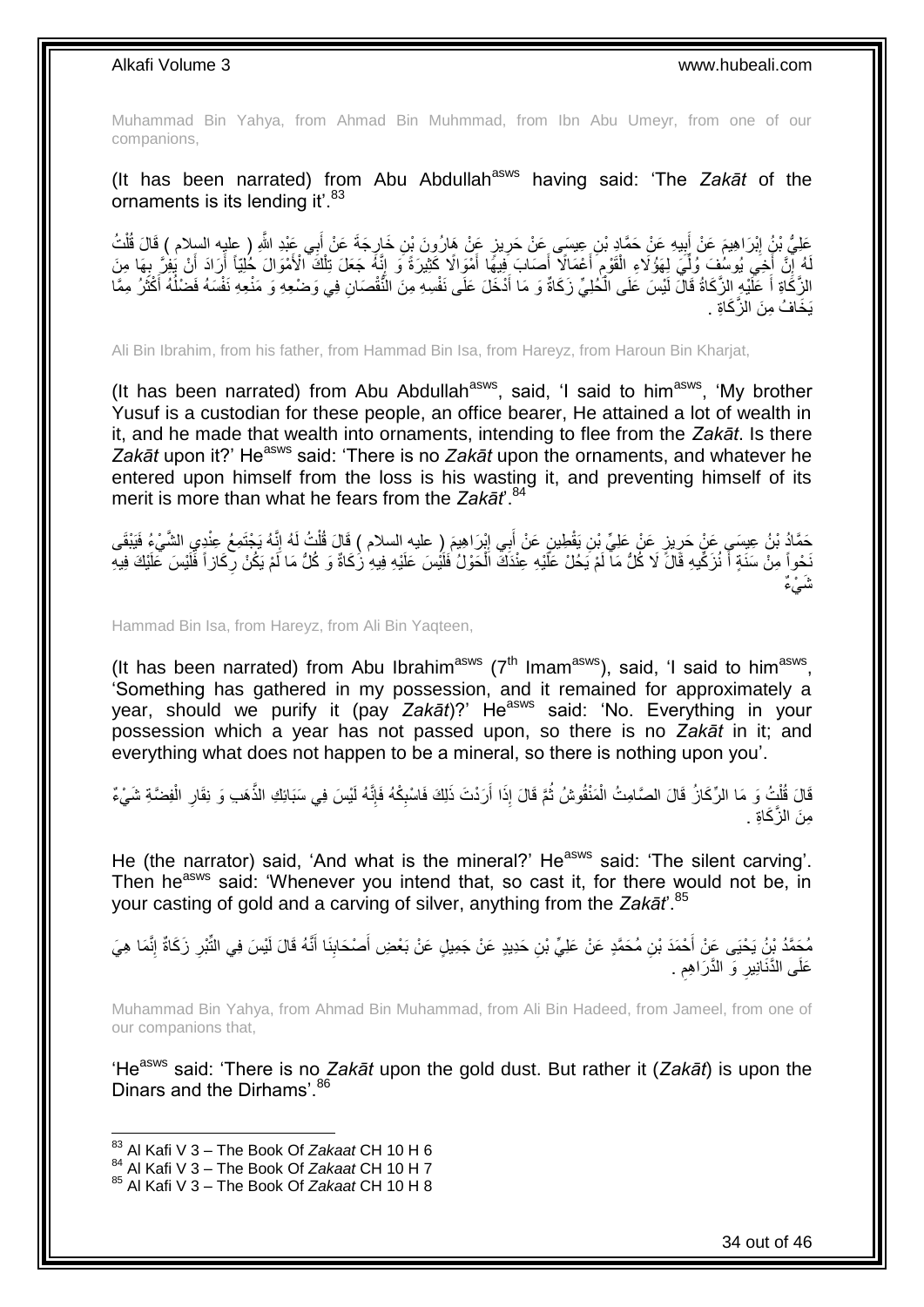عَلِيُّ بْنُ إِبْرَاهِيمَ عَنْ إِبِيهِ عَنْ حَمَّادٍ عَنِ ابْنِ أُذَيْنَةَ عَنْ زُرَارَةَ وَ بُكَيْرٍ عَنْ أَبِي جَعْفَرٍ ( عليه السلام ) قَالَ لَيْسَ فِي الْجَوْهَرِ ُ ِ َ ِ ِ ْ َ وَ أَتَنْبَاهِهِ زَكَاةٌ وَ إِنْ كَثَرَ . ُ ِ َ

Ali Bin Ibrahim, from his father, from Hammad, from Ibn Azina, from Zurara and Bukeyr,

(It has been narrated) from Abu Ja'farasws having said: 'There is not *Zakāt* upon the jewels and it's like, and even if these were a lot'. $8$ 

**َوِديَع ِة ِن َو الْ َما ِل الْ َغائِ ِب َو الَّدْي باب َز َكا ِة الْ**

### <span id="page-34-0"></span>**Chapter 11 –** *Zakāt* **of the hidden wealth, and the debts, and the deposits**

مُحَمَّدُ بْنُ يَحْيَى عَنْ أَحْمَدَ بْنِ مُحَمَّدِ بْنِ عِيسَى عَنِ الْحَسَنِ بْنِ مَحْبُوبٍ عَنِ الْعَلَاءِ بْنِ رَزِينٍ عَنْ سَدِيرٍ الصَّيْرِفِيِّ قَالَ قُلْتُ<br>مُحَمَّدُ بْنُ يَحْيَى عَنْ أَحْمَدَ بْنِ مُحَمَّدٍ. ِ ْ ْ َ ْ ٍ لِأَبِي جَعْفَرٍ ( عِليهِ السلام ) مَا تَقُولُ فِيَ رَجُلٍ كَانَ لَهُ مَالٌ فَانْطَلَقَ بِهِ فَدَفَنَهُ فِي مَوْضِعِ فَلَمَا خَالَ عَلَيْهِ الْحَوْلُ ذَهَبَ لِيُخْرِجَهُ ِ ِ ْ َ مِنَّ مَوْضِعِهِ فَاحْتَفَرَ الْمَوْضِعَ الَّذِي ظَنَّ أَنَّ الْمَالَ فِيهِ مَدْفُونٌ فَلَمْ يُصَبْهُ فَمَكَثَّ بَعِْدَ ذَلِّكَ ثَلَاثَ سِنِينَ ثُمَّ إِنَّهُ احْتَفَرَ الْمَوْضَعَ ْ َ َّ ْ ْ ِ ُ الَّذِي مِنْ جَوَانِبِهِ كُلُّهِ فَوَقَعَ عَلَى الْمَالِ بِعَيْنِهِ كَيْفَ يُزَكِّيهِ قَالَ يُزَكِّيهِ لِسَنَةٍ وَاحِدَةٍ لِأَنَّهُ كَانَ غَائِباً عَنْهُ وَ إِنْ كَانَ احْتَبَسَهُ . **∶ ∶** ْ ِ

Muhammad Bin Yahya, from Ahmad Bin Muhammad Bin Isa, from Al Hassan Bin Mahboub, from Al A'ala Bin Razeyn, from Sadeyr Al Sayrafi who said,

'I said to Abu Ja'far<sup>asws</sup>, 'What are you<sup>asws</sup> saying regarding a man who used to have wealth for him, so he went and buried it in a place (for safekeeping). So when a year passed by over it, he went to take it out from its place. So he dug the place in which he thought that the wealth was buried in, but could not attain it. So it remained like that for three years. Then he dug the places by all its sides, and he came across the wealth exactly. How should he purify it (pay Zakat)?' He<sup>asws</sup> said: 'He should purify it (pay *Zakāt*) for one year, except it was absent (hidden) from him, and even if he had withheld it'  $^{88}$ 

َ عَلِيُّ بْنُ إِبْرَاهِيمَ عَنْ أَبِيهِ عَنِ ابْنِ أَبِي عُهَيْرٍ عَنْ رِفَاعَةَ بْنِ مُوسَى قَالَ سَأَلْتُ أَبَا عَبْدِ اللَّهِ ( عليه السلام ) عَنِ الرَّجُلِ يَغِيبُ ْ ĺ ِ َ ِ َ عَنْٰهٌ مَالُهُ خَمْسَ ٰسِنِينَ ثُمَّ يَأْتِيهِ فَلَا يُرَدُّ رَأْسُ الْمَالِ كَمْ يُزَكِّيهِ قَالَ سَنَةً وَاحِدَةً . ْ :<br>ا ْ ان<br>المقام ا<br>ا

Ali Bin Ibrahim, from his father, from Ibn Abu Umeyr, from Rifa'at Bin Musa who said,

'I asked Abu Abdullah<sup>asws</sup> about the man whose wealth was hidden from him for five years, then it came to him, so he did not reject the capital wealth. How much should he purify (pay *Zakāt* on)?' He<sup>asws</sup> said: 'One year'.<sup>89</sup>

 Al Kafi V 3 – The Book Of *Zakaat* CH 10 H 9 Al Kafi V 3 – The Book Of *Zakaat* CH 10 H 10 Al Kafi V 3 – The Book Of *Zakaat* CH 11 H 1 Al Kafi V 3 – The Book Of *Zakaat* CH 11 H 2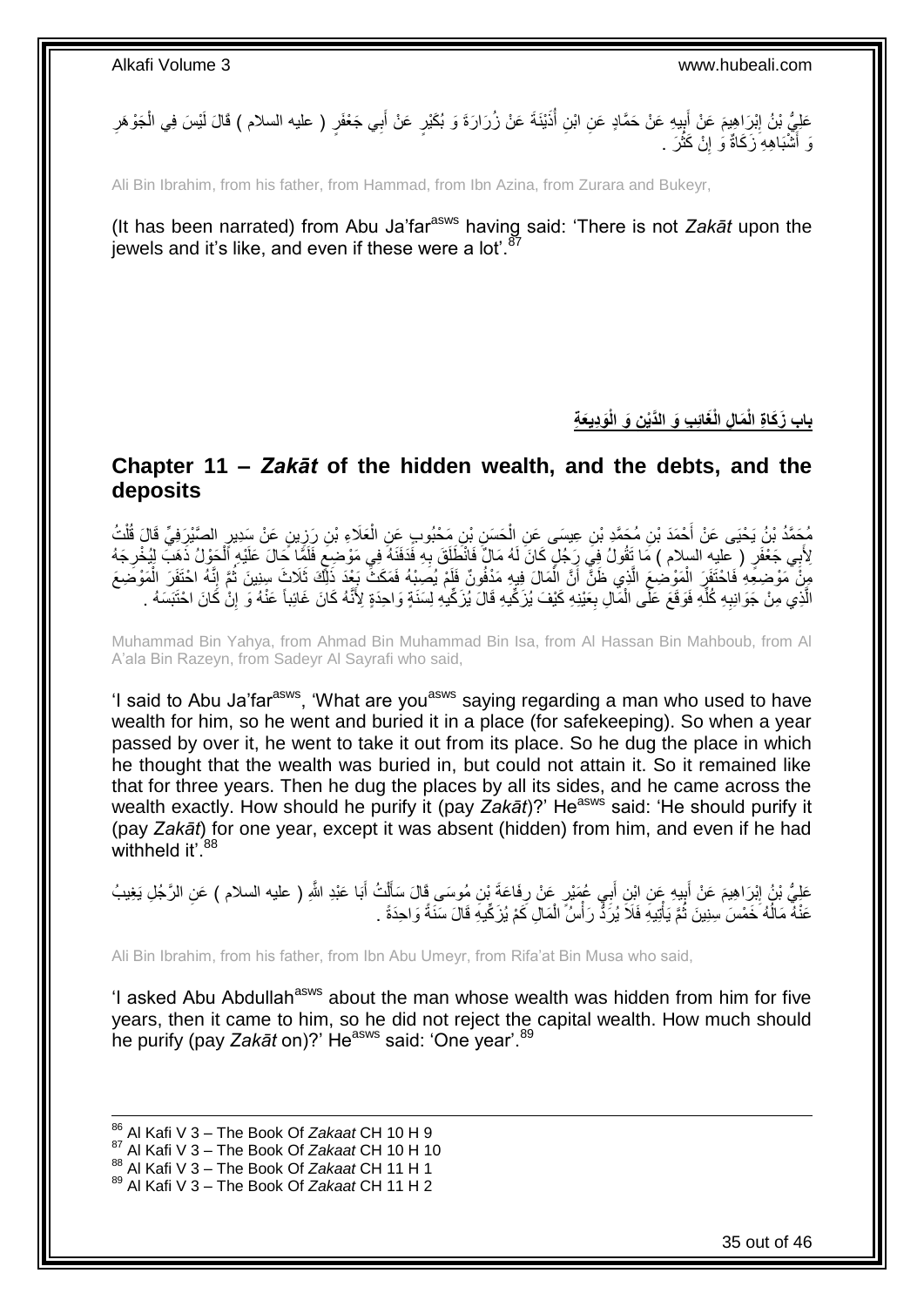َطِيُّ بْنُ إِبْرَاهِيمَ عَنْ أَبِيهِ عَنْ إِسْمَاعِيلَ بْنِ مَرَّارٍ عَنْ يُونُسَ عَنْ دُرُسْتَ عَنْ عُمَرَ بْنِ يَزِيدَ عَنْ أَبِي عَنْدِ اللَّهِ ( عليه السلام )<br>. **ٍ** ِ ِ َ ِ َ قَالَ لَيْسَ فِي الدُّيْنِ زَكَاةٌ إِلَّا أَنْ يَكُونَ صَاحِبُ الدَّيْنِ هُوَ الَّذِي يُوَخِّرُهُ فَإِذَا كَانَ لَا يَقْدِرُ عَلَى أَخْذِهِ فَلَيْسَ عَلَيْهِ زَكَاةٌ حَتَّى َّ َ ِ َ َض ُه. ِ ب َيقْ

Ali Bin Ibrahim, from his father, from Ismail Bin Marrar, from Yunus, from Dorost, from Umar Bin Yazeed,

(It has been narrated) from Abu Abdullah<sup>asws</sup> having said: 'There is no Zakat regarding the debts, except if it so happens that it is the lender who is delaying it. But if he was not able upon taking it, so there is no *Zakāt* upon it until he takes possession of it'. 90

مُحَمَّدُ بْنُ يَحْيَى عَنْ أَحْمَدَ بْنِ مُحَمَّدِ بْنِ عِيسَى عَنْ عُثْمَانَ بْنِ عِيسَى عَنْ سَمَاعَةَ قَالَ سَأَلْتُهُ عَنِ الرَّجُلِ يَكُونُ لَهُ الثَّيْنُ عَلَى ْ ْ َ النَّاسِ يَحْتَبِسُ فِيهِ الزَّكَاةَ قَالَ لَيْسَ عَلَيْهِ فِيهِ زَكَاةٌ حَتَّى يَقْبِضَهُ فَإِذَا قَبَضَهُ فَعَلَيْهِ الزَّكَاةُ وَ إِنْ هُوَ طَالَ حَبْسُهُ عَلَى النَّاسِ حَتَّى ِ **∣** ِ يَتِمَّ لِذَّلِكَ سَنُوِنَ فَلَيْسَ عَلَيْهِ زَكَاةٌ حَتَّى يَخْرُجَ فَإِذَا هُوَ خَرَجَ زَكَّاهُ لِعَامِهِ ذَلِكَ وَ إِنْ هُوَ كَانَ يَأْخُذُ مِنْهُ قَلِيلًا قَلِيلًا فَلْيُزَكِّ مَا ْ ِ ْ خَرَٰ جَ مِنْهُ أَوَّلًا فَأَوَّلَ َ

Muhammad Bin Yahya, from Ahmad Bin Muhammad Bin Isa, from Usman Bin Isa, from Sama'at who said,

'I asked him<sup>asws</sup> about the man who happens to have the debts upon the people (owing him), 'Would the *Zakāt* be reckoned in it?' He<sup>asws</sup> said: 'There is no Zakāt upon him with regards to it until he takes possession of it. So when he does take the possession of it, then upon him would be the *Zakāt*; and if its withholding is prolonged by the people until complete years go by, so there would be no *Zakāt* upon him until it comes out (to him). So when it does come, there would be *Zakāt* for that year of his; and if it was so that he had taken a little by little, so let him purify (pay *Zakāt*) what comes out from it firstly.

֧֧֚֓֝֝֓֝֬ فَإِنْ كَانَ مَتَاعُهُ وَ دَيْنُهُ وَ مَالُهُ فِي تِجَارَتِهِ الَّتِي يَتَقَلَّبُ فِيهَا يَوْماً بِيَوْمٍ يَأْخُذُ وَ يُعْطِي وَ يَشِيعُ وَ يَشْتَرِي فَهُوَ يُشْبِهُ الْعَيْنَ فِي يَدِه<br>يَزْيَا مَنَا مَن الْعَيْنَ فَي أَو ِ َّ َّ ا<br>ا ِ ْ ِ ِ ْ فَعَلَيْهِ الزَّكَاةُ وَ لَا يَنْبَغِي لَهُ أَنْ يُغَيِّرَ ذَلِكَ إِذَا كَانَ حَالُ مَثَاعِهِ وَ مَالِهِ ۖ عَلَى مَا وَصَفْتُ لَكَ فَيُؤَخِّرَ الزَّكَاةَ . َ

And if it was so that his chattels, and his debts and his wealth were in a business which changes day by day, he takes and he gives, and he sells and he buys, so it would be like the essence in his hand, so the *Zakāt* would be upon him. And it is not befitting for him that he changes that when the state of his chattels and his wealth upon what lasws have described to you, so he would delay the Zakat<sup>".91</sup>

مُحَمَّدُ بْنُ إِسْمَاعِيلَ عَنِ الْفَضْلِ بْنِ شَاذَانَ عَنْ صَفْوَانَ بْنِ يَحْيَى عَنْ مَنْصُورِ بْنِ حَازِمٍ عَنْ أَبِي عَبْدِ اللَّهِ ( عليه السلام ) فِي َ ֧֩֘׆֧ ِ ِ ْ ِ رَجُلٍ اسْتَقْرَضَ مَالًا فَحَالَ عَلَيْهِ الْحَوْلُ وَ هُوَ عِنْدَهُ قَالَ إِنَّ كَانَ الَّذِي أَقْرَضَهَ يُؤَدِّي زَكَّاتَهُ فَلَاَ زَكَاةَ عَلَيْهِ وَ إِنْ كَانَ لَا يُؤُدِّي َ َّ ِ ْ ِ أَدَّ*ى* الْمُسْتَقْرِضُ . **∶** ْ َ

Muhammad Bin Ismail, from Al Fazl Bin Shazaan, from Safwan Bin Yahya, from Mansour Bin Hazim,

(It has been narrated) from Abu Abdullah<sup>asws</sup> regarding a man who borrow some wealth, and a year passes by over it and it is still in his possession. He<sup>asws</sup> said: 'If it

<sup>90</sup> Al Kafi V 3 – The Book Of *Zakaat* CH 11 H 3

<sup>91</sup> Al Kafi V 3 – The Book Of *Zakaat* CH 11 H 4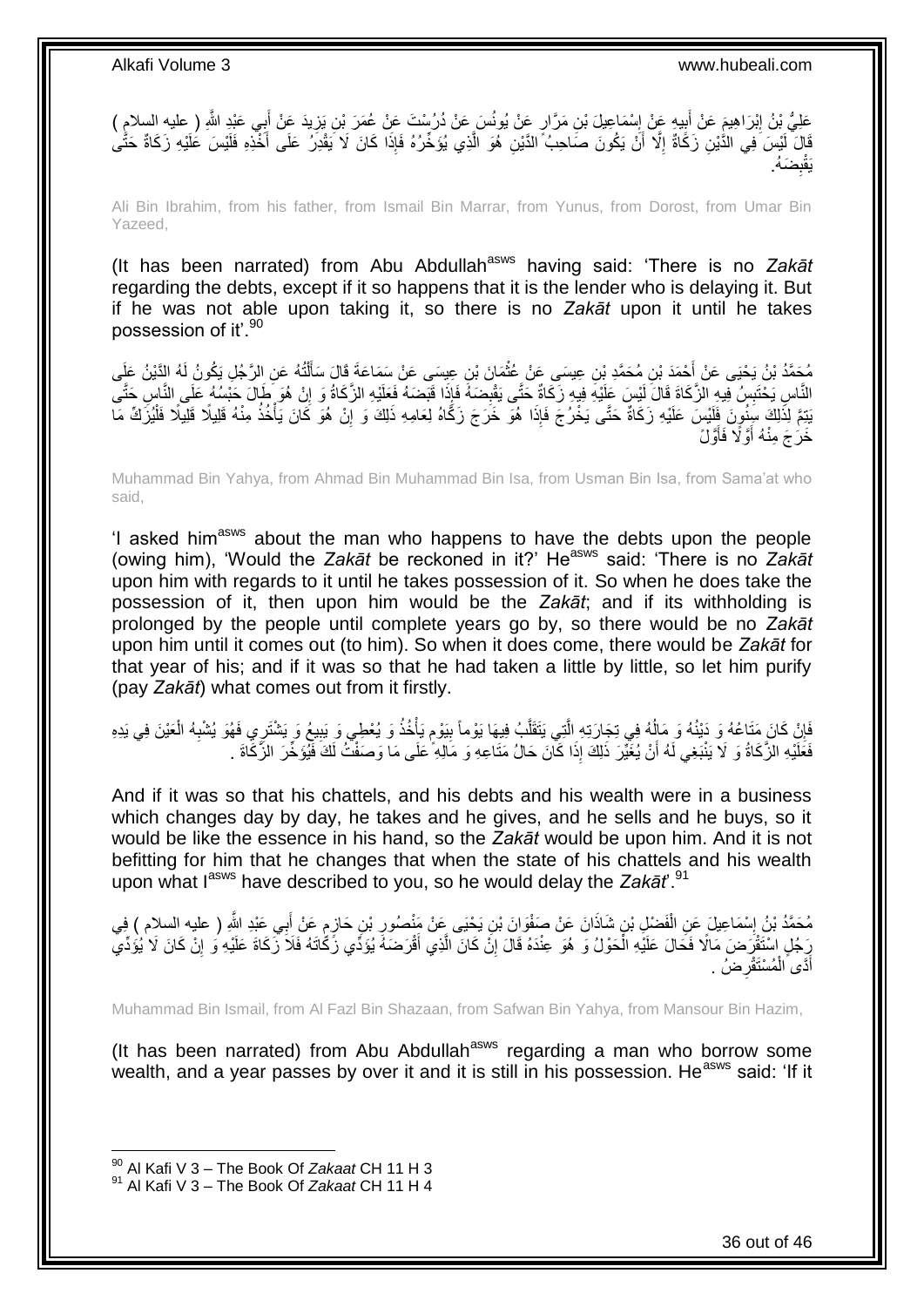was so that then one who lent it to him did pay his *Zakāt*, so there would be no *Zakāt* upon him; but if it was so that he had not paid, the borrower would pay'.  $92$ 

َعْلِيُّ بِنُ إِبْرَاهِيمَ عَنْ أَبِيهِ عَنْ حَمَّادٍ عَنْ حَرِيزٍ عَنْ زُرَارَةَ قَالَ قُلْتُ لِأَبِي عَبْدِ اللَّهِ ( عليه السلامِ ) رَجُلٌ دَفَعَ إِلَى رَجُلٍ مَالًا ْ **∶ !** َ ِ ِ قَرْضَبِأَ عَلَى مَنْ زَكَاتُهُ عَلَى الْمُقْرِضِ أَوْ عَلَى الْمُقْتَرِضِ قَالَ لَا بَلْ زَكَاتُهَا إِنْ كَانَتْ مَوْضُوعَةً عِنْدَهُ حَوْلًا عَلَي الْمُقْتَرِضِ ِ ِ ْ اُ ِ ْ ِ ْ قَالَ قُلْتُ فَلَّيْسَ عَلَى الْمُقْرِضِ زَكَاتُهَا قَالَ لَإِ يُزَكَّى اَلْمَالُ مِنْ وَجْهَيْنِ فِي عَامٍ وَاحِدٍ وَ لَيْسَ عَلَى الدَّافِعِ شَيْءٌ لِأَنَّهُ لَيْسَ فِي ْ ِ م ْ ِ ْ يَدِهِ شَيْءٌ إِنَّمَا الْمَالُ فِي يَدِ الْآخِذِ فَمَنْ كَانَ الْمَالُ فِي يَدِهِ زَكَّاهُ ْ ْ ֺ֧֧֧֧֧֧֦֧֚֚֚֚֚֚֚֚֚֚֚֝֝֬֓֡֡֓֬֓֓֡֟֓֡֡֡֡֬֓֓֡֟֓֡֟֓֡֟֓֡֡֡֬֓֓֡֬֩֓֓֬֓֬֩

Ali Bin Ibrahim, from his father, from Hammad, from Hareyz, from Zurara who said,

'I said to Abu Abdullah<sup>asws</sup>, 'A man hands over some wealth to a man on loan upon a stipulation that the (payment of) *Zakāt* would be upon the lender, or the borrower'. He<sup>asws</sup> said: 'No, but its Zakāt (would be paid) by the one with whom it would be for a year, upon the borrower'. I said, 'So there is no Zakat upon its lender?' He<sup>asws</sup> said: 'The wealth would not be purified (*Zakāt* paid on) from two aspects in one year, and there is nothing upon the one handing over because there is nothing in his hand. But rather, the wealth is in the hand of the one who possesses it. Thus, the one in whose hand is the wealth would purify (pay *Zakāt*)'.

قَالَ قُلْتُ أَ فَيُزَكِّي مَالَ غَيْرِهِ مِنْ مَالِهِ فَقَالَ إِنَّهُ مَالُهُ مَا دَامَ فِي يَدِهِ وَ لَيْسَ ذَلِكَ الْمَالُ لِإَحَدٍ غَيْرِهِ ثُمَّ قَالَ يَا زُرَارَةُ أَ رَأَيْتَ ْ ا<br>ا ِ **∶** َ ْ َ َ ُ ِ َوْضِيعَةَ ذَلِكَ الْمَالِ وَ رِبْجَهُ لِمَنْ هُوَ وَ عَلَى مَنْ قُلْتُ لِلْمُقْتَرِضِ قَالَ فَلَهُ الْفَضْلُ وَ عَلَيْهِ النُّقْصَانُ وَ لَهُ أَنْ يَنْكِحَ وَ يَلْبَسَ مِنْهُ وَ ْ ِ ْ ْ َ ْ **∶** ْ يَأْكُلَ مِنْهُ وَ لَا يَنْبَغِي لَهُ أَنْ يُزَكِّيَهُ بَلْ يُزَكِّيهِ فَإِنَّهُ عَلَيْهِ . ِ ْ

He (the narrator) said, 'I said, 'So he would be purifying (paying *Zakāt*) from a wealth other than his own wealth?' So he<sup>asws</sup> said: 'It is his wealth so long as it is in his hands, and that wealth is not for anyone other than him'. Then he<sup>asws</sup> said: 'O Zurara! What is your view if that wealth is lost or profited from, for whom would it (the profit) be, and upon whom would be (the loss)?' I said, 'The borrower'. He<sup>asws</sup> said: 'So for him is the excess, and upon him is the deficiency, and for him is that he marries, and wears (clothes) from it, and eat from it; and it is not befitting for him that he purifies it, but he has to purify it, for it is upon him'.  $93$ 

ِمُمَيْدُ بْنُ زِيَادٍ عَنِ الْحَسَنِ بْنِ مُحَمَّدٍ بْنِ سَمَاعَةً عَنْ غَيْرِ وَاحِدٍ عَنْ أَبَانِ بْنِ عُثْمَانَ عَنْ عَبْدِ الرَّحْمَنِ بْنِ أَبِي عَبْدِ الثَّهِ عَنْ ْ َ ِ ْ ્રુ ِ َ أَبِي عَبْدِ الثَّهِ (ِ عِليه السلام ) قَالَ سَأَلْتُهُ عَنْ رَجُلٍ عَلَيْهِ دَيْنٌ وَ فِي يَدِهِ مَالٌ لِّغَيْرِهِ هَلْ عَلَيْهِ زَكَاةٌ فَقَالَ إِذَاً كَانَّ قَرْضاً فَحَالَ **ٍ** ֦֧֦֧֧֦֧֦֧֦֧֦֧֦֧֦֧֧֦֧֦֪֧֪֦֪֦֧֧֧֧֧֧֧֟֟֟֓֕֟֓֕֝֓֟֓֡֟֓֡֟֓֡֟֓֡֟֓֡֟֟֓֡֟֓֡֟֟֩֓֞֟֓֞֟֓֡֟֓֞֟֓֟֓֝֬֝֓֟֝֓֟֝֬֝֬֝֬֝֬֝֬֝֬֝֬<br>֧֪֪֧֪֧֪֪֪֪֦֧֪֧֪֪֪֪֪֦֧֝֝֝֬֝֝֬֝ َ عَلَّيْهِ الْحَوْلُ فَزَكَّاهُ . ْ

Humeyd Bin Ziyad, from Al Hassan Bin Muhammad Bin Sama'at, from someone else, from Aban Bin Usman, from Abdul Rahman Bin Abu Abdullah,

(It has been narrated) from Abu Abdullah<sup>asws</sup>, said, 'I asked him<sup>asws</sup> about a man upon whom are debts and in his hand is wealth of theirs'. Is the *Zakāt* upon him?' So he<sup>asws</sup> said: 'When it was a loan, and a year passes by over it, so he should purify it (pay *Zakāt*)'.<sup>94</sup>

أَحْمَدُ بْنُ إِدْرِيسَ عَنْ مُحَمَّدٍ بْنِ عَيْدِ الْجَبَّارِ عَنْ صَفْوَانَ بْنِ يَحْيَى عَنْ عَبْدِ الْحَمِيدِ بْنِ سَعْدٍ قَالَ سَأَلْتُ أَيَا الْحَسَنِ ( عليِه ْ ِ ْ ِ ِ َ ْ ْ َ السلام ) عَنْ رَجُلٍ بَاعَ بَيْعاً إِلَى ثَلَاثٍ سِنِيَنَ مِنْ رَجُلٍ مَلِيٍّ بِحَقِّهِ وَ مَالِهِ فِي ثِقَةٍ يُزَكِّي ذَلِكَ الْمَالَ فِي كُلِّ سَنَةٍ تَمُرُّ بِهِ أَوْ **∶**  $\frac{1}{2}$ َ **∶** ْ يُزَ كِّيهِ ۚ إِذَا أَخَذَهُ فَقَالَ لَا بَلْ يُزَكِّيهِ إِذَا أَخَذَهُ قُلْتُ لَهُ لِكَمْ يُزَكِّيهِ ۚ قَالَ قَالَ لِثَلَاثِ سِنِينَ ۚ َ ْ

<sup>92</sup> Al Kafi V 3 – The Book Of *Zakaat* CH 11 H 5

<sup>93</sup> Al Kafi V 3 – The Book Of *Zakaat* CH 11 H 6

<sup>94</sup> Al Kafi V 3 – The Book Of *Zakaat* CH 11 H 7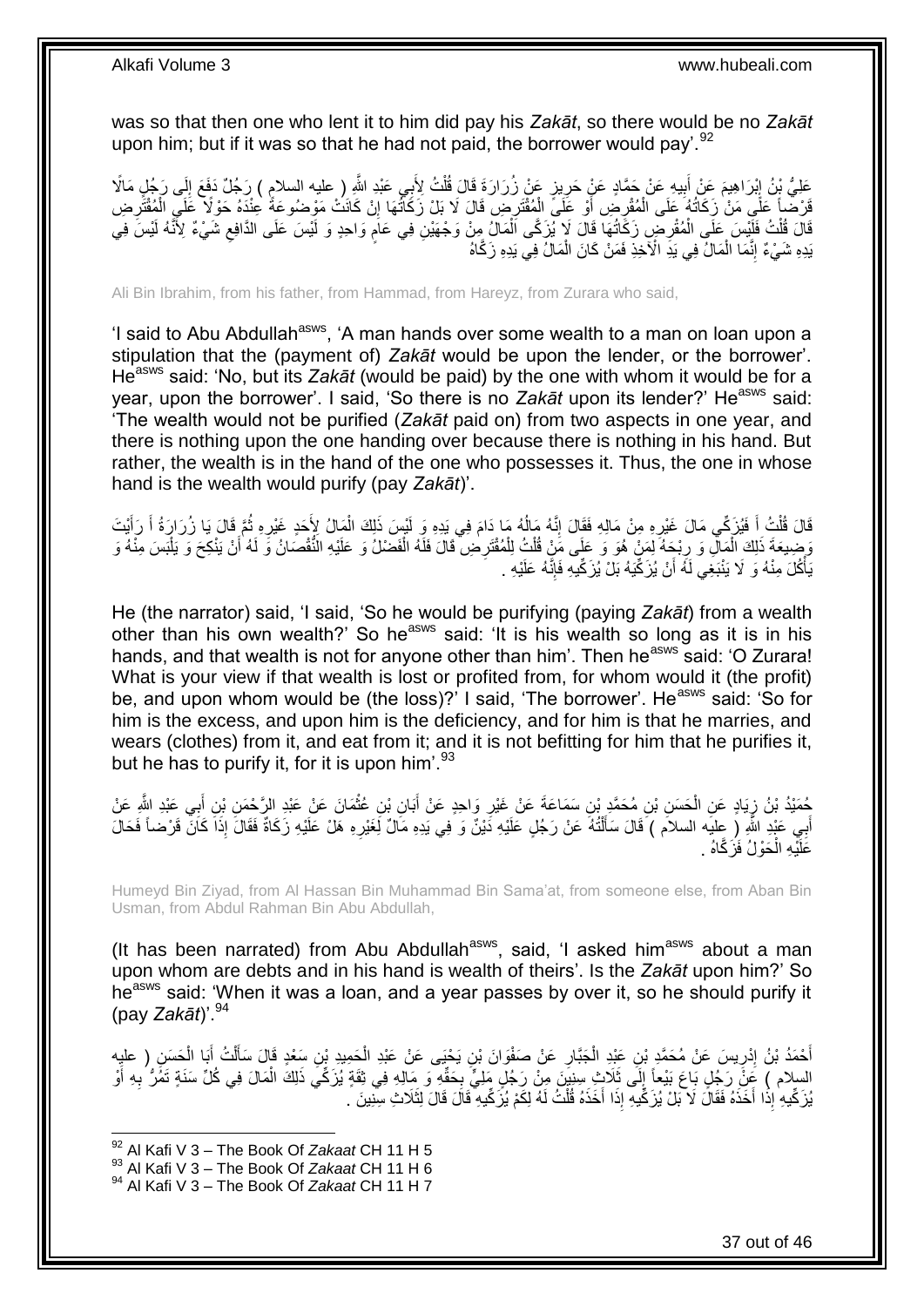Ahmad Bin Idrees, from Muhammad Bin Abdul Jabbar, from Safwan Bin Yahya, from Abdul Hameed Bin Sa'ad, said,

'I asked Abu Al-Hassan<sup>asws</sup> about a man who buys goods for up to three years (delayed payment), from a man who trusts his right and his wealth for long period, would he have to purify that wealth every year which passes by, or would he purify it when he takes it. So he<sup>asws</sup> said: 'But, he who takes it would purify it (pay Zakat)'. I said to him<sup>asws</sup>, 'For how long would he purify it (pay *Zakāt*)?' He<sup>asws</sup> said: 'Three years'.<sup>95</sup>

عِدَّةٌ مِنْ أَصْحَابِنَا عَنْ أَحْمَدَ بْنِ مُحَمَّدٍ عَنِ الْحُسَيْنِ بْنِ سَعِيدٍ عَنْ فَضَالَةَ بْنِ أَيُّوبَ عَنْ أَبَانِ بْنِ غُثْمَانَ عَمَّنْ أَخْبَرَهُ قَالَ سَأَلْتُ<br>يَمْنُ أَسْلَمَنَّ أَخْبَرَهُ قَالَ سَأَلْتُ َ َ ْ َ ِ َ ْ ْ َ أَحَدَهُمَا ۚ ( عليهمَا السلام ) عَنَّ رَجُلٍ عَلَيْهِ دَيْنٌ وَ فِي يَدِهِ مَالٌ وَفَى بِدَيْنِهِ وَ اَلْمَالُ لِغَيْرِهِ ۚ هَلَّ عَلَيْهِ زَكَاةٌ فَقَالَ إِذَا اسْتَقْرَضَ ِ ْ ِ لَ فَحَالَ عَلَيْهِ الْحَوْلُ فَزَكَاتُهُ عَلَيْهِ إِذَا كَانَ فِيهِ فَضْلٌ . ْ

A number of our companions, from Ahmad Bin Muhammad, from Al Husayn Bin Saeed, from Sazalat Bin Ayoub, from Aban Bin Usman, from the one who informed him who said,

'I asked one of the two ( $5<sup>th</sup>$  or  $6<sup>th</sup>$  Imam<sup>asws</sup>) about a man upon whom are debts, and in his hand is wealth to fulfil his debts, and the wealth belongs to someone else. Is there Zakāt upon it?' So he<sup>asws</sup> said: 'When he borrows and a year passes by over it, so the *Zakāt* is upon him, where there was an excess in it'.<sup>96</sup>

مُحَمَّدُ بْنُ يَحْيَى عَنْ أَحْمَدَ بْنِ مُحَمَّدٍ عَنْ عَلِيِّ بْنِ الْحَكَمِ عَنْ عَلِيٍّ بْنِ أَبِي حَمْزَةَ عَنْ أَبِي عَبْدِ اللَّهِ ( عليه السلام ) قَالَ إِنْ َ َ ِ ْ ِ كَانَ عِنْدَكَ وَدِيعَةٌ تُحَرِّكُهَا فَعَلَّيْكَ الزَّكَاةُ فَإِنْ لَمْٓ تُحَرِّكُهَا فَلَيْسَ عَلَيْكَۖ شَيْءٌ ۖ. ِ

Muhammad Bin Yahya, from Ahmad Bin Muhammad, from Ali Bin Al Hakam, from Ali Bin Abu Hamza,

(It has been narrated) from Abu Abdullah<sup>asws</sup> having said: 'If there was a deposit with you and you move (use) it, so upon you would be the *Zakāt*. But if you do not move (use) it, so there would be nothing upon you<sup>'.97</sup>

ا<br>; مْيْرُ وَاحِدٍ مِنْ أَصْحَابِنَا عَنْ سَهْلِ بْنِ زِيَادٍ عَنْ عَلِيِّ بْنِ مَهْزِيَارَ قَالَ كَتَبْتُ إِلَيْهِ أَسْأَلُهُ عَنْ رَجُلٍ عَلَيْهِ مَهْرُ امْرَأَتِهِ لَا تَطْلُبُهُ ِ ِ ُ َ ا<br>ا َ َ لَ ِ مِنْهُ إِمَّا لِرِفْقٍ بِزَوْجِهَا وَ إِمَّا حَيَاءً فَمَكَثَ بِذَلِكَ عَلَى الرَّجُلِ غَمُرَهُ وَ عُمُرَهَا يَجِبُ عَلَيْهِ زَكَاةُ ذَلِكَ الْمَهْرِ أَمْ لَا فَكَتَبَ لَا يَجِبُ ِ **ِ** ِ ِ َ ِ ْ عَلَيْهِ الزَّكَاةُ إِلَّا ۖ فِي مَالِهِ ۖ ا ِ

Someone else from our companions, from Sahl Bin Ziyad, from Ali Bin Mahziyar who said,

'I wrote to him<sup>asws</sup> asking him<sup>asws</sup> about a man upon whom is a dower of his wife, she not seeking it from him, either from kindness with her husband, or from embarrassment. So it remains like that upon the man for his life and her life. Would the *Zakāt* be Obligated upon that dower or not?' So he<sup>asws</sup> wrote: 'The *Zakāt* would not be Obligated upon him except with regards to his wealth'.<sup>98</sup>

; عِدَّةٌ مِنْ أَصْحَابِنَا عَنْ أَحْمَدَ بْنِ مُجَمَّدٍ عَنِ الْحُسَيْنِ بْنِ سَعِيدٍ عَنْ عَلِيِّ بْنِ النُّعْمَانِ عَنْ أَبِي الصَّبَّاحِ الْكِنَانِيِّ عَنْ أَبِي مَبْدِ الثَّهِ َ ْ َ ِ َ َ ْ ِ (ِ عليهِ السلامِ ) فِي الرَّجُلِ يَنْسَى أَوْ يُعِينُ فَلَا يَزَالُ مَالُهُ دَيْناً كَيْفَ يَصْنَعُ فِي زَكَاتِهِ قَالَ يُزَكِّيهِ وَ  $\vec{X}$  يُزَكِّي مَا عَلَيْهِ مِنَ الدَّيْنِ ُ إِنَّمَا الزَّكَاةُ عَلَىٰ صَاحِبِ الْمَالِ . ْ ِ

 $\overline{1}$ 

- <sup>96</sup> Al Kafi V 3 The Book Of *Zakaat* CH 11 H 9
- <sup>97</sup> Al Kafi V 3 The Book Of *Zakaat* CH 11 H 10

<sup>95</sup> Al Kafi V 3 – The Book Of *Zakaat* CH 11 H 8

<sup>98</sup> Al Kafi V 3 – The Book Of *Zakaat* CH 11 H 11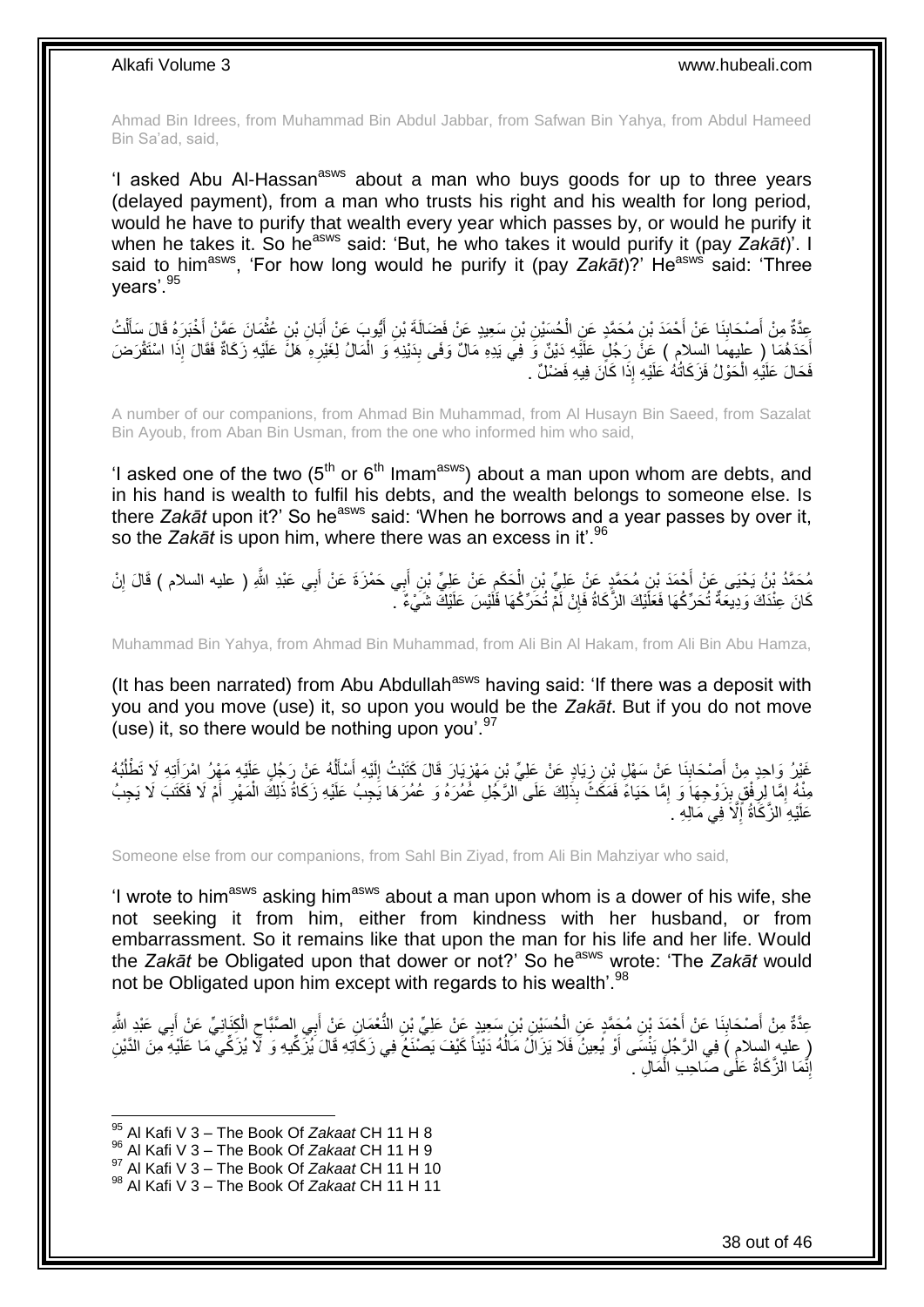A number of our companions, from Ahmad Bin Muhammad, from Al Husayn Bin Saeed, from Ali Bin Al Numan, from Abu Al Sabbah Al Kinany,

(It has been narrated) from Abu Abdullah<sup>asws</sup> regarding the man who forgets or assists (the borrower) and his wealth does not cease to remain as outstanding debts. How should he deal with his Zakāt?' He<sup>asws</sup> said: 'He should purify it (pay Zakat), and he would not pay for what is upon him from the debts. But rather, the *Zakāt* is upon the owner of the wealth'.<sup>99</sup>

َ عَلِيُّ نِنُ اِبْرَاهِيمَ عَنْ أَبِيهِ عَنْ حَمَّادٍ بْنِ عِيسَى عَنْ حَرِيزٍ عَنْ زُرَارَةَ عَنْ أَبِي جَعْفَرٍ ( عليه السلامِ ) وَ ضُرَيْسٍ عَنْ أَبِي ِ **!** יִין<br>∶ ِ َ عَبْدِ اللَّهِ (َ عليهِ السلام َ) أَنَّهُمَا قَالَا أَيُّمَا رَجُلٍ كَانَ لَهُ مَالٌ مَوْضُوعٌ حَتَّى يَحُوَلَّ عَلَيْهِ الْحَوْلُ فَإِنَّهُ يُزَكِّيهِ وَ إِنْ كَانَّ عَلَيْهِ مِنَّ ْ َ َ ِ ِ الدَّيْنِ مِثْلُهُ وَ أَكْثَرُ مِنْهُ فَلْيُزَكِّ مَا فِي يَدِهِ . ٔ, َ ا<br>ا **ٔ** ْ

Ali Bin Ibrahim, from his father, from Hammad Bin isa, from Hareyz, from Zurara,

(It has been narrated) from Abu Ja'far $a<sup>asws</sup>$ , and Zureys from Abu Abdullah $a<sup>asws</sup>$ , both having said: 'Whichever man who has wealth placed for him until a year passes by over it, so he would be purifying it (paying *Zakāt*); and even though there may be debts upon him of the likes of it, and more than it. So let him purify (pay *Zakāt*) on what is in his hands'.<sup>100</sup>

> **ا ِت ال َّز َكا ِة ْوقَ باب أ َ**

### <span id="page-38-0"></span>**Chapter 12 – Timings of the** *Zakāt*

أَحْمَدُ بْنُ إِدْرِيسَ عَنْ مُحَمَّدِ بْنِ عَيْدِ الْجَنَّارِ وَ مُحَمَّدُ بْنُ إِسْمَاعِيلَ عَنِ الْفَضْلِ بْنِ شَاذَانَ جَمِيعاً عَنْ صَفْوَانَ بْنِ يَحْيَى عَنْ ْ ِ ِ ْ ِ יִן<br>∶ مُحَمَّدٍ بْنِ حَكِيمٍ عَنْ خَالِدِ بْنِ الْحَجَّاجِ الْكَرْخَيِّ قَالَ سَأَلْتُ أَبَا عَبْدِ اللَّهِ (َ عليه السلام ) عَنِ الزَّكَاةِ فَقَالَ انْظُرِ شَهْراً مِنَ السَّنَةِ ْ  $\zeta$ ْ ٍ َ ْ َ فَانْوٍ أَنْ ثَوَدٌّيَ زَكَاتَكَ فِيهِ فَإِذَا دَخَلَ ذَٰلِكَ الشَّهْرُ فَانْظُرْ مَا نَضٍّ يَعْنِي مَا حَصَلَ فِي يَدِكَ مَنْ مَالِكَ فَزَكِّهِ فَإِذَا حَالَ الْحَوْلُ مِنَ َ ِ ْ الشَّهْرِ الَّذِي زَكَّيْتَ فِيهِ فَاسْتَقْبِلْ بِمِثْلِ مَا صَنَعْتَ لَيْسَ عَلَيْكَ أَكْثَرُ مِنْهُ . َ َ ْ ِ ِ َّ ِ

Ahmad Bin Idrees, from Muhammad Bin Abdul Jabbar and Muhammad Bin Ismail, from Al Fazl Bin Shazaan, altogether from Safwan Bin Yahya, from Muhammad Bin Hakeym, from Khalid Bin Al Hajjaj Al Karkhy who said,

'I asked Abu Abdullah<sup>asws</sup> about the Zakat, so he<sup>asws</sup> said: 'Look at a month from the year and intend that you would be paying your *Zakāt* during it. So when that month comes up, so look at what is in your hands from your wealth, and purify it (pay *Zakāt*). So when the year passes by from the month in which you purified (paid *Zakāt*), so face it with the likes of what you did. There is nothing more upon you than it'.<sup>101</sup>

مُحَمَّدُ بِنُ يَحْيَى عَنْ أَحْمَدَ بْنِ مُحَمَّدٍ رَفَعَهُ عَنْ أَبِي بَصِبِرٍ عَنْ أَبِي عَبْدٍ اللَّهِ (ِ عليه السلام ) قَالَ قُلْتُ لَهُ هَلْ لِلزَّكَاةِ وَقْتٌ َ َ ْ مَعْلُومٌ تُعْطَى فِيهِ فَقَالَ إِنَّ ذَلِكَ لَيَخْتَلِفُ فِي إِصَابَةِ الْزَّجُلِ الْمَالَ وَ أَمَّا الْفِطْرَةُ فَإِنَّهَا مَعْلُومَةٌ . ِ ِ ا∣<br>ِ∘ِ ْ َ ْ

Muhammad Bin Yahya, from Ahmad Bin Muhammad, raising it, from Abu Baseer,

<sup>99</sup> Al Kafi V 3 – The Book Of *Zakaat* CH 11 H 12

<sup>100</sup> Al Kafi V 3 – The Book Of *Zakaat* CH 11 H 13

<sup>101</sup> Al Kafi V 3 – The Book Of *Zakaat* CH 12 H 1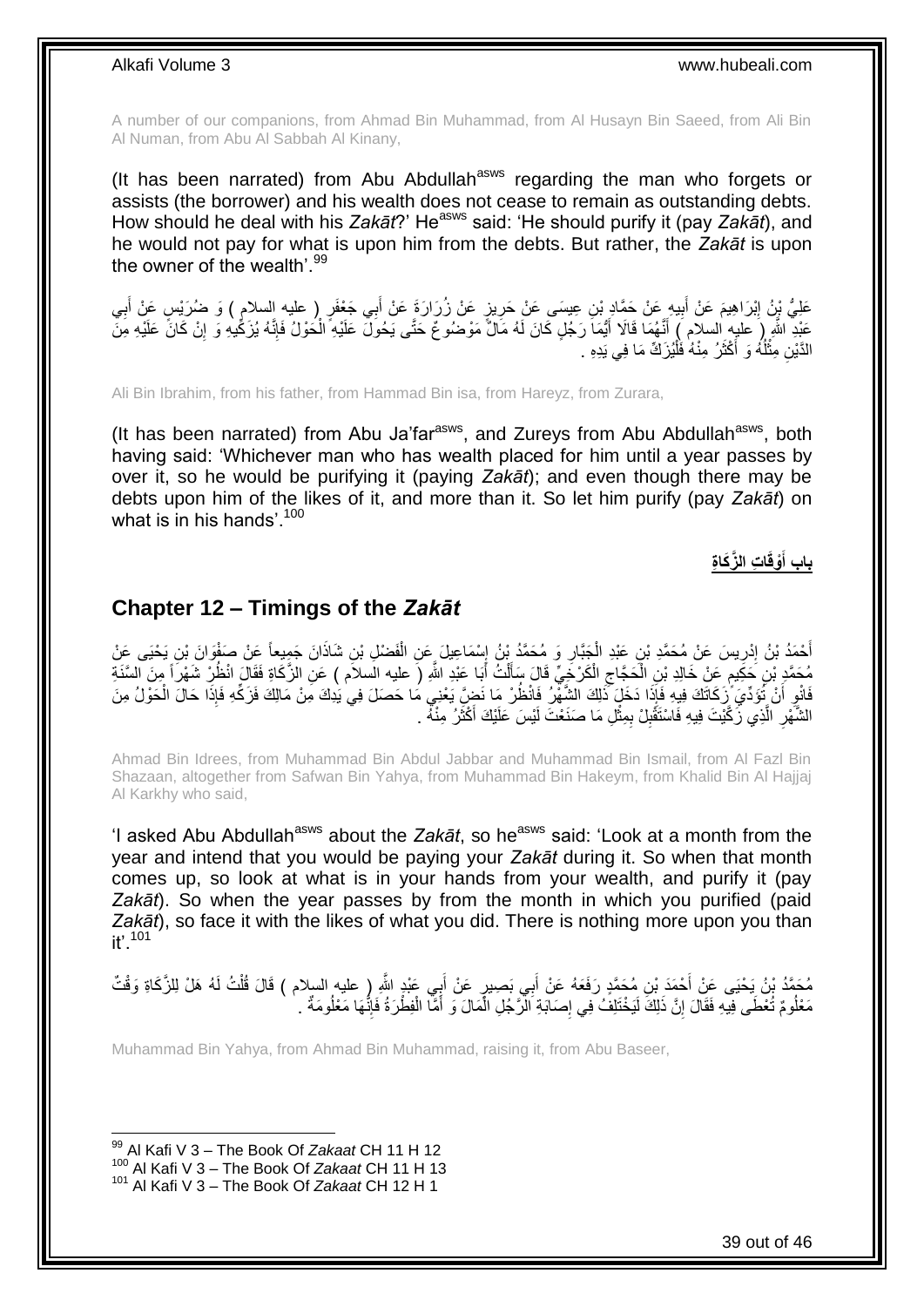(It has been narrated) from Abu Abdullah $^{asws}$ , said, 'I said to him $^{asws}$ , 'Is there a known time for the Zakat to be given during it?' So he<sup>asws</sup> said: 'That is different (based upon) the attain of the wealth by the man; and as for Al-Fitra, so it is known (time)'.  $102$ 

مُحَمَّدُ بْنُ يَحْيَى عَنْ أَحْمَدَ بِنِ مُحَمَّدٍ عَنِ الْحَسَنِ بْنِ عَلِيٍّ عَنْ يُونُسَ بْنِ يَعْقُوبَ قَالَ قُلْتُ لِأَبِي عَبْدِ اللَّهِ ( عليه السلام )<br>يَحْمَدُ بْنُ يَحْيَى عَنْ أَحْمَدَ بِنِ مُمْسٍّ عَنِ إِنْهَ ع ْ ْ َ زَكَاتِي تَحِلُّ عَلَيَّ فِي شَهْرٍ أَ يَصْلُحُ لِي أَنَّ أَحْبِسَ مِنْهَا شَيْئاً مَخَافَةَ أَنْ يَجِيئَنِي مَنْ يَسْأَلُنِي فَقَالَ إِذًا حَالَ الْحَوْلُ فَأُخْرِجْهَا مِنْ َ **∣** َ ا<br>ا َ ِ َ ْ ُ َ مَالِكَ لَّا تَخْلُطْهَا بِشَيْءٍ ثُمَّ أَعْطِهَا كَيْفَ شِئْتَ **∣** َ ُ

Muhammad Bin Yahya, from Ahmad Bin Muhammad, from Al Hassan Bin Ali, from Yunus Bin Yaqoub who said,

'I said to Abu Abdullah<sup>asws</sup>, 'My Zakāt is resolved upon me in a particular month. Would it be correct for me that I withhold something from it, fearing that there might be someone coming over asking me for it?' So he<sup>asws</sup> said 'When the year passes by, so extract it from your wealth, not mixing it with anything (else). Then give it however you so desire to'.

> قَالَ قُلْتُ فَإِنْ أَنَا كَتَبْتُهَا وَ أَثْبَتَّهَا يَسْنَقِيمُ لِي قَالَ لَا يَضُرُّكَ . ْ َ َ ِ ْ

He (the narrator) said, 'I said, 'Supposing I write it out and affirm it to be correct for me?' He<sup>asws</sup> said: 'It would not harm you'.

ِْلَ ِن َس ْعٍد ا َب ْرِق ِّي َع ْن َس ْعِد ْب ِن َخالِ ٍد ال ِن ُم َح َّمٍد َع ْن ُم َح َّمِد ْب ْح َمَد ْب َنا َع ْن أ ْص َحاب ال ِّر َضا ) عليه ِم ْن أ َح َس ِن ِعَّدةٌ ِي ال ب ِّي َع ْن أ ْشَعر ْ َ **∣** ْ َ ِ السِلامِ ) قَالَ سَأَلْتُ عَنِ الرَّجُلِّ تَحِلُّ عَلَيْهِ الزَّكَاةُ فِيَ السَّنَةِ فِي ثَّلَاثِ أَوْقَاتٍ أَ يُؤَخِّرُ هَا حَتَّى يَدْفَعَهَا فِي وَقْتٍ وَاحِدٍ فَقَالُ مَتَى َ َ ثْ أَخْرَجَهَا َ َحل

A number of our companions, from Ahmad Bin Muhammad, from Muhammad Bin Khalid Al Barqy, from Sa'ad Bin Sa'ad Al Ashary,

(It has been narrated) from Abu Al-Hassan Al-Reza<sup>asws</sup>, said, 'I asked about the man, the *Zakāt* being determined upon him during the year in three timings. Can he delay it until he hands it over during one time?' So he<sup>asws</sup> said: 'When it is determined, he should extract it'.

وَ عَنِ الزَّكَاةِ فِي الْحِنْطَةِ وَ الشَّعِيرِ وَ النَّمْرِ وَ الزَّبِيبِ مَتَى تَجِبُ عَلَى صَاحِبِهَا قَالَ إِذَا مَا صَرَمَ وَ إِذَا مَا خَرَصَ. ِ ِ ِ ِ ْ

And about the *Zakāt* regarding the wheat, and the barley, and the dates, and the raisins, 'When would it be Obligated upon its owner?' He<sup>asws</sup> said: 'When he cuts it (harvests), and when he evaluates it  $104$ 

وَ عَنْهُم عَنْ مُحَمَّدِ بْنِ حَمْزَةَ عَنِ الْأَصْفَهَانِيِّ قَالَ قُلْتُ لِأَبِي عَبْدِ اللَّهِ ( عِليه السلام ) يَكُونُ لِي عَلَى الرَّجُلِ مَالٌ فَأَقْبِضُهُ مِنْهُ ِ َ ْ مَتَيِ أَزَكِّيهِ قَالَ إِذَا قَبَضْتَهُ فَزَكِّهِ قُلْتُ فَإِنِّي أَقْبِضُ بَعْضَهُ فِي صَدْرِ السَّنَةِ وَ بَعْضُهُ بَعْدَ ذَلِكَ قَالَ فَثَبَسَّمَ ثُمَّ قَالَ مَا أَحْسَنَ مَا **∶** َ ِ ْ ا<br>ا ر<br>: َ َتَ فِيهَا ْ َد َخل

From him, from Muhammad Bin Hamza, from Al Isfahany who said,

<sup>102</sup> Al Kafi V 3 – The Book Of *Zakaat* CH 12 H 2

<sup>103</sup> Al Kafi V 3 – The Book Of *Zakaat* CH 12 H 3

<sup>104</sup> Al Kafi V 3 – The Book Of *Zakaat* CH 12 H 4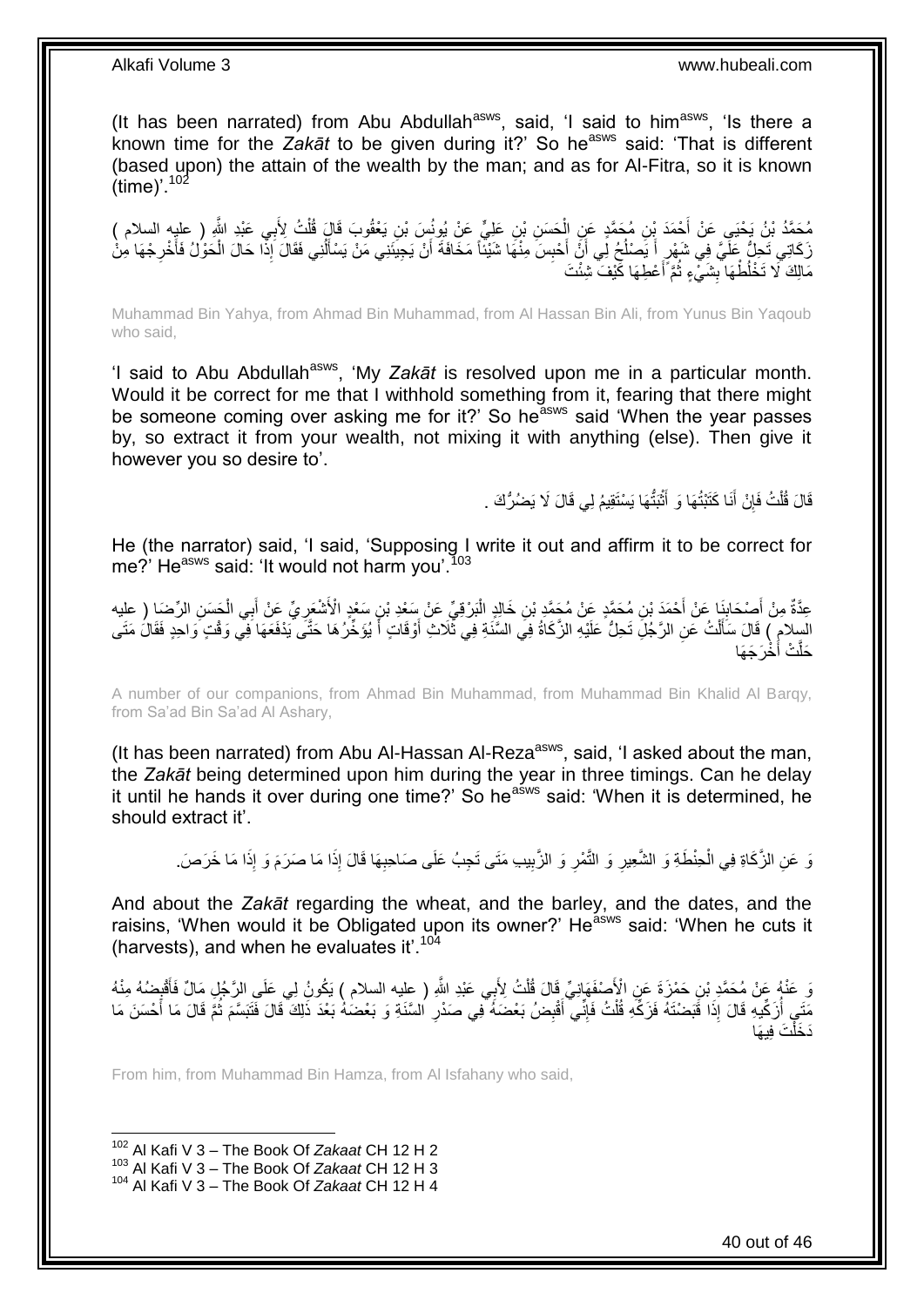'I said to Abu Abdullah<sup>asws</sup>, 'There happened to be some wealth for me upon the man, and I took possession from him. When should I purify it (pay Zakat)?' He<sup>asws</sup> said: 'When you take possession of it, so purify it (pay *Zakāt*)'. I said, 'Supposing I take possession of some of it in the middle of the year, and some of it after that?' So he<sup>asws</sup> smiled, then said: 'How wonderful is what you are involved in'.

ُّمَّ قَالَ مَا فَبَضْتَهُ مِنْهُ فِي السِّتَّةِ الْأَشْهُرِ الْأُولَى فَزَكِّهِ لِسَنَتِهِ وَ مَا قَبَضْتَهُ بَعْدُ فِي السِّتَّةِ الْأَشْهُرِ الْأَخِيرَةِ فَاسْتَقْلِ بِهِ فِي السِّنَةِ ِ **∶** ِ **∶** الْمُسْتَقْبَلَةِ وَ كَذَلِكَ إِذَا اسْتَفَدْتَ مَالًا مُنْقَضِعاً فِي السَّنَةِ كُلِّهَا فَمَا اسْتَفَدْتَ مِنْهُ فِي أَوِّلِ السَّنَةِ إِلَى سَتَّةِ أَشْهُرٍ فَزَكِّهِ فِي عَامِلَكَ ذَلِكَ<br>الْمُسْتَقْبَلَةِ وَرَكَبِهِ م َ ِ َ ِّ كُلِّهِ وَ مَا اسْتَفَدْتَ بَعْدَ ذَلِكَ فَاسْتَقْبِلْ بِهِ السَّنَةَ الْمُسْتَقْبَلَةَ . ْ ِ ِ ِّ

Then he<sup>asws</sup> said: 'Whatever you take possession from him during the first six months, so purify it (pay *Zakāt*) for its year, and whatever you take possession of afterwards during the last six months, so face with it during the next year; and similar to that is when you benefit with wealth piece-meal during the year, all of it. So whatever you benefit from during the first six months, so purify it (pay *Zakāt*) in that year of yours, all of it; and whatever you benefit after that, so face with it the next year'.<sup>105</sup>

أَحْمَدُ بْنُ مُحَمَّدٍ عَنْ عَلِيِّ بْنِ الْحَكَمِ عَنْ مُحَمَّدٍ بْنِ يَحْيَي عَنْ أَبِي بَصِبِرٍ عَنْ أَبِي عَبْدِ اللَّهِ ( عليه السلام ) قَالَ سَأَلْتُهُ عَنْ َ َ ֖֖֖֖֖֧֧֪֧֧ׅ֧֧ׅ֧֧ׅ֧֧ׅ֧֛֛֛֛֛֛֚֚֚֚֚֚֚֚֚֚֚֚֚֚֚֚֚֚֚֚֚֝֝֝֝֝֝֓֝֟֓֝֓֝֓֜֝֓֜֝֓֜֝֓֜֓֜֜֜֜֡֝֬ ْ ْ ĺ رَجُلٍ يَكُونُ نِصْفُ مَالِهِ ۚ عَيْناً وَ نِصَّفْهُ دَيْناً فَنَحِلُّ عَلَيْهِ الزَّكَاةُ قَالَ يُزَكِّي اَلْعَيْنَ وَ يَدَعُ الدَّيْنَ قُلْتُ فَإِنَّهُ اقْتَصْنَاهُ بَعْدَ سِتَّةِ أَشْهُرِ َ ِ ْ ْ قَالَ نُزَ كِّيه حينَ اقْتَضَاهُ

Ahmad Bin Muhammad, from Ali Bin Al Hakam, from Muhammad Bin Yahya, from Abu Baseer,

(It has been narrated) from Abu Abdullah $a<sup>sws</sup>$ , said, 'I asked him $a<sup>sws</sup>$  about a man whose half wealth happens to be in front of his eyes and half of it as debts outstanding. So the Zakat becomes due upon him. He<sup>asws</sup> said: 'He should purify (pay *Zakāt*) on the cash and leave the outstanding debts'. I said, 'Supposing it becomes due after six months?' He<sup>asws</sup> said: 'He should purify it when it becomes due'.

ُّلْتُ فَإِنٍّ هُوَ حَالَ عَلَيْهِ الْحَوْلُ وَ حَلَّ الشَّهْرُ الَّذِي كَانَ يُزَكِّي فِيهِ وَ قَدْ أَتَى لِنِصْنِفٍ مَالِهِ سَنَةٌ وَ لِنِصْنُفٍ الْآخَرِ سِتَّةُ أَشْهُرٍ قَالَ َ َّ ْ ِ ْ ِ َ يُزَكِّي الَّذِي مَرَّتْ عَلَيْهِ سَنَةٌ وَ يَدَعُ الْآخَرَ حَتَّى تَمُرَّ عَلَيْهِ سَنَّتُهُ قُلْتُ فَإِنِ اشْتَهَى أَنْ يُزَكِّيَ ذَلِكَ قَالَ مَا أَحْسَنَ ذَلِكَ . َ ْ َ

I said, 'Supposing a year passes by upon him and the month during which he pays *Zakāt* comes up, and for half his wealth there has been a year, and for the other half it has been six months?' He<sup>asws</sup> said: 'He should purify that upon which a year has passed by, and leave the other (half) until a year passes by upon it'. I said, 'Supposing he desires to purify (pay Zakat on) that?' He<sup>asws</sup> said: 'How wonderful that  $is<sup>106</sup>$ 

عَلِيُّ بْنُ إِبْرَاهِيمَ عَنْ أَبِيهِ عَنْ عَبْدِ اللَّهِ بْنِ الْمُغِيرَةِ عَنْ عَبْدِ اللَّهِ بْنِ سِنَانٍ عَنْ أَبِي عَبْدِ اللَّهِ ( عليه السلام ) أَنَّهُ قَالَ فِي الرَّجُلِ َ ْ **!** َ ِ َ ِ يُخْرِجُ زَكَاتَهُ فَيَقْسِمُ بَعْضَهَا وَ يُبْقِي بَعْضَهَا يَلْتَمِسُ بِهَا الْمَوْضِعَ فَيَكُونُ مِّنْ أَوَّلِهِ إِلَى آخِرِهِ ثَلاَثَةُ أَشْهُرٍ قَالَ لَا بَأْسَ . ِ َ ْ **∶** ْ ِ ْ َ َ

Ali Bin Ibrahim, from his father, from Abdullah Bin Al Mugheira, from Abdullah Bin Sinan,

(It has been narrated) from Abu Abdullah<sup>asws</sup> having said regarding the man who extracts his *Zakāt*, so he distributes some of it and there remains some of it, seeking

1

<sup>105</sup> Al Kafi V 3 – The Book Of *Zakaat* CH 12 H 5

<sup>106</sup> Al Kafi V 3 – The Book Of *Zakaat* CH 12 H 6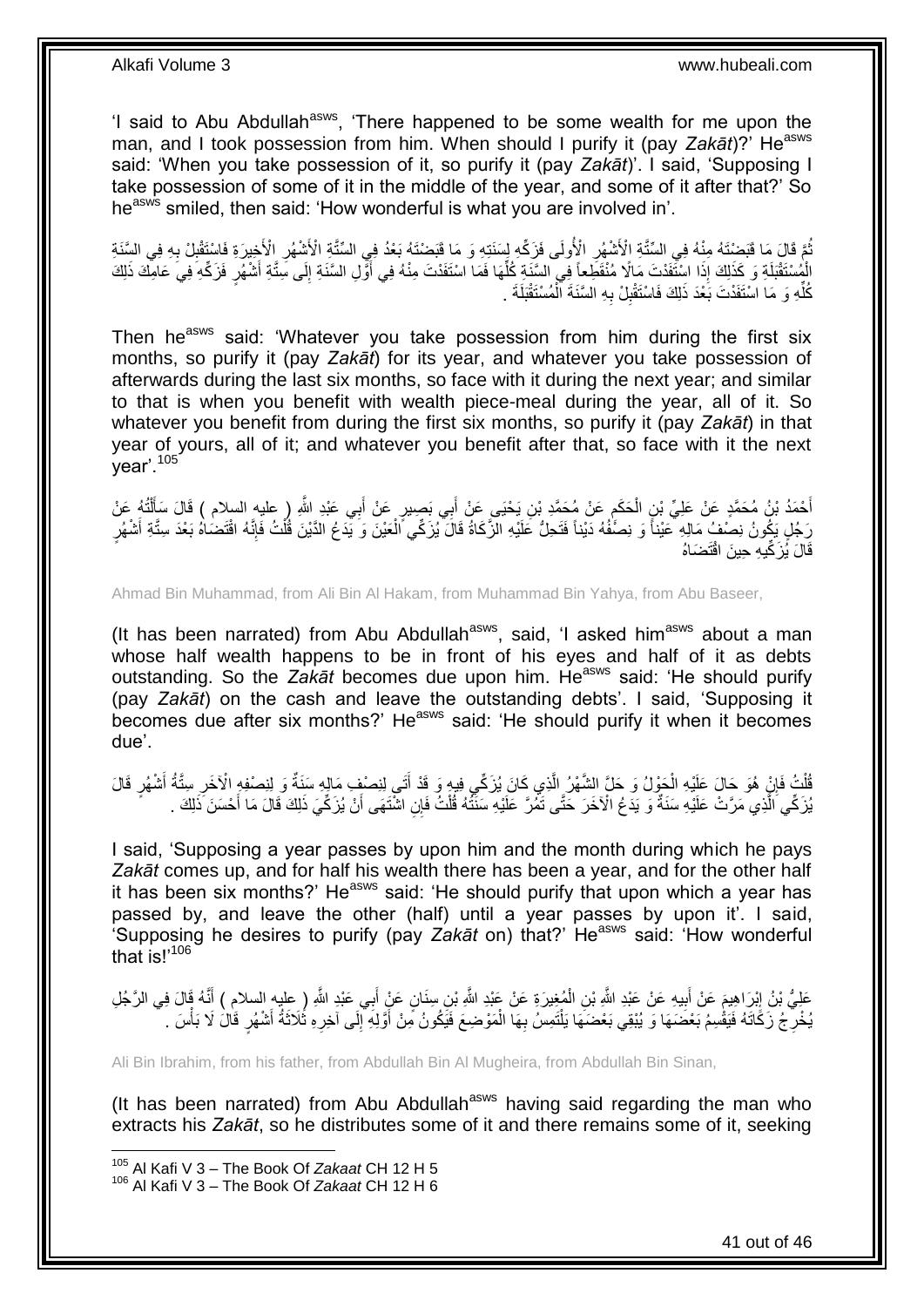the placing of it. So it happens from its beginning up to its end (distribution), three months, he<sup>asws</sup> said: 'There is no problem'.<sup>107</sup>

عَلِيُّ بْنُ إِبْرَاهِيمَ عَنْ أَبِيهِ عَنِْ حَمَّادِ بْنِ عِيسَى عَنْ حَرِيزٍ عَنْ عُمَرَ بْنِ يَزِيدَ قَالَ قُلْتُ لِأَبِي عَبْدِ اللَّهِ ( عليه السلام ) الرَّجُلُ ْ **∶** ِ ِ َ ∣ٍ<br>∶ يَكُونُ عِنْدَهُ الْمَإِلُ أَيُزَكِّيهِ إِذَا مَضيَى نَصْفُ السَّنَةِ قَالَ لَّا وَ لَكِنْ حَتَّى يَخُولَ عَلَيْهِ الْجَوْلَ وَ يَحِلَّ عَلَيْهِ إِنَّهُ لَيْسَ لِأَجَدِّ أَنْ ْ ِ ْ َ يُصِلِّيَ صَلَاةً إِلَّا لِوَقْتِهَا وَ كَذَلِكَ الزَّكَاةُ وَ لَا يَصُومُ أَحَدٌ شَهْرَ رَمَضَانَ إِلَّا فِي شَهْرِهِ إِلَّا قَضَاءً وَ كُلُّ فَرِيضَةٍ إِنَّمَا تُؤَدَّى إِذَا ِ ِ ِّ ِ ِ ا<br>ا ِ حَلَّتْ .

Ali Bin Ibrahim, from his father, from Hammad Bin Isa, from Hareyz, from Umar Bin Yazeed who said,

'I said to Abu Abdullah<sup>asws</sup>, 'The man happens to have some wealth in his possession, can he purify it (pay *Zakāt*) when half the year passes by?' He<sup>asws</sup> said: 'No, but until the year passes by over it, and it becomes due upon him. It is not for anyone that he prays *Salāt* except in its timing, and similar to that is the *Zakāt*; and no one can Fast for a Month of Ramazan except during its Month, except for paying back the outstanding Fast; and every Obligation, but rather, is rendered when due $^{\prime}$ .<sup>108</sup>

حَمَّادُ بْنُ عِيسَى عَنْ حَرِيزٍ عَنْ زُرَارَةَ قَالَ قُلْتُ لِأَبِي جَعْفَرٍ ( عليه السلام ) أَ يُزَكِّي الرَّجُلُ مَالَهُ إِذَا مَضَى ثُلُثُ السَّنَةِ قَالَ ْ ¦ ا<br>:<br>: َ لَا أَ يُصَلِّي الْأُولَى قَبْلَ الْزَّوَالِ ۚ َ

Hammad Bin Isa, from Hareyz, from Zurara who said,

'I said to Abu Ja'farasws, 'Can the man purify his wealth (pay *Zakāt*) when a third of the year passes by?' He<sup>asws</sup> said: 'No. Can one pray the first (Al-Zohr) Salat before the midday?'

وَ قَدْ رُوِيَ أَيْضِاً أَنَّهُ يَجُونُ إِذَا أَتَاهُ مَنْ يَصْلُحُ لَهُ الزَّكَاةُ أَنْ يُعَجِّلَ لَهُ قَبْلَ وَقْتِ الزَّكَاةِ لَقَاةِ وَالْقَاةِ وَقْتُ الزَّكَاةِ وَ اُ ُ َ ֪֪֪֪֪֪֪֦֪֪֦֪֪֪֦֘֝֟֘֝֟֘֝֟֘֝֟֓֟֘֝֬֟֓֟֓֡֟֓֕֓֞֟֓֡֟֓֟֓֡֟֓֟֓֡֟֓֡֟֓֡֟֓֡֟֞֟֞֟֞֟֓֞֞֟֞֓֞ َ ِ َ ِ قَدْ أَيْسَرَ ۖ الْمُعْطَى أَوِ ارْتَدَّ أَعَادَ الزَّكَاةَ ۚ َ ِ اُ ْ َ

And it has been reported as well that he<sup>asws</sup> allowed it when he gives the Zakat to the one whom it is correct for, that he can hasten it for him before the due time for *Zakāt*, except that he would be responsible when the due time for the *Zakāt* comes up and the recipient has become affluent or turned apostate (not deserving anymore), he would have to repeat the *Zakāt*'.<sup>109</sup>

**باب**

### <span id="page-41-0"></span>**Chapter 13 – A Chapter**

1

عَلِيُّ بْنُ إِبْرَاهِيمَ عَنْ أَبِيهِ عَنِ إِبْنِ أَبِي عُمَيْرٍ عَنْ حَمَّادٍ عَنِ إِلْحَلَبِيِّ عَنْ أَبِي عَيْدٍ اللهِ ( عليه السلام ) قَالَ بَاعَ أَبِي أَرْضاً مِنْ َ **∶** ْ **!** َ <u>֖֚֚֚֓</u> َ َ سُلَيْمَانَ بْنِ عَبْدِ الْمَلِكِ بِمَالٍ فَاَشْتَرَطَ فِي بَيْعِهِ أَنْ يُزَكِّيَ هَذَا الْمَالَ مِنْ عِنْدِهِ لِسِتٍّ سِنِينَ . ْ َ ِ ْ

Ali Bin Ibrahim, from his father, from Ibn Abu Umeyr, from Hammad, from Al Halby,

<sup>107</sup> Al Kafi V 3 – The Book Of *Zakaat* CH 12 H 7

<sup>108</sup> Al Kafi V 3 – The Book Of *Zakaat* CH 12 H 8

<sup>109</sup> Al Kafi V 3 – The Book Of *Zakaat* CH 12 H 9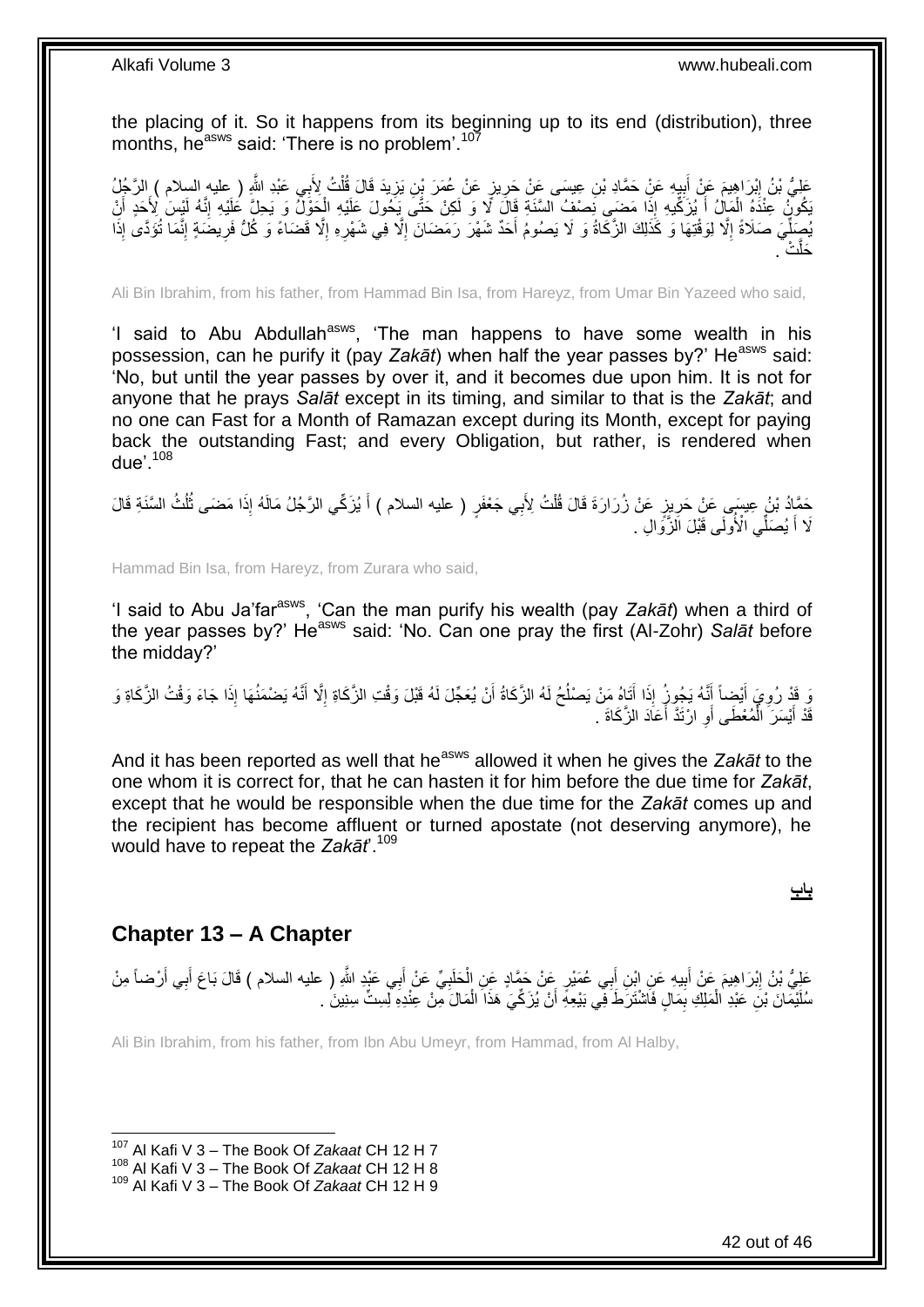(It has been narrated) from Abu Abdullah<sup>asws</sup> having said: 'My<sup>asws</sup> father<sup>asws</sup> was sold a land by Suleyman Bin Abdul Malik for cash, so he<sup>asws</sup> stipulated in his sale that he would pay the due *Zakāt* on this wealth from him for six years'.<sup>110</sup>

مُحَمَّدُ بْنُ يَحْيَى عَنْ أَحْمَدَ بْنِ مُحَمَّدٍ عَنِ الْحَسِنِ بْنِ مَحْبُوبِ عَنْ عَبْدِ اللَّهِ بْنِ سِنَانٍ قَالَ سَمِعْتُ أَبَا عَبْدِ اللَّهِ ( عليه السلامِ )<br>مُسْتَمَدُ بْنُ يَحْيَى عَنْ أَحْمَدَ بْنِ مُحَمَّدٍ ع ْ َ ُقُولُ بَاعَ أَبِي مِنْ هِشَامِ بْنِ عَبْدِ الْمَلِكِ أَرْضاً لَهُ بِكَذَا وَ كَذَا أَلْفَ دِينَارٍ وَ اشْتَرَطَ عَلَيْهِ زَكَاةَ ذَلِكَ الْمَالِ عَشْرَ سِنِينَ وَ إِنَّمَا ْ َ ِ لَ َ ْ ِ َ ِ ْ فَعَلَ ذَلِكَ لِأَنَّ هِشَاماً كَانَ هُوَ الْوَالِيَ . ْ

Muhammad Bin Yahya, from Ahmad Bin Muhammad, from Al Hassan Bin mahboub, from Abdullah bbin Abdullah Bin Sinan who said,

'I heard Abu Abdullah<sup>asws</sup> saying: 'My<sup>asws</sup> father<sup>asws</sup> was sold from Hisham Bin Abdul Malik a land of his for such and such thousand Dinars, and he<sup>asws</sup> stipulated upon him the *Zakāt* of that wealth for ten years, and rather he<sup>asws</sup> did that because Hisham, he was the governor'.<sup>111</sup>

> **ِه َحْولُ فِي َيِد َصا ِحب ْي ِه الْ ِذي ََل َي ُحولُ َعلَ َما ِل الَّ باب الْ ِ**

<span id="page-42-0"></span>**Chapter 14 – The wealth on which a year has not passed upon in the hand of its owner**

ْ مُحَمَّدُ بْنُ إِسْمَاعِيلَ عَنِ الْفَضْلِ بْنِ شَاذَانَ عَنْ صَفْوَانَ بْنِ يَحْيَى عَنْ إِسْحَاقَ بْنِ عَمَّارٍ قَالَ سَأَلْتُ أَبَا إِبْرَاهِيمَ ( عِليه السلام )<br>. َ ِ ْ ِ ِ َ عَنِ الرَّجُلِّ يَكُونُ لَهُ الْوُلْدُ فَيَغِيبُ بَعْضُ وُلْدِهِ فَلَا يَدْرِي أَيْنَ هُوَ وَ مَاتَ الرَّجُلُ فَكَيْفَ يُصنْغَعُ بِمِيرَاثِ الْغَائِبِ مِنْ أَبِيهِ ْ ْ ْ ِ َ ْ ِ َ

Muhammad in Ismail, from Al Fazl Bin Shazaan, from Safwan Bin Yahya, from Is'haq Bin Ammar who said,

'I asked Abu Ibrahim<sup>asws</sup> about the man who happens to have children for him, so one of his children is absent, and he does not know where he is, and the man dies. So how would one deal with the inheritance of the absentee from his father?'

قَالَ يُعْزَلُ حَتَّى يَجِيءَ قُلْتُ فَعَلَى مَالِهِ زَكَاةٌ فَقَالَ لَا حَتَّى يَجِيءَ قُلْتُ فَإِذَا هُوَ جَاءَ أَ يُزَكِّيهِ فَقَالَ لَا حَتَّى يَحُولَ عَلَيْهِ الْحَوْلُ ْ ْ َ ْ ِفي َيِدِه .

He<sup>asws</sup> said: 'It would be isolated until he comes over'. I said, 'So, upon his wealth would be the *Zakāt*?' So he<sup>asws</sup> said: 'No, until he comes over'. I said, 'So when he does come over he would purify (pay *Zakāt*)?' So he<sup>asws</sup> said: 'No, until a year passes by over it, being it in his hand'.<sup>112</sup>

نَ بِهَذَا الْإِسْنَادِ عَنْ صَفْوَانَ عَنْ عَبْدِ اللَّهِ بْنِ مُسْكَانَ عَنْ مُحَمَّدٍ الْحَلَبِيِّ قَالَ سَأَلْتُ أَبَا عَبْدِ اللَّهِ ( عليه السلام ) عَنِ الرَّجُلِ يُفِيدُ **∶** َ ْ ĺ ِ ْ الْمَالَ قَالَ لَا يُزَكِّيهِ حَتَّى يَحُولَ عَلَيْهِ الْحَوْلُ . ْ ْ

And by this chain, from Safwan, from Abdullah Bin Muskan, from Muhammad Al Halby who said,

<sup>110</sup> Al Kafi V 3 – The Book Of *Zakaat* CH 13 H 1

<sup>111</sup> Al Kafi V 3 – The Book Of *Zakaat* CH 13 H 2

<sup>112</sup> Al Kafi V 3 – The Book Of *Zakaat* CH 14 H 1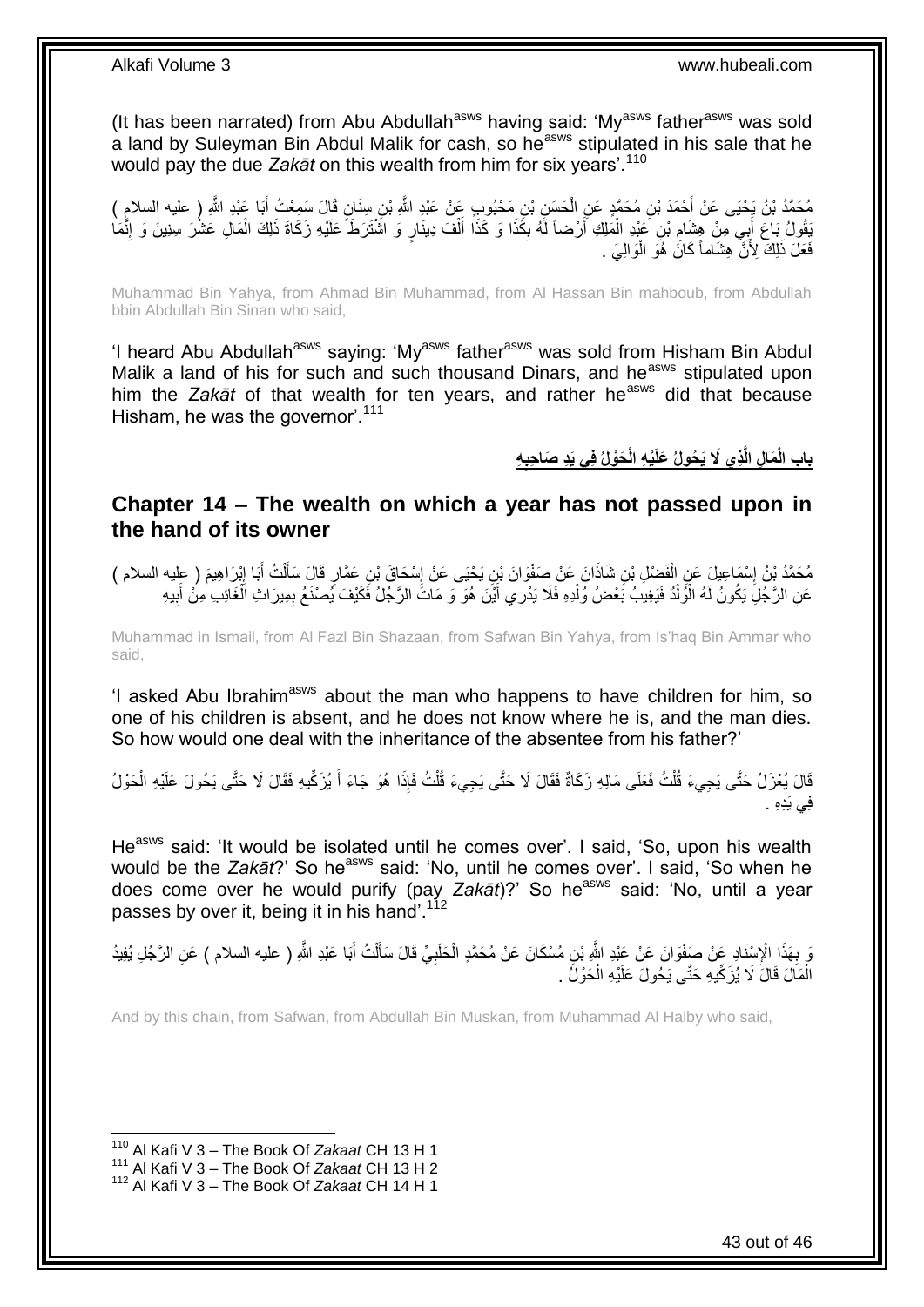'I asked Abu Abdullah<sup>asws</sup> about the man who benefits the wealth, said: 'He would not purify it (pay *Zakāt*) until a year passes by over it'.<sup>113</sup>

عَلِيُّ بْنُ إِبْرَاهِيمَ عَنْ أَبِيهِ عَنِّ عَبْدِ اللَّهِ بْنِ الْمُغِيرَةِ عَنْ عَبْدٍ اللَّهِ بْنِ سِنَانٍ قَالَ سَأَلْتُ أَبَا عَبْدِ اللَّهِ ( عليه السلام ) عَنْ رَجُلٍ ْ **!** َ ْ اً ا كَانَ لَهُ مَالٌ مَوْضُوعٌ حََّتًى إِذَا كَانَ قَرِيباً مِنْ رَأْسِ الْحَوْلِ أَنْفَقَهُ قَبْلَ أَنْ يَخُولَ عَلَيْهِ أَ عَلَيْهِ صَدَقَةٌ قَالَ لَا . َ َ َ ْ :<br>ا ِ

Ali Bin Ibrahim, from his father, from Abdullah Bin Al Mugheira, from Abdullah Bin Sinan who said,

'I asked Abu Abdullah<sup>asws</sup> about a man who had some wealth for him, deposited, until when it was the head of the year, he spends it before a year passes by over it. Is charity (*Zakāt*) upon him?' He<sup>asws</sup> said: 'No'.<sup>114</sup>

عَذْهُ عَنْ أَبِيهِ عَنْ حَمَّادِ بْنِ عِيسَى عَنْ حَرِيزٍ بْنِ عَبْدِ اللَّهِ عَنْ زُرَارَةَ قَالَ قُلْتُ لِأَبِي جَعْفَرٍ ( عِليه السلام ) رَجُلٌ كَانَ عِنْدَهُ ْ ∫<br>≀ ِ **ِ** َ **ٔ** مِائَنَا دِرْهَمَ غَيْرَ دِرْهَمِ أَحَدَ عَشَرَ شَهْراً ثُمَّ أَصَابَ دِرْهَماً بَعْدَ ذَلِكَ فِي الشَّهْرِ الثَّانِي عَشَرَ فَكَمَلَتْ عِنْدَهُ مِائَنَا دِرْهَمِ أَ عَلَيْهِ َ ان<br>الاقتصاد َ ֧֖֧֚֚֝֝֝ ڔ َ **ื** َّ ِ زَكَاتُهَا قَالُّ لَا حَتَّى يَكُولَ عَلَيْهِ الْحَوْلُ وَ هِيَ مِائَنَا دِرْهِم فَإِنْ كَانَتْ مِاّئَةً وَ خَمْسِينَ دِرْهَماً فَأَصَابَ خَمْسِينَ بَعْدَ أَنْ يَمْضِيَ ِ ٍ ْ َ َ ثَّبَهْرٌ فَلَا زَكَاةَ عَلَيْهِ حَتَّى يَحُولَ عَلَى الْمِائَتَيْنِ الْحَوْلُ قُلْتٌ فَإِنْ كَانَتْ عِنْدَهُ مِائَذ<br>شَهْرٌ فَلَا زَيَاهُ أَيَّامٌ قَبْلَ أَنْ ֧֩֘׆֧ ِ ْ ْ ْ َ َ ٍ َنْقَضِيَ الشَّهْرُ ثُمَّ أَصَابَ دِرْهَماً فَأَتَى عَلَى الذَّرَاهِمِ مَعَ الدِّرْهَمِ حَوْلٌ أَ عَلَيْهِ زَكَاةٌ قَالَ نَّعَمْ وَ إِنْ لَمَّ يَمْضِ عَلَيْهَا جَمِيعاً الْحَوْلُ **ُ** اً َ ٔ.<br>ـ ْ ِ َ **ُ** فَلَا شَـَيْءَ عَلَيْهِ فِيهَا

From him, from his father, from Hammad Bin Isa, from Hareyz Bin Abdullah, from Zurara who said,

'I said to Abu Ja'far<sup>asws</sup>, 'A man has two hundred Dirhams apart from one Dirham (199) for ten months. The he attains one Dirham after that during the twelfth month, thus completing two hundred Dirhams with him. Is its Zakat upon him?' He<sup>asws</sup> said: 'No, until there passes by a year over it, and it is two hundred Dirhams. So if it was one hundred and fifty Dirham, and he attains fifty after the passing of a month, so there would be no *Zakāt* upon him until there passes by a year upon the two hundred'. I said, 'Supposing there were two hundred Dirhams with him apart from one, and days pass by over it before the passing of the month. Then he attains one Dirham, so there come up the Dirhams, along with the one Dirham, a year over it. Would the *Zakāt* be upon him?' He<sup>asws</sup> said: 'Yes, and if the year does not pass over the whole, so there would be nothing upon him'.

لَا وَ قَالَ زُرَارَةُ وَ مُحَمَّدُ بْنِ مُسْلِم قَالَ أَبُو عَبْدِ اللَّهِ ( عِليه السلامِ ) أَيُّمَا رَجُلٍ كَانَ لَهُ مَالٌ وَ حَالَ عَلَيْهِ الْحَوْلُ فَإِنَّهُ يُزَكِّيهِ َ َ ٍ ِ ْ قُلْتُ لَهُ فَإِنْ هُوَ وَهَبَهُ قَبْلَ حَلَّهِ بِشَهْرٍ ۖ أَوْ بِيَوْمٍ قَالَ لَيْسَ عَلَيْهِ شَيْءٌ أَبَداً ْ ٍ **!** َ **∣** ِّ ِ َ

He (Hareyz) said, 'And Zurara said, and Muhammad Bin Muslim, 'Abu Abdullah<sup>asws</sup> said: 'Whichever man has wealth for him and the year passes by over it, so he should purify it (pay *Zakāt*)'. I said to him<sup>asws</sup>, 'Supposing he gifts it before its due day, by a month or by a day?' He<sup>asws</sup> said: 'There would be nothing upon him, ever!'

قَالَ وَ قَالَ زُرَارَةُ عَنْهُ ( عليه السلام ) أَنَّهُ قَالَ إِنَّمَا هَذَا بِمَنْزِلَةٍ رَجُلٍ أَفْطَرَ فِي شَهْرِ رَمَضَانَ يَوْماً فِي إِقَامَتِهِ ثُمَّ خَرَجَ فِي **∶** َ لَ **ٍ** ِ ِ َ ر<br>د ِ آخِرِ النَّهَارِ فِي سَفَرٍ فَأَرَادَ بِسَفَرِهِ ذَلِكَ إِبْطَالَ الْكَفَّاَرَةِ الَّتِي وَجَبَتْ عَلَيْهِ َّ ْ <u>֖֓</u> ِ **!** اُ **∶ ∶** 

He (Hareyz) said, 'And Zurara said from him<sup>asws</sup> that he<sup>asws</sup> said: 'But rather, this is at the status of a man who breaks (does not Fast) during a Month of Ramazan by one day during his stay, then he goes out at the end of the day in a journey, intending by that journey of his, invalidation of the expiation which would be Obligated upon him'.

<sup>113</sup> Al Kafi V 3 – The Book Of *Zakaat* CH 14 H 2

<sup>114</sup> Al Kafi V 3 – The Book Of *Zakaat* CH 14 H 3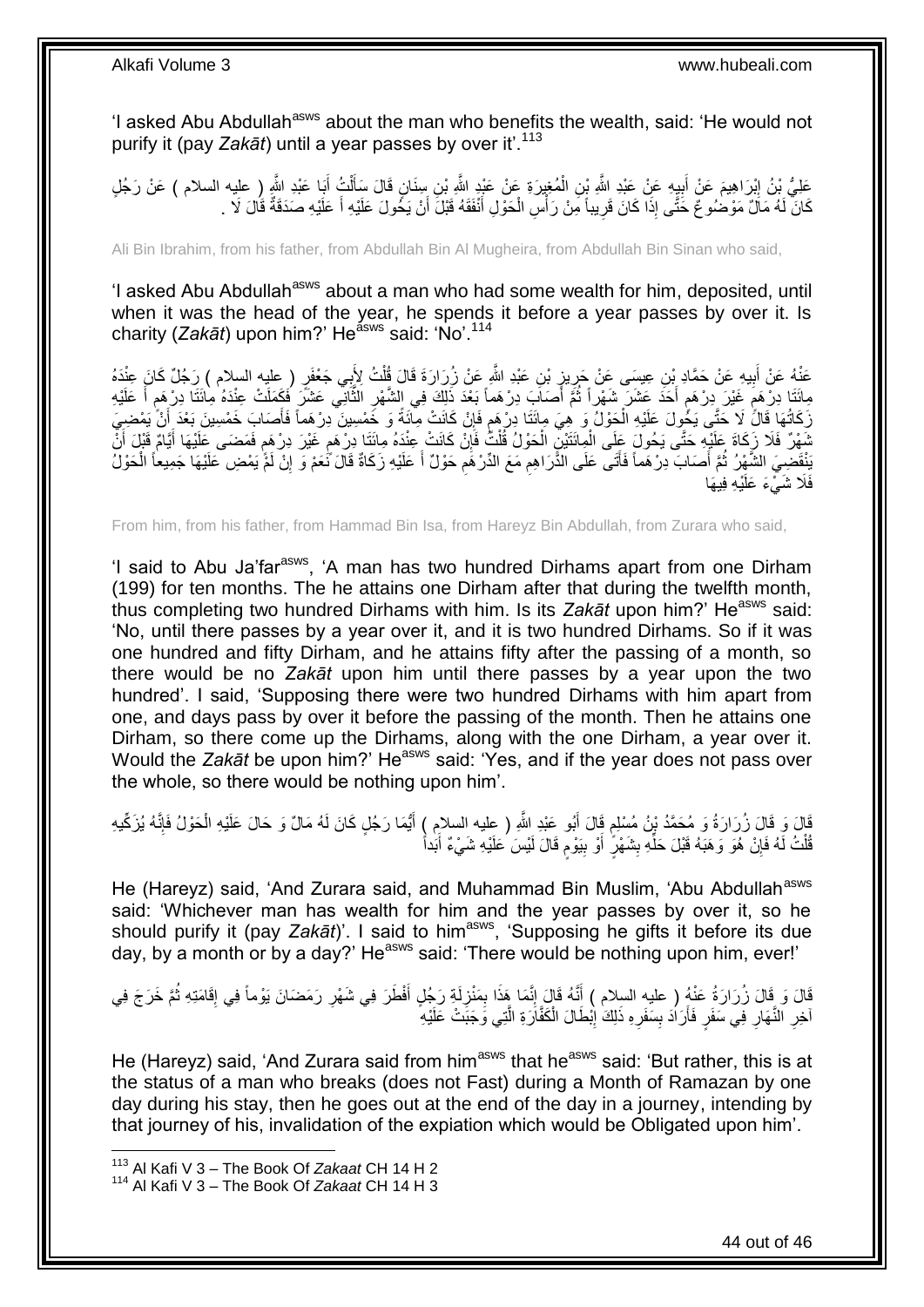وَ قَالَ إِنَّهُ حِينَ رَأَىِ الْمِلَالَ الثَّانِيَ عَشَرَ وَجَبَتْ عَلَيْهِ الزَّكَاةُ وَ لَكِنَّهُ لَوْ كَانَ وَهَبَهَا قَبْلَ ذَلِكَ لَجَازَ وَ لَمْ يَكُنْ عَلَيْهِ شَيْءٌ َّ ِ ْ ِ بِمَنْزِلَةِ مَنْ خَرَجَ ثُمَّ أَفْطَرَ إِنَّمَا لَا يَمْنَعُ مَا حَالَ عَلَيْهِ فَأُمَّا مَا لَمْ يَحُلْ فَلَهُ مَنْعُهُ وَ لَا يَحِلُّ لَهُ مَنْعُ مَالِ غَيْرِهِ فِيمَا قَدْ حَلَّ عَلَيْهِ َ יִי י ُ لَ ِ ِ ِ

And he<sup>asws</sup> said: 'He, when he sees the crescent of the twelfth month, the Zakat would be Obligated upon him, but if he were to gift it before that, it is allowed, and there be nothing upon him, being at the status of the one who goes out, then breaks (does not Fast). But rather, he cannot prevent what a year has passed upon, but as for what a year has not passed upon, so it is for him to prevent, and it is not Permissible for him to prevent the wealth of others with regards to what a year has passed upon it'.

قَالَ زُرَارَةُ وَ قُلْتُ لَهُ رَجُلٌ كَانَتْ لَهُ مِائَتَا دِرْهَم فَوَهَبَهَا لِبَعْضِ إِخْوَانِهِ أَوْ وُلْدِهِ أَوْ أَهْلِهِ فِرَاراً بِهَا مِنَ الزَّكَاةِ فَعَلَ ذَلِكَ قَبْلَ ْ ِ َ َ ْ َ  $\frac{1}{2}$ ٍ حَلِّهَا بِشَهْرٍ فَقَالَ إِذَا دَخَلَ الشَّهْرِ ۢ الثَّانِيَ عَشَرَ فَقَّدْ حَالَ عَلَيْهَا الْحَوَّلُ وَ وَجَبَتْ عَلَيْهِ فِيهَا الزَّكَاةُ فَلْتُ لَهُ فَإِنْ أَحْدَثَ فِيهَا قَبْلَ ْ َّ **∣** َ ∣ٍ إ ْ لَ الْحَوْلِ قَالَ جَائِزٌ ذَٰلِكَ لَهُ قُلْتُ إِنَّهُ فَرَّ بِهَا مِنَ الزَّكَاةِ قَالَ مَا أَدْخَلَ عَلَى نَفْسِهِ أَعْظَمُ مِمَّا مَنَعَ مِنْ زَكَاتِهَا َ َ **∶** ِ ْ ْ

Zurara said, 'And I said to him<sup>asws</sup>, 'A man who has two hundred Dirhams for him, so he gifts it to one of his brothers, or his children, or his wife, (in order) to flee from the Zakāt by it. He does that before its due date by a month'. So he<sup>asws'</sup> said: 'When the twelfth month comes by, so a year has passed over it and the *Zakāt* is Obligated upon him with regards to it'. I said, 'Supposing he does something new in it before the year'. He<sup>asws</sup> said: 'That is allowed for him'. I said, 'He is fleeing from the Zakat by it'. He<sup>asws</sup> said: 'What he has entered upon himself is more grievous than what he prevented from its *Zakāt*'.

فَقُلْتُ لَهُ إِنَّهُ يَقْدِرُ عَلَيْهَا قَالَ قَقَالَ وَ مَا عِلْمُهُ أَنَّهُ يَقْدِرُ عَلِيْهَا وَ قَدْ خَرَجَتْ مِنْ مِلْكِهِ قُلْتُ فَإِنَّهُ دَفَعَهَا إِلَيْهِ عَلَى شَرْطٍ فَقَالَ إِنَّهُ ْ َ ْ ِ .<br>ا لَ ِ ׀ו<br>ِי ْ ِ َ إِذَا سَمَّاهَا هِبَةً جَازَتِ الْهِبَةُ وَ سَقَطَ الشَّرْطُ وَ ضَمِنَ الزَّكَاةَ قُلْتُ لَهُ وَ كَيْفٍ يَسْقُطُ الشَّرْطُ وَ تَمْضِيَ الْهِبَةُ وَ يَضْمُنُ الزَّكَاةَ ْ ِ ْ ِ ْ فَّقَالَ هَذَا شَرْطٌ فَاسِدٌ وَ الْهَِبَةُ الْمَضْمُونَةُ مَاضِيَةٌ وَ الزَّكَاةُ لَهُ لَازِمَةٌ عُقُوبَةً لَهُ ْ ِ ْ **∶** 

So I said to him<sup>asws</sup>, 'He is able upon it (getting it back)'. So he<sup>asws</sup> said: 'And what is his knowledge that he is able upon it, and it has gone out from his ownership?' I said, 'but he could hand it over to him upon a stipulation (that he would get it back)'. So he<sup>asws</sup> said: 'When he named it as a gift, the gift is allowed, and the stipulation drops (becomes invalidated), and the Zakat is ensured'. I said to him<sup>asws</sup>, 'And how come the stipulation drops (becomes invalid), and the gift proceeds, and the *Zakāt* is ensured?' So he<sup>asws</sup> said: 'This is an invalid stipulation, and the gift is ensured, having passed, and the *Zakāt* is necessary for him as a punishment for him'.

> **∶** ثُمَّ قَالَ إِنَّمَا ذَلِكَ لَهُ إِذَا اشْتَرَى بِهَا دَاراً أَوْ أَرْضاً أَوْ مَتَاعاً ِ ُ َ َ

Then he<sup>asws</sup> said: 'But rather that is for him when he buys a house with it, or a land, or chattels'.

نُّمَّ قَالَ زُرَارَةُ قُلْتُ لَهُ إِنَّ أَبَاكَ قَالَ لِي مَنْ فَرَّ بِهَا مِنَ الزَّكَاةِ فَعَلَيْهِ أَنْ يُؤَدِّيَهَا أَنْ يُؤَدِّيَهَا مَا وَجَبَ عَلَيْهِ وَ **∶** َ יִי, ْ َ َ مَا لَمْ يَجِبْ عَلَيْهِ فَلَا شَيْءَ عَلَيْهِ فِيهِ

Then Zurara said, 'I said to him<sup>asws</sup>, 'Your<sup>asws</sup> father<sup>asws</sup> said to me: 'The one who flees from the Zakat by it, so upon him is that he pays it'. He<sup>asws</sup> said: 'My<sup>asws</sup> father<sup>asws</sup> spoke the truth, that he should pay whatever is Obligated upon him, and whatever is not Obligated upon him, so there is nothing upon him with regards to it'.